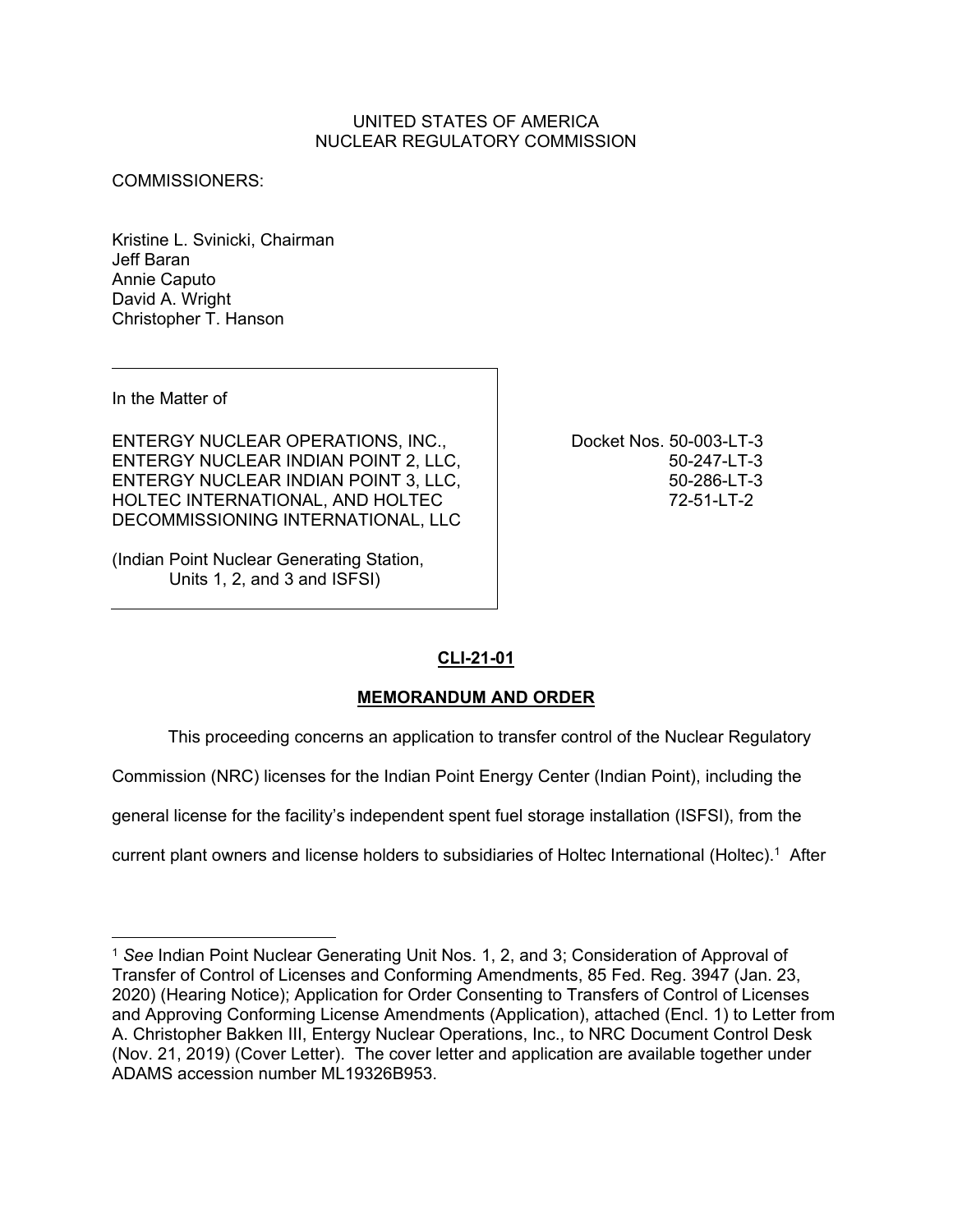completing its review, the NRC Staff approved an exemption requested in the application and issued an order approving the license transfer.<sup>2</sup>

 NRC regulations allow the Staff to issue its approval or denial of a license transfer application, consistent with its findings in its Safety Evaluation Report, during a pending adjudicatory proceeding.<sup>3</sup> But the application "will lack the agency's final approval until and unless the Commission concludes the adjudication" in the Applicants' favor.4 The Staff's order and related issuances therefore remain subject to our authority to modify, condition, or rescind them, based on the results of this proceeding.

 Based on the NRC Staff's approval of the license transfer application, ownership of Indian Point Units 1 and 2 would be transferred from Entergy Nuclear Indian Point 2, LLC, to Holtec Indian Point 2, LLC (Holtec IP2), while ownership of Indian Point Unit 3 would be transferred from Entergy Nuclear Indian Point 3, LLC, to Holtec Indian Point 3, LLC (Holtec IP3).<sup>5</sup> The authority of Entergy Nuclear Operations, Inc. (Entergy) to conduct licensed activities at all three units would be transferred to Holtec Decommissioning International, LLC (HDI).<sup>6</sup>

5 Application at 1.

<sup>2</sup> *See* Letter from Richard V. Guzman, NRC, to Andrea L Sterdis, Holtec Decommissioning International, LLC (Nov. 23, 2020) (ML20309A577); Letter from Richard V. Guzman, NRC, to A. Christopher Bakken III, Entergy Nuclear Operations, Inc. (Nov. 23, 2020) (ML20297A321).

<sup>3 10</sup> C.F.R. § 2.1316(a); *see also* Atomic Energy Act of 1954, as amended (AEA) § 189a., 42 U.S.C. § 2239(a)(2)(A) (permitting issuance of license amendment on an immediately effective basis, upon a determination that the amendment involves no significant hazards consideration, notwithstanding the pendency of a hearing request).

<sup>4</sup> *See Entergy Nuclear Operations, Inc.* (Pilgrim Nuclear Power Station), CLI-19-11, 90 NRC 258, 262 (2020) (quoting *Vermont Yankee Nuclear Power Corp. and AmerGen Vermont, LLC*  (Vermont Yankee Nuclear Power Station), CLI-00-17, 52 NRC 79, 83 (2000)).

<sup>6</sup> *Id.* Holtec IP2 and Holtec IP3 will be direct, wholly owned subsidiaries of Nuclear Asset Management Company, LLC, which is itself a direct, wholly owned subsidiary of Holtec Power, Inc. HDI is also a direct, wholly owned subsidiary of Holtec Power. And Holtec Power is a direct, wholly owned subsidiary of Holtec International. *Id.* at 5.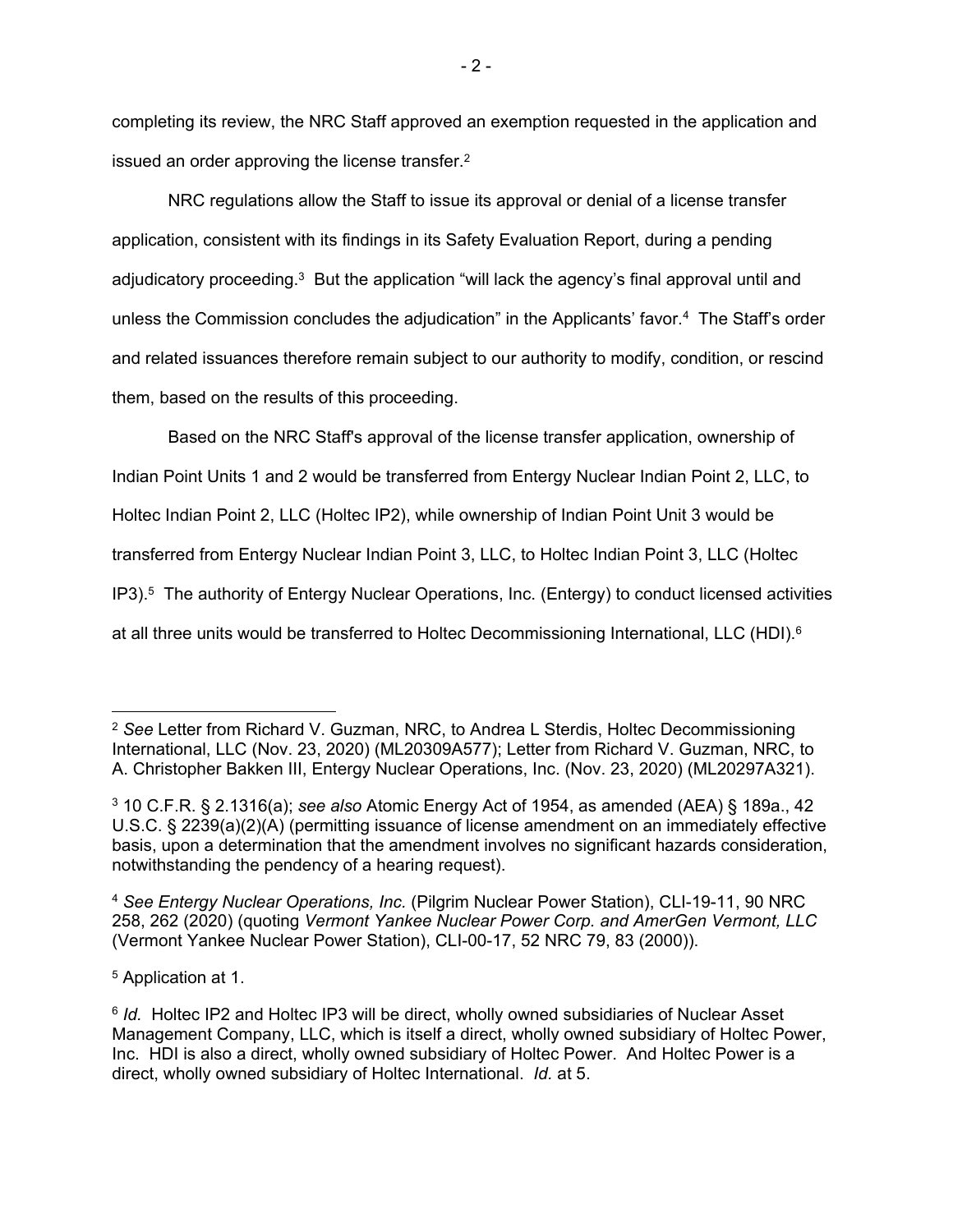We consider today three separate petitions for leave to intervene and requests for a hearing on the proposed license transfer from the State of New York; the Town of Cortlandt, Village of Buchanan, and Hendrick Hudson School District (together, Local Petitioners); and Riverkeeper, Inc.<sup>7</sup> We also consider a letter from Safe Energy Rights Group, Inc. (SEnRG) that requests a hearing.<sup>8</sup> In addition, we consider a motion by New York to amend its petition based on circumstances related to the Coronavirus Disease 2019 (COVID-19) public health emergency.<sup>9</sup> We also consider two motions by Riverkeeper, one to supplement the basis for its sole contention, and the other seeking a waiver of our regulations to require a Commission decision on Riverkeeper's hearing request prior to the Staff's decision on the license transfer application.10 Entergy; Entergy Nuclear Indian Point 2, LLC; Entergy Nuclear Indian Point 3, LLC; Holtec; and HDI (together, Applicants) oppose all four hearing requests, and the three motions.11

<sup>&</sup>lt;sup>7</sup> See Petition of the State of New York for Leave to Intervene and for a Hearing (Feb. 12, 2020) (ML20043E118) (New York Petition); *Town of Cortlandt, Village of Buchanan, and Hendrick Hudson School District's Petition for Leave to Intervene and Hearing Request* (Feb. 12, 2020) (ML20043F054) (Town, Village, and District Petition); *Petition of Riverkeeper, Inc. to Intervene and for a Hearing* (Feb. 12, 2020) (ML20043F530) (Riverkeeper Petition).

<sup>8</sup> Letter from Courtney M. Williams, SEnRG, to NRC Hearing Docket, *Request for Hearing on Indian Point License Transfer, NRC-2020-0021* (Feb. 11, 2020) (ML20042C984) (SEnRG Letter).

<sup>&</sup>lt;sup>9</sup> See Motion for Leave to Amend Contentions NY-2 and NY-3 (Mar. 24, 2020) (ML20084Q191) (New York Motion).

<sup>10</sup> *See Motion of Riverkeeper, Inc. to Supplement the Basis of its Contention With New Evidence Not Previously Available* (Oct. 20, 2020) (ML20296A283) (Riverkeeper Motion to Supplement); *Motion of Riverkeeper, Inc. for Full Adjudication of its Pending Contention Prior to Any Decision by NRC on the License Transfer* (Nov. 6, 2020) (ML20311A660) (Riverkeeper Motion for Waiver).

<sup>11</sup> *See Applicants' Answer Opposing Petition for Leave to Intervene and Hearing Request Filed by the State of New York* (Mar. 9, 2020) (ML20069K756) (Applicants' Answer to New York Petition); *Applicants' Answer Opposing Petition for Leave to Intervene and Hearing Request Filed by the Town of Cortlandt, Village of Buchanan, and Hendrick Hudson School District*  (Mar. 9, 2020) (ML20069K761); *Applicants' Answer Opposing Riverkeeper, Inc.'s Petition to Intervene and for a Hearing* (Mar. 9, 2020) (ML20069L613); *Applicants' Answer Opposing Safe*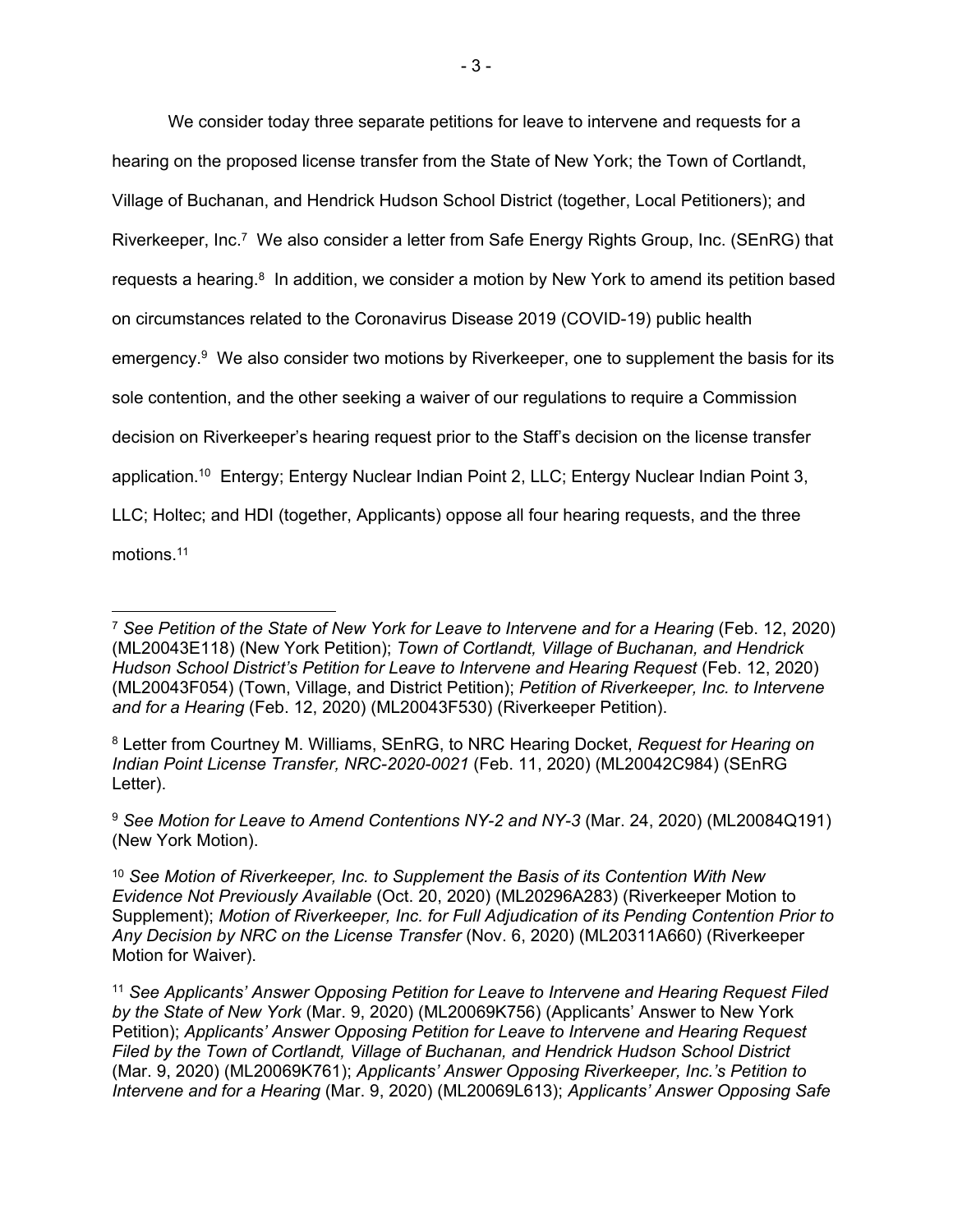For the reasons stated below, we deny each of the hearing requests, as well as the motions filed by New York and Riverkeeper.

# **I. BACKGROUND**

# **A. The License Transfer Application and Related Submissions**

Based on the approval of their license transfer application, Entergy and Holtec plan to execute a Membership Interest Purchase and Sale Agreement that will result in HDI assuming responsibility for the Indian Point units.<sup>12</sup> Because the license transfers will not occur until after Entergy has permanently ceased operations at Indian Point and removed all fuel from its reactors, however, HDI's licensed activities will be limited. Specifically, HDI's activities will be limited to possessing and disposing of radioactive material, maintaining the Indian Point facility in a safe condition, decommissioning and decontaminating the facility, and maintaining the facility's ISFSI until it can be decommissioned.<sup>13</sup>

To complete these activities, HDI will enter into an agreement with Holtec IP2 and Holtec IP3 under which these entities will fund HDI's work at Indian Point.14 HDI will, in turn, enter into an agreement with Comprehensive Decommissioning International, LLC to serve as the general contractor at Indian Point.15 Under the agreement, Comprehensive Decommissioning

<sup>14</sup> *Id.*

*Energy Rights Group's Letter Requesting a Hearing* (Mar. 9, 2020) (ML20069K765); *Applicants' Answer to the State of New York's Motion for Leave to Amend Contentions NY-2 and NY-3* (Apr. 20, 2020) (ML20111A329); *Applicants' Answer Opposing Riverkeeper's November 6, 2020 Motion* (Nov. 12, 2020) (ML20317A329); *Applicants' Answer Opposing Riverkeeper, Inc.'s Motion to Supplement the Basis of its Contention* (Nov. 12, 2020) (ML20317A296). The NRC Staff, which is not required to participate in this proceeding, did not respond to either the hearing requests or New York's motion.

<sup>12</sup> Application at 1-2.

<sup>13</sup> Cover Letter at 1-2.

<sup>15</sup> *Id.* at 3. HDI holds a majority interest in Comprehensive Decommissioning International, while Kentz USA, a subsidiary of SNC-Lavalin Group, holds a minority interest. *Id.* at 2.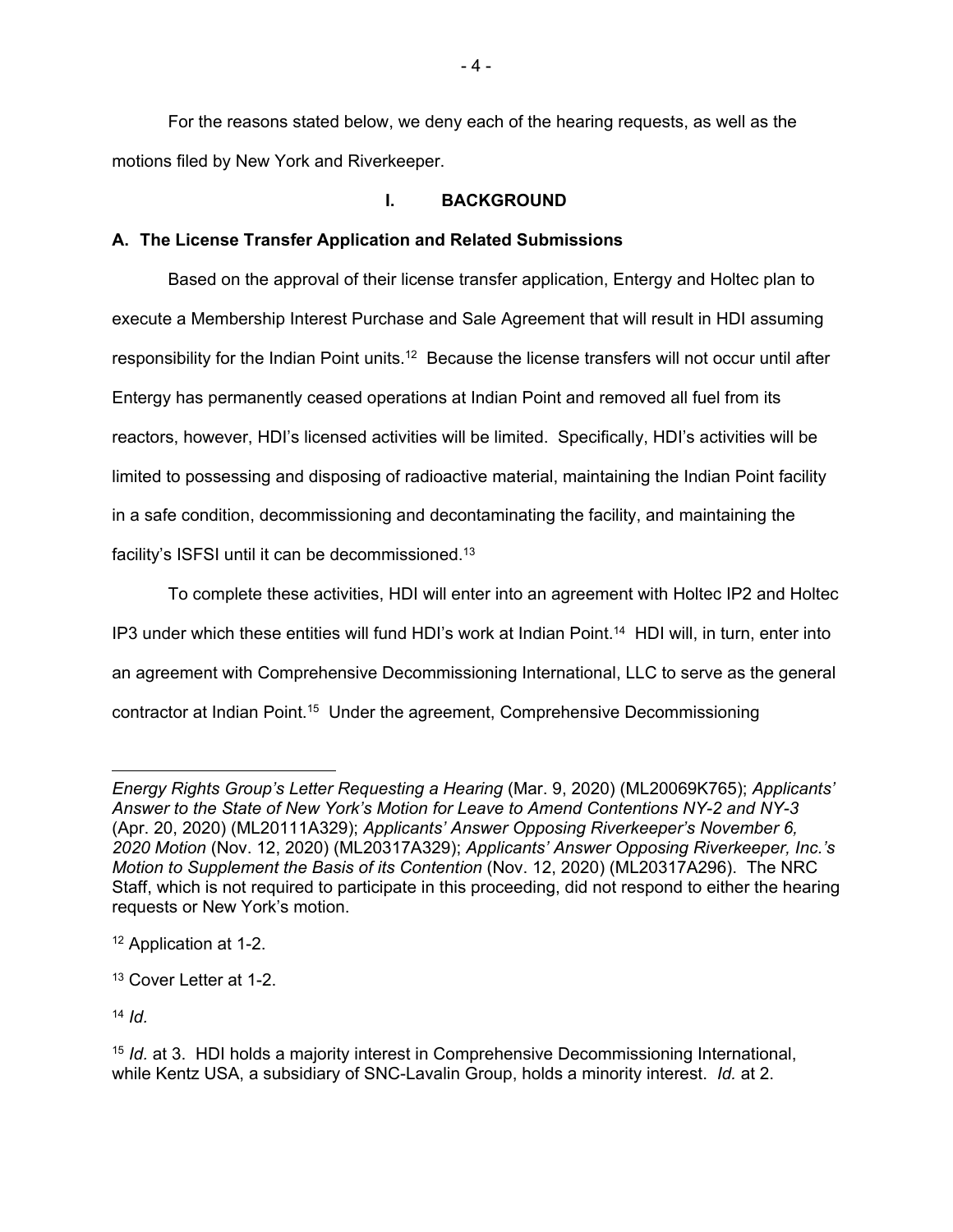International will conduct day-to-day activities at the site, including decommissioning and spent fuel management activities, subject to HDI's oversight and control.16

HDI plans to complete transferring spent fuel to Indian Point's ISFSI as soon as practicable and promptly begin decontaminating and dismantling structures at the site, apart from the ISFSI.17 HDI estimates that it will complete radiological decommissioning so that the non-ISFSI portions of the site can be released for unrestricted use within fifteen years of the license transfers. For its decommissioning approach, HDI plans to use the DECON model, which involves four periods of work: (1) pre-shutdown planning/engineering and regulatory reviews, (2) plant deactivation and preparation for storage, (3) a period of plant safe storage with concurrent operations in the spent-fuel pool until the pool inventory is zero, and (4) decontamination and dismantlement of the radioactive portions of the facility, leading to license termination.18

HDI, Holtec IP2, and Holtec IP3 intend to fund decommissioning at Indian Point through the nuclear decommissioning trusts established for the Indian Point units, which Holtec IP2 and Holtec IP3 will own under the terms of the Entergy-Holtec transfer agreement.<sup>19</sup> These entities expect that the trusts, which as of October 31, 2019, totaled approximately \$2.1 billion, will fully fund decommissioning activities at Indian Point. Accordingly, they intend to rely solely on the trusts to meet NRC requirements that a prospective licensee be financially qualified to carry out

 $17$  *Id.* 

19 Cover Letter at 2-3.

- 5 -

<sup>16</sup> *Id.* at 3.

<sup>18</sup> *See* Application at 4 (stating that HDI plans to use the DECON model); *see also* "Revised Analyses of Decommissioning for the Reference Pressurized Water Reactor Power Station" (Final Report), NUREG/CR-5884, vol. 1 (Nov. 1995), at ch. 3 (ML14008A187) (NUREG/CR-5884) (describing the DECON model generally).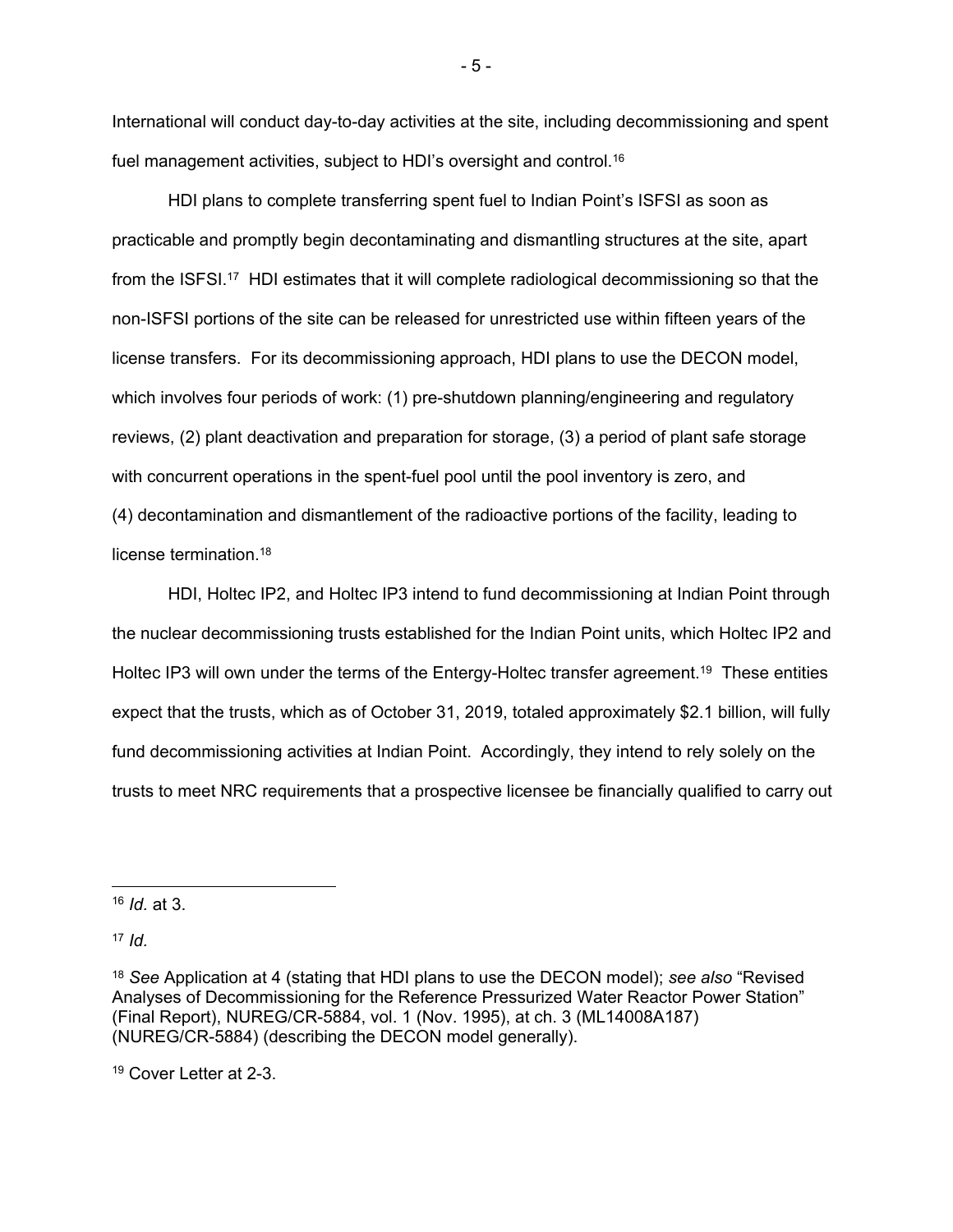its proposed activities and provide financial assurance to cover estimated decommissioning costs.20

HDI outlined its plans for decommissioning Indian Point in a Post-Shutdown

Decommissioning Activities Report (PSDAR) that it submitted separate from the license transfer

application.21 As part of its PSDAR, HDI included a Decommissioning Cost Estimate (DCE) for

Units 1, 2, and 3.<sup>22</sup> According to HDI, the DCE demonstrates that the trusts will be sufficient to

fund all required decommissioning activities at Indian Point. In addition, HDI estimates that the

trusts will be adequate to fund site restoration and spent fuel management activities at Indian

Point. But because these latter activities do not fall under the NRC's definition of

decommissioning and under NRC rules a licensee cannot use a decommissioning trust to pay

for non-decommissioning costs,<sup>23</sup> HDI has requested an exemption to allow it to use a portion of

the Indian Point trusts for these activities. $24$ 

<sup>22</sup> *Id.*

<sup>20</sup> *See* 10 C.F.R. §§ 50.33(f), 50.75, 72.30. Access to the decommissioning trusts would allow Holtec IP2 and Holtec IP3 to provide financial assurance using the prepayment method described in 10 C.F.R. § 50.75(e)(1)(i) and 10 C.F.R. § 72.30(e)(1).

<sup>21</sup> *See* "Post-Shutdown Decommissioning Activities Report" (PSDAR) and "DECON Site-Specific Decommissioning Cost Estimate" (DCE), attached to Letter from Andrea L. Sterdis, HDI, to NRC Document Control Desk (Dec. 19, 2019). The PSDAR, DCE, and cover letter are available at ML19354A698.

<sup>23</sup> *See* 10 C.F.R*.* § 50.82(a)(8)(i)(A) (withdrawals from the decommissioning trust fund may be made only for "expenses for legitimate decommissioning activities consistent with the definition of decommissioning in § 50.2"). As defined in 10 C.F.R. § 50.2, "decommission" means "to remove a facility or site safely from service and reduce residual radioactivity to a level that permits - (1) [r]elease of the property for unrestricted use and termination of the license; or (2) [r]elease of the property under restricted conditions and termination of the license."

<sup>24</sup> *See* "HDI Request for Exemptions from 10 CFR 50.82(a)(8)(i)(A) and 10 CFR 50.75(h)(1)(iv)" (Exemption Request), attached to Letter from Andrea L. Sterdis, HDI, to NRC Document Control Desk (Feb. 12, 2020) (ML20043C539). HDI states that without an exemption, "it would be forced to provide additional funding that would not be recoverable from the trust fund until the [Indian Point] operating licenses are terminated." *Id.* at 11 (unnumbered).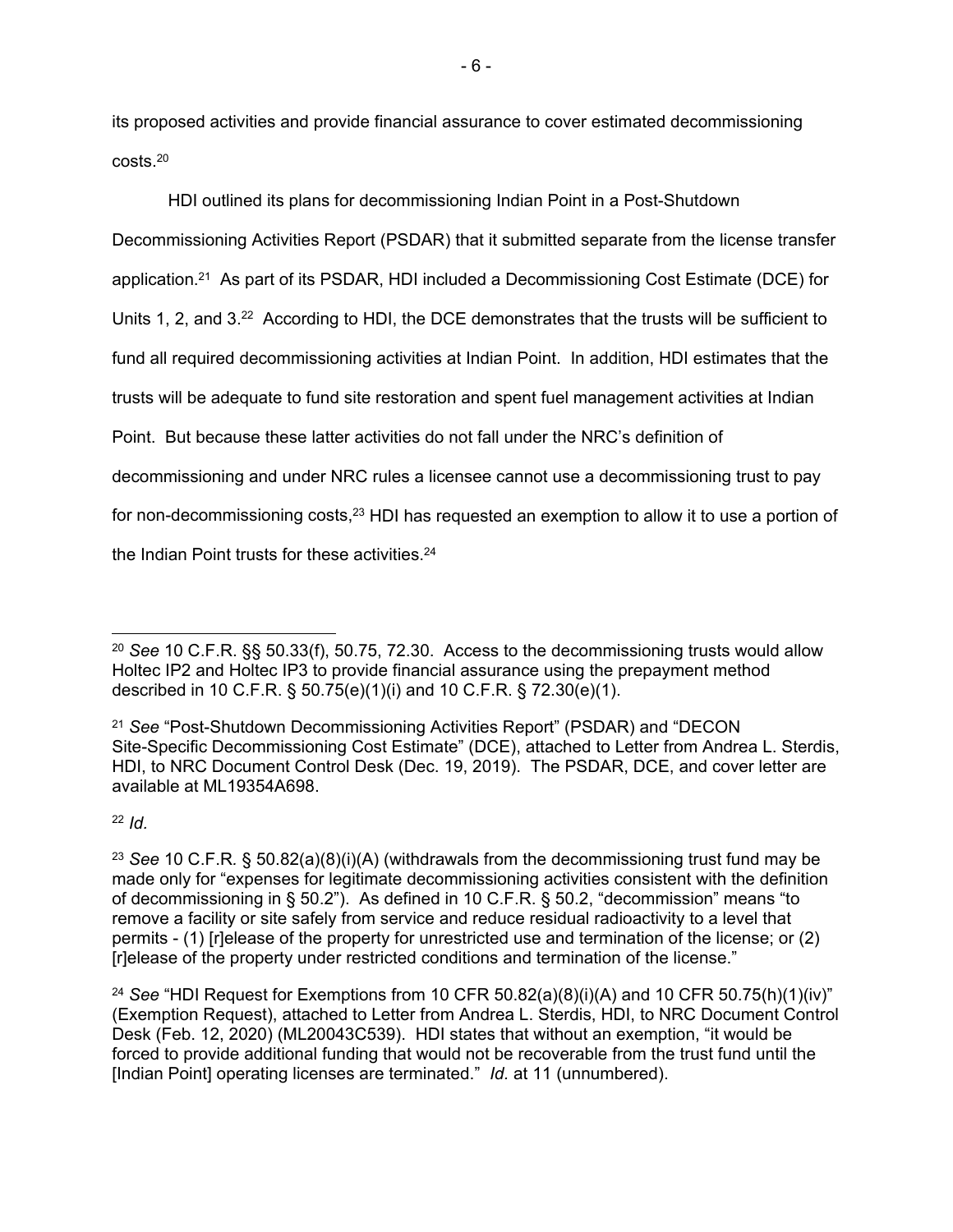HDI estimates that it will spend approximately \$598 million for decommissioning and other activities at Indian Point Unit 1, \$702 million at Unit 2, and \$1002 million at Unit 3.25 In the DCE, HDI provides site-specific estimates for these activities through the expected license termination date.26 As part of its estimates, HDI includes an 18% contingency allowance to address "inherent uncertainty in the estimated quantities, unit rates, productivity, pricing, and schedule durations" relevant to its activities.<sup>27</sup> HDI also assumes that funds remaining in the decommissioning trusts will grow at a 2% annual real rate of return.<sup>28</sup> HDI estimates that approximately \$263 million will remain in the trusts after it has completed all required activities at Indian Point.29

While HDI will be responsible for decommissioning Indian Point, Holtec IP2 will own Indian Point Units 1 and 2, with Holtec IP3 owning Unit 3.<sup>30</sup> As owners, Holtec IP2 and Holtec IP3 will hold title to the spent nuclear fuel at Indian Point and accede to Entergy's rights and obligations under the Standard Contract for Disposal of Spent Nuclear Fuel and/or High Level Waste (Standard Contract).<sup>31</sup> Under the Standard Contract, Holtec IP2 and Holtec IP3 expect

29 DCE at 100-05.

30 Application at 1.

<sup>25</sup> Application, Attachment D, Encl. 1 at 1-4 (unnumbered).

<sup>26</sup> DCE at 100-05.

<sup>27</sup> *Id.* at 93-95. The exception is ISFSI decommissioning costs, for which HDI has included a 25% contingency allowance. Holtec states that each contingency allowance is "an integral part of the cost to complete the [Indian Point] decommissioning and is expected to be fully consumed." *Id.* at 95.

<sup>28</sup> *See* DCE at 100-05, n.3; *see also* Exemption Request at 3 (unnumbered) ("A 2% annual real rate of return on the [decommissioning trust] funds as allowed by 10 CFR 50.75(e)(1)(i) is used in the analyses.").

<sup>31</sup> *See id*. at 20. The text of the Standard Contract can be found at 10 C.F.R. § 961.11. The Standard Contract establishes the terms and conditions under which DOE will make available nuclear waste disposal services to the owners and generators of spent nuclear fuel and high-level radioactive waste. *Id.* § 961.1.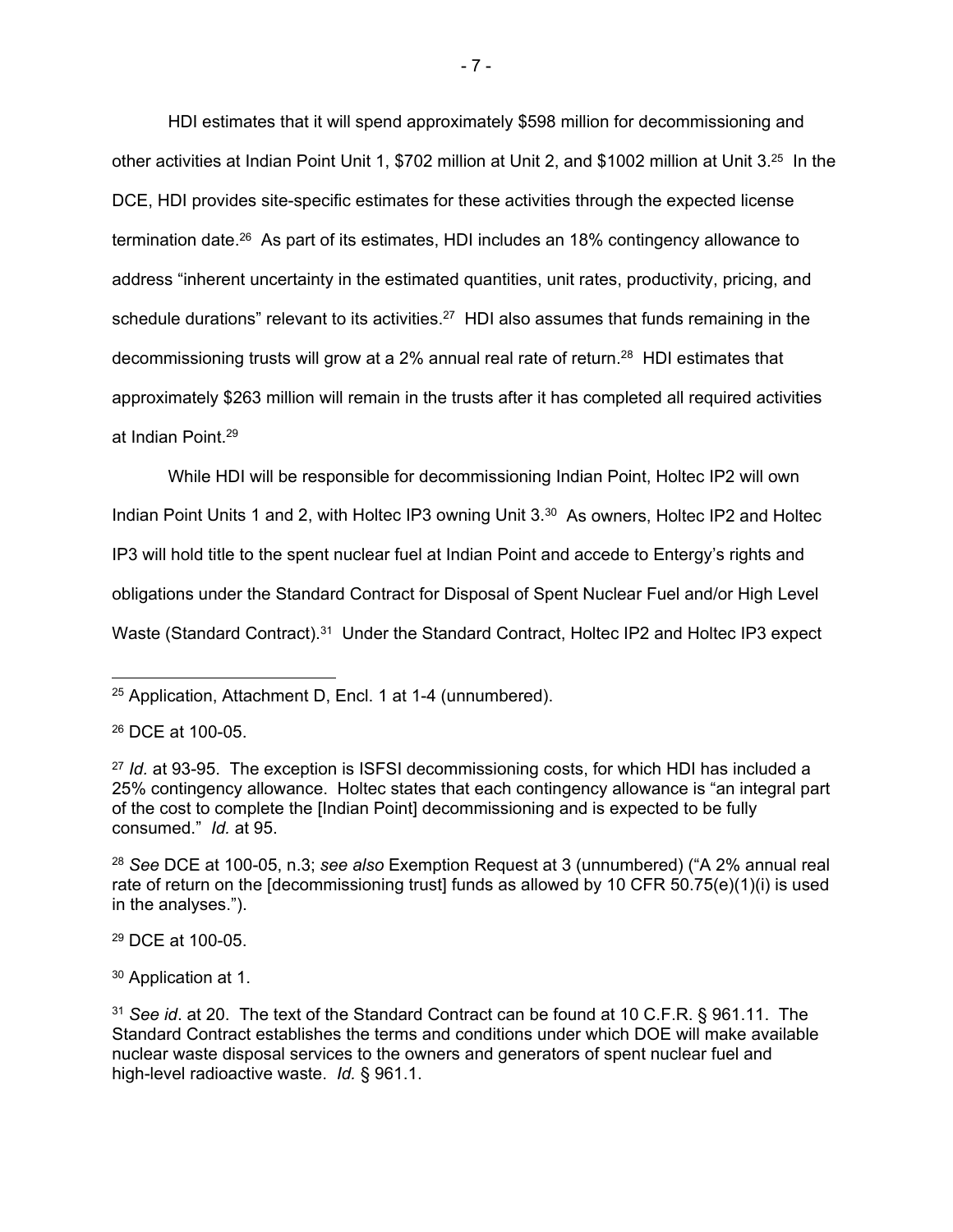to recover their spent fuel management costs resulting from the Department of Energy's (DOE) breach of its contractual obligation to dispose of fuel that is currently stored at Indian Point.<sup>32</sup> These costs are projected to total approximately \$632 million.<sup>33</sup>

# **B. Financial Qualifications and Financial Assurance**

 Under the Atomic Energy Act of 1954, as amended, and our associated regulations, no power reactor or ISFSI license can be transferred without the NRC's prior written consent.34 The NRC will approve a license transfer if it finds the proposed transferee to be qualified to hold the license and the transfer is otherwise consistent with applicable law, regulations, and Commission orders.35 The license transfer review is limited to specific matters, including the financial and technical qualifications of the proposed transferee.<sup>36</sup>

 As part of its financial qualifications showing, an applicant must provide reasonable assurance that sufficient funds will be available to decommission the facility and carry out activities under the license.<sup>37</sup> NRC regulations outline several acceptable methods of providing financial assurance for decommissioning. The prepayment method, which Holtec IP2 and Holtec IP3 plan to use, involves depositing funds into an account kept segregated from the

35 10 C.F.R. § 50.80(c).

<sup>36</sup> *See id*. § 50.80(b)(1)(i).

<sup>32</sup> Application at 20.

<sup>33</sup> DCE at 100-05, tbls.5-1a, 5-1b, and 5-1c, col. 3, "50.54(bb) Spent Fuel Management Cost."

<sup>34</sup> *See* Atomic Energy Act § 184, 42 U.S.C. § 2234 (providing that "[n]o license granted [under the Atomic Energy Act] shall be transferred . . . directly or indirectly, through transfer of control of any license to any person, unless the Commission shall . . . give its consent in writing"); 10 C.F.R. §§ 50.80(a), 72.50(a) (implementing this provision with respect to power reactor and ISFSI licenses).

<sup>37</sup> *See id.* §§ 50.33(f), 50.33(k)(1), 50.75, 50.80(b)(1)(i), 50.82(a), 72.30(b)-(c). Because power reactor operations will have permanently ceased at Indian Point prior to the proposed license transfer, the Applicants need not demonstrate financial qualifications to cover reactor operating costs. *See id.* § 50.33(f)(2); Application at 2, 17.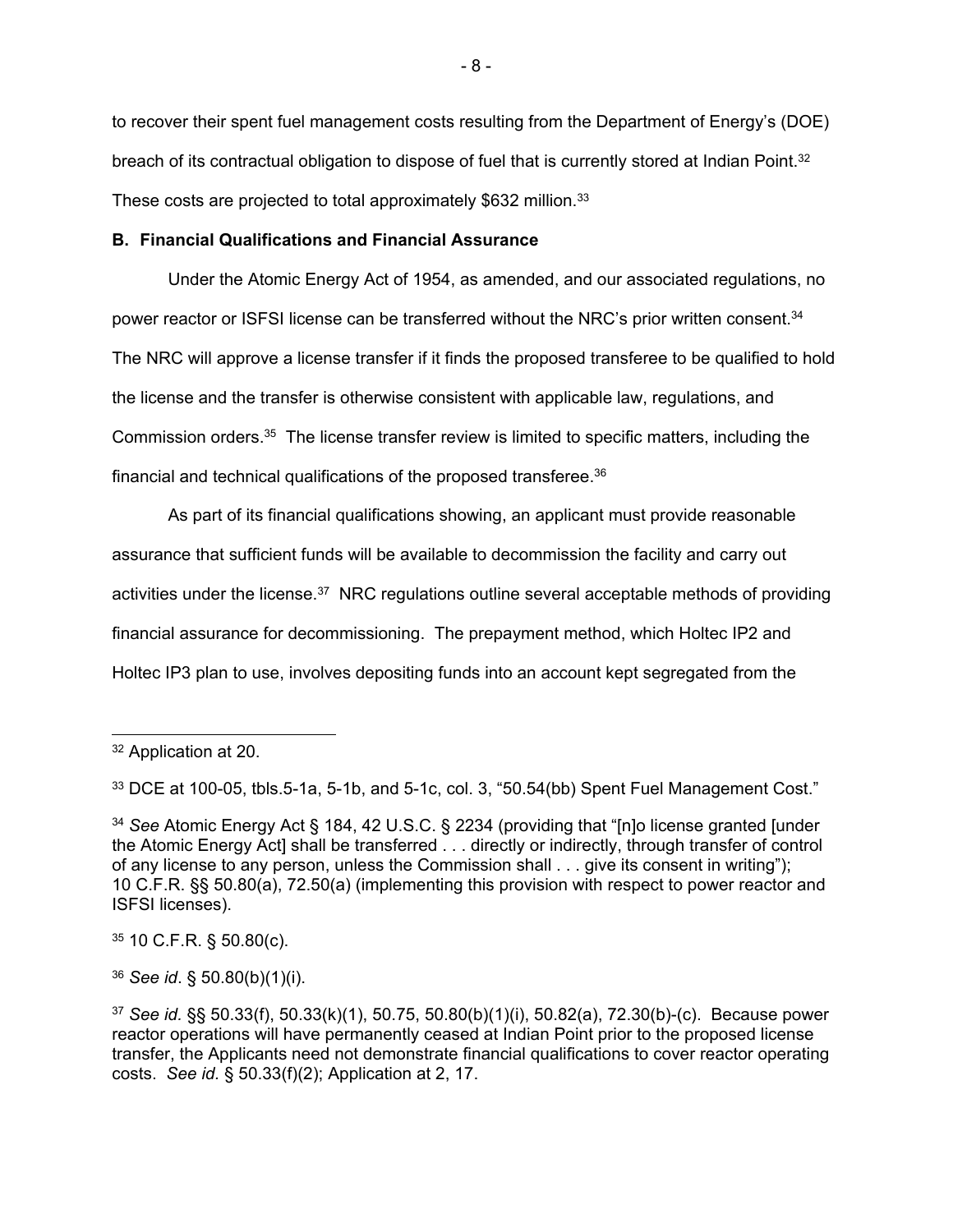licensee's assets and outside of the licensee's administrative control in an amount sufficient to pay decommissioning costs at the time the licensee expects to permanently cease operations.<sup>38</sup> A licensee that has set aside prepaid funds based on a site-specific decommissioning cost estimate that involves a safe storage period may take credit for projected earnings on decommissioning funds, up to a 2% annual real rate of return, through the projected decommissioning period.39

 When evaluating a license transfer applicant's ability to meet financial obligations related to decommissioning, the NRC "will accept financial assurances based on plausible assumptions and forecasts, even though the possibility is not insignificant that things will turn out less favorably than expected."40We accept financial assurance based on plausible assumptions and forecasts because, particularly at the early stages of a decommissioning project, cost estimates are necessarily uncertain. This observation is as true for the site-specific cost estimates submitted by a license transfer applicant as it is for the site-specific estimates submitted by a current licensee that is preparing for and entering the decommissioning process. We see no reason to require that an applicant's cost estimates be more detailed, more certain, or more conservative than the site-specific estimates submitted by current NRC licensees, who may rely on plausible assumptions when preparing their estimates.

<sup>38</sup> *See* 10 C.F.R. § 50.75(e)(1)(i); Application at 17-18. Other methods of demonstrating financial assurance include, for example, a surety bond, a letter of credit, insurance, or a parent company guarantee. 10 C.F.R. § 50.75(e)(1)(iii).

 $39$  10 C.F.R. § 50.75(e)(1)(i). Because this provision refers to a real rate of return, as opposed to a nominal rate, a licensee must adjust the rate for inflation.

<sup>40</sup> *See North Atlantic Energy Service Corp.* (Seabrook Station, Unit 1), CLI-99-6, 49 NRC 201, 222 (1999).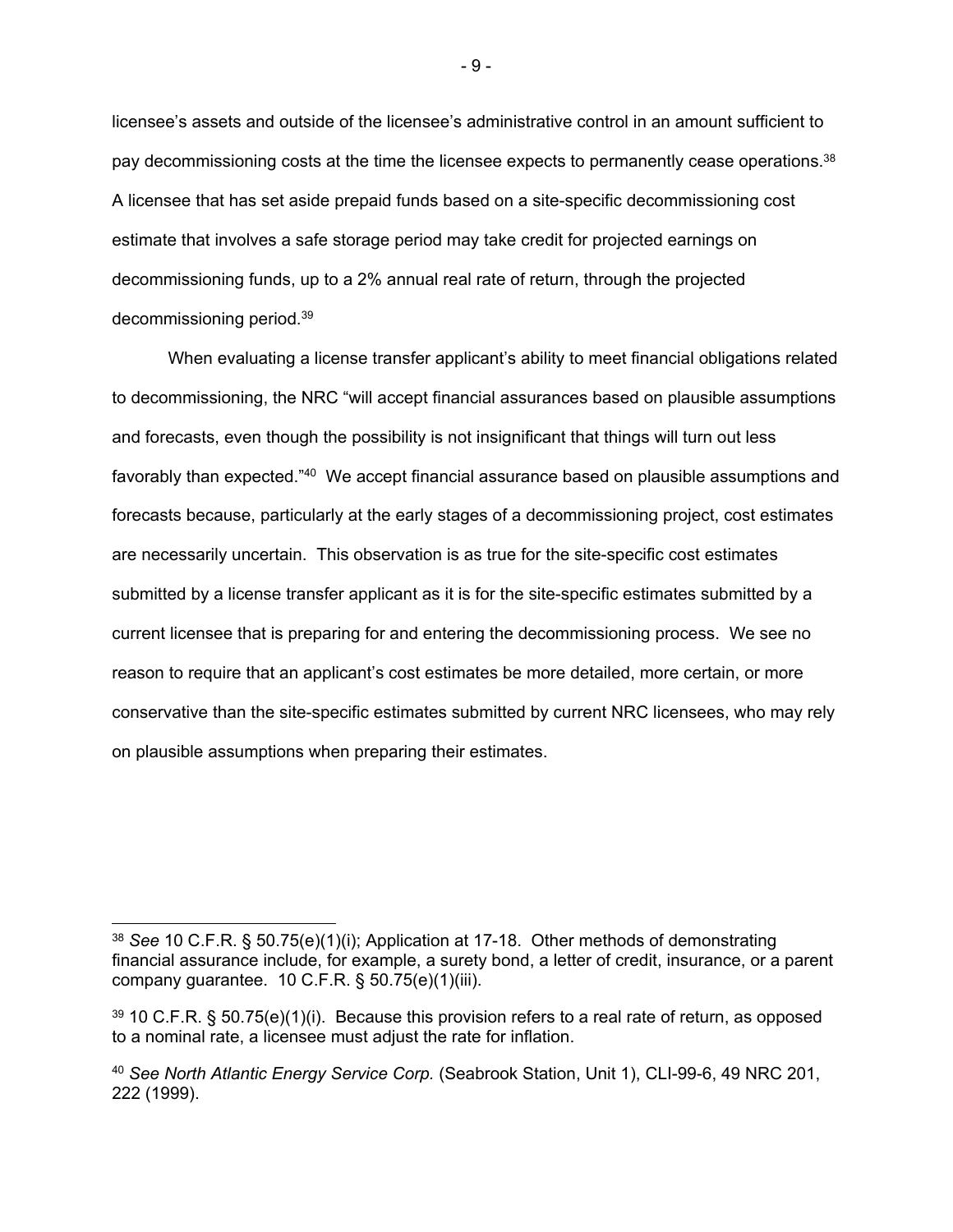# **II. DISCUSSION**

#### **A. Intervention Requirements**

To intervene in an NRC licensing proceeding, a petitioner must show standing and proffer at least one admissible contention.<sup>41</sup> To show standing, a petitioner must show a concrete and particularized injury (actual or threatened) to an interest within the "zone of interests" protected by the Atomic Energy Act. The petitioner must further show that the alleged injury would be fairly caused by the proposed licensing action and is capable of being redressed by a favorable decision. Moreover, an organization that seeks representational standing must demonstrate how at least one of its members may be affected by the licensing action (often as a result of the member's activities on or near the site), must identify that member by name and address, and must show, preferably by affidavit, that the organization is authorized to request a hearing on behalf of that member.<sup>42</sup>

NRC regulations in 10 C.F.R. § 2.309(f)(1) specify the requirements for an admissible contention. For each contention, a petitioner must explain the contention's basis and provide supporting facts or expert opinion on which the petitioner intends to rely in litigating the contention, together with references to specific sources or documents on which the petitioner intends to rely. To be admissible, a contention must fall within the scope of the proceeding and be material to the findings that the NRC must make for the proposed licensing action. The petitioner must identify the specific portions of the application that the petitioner disputes, along with the supporting reasons for each dispute. Or, if a petitioner believes that an application fails altogether to contain information required by law, the petitioner must identify each failure and

- 10 -

<sup>41</sup> *See* 10 C.F.R. § 2.309(a), (d), (f); Hearing Notice, 85 Fed. Reg. at 3949 (referencing requirements for intervention).

<sup>42</sup> *See GPU Nuclear, Inc.* (Oyster Creek Nuclear Generating Station), CLI-00-6, 51 NRC 193, 202 (2000) (and authority cited therein).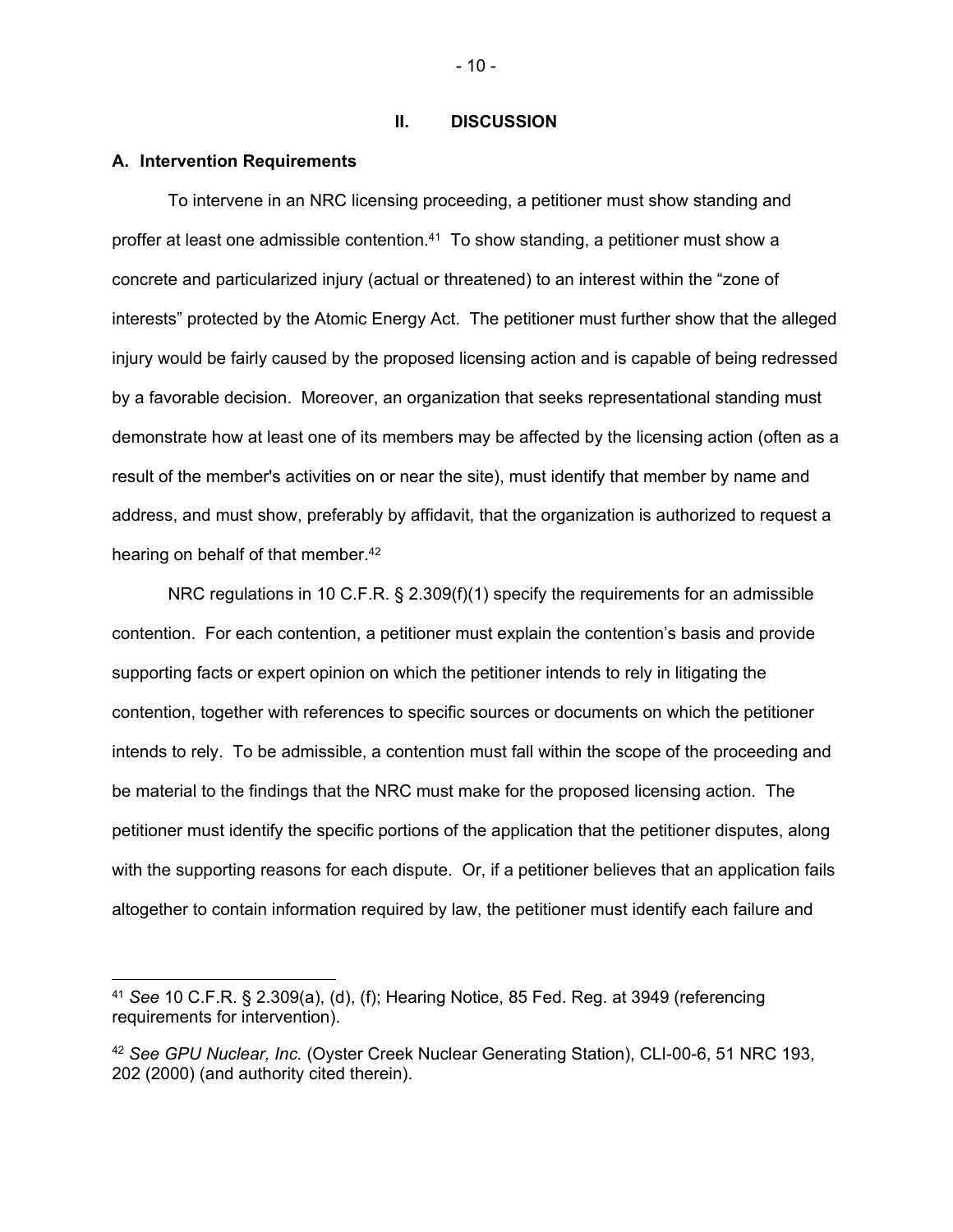provide supporting reasons for the petitioner's belief. We long have emphasized that these contention admissibility requirements are strict.<sup>43</sup> They are intended to ensure that adjudicatory hearings are triggered only by substantive safety or environmental issues that raise a supported dispute with the application on a matter material to the NRC's decision on the challenged action.

#### **B. Petitions of New York and the Local Petitioners**

 Indian Point is located within the jurisdictional boundaries of New York State, the Town of Cortlandt, the Village of Buchanan, and the Hendrick Hudson School District. Accordingly, under our rules of practice, both New York and the Local Petitioners may be granted a hearing with no further demonstration of standing if they submit at least one admissible contention.<sup>44</sup>

New York proposes three contentions in this proceeding. In Contention 1, New York argues that HDI's cost estimates are inadequate because HDI impermissibly assumes that the decommissioning trusts will grow at a 2% annual real rate of return.45 In Contention 2, New York makes nine distinct arguments that HDI has underestimated various costs associated with license termination, site restoration, and spent fuel management activities.<sup>46</sup> In Contention 3, New York argues that neither HDI, Holtec IP2, nor Holtec IP3 has shown it is financially qualified to carry out NRC-licensed activities at Indian Point. $47$  Finally, in its motion to amend its contentions, New York argues that market downturns related to the COVID-19 public health emergency further call into question whether the decommissioning trusts will provide sufficient

<sup>47</sup> *Id.* at 54-68.

- 11 -

<sup>43</sup> *See, e.g.*, *Duke Energy Corp.* (Oconee Nuclear Station, Units 1, 2, and 3), CLI-99-11, 49 NRC 328, 334 (1999) (explaining why the NRC tightened its contention admissibility standards in 1989).

<sup>44 10</sup> C.F.R. § 2.309(h)(1), (2).

<sup>45</sup> New York Petition at 4-8.

<sup>46</sup> *Id.* at 8-54.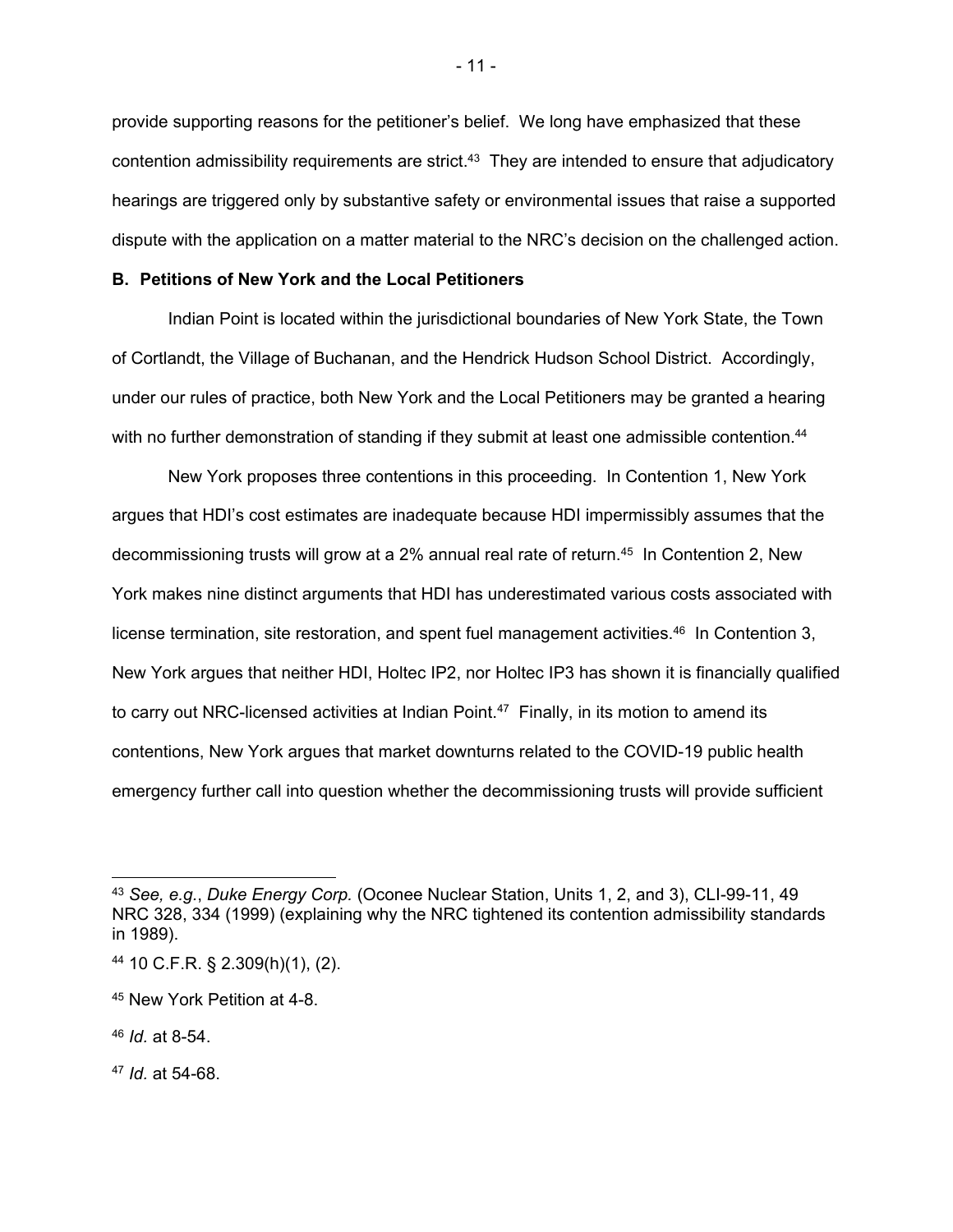funding to complete required activities at Indian Point and whether HDI, Holtec IP2, and Holtec IP3 are financially qualified to hold the Indian Point licenses.48

The Local Petitioners propose two contentions. In Contention I, they argue that HDI bases its cost estimates on untenable assumptions, that Holtec and its subsidiaries are financially and technically unqualified to decommission Indian Point, and that HDI's exemption request creates an incentive for the company to cut corners during decommissioning.49 In Contention II, the Local Petitioners argue that the NRC cannot approve the license transfer application without completing an environmental review under the National Environmental Policy Act (NEPA), 42 U.S.C. §§ 4321 *et seq*. 50

As we explain below, both New York's and the Local Petitioners' contentions are inadmissible. Because New York's and the Local Petitioners' contentions overlap substantially, we address their contentions together in this section.

#### *1. New York's Contention 1*

New York argues that HDI fails to provide reasonable assurance that funds will be available to decommission Indian Point because HDI impermissibly assumes a 2% annual rate of return on the decommissioning trusts.<sup>51</sup> New York states that, without the benefit of the 2% rate of return, the current trust balances are approximately \$200 million less than HDI's own decommissioning cost estimates.<sup>52</sup> According to New York, HDI therefore fails to show adequate decommissioning financial assurance.53

<sup>48</sup> New York Motion at 2-12.

<sup>49</sup> Town, Village, and District Petition at 10-32.

<sup>50</sup> *Id.* at 32-42.

<sup>51</sup> New York Petition at 4-8.

<sup>52</sup> *Id.* at 6.

<sup>53 10</sup> C.F.R. § 50.75(b)(1).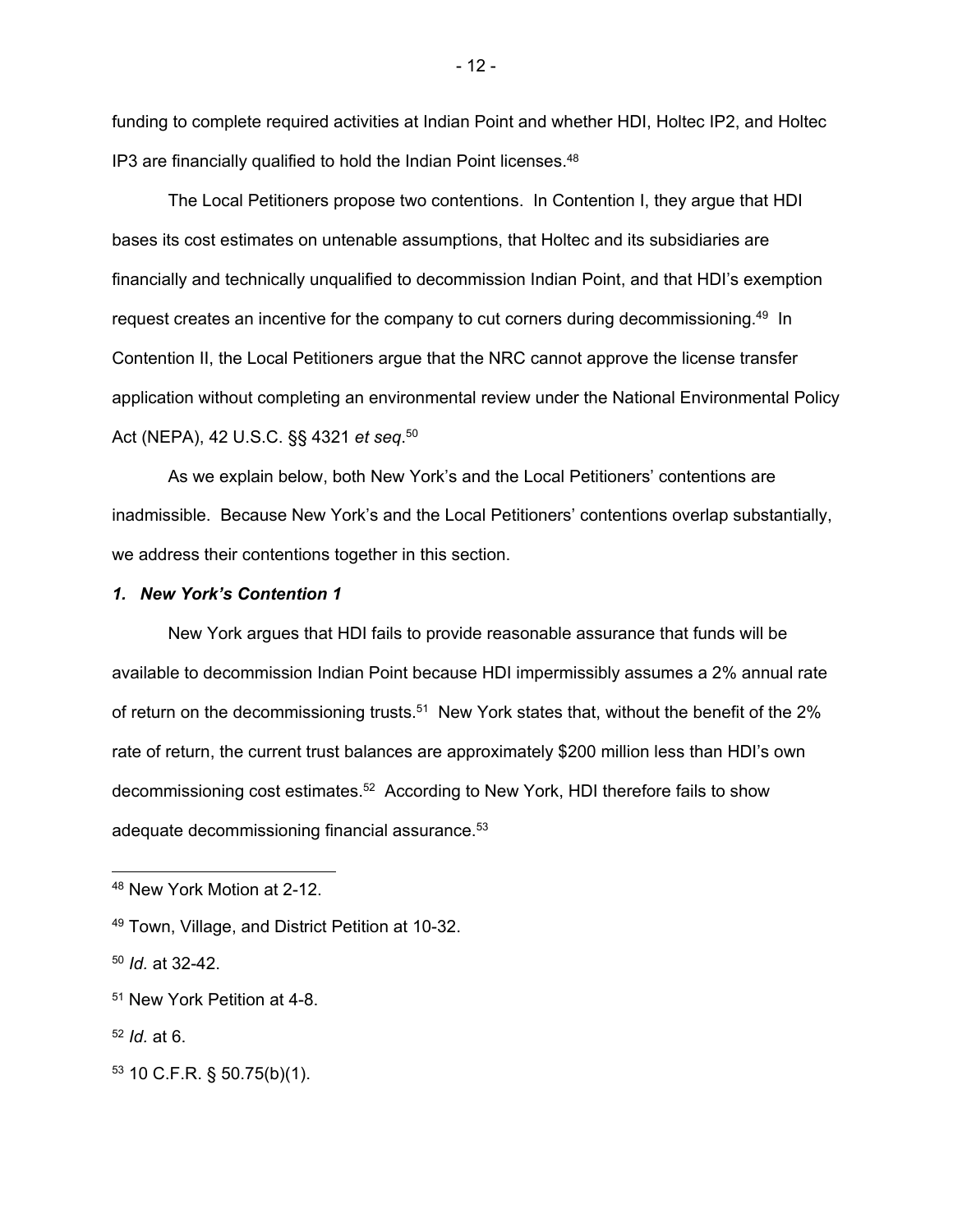New York argues that under the NRC's rules an applicant can rely on a 2% return rate only if it has provided a site-specific estimate of decommissioning funding that is based on a period of safe storage.54 New York notes that HDI bases its cost estimates on the DECON decommissioning model, which according to New York does *not* include a period of safe storage. New York contrasts the DECON model with the SAFSTOR model, which—as its name implies—includes a safe storage period.<sup>55</sup>

As support for its argument, New York cites the 1996 Generic Environmental Impact Statement for License Renewal of Nuclear Plants (License Renewal GEIS), which describes the DECON and SAFSTOR models. New York cites a section of the License Renewal GEIS stating that DECON is a decommissioning approach wherein "decontamination [and] dismantlement [are performed] as rapidly after reactor shutdown as possible to achieve termination of the nuclear license."56 New York compares this statement with a description of SAFSTOR as a decommissioning model involving "a period of safe storage of the stabilized and defueled facility followed by final decontamination [and] dismantlement and license termination."57

New York also cites the *Federal Register* notice for a 2002 rulemaking concerning decommissioning trust provisions.<sup>58</sup> In the notice, the NRC states that a 2% return rate "can be

<sup>54</sup> New York Petition at 5-6 (citing 10 C.F.R. § 50.75(e)(1)(i)).

<sup>55</sup> *Id*. at 6.

<sup>56</sup> *Id.* (citing "Generic Environmental Impact Statement for License Renewal of Nuclear Plants: Main Report," NUREG-1437, vol. 1 at § 7.2.2.1 (May 1996) (ML14024A360) (License Renewal GEIS)). The Staff updated the License Renewal GEIS in 2013. "Generic Environmental Impact Statement for License Renewal of Nuclear Plants, Main Report" (Final Report), NUREG-1437, rev. 1, vols. 1-3 (June 2013) (ML13106A241, ML13106A242, ML13106A244) (2013 License Renewal GEIS).

<sup>57</sup> *Id.* (citing License Renewal GEIS at § 7.2.2.2).

<sup>58</sup> *Id.* at 8 (citing Decommissioning Trust Provisions; Final Rule, 67 Fed. Reg. 78,332, 78,338 (Dec. 24, 2002) (Decommissioning Trust Rule)).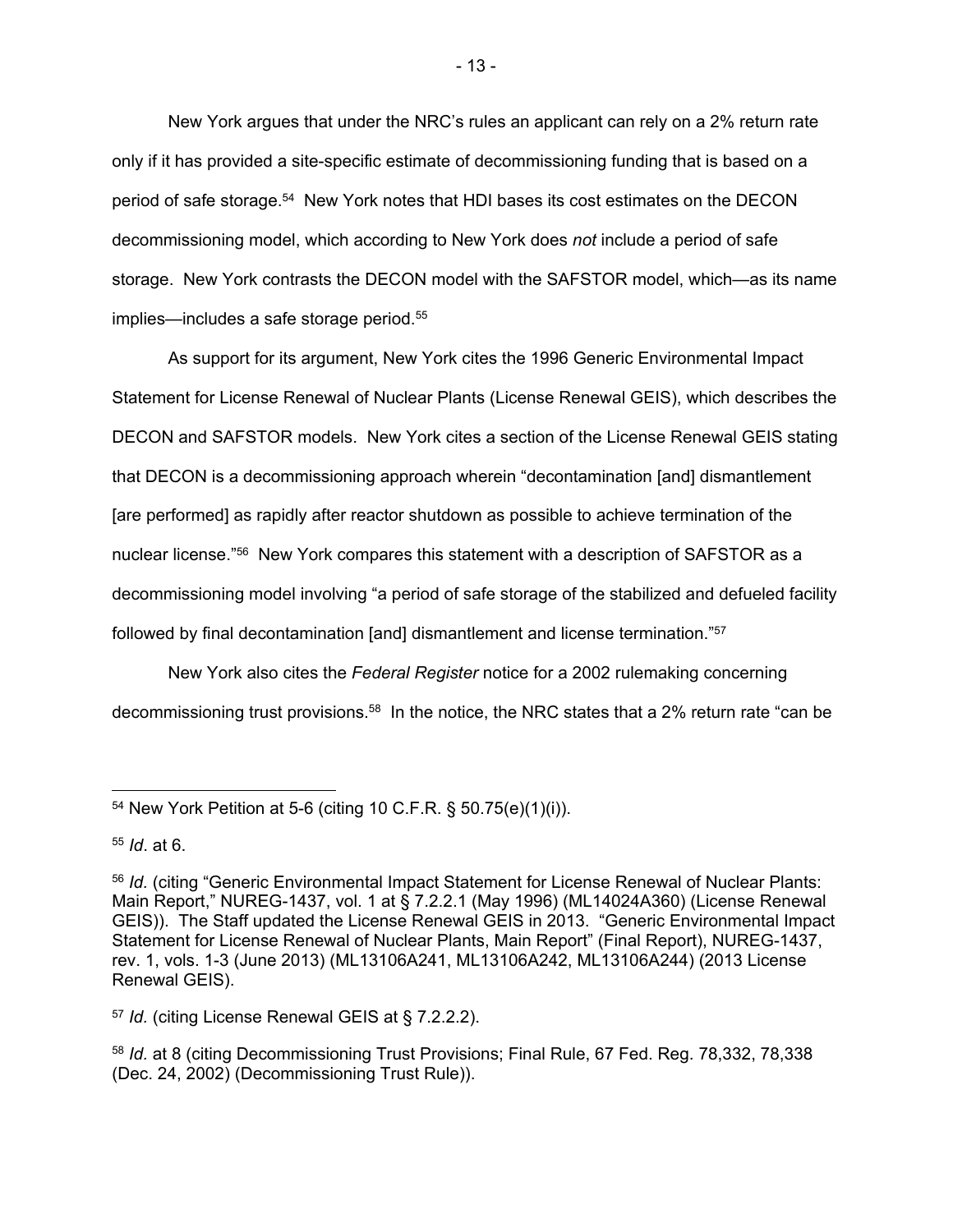used when a site-specific estimate is explicitly based on deferred dismantlement."59 New York argues that because the DECON model involves dismantling a reactor as rapidly as possible after shutdown, rather than after "deferred dismantlement," the 2% return rate does not apply when using this model.<sup>60</sup>

In its reply brief, New York further argues that finding the DECON model qualifies for a  $2\%$  return rate would render meaningless the language in section  $50.75(e)(1)(i)$ , which provides acceptable ways to demonstrate financial assurance for decommissioning. Section  $50.75(e)(1)(i)$  states that the 2% return rate may be used "provided that the site-specific estimate is based on a period of safe storage that is specifically described in the estimate."<sup>61</sup> If the rate is available for the DECON model, New York argues, as a practical matter it would be available for *all* decommissioning models, rendering the "provided" clause in the rule meaningless.<sup>62</sup>

We find that New York does not raise a genuine dispute with the application. The description of the DECON model in the License Renewal GEIS states explicitly that the model includes a "period of safe storage."63 While the SAFSTOR model includes an "extended period of safe storage," section 50.75(e)(1) does not limit use of the 2% return rate to licensees proposing an extended storage period. Furthermore, even though the DECON model involves dismantling reactor components "as rapidly after reactor shutdown as possible," that does not

<sup>62</sup> *Id.*

<sup>59</sup> Decommissioning Trust Rule, 67 Fed. Reg. at 78,338.

<sup>60</sup> New York Petition at 7-8; *Reply in Support of the State of New York's Petition for Leave to Intervene and for a Hearing* (Mar. 23, 2020) at 4-5 (New York Reply).

<sup>61</sup> New York Reply at 3.

<sup>63</sup> License Renewal GEIS at § 7.2.2.1. *See also* NUREG/CR-5884 at § 3.3 (describing the DECON model's safe-storage period and stating that "the safe storage of the laid-up plant and the [spent nuclear fuel] pool storage operations of Period 3 continue until the pool has been emptied").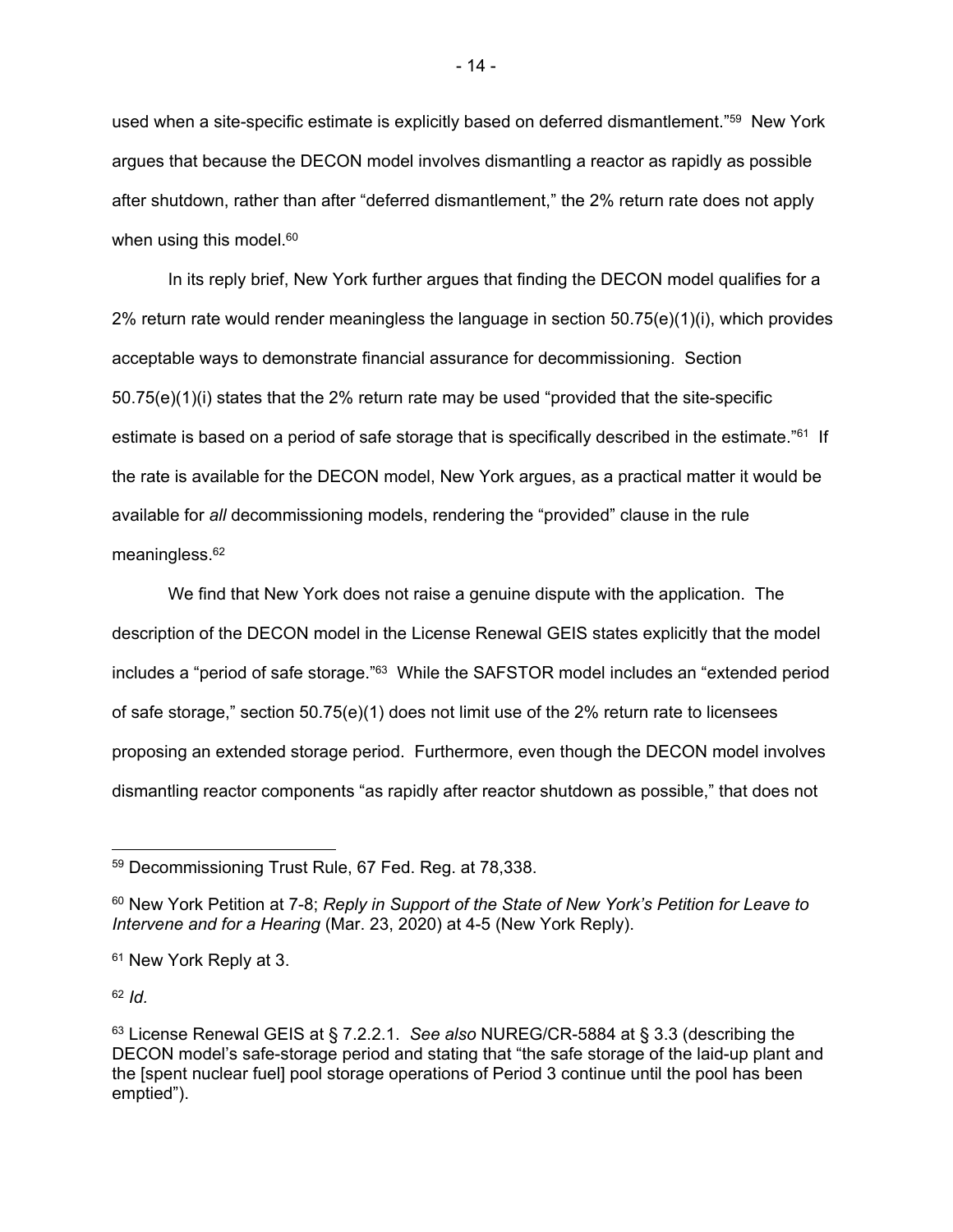mean that the licensee will begin dismantling reactor components immediately. A licensee or applicant could propose a decommissioning approach that involves immediate dismantlement for example, if an applicant proposes a license transfer that coincides with the end of a prior licensee's safe storage period—but the DECON model does not mandate such an approach.

This interpretation does not render language in section  $50.75(e)(1)(i)$  meaningless, as New York argues. To rely on a 2% return rate, a licensee or applicant must not only show that its decommissioning model involves a period of safe storage, but it must provide a "site-specific estimate" of decommissioning costs that includes "a period of safe storage that is specifically described."64 A licensee or applicant that certifies to the generic formula amount for decommissioning funding would not be able to rely on the 2% return rate for any safe storage period. A licensee or applicant that proposes a variant of the DECON model, or a decommissioning model not listed specifically in the License Renewal GEIS, that omits a period of safe storage also would not be able to assume a 2% real rate of return. While the GEIS discusses decommissioning models that are generally acceptable to the NRC, it does not foreclose licensees and applicants from proposing variants of the listed models, or entirely different models, to satisfy regulatory requirements.

New York's reliance on the 2002 *Federal Register* notice is also unpersuasive. In the comment response that New York cites, the NRC addressed whether licensees certifying to generic formulas could continue using a 2% return rate into a SAFSTOR period.<sup>65</sup> The NRC stated that they could not, but it also explained that licensees *could* continue using the rate when "a site-specific estimate is explicitly based on deferred dismantlement."<sup>66</sup> Read in context,

66 *Id.* 

- 15 -

 $64$  10 C.F.R. § 50.75(e)(1)(i).

<sup>65</sup> Decommissioning Trust Rule, 67 Fed. Reg. at 78,338.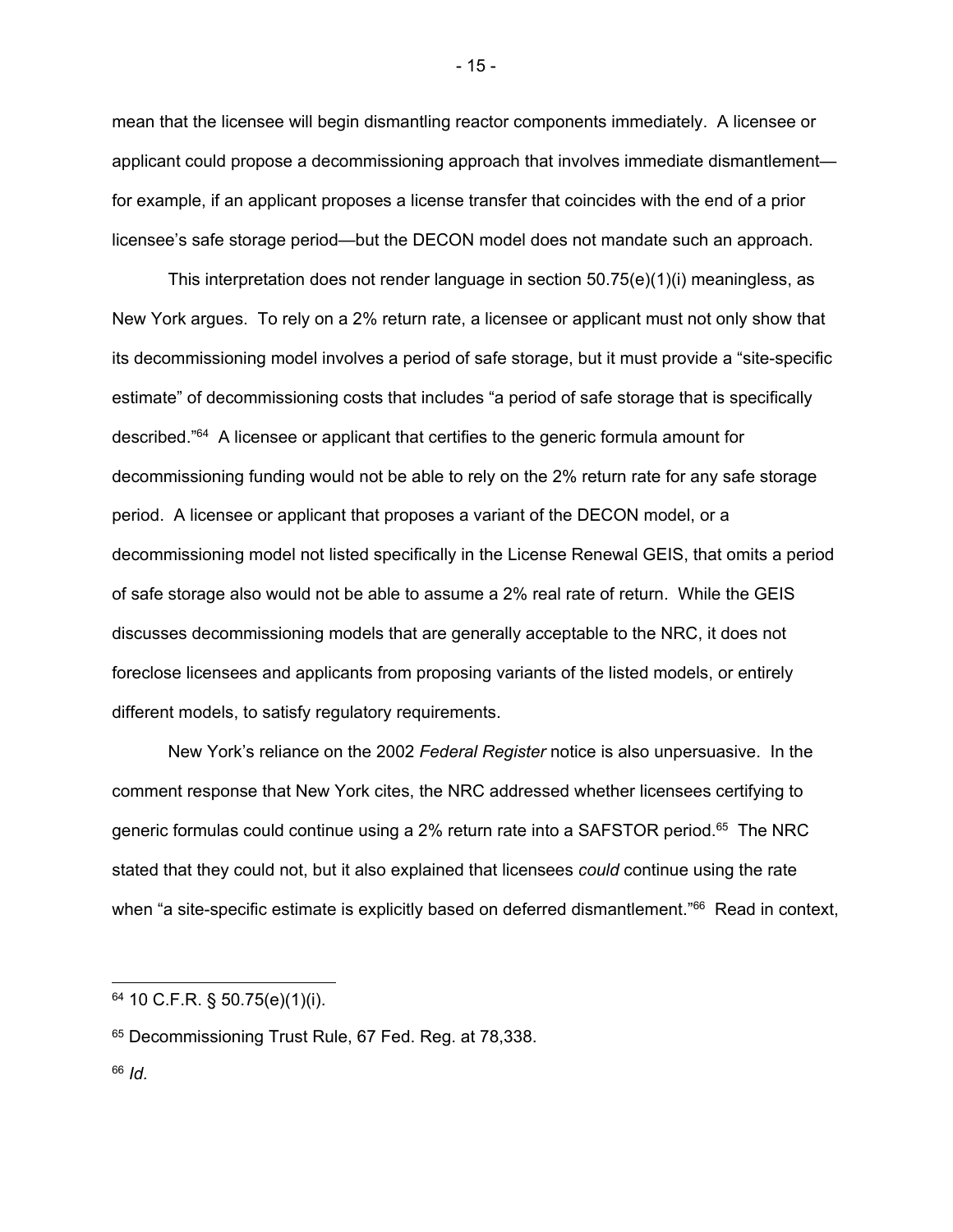the NRC was rejecting a proposal that licensees certifying to generic formulas be allowed to use the 2% return rate, rather than stating that its use is limited to the SAFSTOR model. In any event, because the DECON model includes a period of deferred dismantlement, New York does not show how this language forecloses HDI's reliance on the 2% return rate.<sup>67</sup>

In its application, HDI provides a site-specific estimate of decommissioning costs that is based on the DECON model.<sup>68</sup> HDI's reliance on the 2% return rate in this instance is consistent with both the language of section 50.75(e)(1)(i) and with prior cases where the NRC has allowed an applicant or licensee to rely on a 2% rate of return in connection with the DECON model.69 Because New York does not raise a genuine dispute over whether HDI permissibly relies on a 2% return rate in connection with its cost estimates, we find Contention 1 inadmissible.

# *2. New York's Contention 2.A*

Under the NRC's rules, a licensee may withdraw funds from a decommissioning trust only for decommissioning activities.<sup>70</sup> HDI, however, seeks to use approximately \$133 million of Indian Point's trust funds for site restoration activities and \$632 million for spent fuel

<sup>67</sup> *See* License Renewal GEIS at § 7.2.2.1 (explaining that "decontamination and dismantlement of the radioactive portions of the plant" is the *fourth* stage of the DECON model); *see also* NUREG/CR-5884 at § 3.3 (referring to this fourth stage as "deferred dismantlement").

<sup>68</sup> DCE at 55-56.

<sup>69</sup> *See, e.g.*, Holtec Decommissioning International, LLC; Pilgrim Nuclear Power Station; Exemption, 84 Fed. Reg. 70,754 (Dec. 23, 2019); Holtec Decommissioning International, LLC; Oyster Creek Nuclear Generating Station; Exemption, 84 Fed. Reg. 30,247 (June 26, 2019); "Safety Evaluation by the Office of Nuclear Reactor Regulation Related to Amendment No. 185 to Facility Operating License No. DPR-39 and Amendment No. 172 to Facility Operating License No. DPR-48" (May 4, 2009) (ML090930063).

<sup>70</sup> *See* 10 C.F.R. § 50.82(a)(8)(i)(A) (stating that "[d]ecommissioning trust funds may be used by licensees if . . . [t]he withdrawals are for expenses for legitimate decommissioning activities consistent with the definition of decommissioning in § 50.2"); *see also id.* § 50.2 (defining "decommission").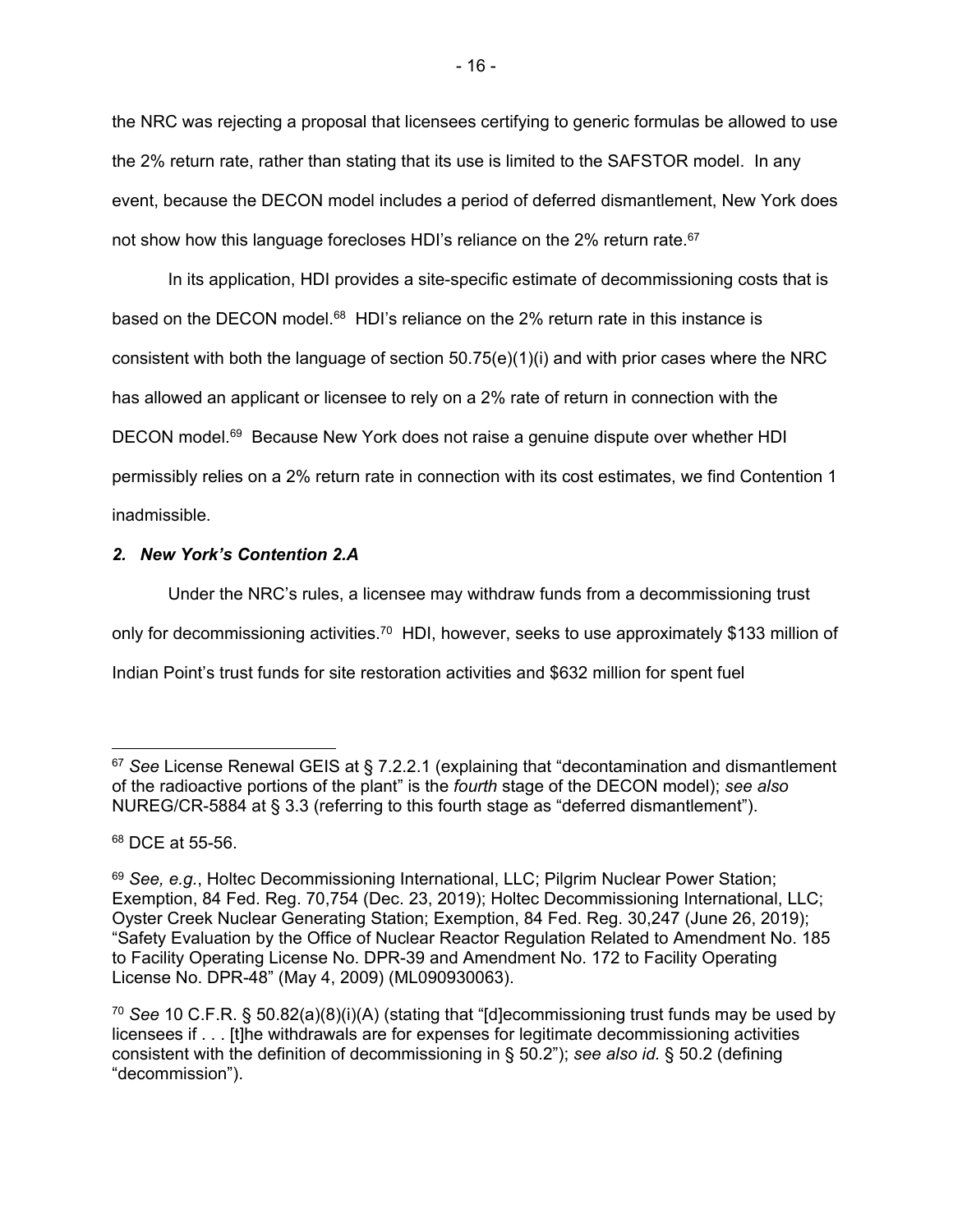management activities.<sup>71</sup> HDI bases its cost estimates on the assumption that the NRC will grant an exemption allowing it to use funds for these purposes. Although HDI did not include an exemption request with its application, it submitted such a request on February 12, 2020, the same day New York filed its petition to intervene in this proceeding.<sup>72</sup>

New York argues that, by relying on an exemption that has not been granted, HDI fails to show it is financially qualified to hold the Indian Point licenses and fund necessary activities at the site.73 According to New York, until HDI obtains a final, non-appealable order granting the exemption, it must establish its financial qualifications and funding sources through other means.74

As a threshold matter, we address whether Contention 2.A raises an issue within the scope of this license transfer proceeding. The Applicants argue that the NRC's review of its exemption request is a licensing action distinct from its license transfer request and that New York's contention thus falls outside the scope of this proceeding.<sup>75</sup> The Applicants cite an order in the *Vermont Yankee* license transfer proceeding, where an Atomic Safety and Licensing Board found that the licensee's request for an exemption to use trust funds for

<sup>71</sup> Application, Attach. D at 2-4 (unnumbered); Exemption Request at tbls.1-3.

 $72$  In October 2020, New York filed a letter to the Staff and the Commission with comments opposing HDI's exemption request. *Supplemental Comments in Opposition to Holtec's February 12, 2020 Request for Exemptions from 10 CFR 50.82(a)(8)(i)(A) and 10 CFR 50.75(h)(1)(iv)* (Oct. 7, 2020) (ML20281A635). New York's letter, which was served on the parties to this proceeding and filed after the deadline for submitting hearing requests, did not address the standards for contention admissibility. The Staff considered New York's comments in the context of its decision on HDI's exemption request, consistent with the Staff's treatment of other comments it received.

<sup>73</sup> New York Petition at 12-17.

<sup>74</sup> *Id.* at 13, 15.

<sup>75</sup> Applicants' Answer to New York Petition at 29-30.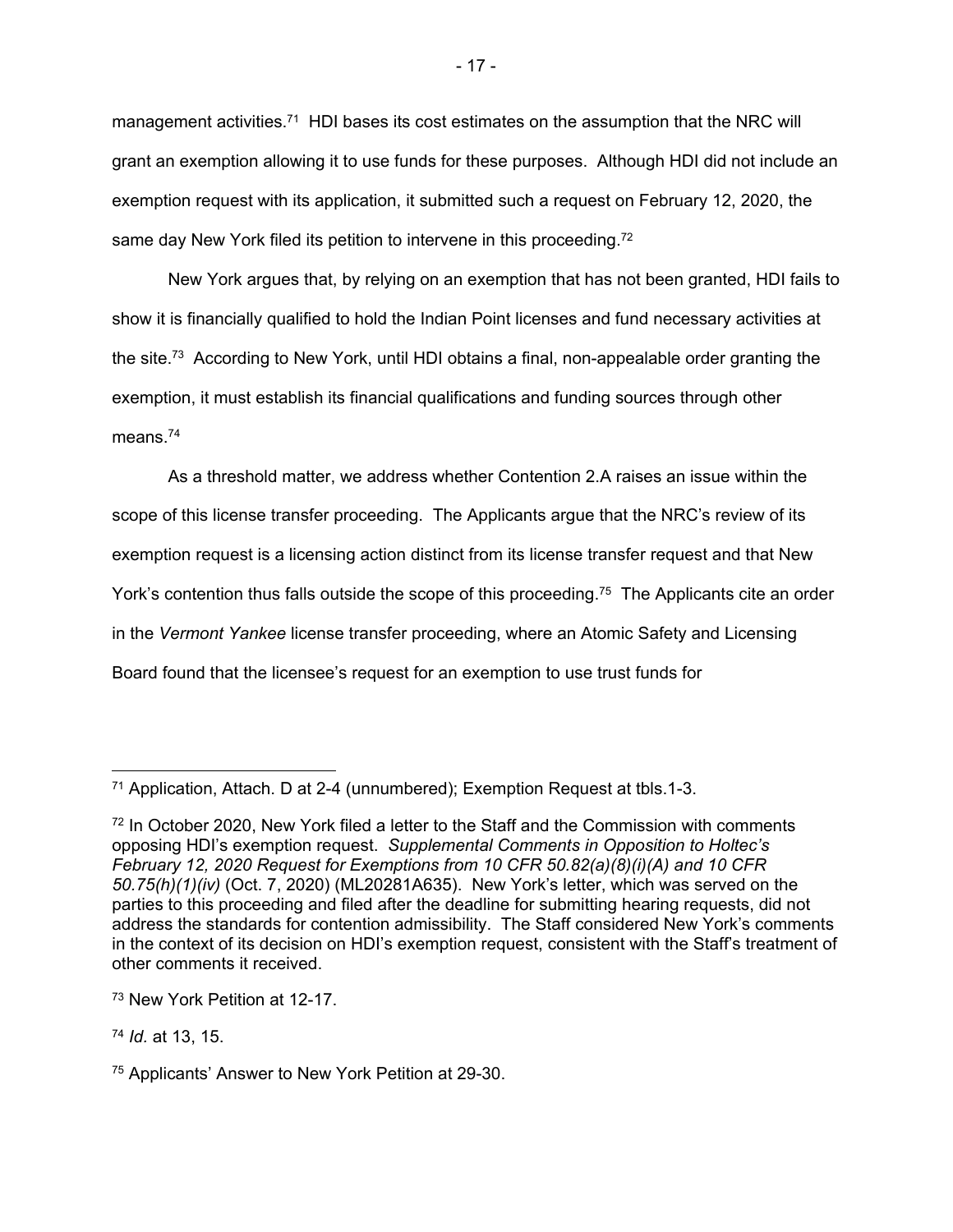non-decommissioning purposes was outside the scope of the proceeding.<sup>76</sup> New York, on the other hand, argues that by premising its license transfer application on an exemption it has not yet obtained, HDI has effectively conceded that the exemption is within the scope of the current proceeding.77

We agree that HDI's exemption request is within the scope of this proceeding. HDI is seeking an exemption so that it can use trust funds for activities other than radiological decommissioning. HDI refers to these activities in its application and PSDAR, and it provides cost estimates for these activities in its DCE. Accordingly, the exemption request is intertwined with, and constitutes an integral part of, the license transfer application; New York's exemptionrelated arguments therefore fall within the scope of this proceeding.<sup>78</sup>

The Board's order in *Vermont Yankee* does not support the Applicants' position. In *Vermont Yankee*, the trust-related exemption took effect independent of the NRC's decision on the licensee's amendment request; in fact, the Staff had granted the exemption while its review of the licensee's amendment request was still pending.<sup>79</sup> By contrast, the trust-related exemption HDI seeks here cannot take effect unless the NRC approves the license transfer application. HDI's exemption request is therefore comparable to two other exemption requests

<sup>76</sup> *Id.* (citing *Entergy Nuclear Vermont Yankee, LLC* (Vermont Yankee Nuclear Power Station), LBP-15-24, 82 NRC 68, 78 (2015), *vacated as moot*, CLI-16-8, 83 NRC 463 (2016)). When vacating for mootness, we neither approve nor disapprove a Board's ruling; we therefore took no position on the Board's decision. CLI-16-8, 83 NRC at 470.

<sup>77</sup> New York Petition at 13.

 $78$  An exemption request is not among the listed actions subject to a hearing opportunity under section 189a. of the Atomic Energy Act, 42 U.S.C. § 2239(a)(1)(A). Where a requested exemption raises questions that are material to a proposed licensing action and bear directly on whether the proposed action should be taken, however, a petitioner may propose exemptionrelated arguments in the licensing proceeding. *See Entergy Nuclear Vermont Yankee, LLC & Entergy Nuclear Operations, Inc.* (Vermont Yankee Nuclear Power Station), CLI-16-12, 83 NRC 542, 549 (2016) (citing *Private Fuel Storage, LLC* (Independent Spent Fuel Storage Installation), CLI-01-12, 53 NRC 459, 467 (2012)).

<sup>79</sup> *Vermont Yankee*, LBP-15-24, 82 NRC at 73-74 & nn.18, 19.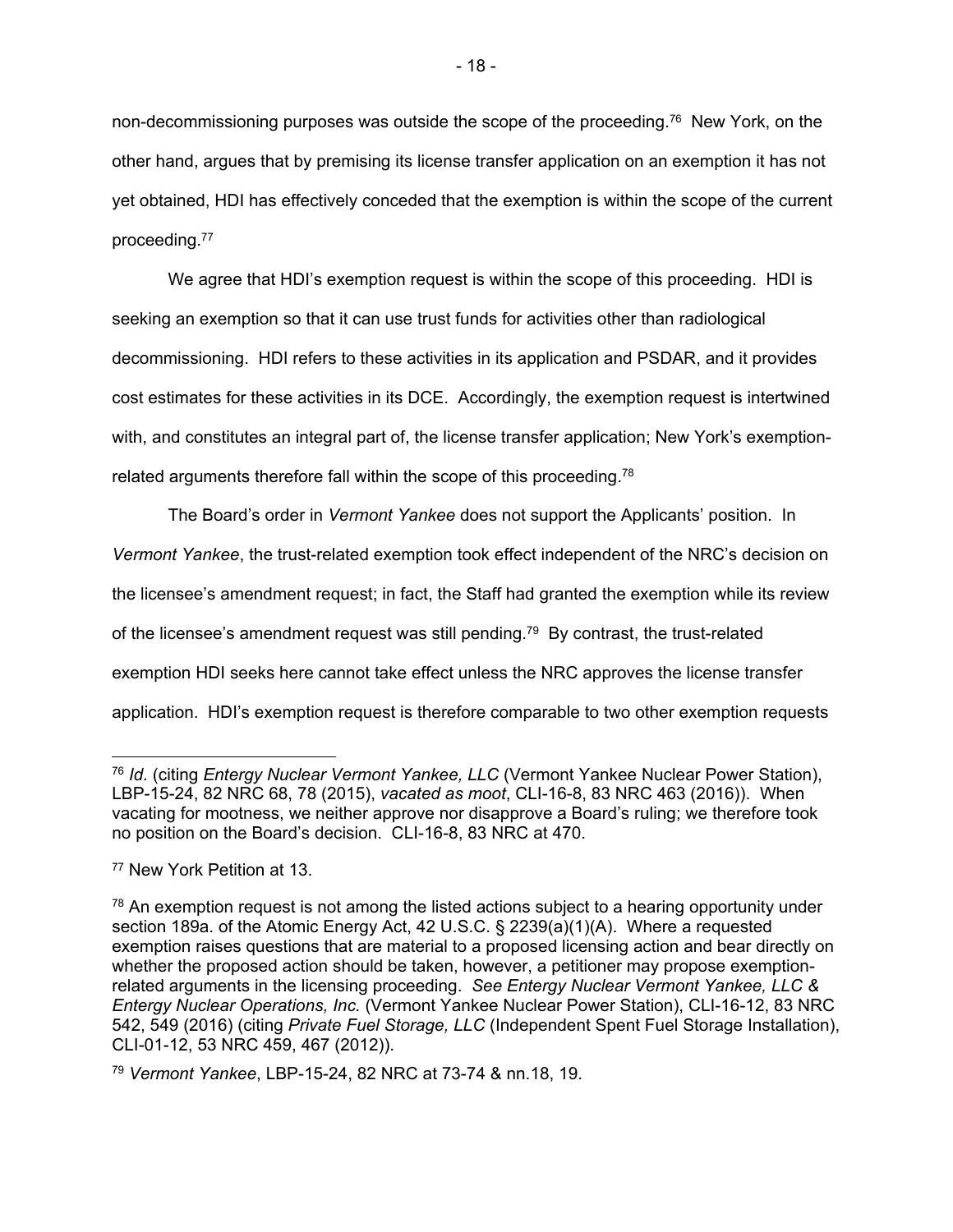the Board addressed in *Vermont Yankee*. The Board found those exemption requests to be *within* the scope of the license-amendment proceeding because they were "completely dependent on the [license-amendment request]" and "cannot take effect unless and until the [request] is approved."80 We find that HDI's exemption request and the license transfer application are similarly related.

For an issue within the scope of a proceeding to be an admissible contention, a petitioner also must satisfy the other requirements in section 2.309(f), including the requirement that it raise a genuine dispute with the applicant.

 New York argues that an applicant cannot rely on a prospective exemption to support its cost estimates, but it does not provide support for this argument. In our license transfer adjudications, we have long held that financial assurance will be acceptable "if it is based on plausible assumptions and forecasts."81 Moreover, the Staff has previously granted exemption requests that were similar to HDI's request.<sup>82</sup> Accordingly, to the extent New York argues generally that an applicant cannot rely on an exemption to support its cost estimates, the State does not raise a genuine dispute with the application.

 Nor does New York raise a genuine dispute with HDI's exemption request. HDI did not submit its request until the same day New York filed its petition, and the State therefore could not have been expected to challenge the merits of the request in its petition. To the extent New York asserts there is a genuine issue about whether the NRC should grant HDI an exemption,

<sup>80</sup> *Id.* at 82.

<sup>81</sup> *Seabrook,* CLI-99-6, 49 NRC at 222.

<sup>82</sup> *See* Applicants' Answer to New York Petition at 28 nn.120-24 (citing five examples of the Staff granting similar exemptions).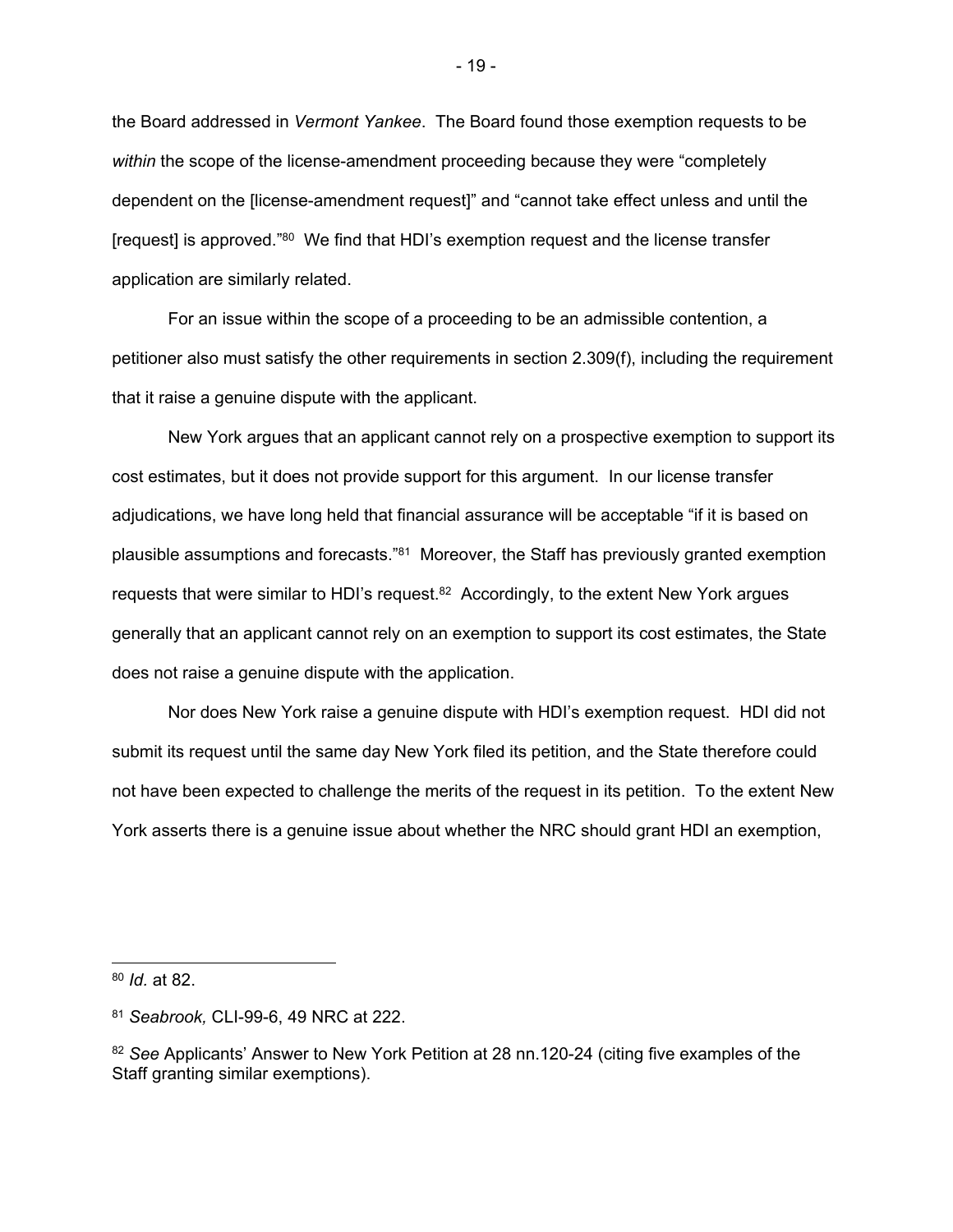however, the State had the opportunity to move to amend its contention, or submit a new contention, based on the exemption request.<sup>83</sup> New York has not done so.

New York also argues that the NRC should not grant HDI's exemption request unless Holtec IP2 and Holtec IP3 commit to using DOE recoveries under the Standard Contract either to replenish trust funds or defray decommissioning and site restoration expenses.<sup>84</sup> According to New York, these recoveries could thereby "serve as the collateral necessary for the additional financial assurance required."85 New York states that when the Staff granted a similar exemption to the licensee for Vermont Yankee, it conditioned the exemption on the licensee replenishing the trust with DOE recoveries.<sup>86</sup>

New York does not show, however, that its arguments present a genuine dispute regarding the adequacy of either the exemption request, the DCE, or the license transfer application. New York cites financial assurance requirements for the annual status reports a licensee must provide, but these requirements do not apply to a licensee's initial estimates of decommissioning funding needs in its PSDAR.87 Furthermore, although the NRC conditioned the Vermont Yankee exemption on the licensee using a portion of its DOE recoveries to replenish trust funds, New York does not raise a genuine issue over whether a similar condition is necessary here. The Staff imposed the condition on the Vermont Yankee licensee based on

- 20 -

<sup>83 10</sup> C.F.R. § 2.309(c).

<sup>84</sup> New York Petition at 13-14, 16.

<sup>85</sup> *Id.* at 17 (citing 10 C.F.R. § 50.82(a)(8)(vi) and (vii)(C)).

<sup>86</sup> New York Reply at 24 (citing "Safety Evaluation by the Office of Nuclear Reactor Regulation and Office of Nuclear Material Safety and Safeguards Related to Request for Direct and Indirect Transfers of Control of Renewed Facility Operating License No. DPR-28 and the General License for the Independent Spent Fuel Storage Installation" (Oct. 11, 2018) at 13 (ML18242A639)).

 $87$  10 C.F.R. § 50.82(a)(4)(i), (a)(8)(vi), (vii)(C).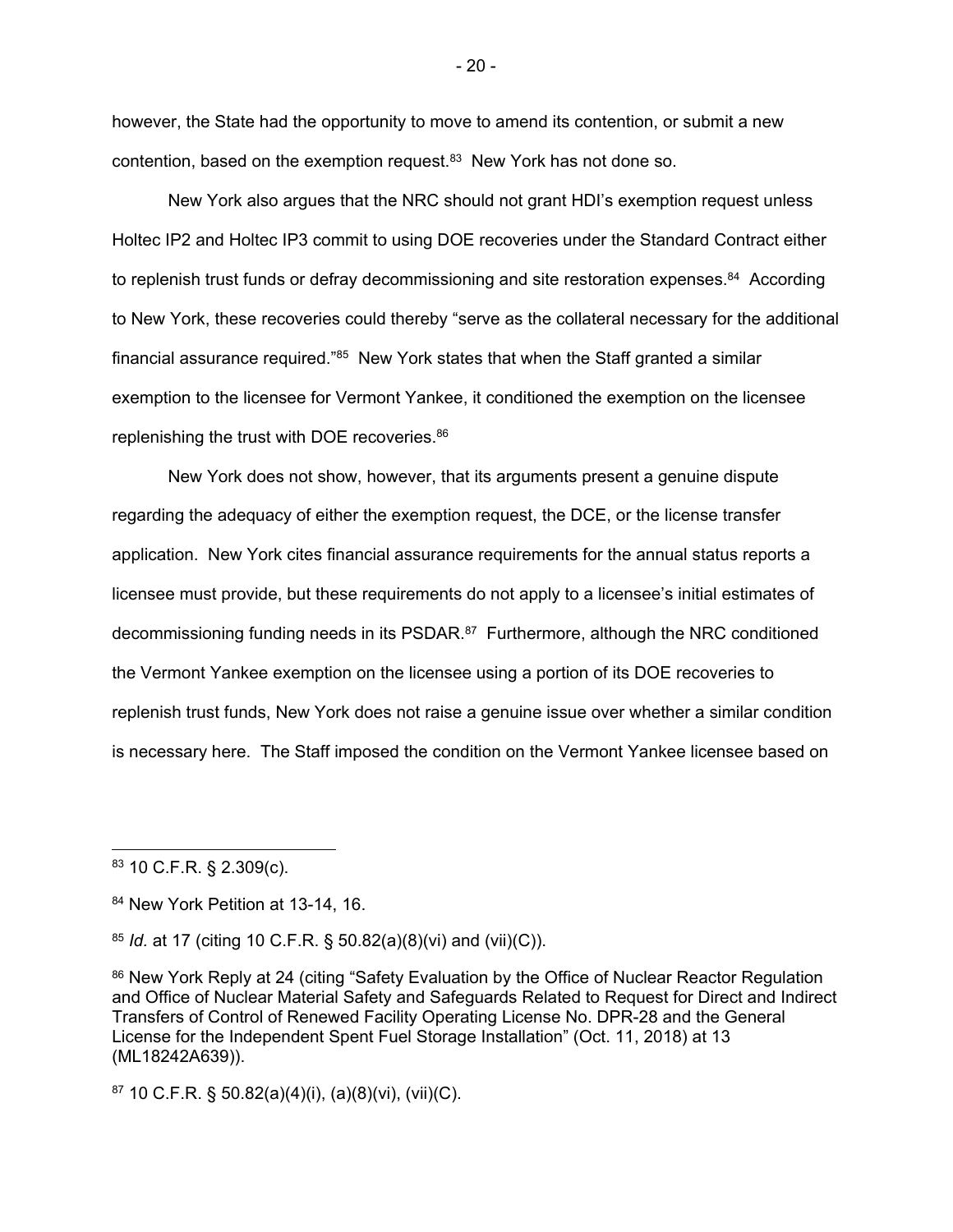the particular facts involved in that review, and New York does not show that the same or similar issues may arise in connection with HDI's request.

Because New York does not raise a genuine dispute over whether HDI properly relied on an exemption when developing its cost estimates, Contention 2.A is inadmissible.

# *3***.** *New York's Contention 2.B and Local Petitioners' Contention 1.A*

New York and the Local Petitioners argue that HDI has not fully considered the cost of remediating additional contamination that may be found at Indian Point. First, they argue that HDI's cost estimates are inadequate because HDI has not accounted for numerous credible contamination scenarios. Second, they argue that although HDI's cost estimates include a contingency allowance to cover unforeseen events, HDI has not shown the contingency will be enough to cover the scenarios they identify.

### *a. Additional Contamination*

New York and the Local Petitioners initially argue that, because HDI has not yet fully characterized the Indian Point site and evaluated all potential contamination scenarios, the license transfer application and DCE are necessarily inadequate.<sup>88</sup> These arguments do not, however, raise a material dispute with the application because the NRC does not require site characterization to be completed at this stage in the decommissioning process. Rather, a licensee need not provide site characterization results to the NRC until it submits its license termination plan. This plan, which a licensee must submit at least two years before its proposed license termination date, will include site characterization results and updated cost estimates for

<sup>88</sup> New York Petition at 18, 20-21; *Declaration of Timothy B. Rice* (Feb. 7, 2020) ¶¶ 4, 17-19, 25-27 (Rice Declaration); *Declaration of George W. Heitzman* (Feb. 5, 2020) ¶¶ 15, 17 (Heitzman Declaration); *Declaration of Daniel J. Evans* (Feb. 4, 2020) ¶ 24 (Evans Declaration)*; see also* Town, Village, and District Petition at 17 (citing 10 C.F.R. § 50.82(a)(4)(i) and arguing that HDI was required to more fully characterize the Indian Point site to inform its cost estimates).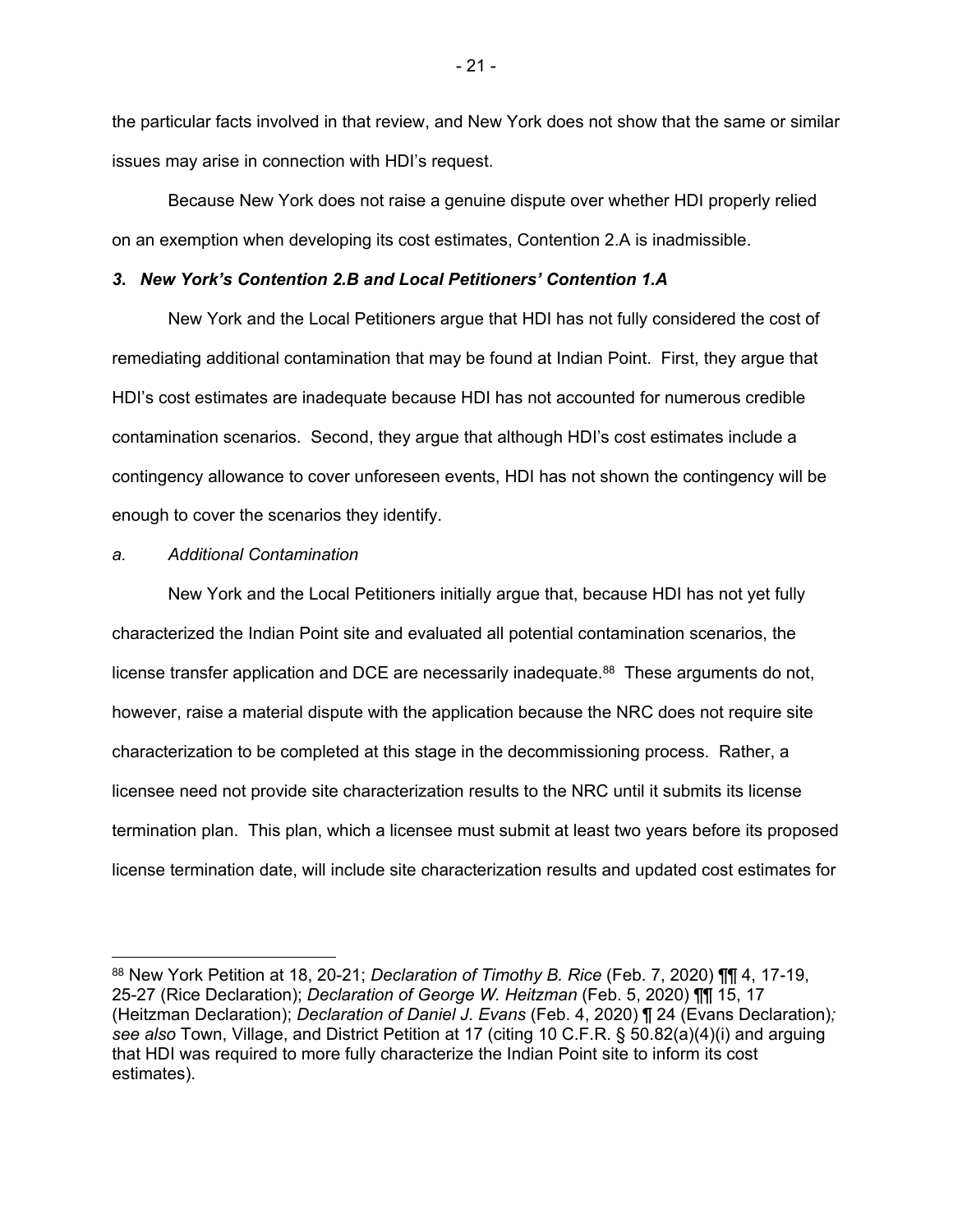the remaining decommissioning activities. $89$  Accordingly, to the extent New York and the Local Petitioners challenge HDI's cost estimates because site characterization has not yet been completed, we reject those arguments as impermissible challenges to the NRC's regulations.<sup>90</sup>

New York and the Local Petitioners also identify specific contamination scenarios they assert may exist at Indian Point but which HDI has not considered in developing its cost estimates. Four of these scenarios involve asserted radiological contamination: (1) leakage of contaminated water from the spent-fuel pools at Unit 1; (2) leakage of tritiated water from the spent-fuel pool at Unit 2; (3) subsurface contamination in the soils, fill, groundwater, and bedrock around buildings; and (4) contamination involving the floor-drain systems in Units 1 and  $2.91$  In addition, New York and the Local Petitioners argue that various incidents may have resulted in non-radiological contamination that HDI has failed to account for in its cost estimates. These scenarios involve the following: (5) potential contamination related to "a significant number of non-radiological spills, fires, and other contamination-releasing incidents"; (6) contamination resulting from approximately 258 petroleum spills at Indian Point since 1986; (7) the effects of a large transformer fire at Unit 2, which resulted in the loss of approximately 10,000 gallons of dielectric fluid; (8) a transformer fire at Unit 3 that also resulted in the loss of dielectric fluid and which was extinguished with firefighting foam containing hazardous substances; and (9) the likelihood that, given Indian Point's age, its buildings have coatings,

- 22 -

<sup>89 10</sup> C.F.R. § 50.82(a)(9)(ii)(A), (F); *see also* PSDAR at 13 (committing to submitting a license termination plan to the NRC at least two years before the anticipated date of partial site release). Interested persons may seek an adjudicatory hearing challenging the license termination plan, including the licensee's site characterization results and its updated DCE.

<sup>90</sup> *See* 10 C.F.R. § 2.335(a).

<sup>91</sup> *Id.* at 21-23; Rice Declaration ¶¶ 4, 13-22, 25, 28; Heitzman Declaration ¶¶ 9-13*; see also* Town, Village, and District Petition at 17-18 (arguing that HDI's cost estimates do not consider radiologically contaminated groundwater associated with the Unit 1 and Unit 2 spent-fuel pools that was discovered in 2005).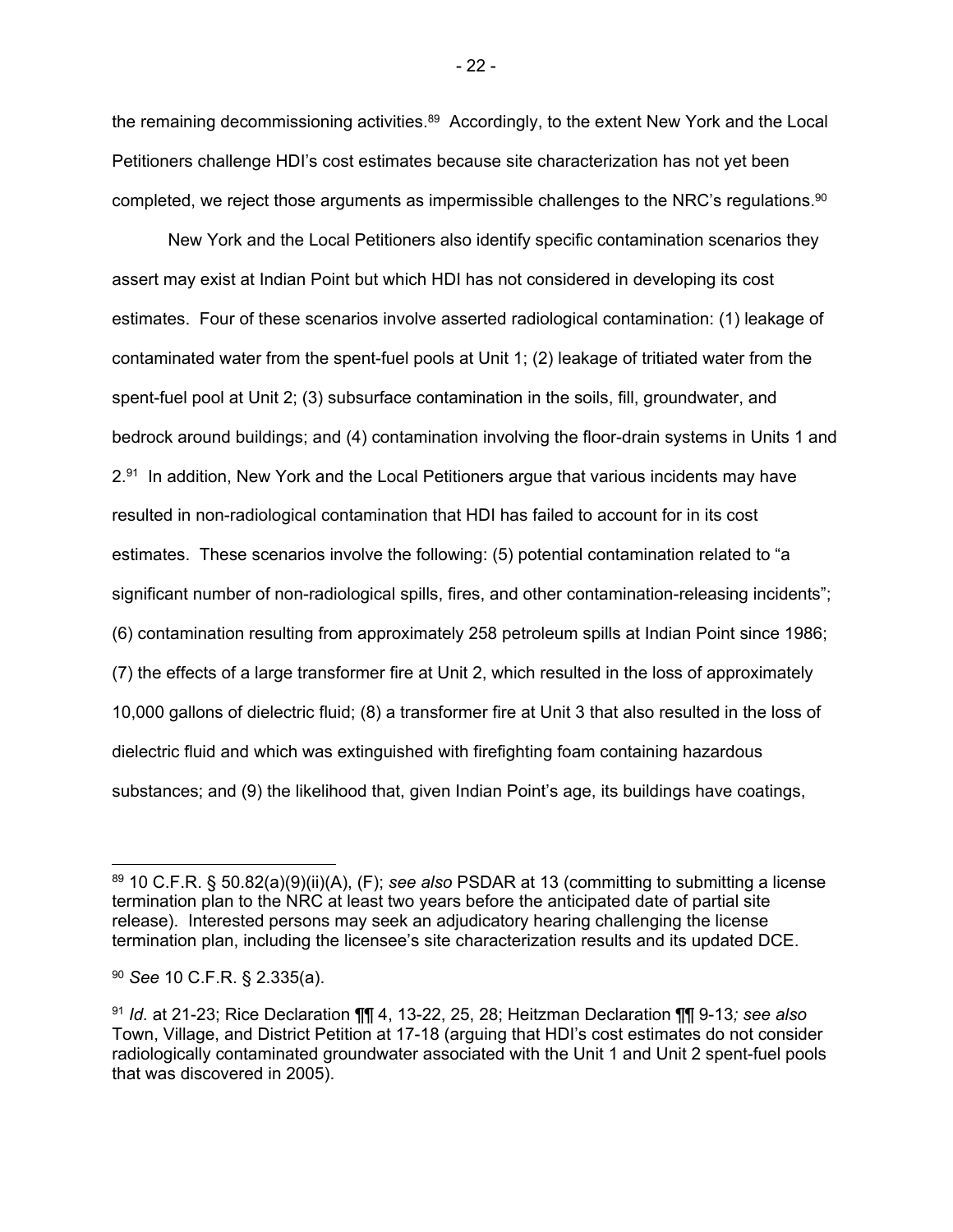paint, tiles, and other components that contain hazardous substances.<sup>92</sup> Finally, the Local Petitioners argue that HDI's cost estimates are inadequate because they fail to consider the potential costs associated with a radiological accident at Indian Point.93

New York and the Local Petitioners argue that the costs associated with remediating undiscovered contamination can be substantial. New York refers to the decommissioning experiences at Maine Yankee and Connecticut Yankee, where it states that the discovery of additional contamination required expensive characterization and remediation.<sup>94</sup> New York states that unless the NRC requires Holtec IP2 and Holtec IP3 to provide additional financial assurance as a condition of approving its license transfer application, HDI could experience significant cost overruns that may delay or prevent it from decommissioning Indian Point.<sup>95</sup>

Regarding their arguments that HDI has not adequately considered radiological contamination, neither New York nor the Local Petitioners point to any specific information that Entergy or Holtec allegedly failed to consider when preparing the license transfer application. Entergy, the current licensee for Indian Point, has submitted extensive groundwater-monitoring information to the NRC, and neither New York nor the Local Petitioners argue that the

<sup>95</sup> *Id.* at 26.

- 23 -

 $92$  New York Petition at 23-25; Heitzman Declaration  $\P\P$  10, 12, 15, and Exhibit D at 2, 8; *Declaration of Warren K. Brewer* (Feb. 11, 2020) ¶¶ 24-26 (Brewer Declaration); Evans Declaration ¶ 25. New York also cites a March 26, 2012, Department of Environmental Conservation consent order to support its arguments regarding contamination related to the fire at Unit 2. New York Petition at 23 n.64. The Local Petitioners do not refer to any specific scenarios involving non-radiological contamination, but rather argue that because Holtec has not completed a full site characterization at Indian Point, it has likely overlooked the existence of such contamination. Town, Village, and District Petition at 18-19.

<sup>93</sup> Town, Village, and District Petition at 20.

<sup>&</sup>lt;sup>94</sup> New York Petition at 25-26.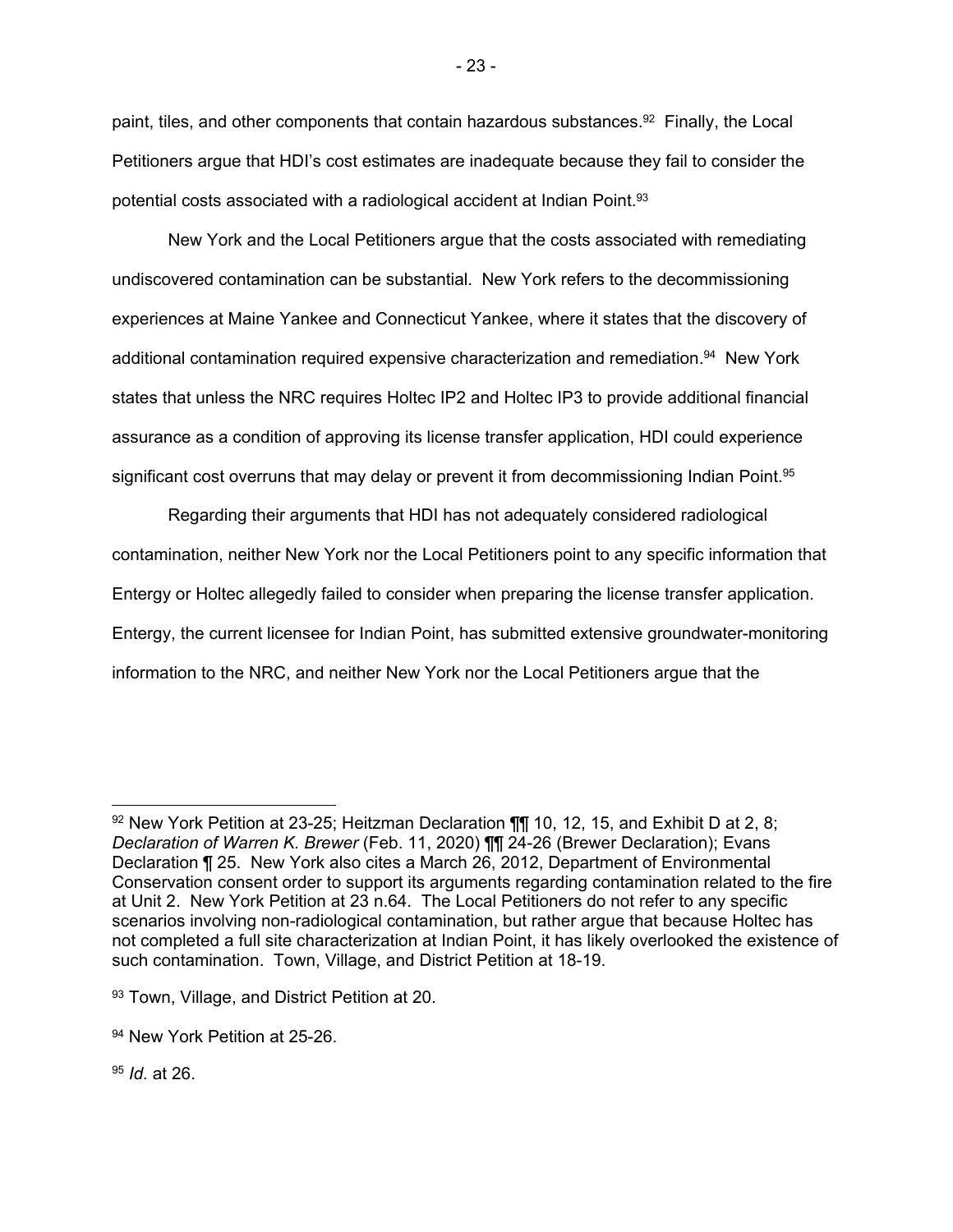Applicants overlooked any of this information.<sup>96</sup> Furthermore, HDI states that it based its cost estimates in part "on a review of [Indian Point] 1, 2 & 3 decommissioning records required by 10 CFR 50.75(g), and the draft Historical Site Assessment (HSA) prepared for [Entergy]. $\frac{97}{1}$  The HSA discusses all the radiological contamination sources New York and the Local Petitioners identify—including contamination involving groundwater, subsurfaces, and floor-drain systems<sup>98</sup>—and neither petitioner identifies any likely contamination source that the HSA overlooks or mischaracterizes.

New York and the Local Petitioners also argue that HDI underestimates the *extent* of groundwater contamination and cite several instances where the discovery of additional contamination at other sites increased decommissioning costs.<sup>99</sup> But the mere possibility of additional contamination—without any specific information regarding its scope or the remediation costs expected at Indian Point—is not enough to call into question HDI's cost estimates. Here, New York and the Local Petitioners have not raised a genuine issue as to whether HDI's assumptions regarding radiological contamination are plausible. If uncertain events, such as the discovery of significant new contamination, result in cost increases, the Indian Point licensee will need to update its cost estimates when it submits its annual status report. And, if any such event affects the licensee's ability to either complete decommissioning or safely manage spent fuel, the licensee will need to provide additional financial assurance.<sup>100</sup>

98 HSA at 41-49.

99 New York Petition at 25-26; Town, Village, and District Petition at 18-19.

- 24 -

<sup>96</sup> *See Indian Point Groundwater Contamination,* https://www.nrc.gov/info-finder/reactors/ip/ipgroundwater-leakage.html (last visited July 17, 2020).

<sup>97</sup> DCE at 63 (referring to Historical Site Assessment for Indian Point Energy Center, Technical Support Document (TSD) No. 19-002, rev. 2 (Apr. 30, 2019)).

 $100$  10 C.F.R. § 50.82(a)(8)(vi). Any cost increases related to a significant radiological accident, a scenario the Local Petitioners raise, would likewise be reflected in the updated DCE.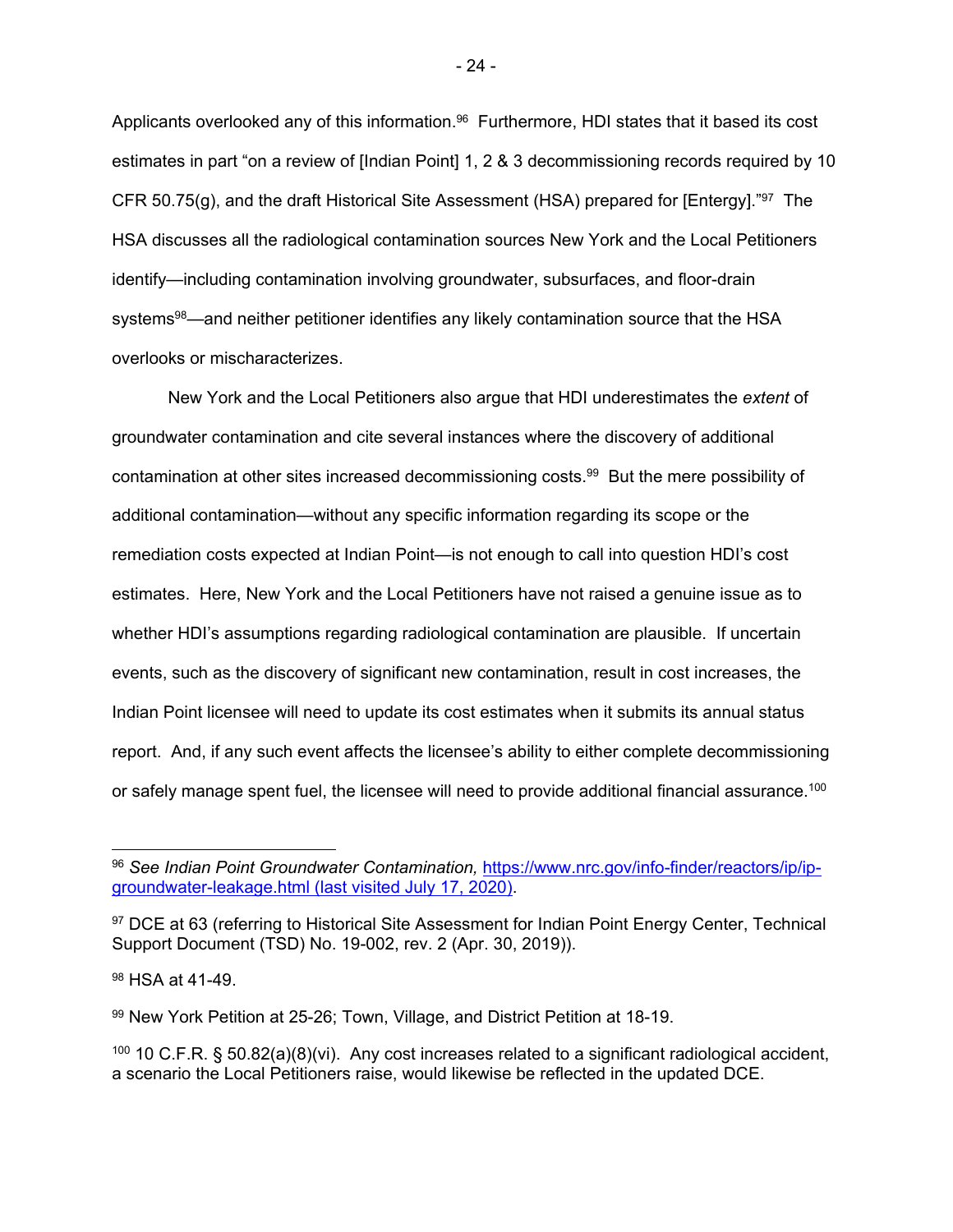New York and the Local Petitioners also argue that HDI has failed to adequately consider non-radiological contamination at Indian Point related to spills, fires, and building components. Here too, however, the HSA discusses these very events, and New York and the Local Petitioners do not identify any specific deficiency with the HSA's analysis. New York suggests that, because HDI did not attach the HSA to the license transfer application or its PSDAR, the State lacked the opportunity to test the thoroughness of the assessment.<sup>101</sup> The HSA is publicly available, however, with a copy maintained on a New York state-agency website.<sup>102</sup> Under the NRC's rules of practice, both New York and the Local Petitioners had an obligation to review this information and, to the extent they disagreed with the HSA's analysis, set forth their disagreement in their petitions.<sup>103</sup> Because they did not do so, their arguments do not raise a genuine dispute with the application.

#### *b. Contingency Allowance*

New York also challenges HDI's 18% contingency allowance for decommissioning and related work at Indian Point.<sup>104</sup> New York argues that remediating newly discovered contamination at Indian Point falls outside the scope of HDI's decommissioning plans and that the contingency allowance is not intended to cover such "out-of-scope" work.105 New York argues alternatively that if these allowances are intended to cover such work, the amount of the resulting contingency allowance—18% of decommissioning costs—is unreasonably low.106

<sup>106</sup> *Id.* at 20.

- 25 -

<sup>101</sup> New York Reply at 13.

<sup>102</sup> *See* http://documents.dps.ny.gov/public/Common/ViewDoc.aspx?DocRefId=%7BF1279F3E-2BEB-4066-8911-25EF3F1318C2%7D.

<sup>103</sup> *See Northern States Power Co.* (Prairie Island Nuclear Generating Plant, Units 1 and 2), CLI-10-27, 72 NRC 481, 496 (2010)).

<sup>&</sup>lt;sup>104</sup> New York Petition at 17-20; Brewer Declaration **[1]** 16-17.

<sup>105</sup> New York Petition at 19-20.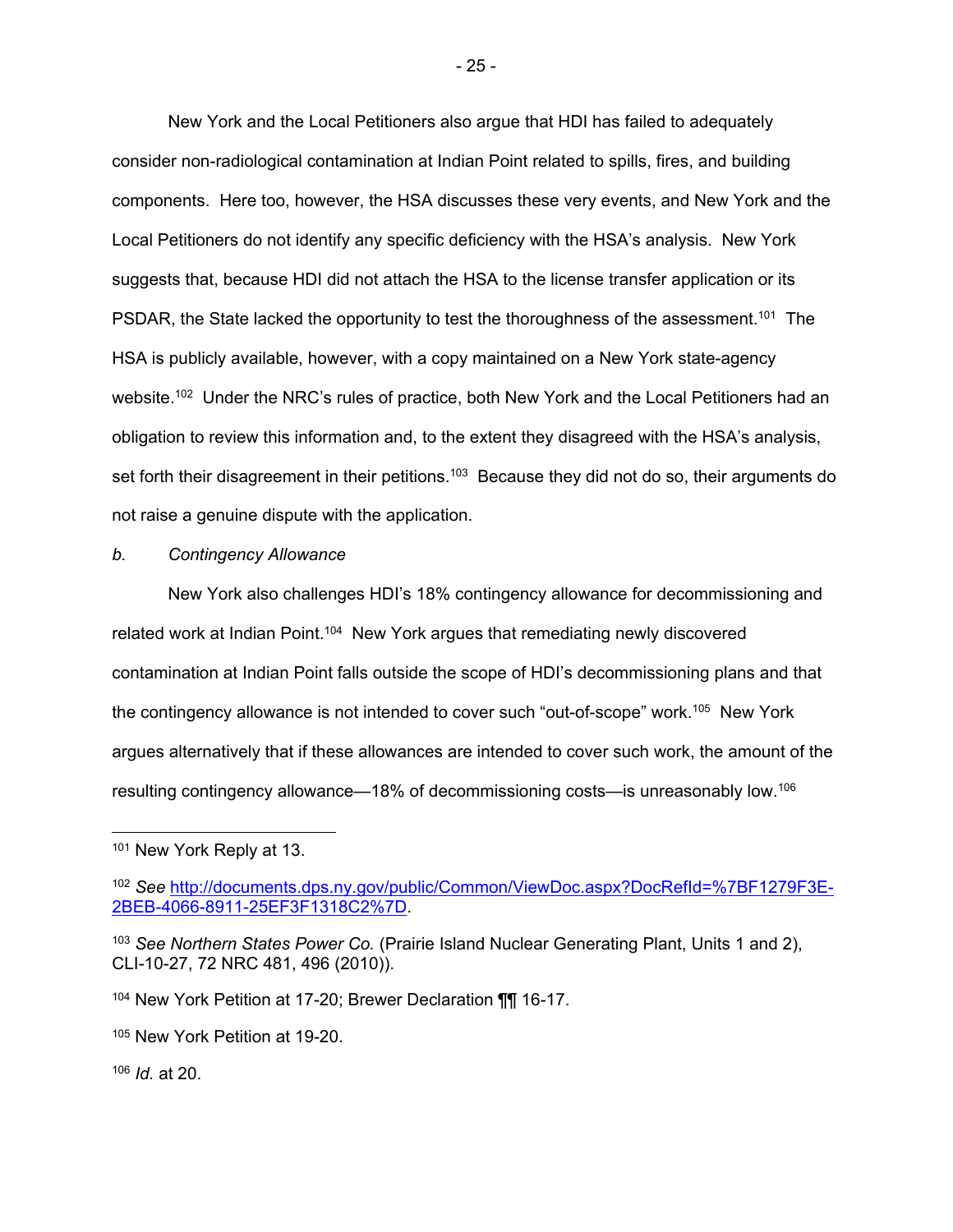We do not agree with New York's claim that HDI's contingency allowance fails to account for the discovery of additional contamination. The DCE states that HDI's contingency allowance accounts for "estimate uncertainty," which is a function of various factors that include "[e]xpected site conditions (physical and radiological)."<sup>107</sup> The DCE also states that HDI has included an "uncertainty allowance" in its baseline cost and schedule "to cover ill-defined work scope or elements of costs and schedules expected to be incurred, which cannot be explicitly foreseen or estimated because of a lack of complete, accurate or detailed information."108 These statements, which appear under the "Contingency" discussion in the DCE, show that the contingency allowance is intended to cover costs associated with the discovery of additional contamination.109

We also reject New York's argument that if the allowance is intended to cover such costs, it is unreasonably low. New York states that the contingency allowances in Entergy's PSDAR from 2010, which excluded out-of-scope work, were only slightly lower than HDI's  $(16.9\%$  on average, according to New York, as compared to HDI's 18%).<sup>110</sup> This difference does not, however, raise a genuine dispute over whether HDI's allowance is unreasonably low. Because Entergy assigned *no* value to out-of-scope work—finding there were insufficient data to do so—it would be speculative to conclude that, had Entergy done so, the resulting

<sup>108</sup> *Id*. at 94.

<sup>107</sup> DCE at 93.

<sup>109</sup> The contingency is not intended to address *all* work that might be considered "out-of-scope," but it appears broad enough that it would generally cover the additional contamination scenarios New York and Local Petitioners describe in their petitions.

<sup>&</sup>lt;sup>110</sup> New York Petition at 20; Brewer Declaration ¶ 16 (citing "Preliminary Decommissioning Cost Analysis for the Indian Point Energy Center, Unit 3," at 6-7 (Dec. 2010) (ML103550608); "Preliminary Decommissioning Cost Analysis for the Indian Point Energy Center, Unit 1" at 7-8 and "Preliminary Decommissioning Cost Analysis for the Indian Point Energy Center, Unit 2" at 6-7, attached as Encl. 1 and Encl. 2 to Letter from J.E. Pollock, Indian Point Energy Center, to NRC Document Control Desk (Oct. 23, 2008) (ML083040378)).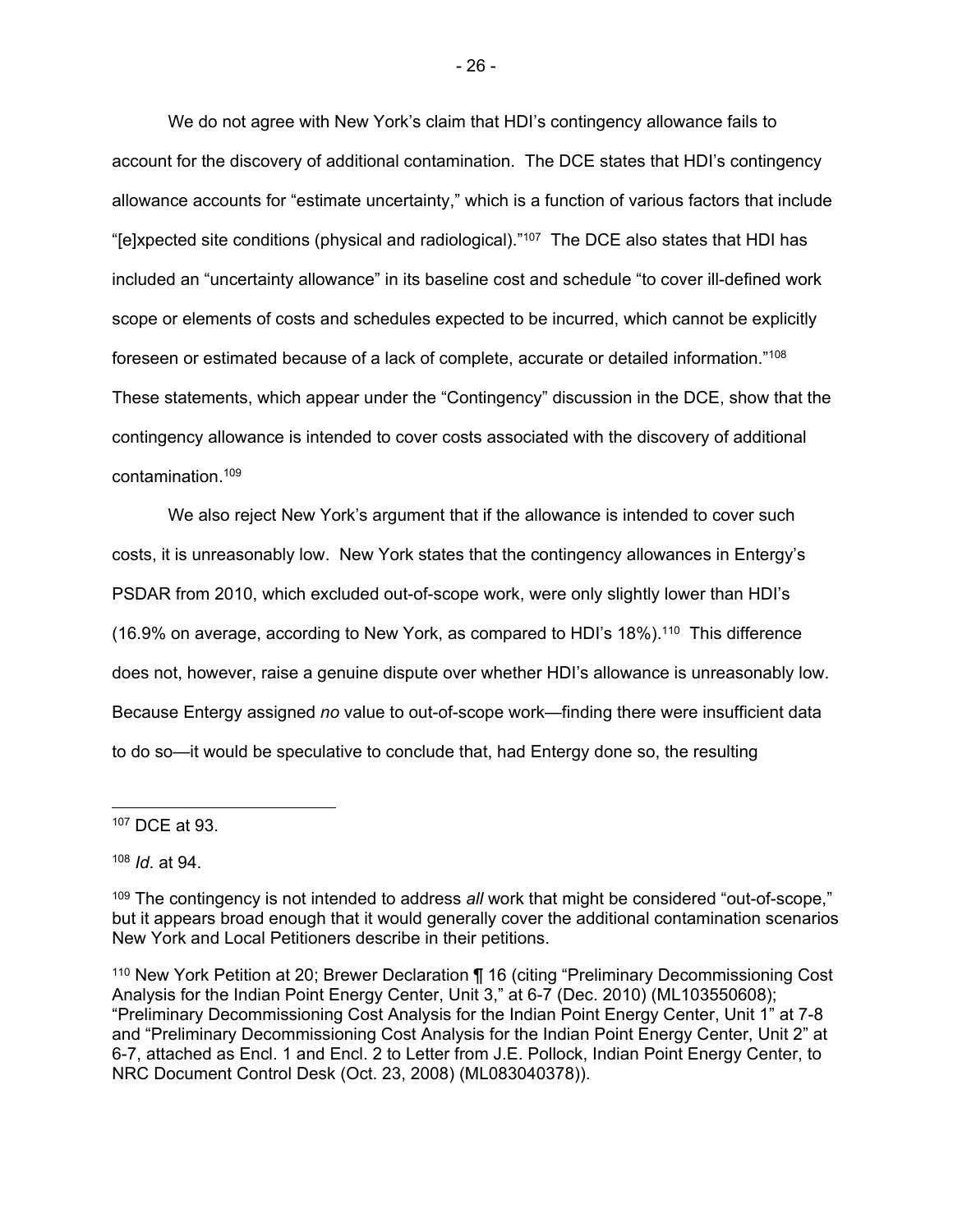contingency allowance would have differed materially from HDI's allowance.<sup>111</sup> Furthermore, while not dispositive, HDI's contingency allowance falls within the range of allowances that have been commonly added to site-specific decommissioning cost estimates.<sup>112</sup>

The Local Petitioners also challenge HDI's contingency allowance.<sup>113</sup> They argue that because the PSDAR neither contains the risk-simulation analysis HDI used to develop its contingency nor identifies the "discrete risk events" underlying that analysis, the PSDAR lacks sufficient information to show how HDI decided on a contingency allowance of 18%.<sup>114</sup> The Local Petitioners also argue that HDI's contingency allowance is not a "genuine contingency" because HDI itself has stated that it expects the contingency allowance to be "fully consumed" during the decommissioning process.<sup>115</sup> According to the Local Petitioners, because HDI has not included a genuine contingency allowance in its cost estimates, it is unable to show that it has accounted for unforeseen conditions or expenses that may arise during decommissioning, as required by the NRC's rules.<sup>116</sup>

<sup>114</sup> *Id.* at 21.

<sup>115</sup> *Id.* at 21-22 (citing DCE at 95).

<sup>111</sup> *See* Letter from J.E. Pollock, Indian Point Energy Center, to NRC Document Control Desk, (Oct. 23, 2008), Encl. 2 at 8 (ML083040378) ("This cost study does not add any additional costs to the estimate for financial risk, since there is insufficient historical data from which to project future liabilities.").

<sup>112</sup> *See, e.g*., Crystal River Nuclear Generating Station Unit 3 Site Specific Decommissioning Cost Estimate (May 2018), app. C, tbl.C (last page) (ML18178A181) (18.2% contingency allowance); Fort Calhoun Station Site-Specific Decommissioning Cost Estimate (attached to PSDAR) (Feb. 2017), app. C, tbl.C (last page) (ML17089A59) (16.33% contingency allowance); Three Mile Island Unit 1 Site-Specific Decommissioning Cost Estimate (12.9% contingency allowance), § 6.1, at 19 (April 2019) (ML19095A010) (16.33% contingency allowance); Decommissioning Cost Analysis for the Monticello Nuclear Generating Plant, app. D, tbl.D (last page) (Oct. 2014) (ML16005A105) (16.94% contingency allowance).

<sup>113</sup> Town, Village, and District Petition at 21-22.

<sup>116</sup> *Id.* at 22 (citing 10 C.F.R. § 50.82(a)(8)(i)(B)). The Local Petitioners also argue that the lack of a genuine contingency allowance prevents Holtec from adequately demonstrating that it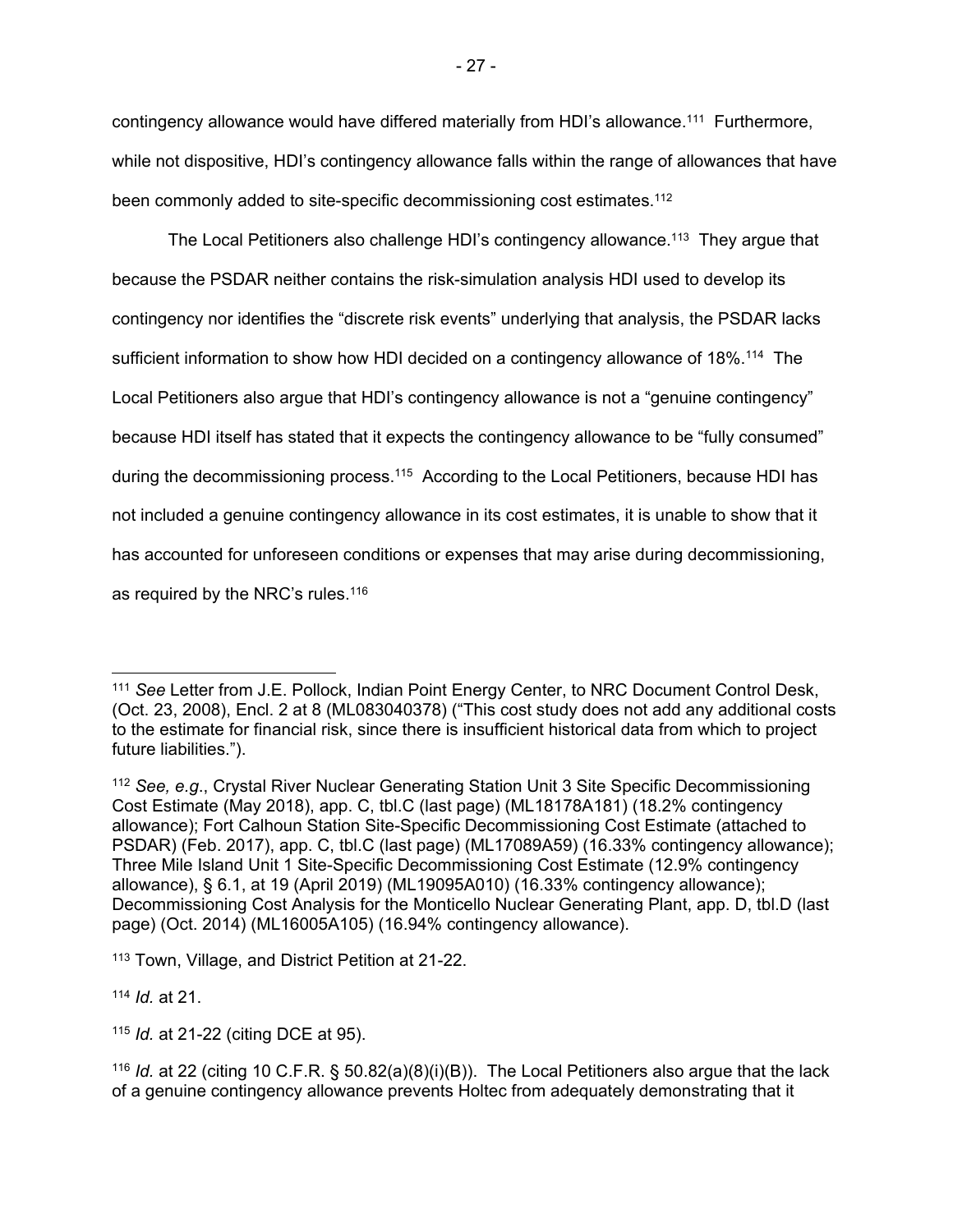Although the Local Petitioners argue that HDI has not provided enough information to show how it arrived at its 18% contingency allowance, HDI summarizes its methodology in its DCE.<sup>117</sup> The Local Petitioners argue that HDI should have included its risk-simulation analysis with the license transfer application or listed the discrete risk events underlying its analysis, but the Local Petitioners cite no legal basis for their argument.<sup>118</sup> In fact, there is no NRC requirement that an applicant include this information as part of its application.

We likewise find no merit in the Local Petitioners' argument that HDI's contingency allowance is not a "genuine contingency" because HDI expects it to be fully consumed. The Local Petitioners do not provide adequate support for their arguments. They cite 10 C.F.R. § 50.82(a)(8)(i)(B), but that provision applies to withdrawals from the decommissioning trust fund, not to an applicant's cost estimates.<sup>119</sup> In addition, they make no more than a conclusory argument that HDI, Holtec IP2, and Holtec IP3 cannot meet the NRC's financial qualification standards.<sup>120</sup> The Local Petitioners therefore fail to raise a genuine issue as to whether the license transfer application lacks necessary information.

### *4***.** *New York's Contention 2.C*

New York argues that while HDI based its cost estimates on "current and/or assumed" requirements, including the NRC's 25-millirem/year license termination standard, HDI will

possesses the financial qualifications necessary to safely decommission Indian Point. *Id.* (citing 42 U.S.C. § 2232(a) and 10 C.F.R. § 50.80(c)(1)).

<sup>117</sup> DCE at 93-95.

<sup>118</sup> Town, Village, and District Petition at 21.

<sup>119</sup> *See id.* at 22 (citing 10 C.F.R. § 50.82(a)(8)(i)(B), which applies to withdrawals from a decommissioning trust fund, not to an applicant's cost estimates).

<sup>120</sup> *See id.* (stating that "by failing to account for unexpected costs, Holtec has not adequately demonstrated that it possesses the financial qualifications necessary to safely decommission [Indian Point]").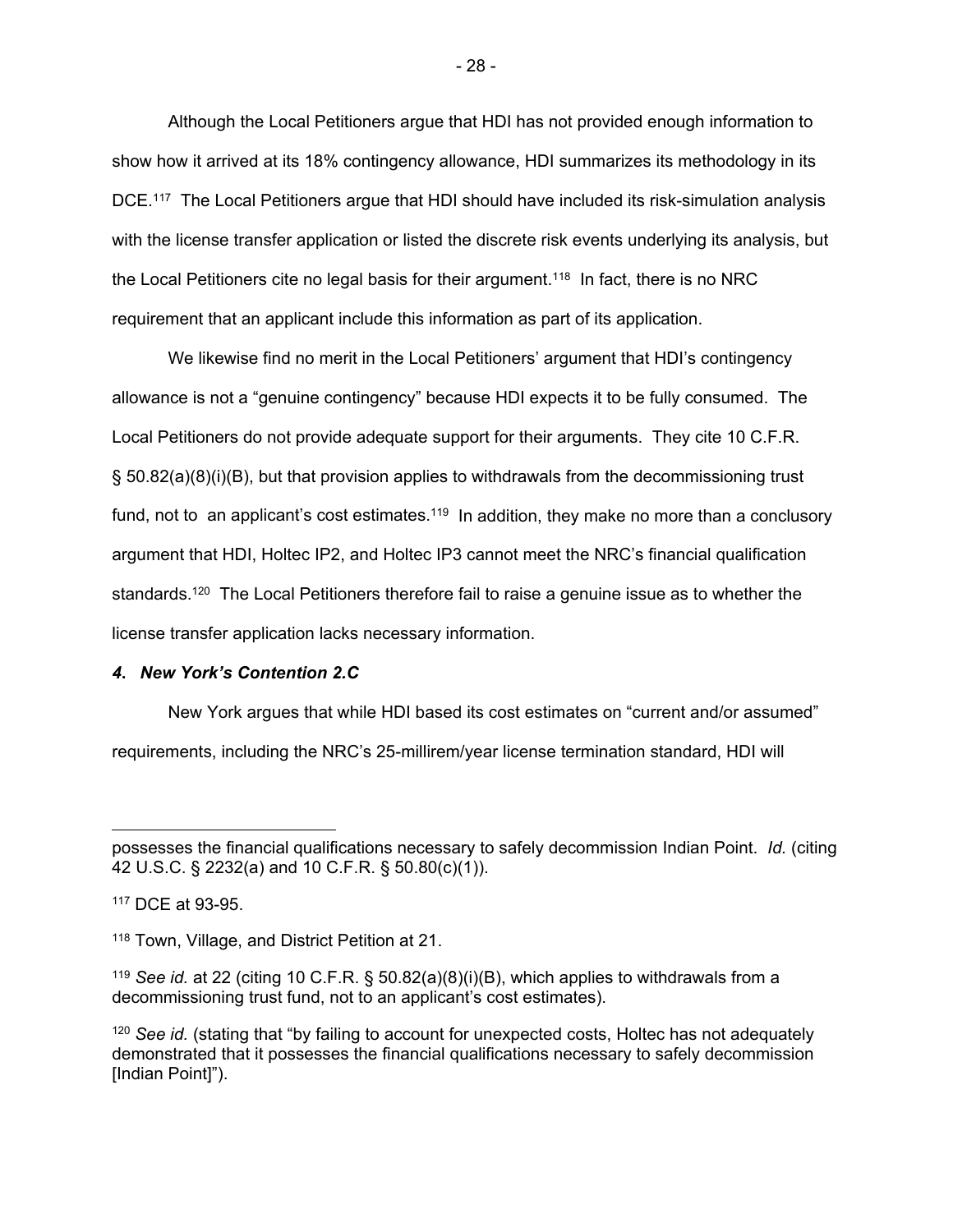foreseeably be required to comply with more stringent state law requirements, which will increase decommissioning costs. Specifically, New York argues that HDI fails to account for obligations flowing from the following: (1) the 2000 Con Edison-to-Entergy asset purchase and sale agreement for Units 1 and 2 and the contemporaneous Public Service Commission orders approving that transaction; (2) applicable New York State Department of Environmental Conservation (DEC) remedial standards and guidance values; and (3) a contractual obligation owed to the New York State Energy Research and Development Authority to remediate the leased Indian Point outfall structure.<sup>121</sup> According to New York, because HDI does not account for these obligations, it likely underestimates site restoration costs, thereby failing to comply with NRC rules.<sup>122</sup> New York states that the need to comply with stricter state law remedial standards has led to significant cost increases at other plants, such as Connecticut Yankee.<sup>123</sup>

Although New York argues that HDI's site restoration obligations will involve work beyond that described in the PSDAR and DCE, whether HDI will need to complete such work and the extent of any such work—will likely depend on the outcome of various contractual, administrative, or judicial proceedings. For example, an attachment to the license transfer application refers to a "State Agreement" involving New York's DEC that will apparently address cleanup standards at Indian Point.124 New York does not state that this agreement has been finalized or cite any documentation suggesting that the matters it identifies in its Petition, and which it claims will result in additional site restoration obligations for HDI, have been resolved.

- 29 -

<sup>121</sup> *Id.* at 28-31.

<sup>122</sup> *Id.* at 27 (citing 10 C.F.R. §§ 50.33(f), 50.75(b), 50.75(e)(1)(i)).

<sup>123</sup> *Id.* at 32.

 $124$  Application, Attach. B at 63-64 (Section 8.1(h)), 101 (Section 11.1(282)).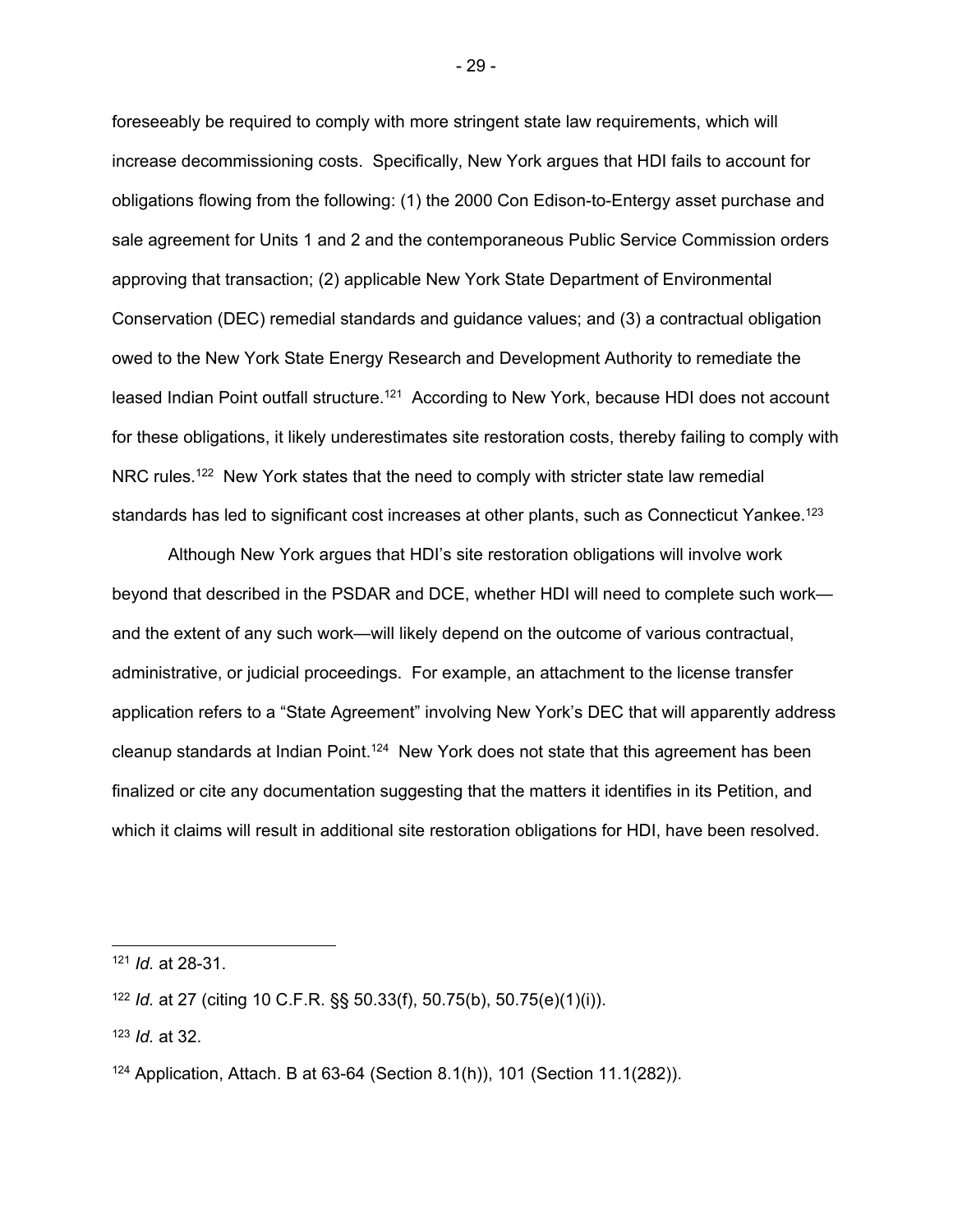Because the scope of HDI's state-related site restoration obligations is currently uncertain, we are unable to find that New York has raised a genuine issue over whether the license transfer application needed to address these prospective obligations.125 At the license transfer stage, the NRC conducts a threshold review to ensure that the prospective licensee has based its cost estimates on plausible assumptions and forecasts. These estimates will not be inadequate even if "the possibility is not insignificant that things will turn out less favorably than expected."<sup>126</sup> Accordingly, even if the prospective obligations New York identifies may require Holtec IP2 or Holtec IP3 to supplement financial assurance in the future, New York has not shown there is a genuine issue about whether these obligations currently render HDI's cost estimates implausible.<sup>127</sup> Therefore, these prospective obligations do not in themselves support admitting Contention 2.C.

Furthermore, New York has not raised a genuine issue on whether such obligations would fall outside HDI's 18% contingency allowance. New York argues that HDI has likely underestimated the cost of complying with state law requirements at the site restoration phases, but the DCE states that its contingency allowance accounts for factors that include uncertainty in "Stakeholder/regulatory requirements."<sup>128</sup> This category appears to cover the types of prospective obligations to which New York refers. Because New York does not address this language in the DCE, it fails to raise a genuine dispute over whether the contingency will cover the obligations specified in Contention 2.C.

128 DCE at 93.

<sup>125</sup> *See* Applicants' Answer to New York Petition at 48-49.

<sup>126</sup> *See Seabrook*, CLI-99-6, 49 NRC at 222.

 $127$  Furthermore, if, due to intervening obligations, the remaining decommissioning funds prove insufficient to cover decommissioning costs, the licensee must commit in its annual status report to providing additional financial assurance to cover the remaining costs. 10 C.F.R. § 50.82(a)(8)(vi).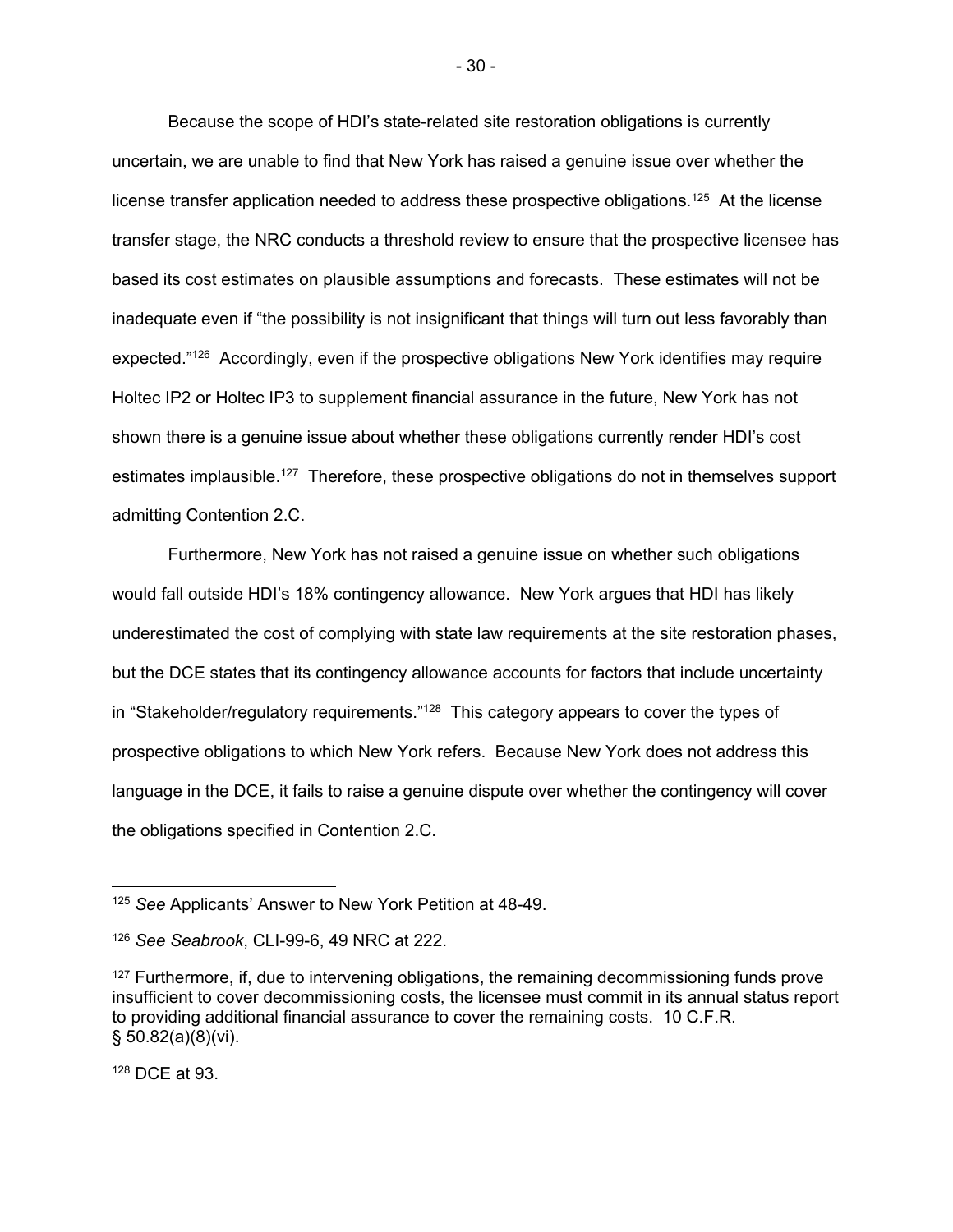New York also argues more generally that HDI's cost estimates are inadequate because HDI "fails to explain what state-law standards will guide the scope of [its site restoration] work, or what the work will actually entail."129 The PSDAR states, however, that HDI will decommission Indian Point to meet the NRC's unrestricted release criteria,130 and New York does not point to any requirement that an applicant additionally discuss state law standards that might apply to certain site restoration activities. Furthermore, although HDI does not specifically describe its anticipated site restoration activities in its application, the DCE states that HDI relied on the NRC's guidance in NUREG/CR-5884 when developing its cost estimates.<sup>131</sup> That guidance includes Appendix L, "Estimated Non-Radioactive Demolition and Site Restoration Costs for the Reference PWR Power Station," which lists the primary activities and costs associated with site restoration work.

In conclusion, we find that these arguments do not provide a basis for admitting Contention 2.

### *5***.** *New York's Contention 2.D*

New York argues that HDI fails to address likely costs related to two aging natural-gas pipelines near Unit 3, its spent fuel pool, and other radiation-containing structures.<sup>132</sup> According to New York, HDI's contractors will not be able to safely conduct activities in or around Unit 3 until HDI has rigorously evaluated the structural integrity of the pipelines. New York suggests that HDI has not conducted such an evaluation, and New York states that the guidance in the

<sup>129</sup> New York Petition at 27.

<sup>130</sup> PSDAR at 37.

<sup>&</sup>lt;sup>131</sup> DCE at 91 (referring to NUREG/CR-5884).

<sup>132</sup> New York Petition at 33-37.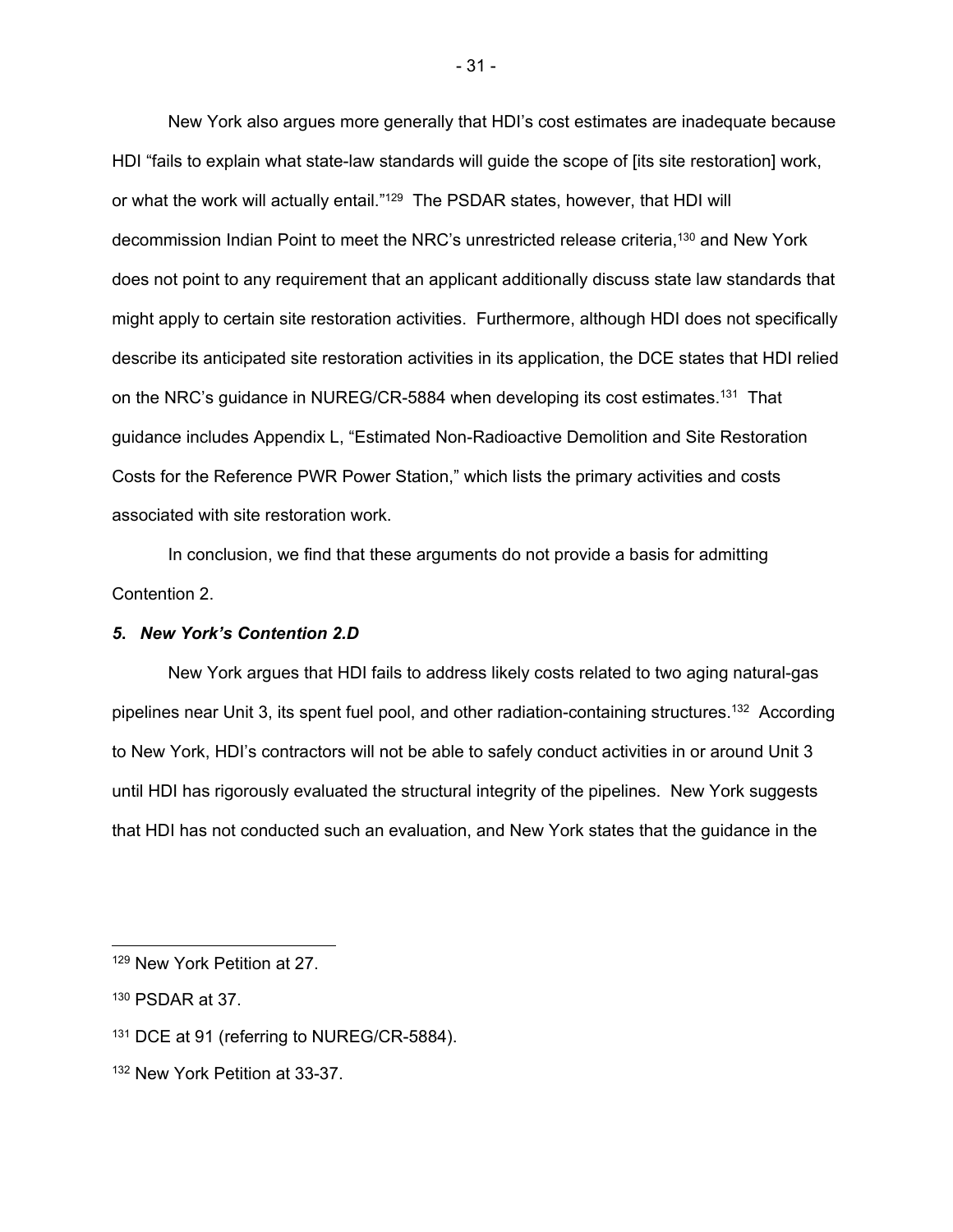Generic Environmental Impact Statement on Decommissioning (Decommissioning GEIS), 133 upon which HDI relies in portions of the PSDAR, does not address potential impacts associated with such pipelines.<sup>134</sup>

HDI bases its estimates on its PSDAR, which states that HDI's decommissioning planning will include a review of existing Indian Point policies, programs, and procedures.<sup>135</sup> In its Answer to New York's Petition, the Applicants state that "[Indian Point's] existing policies, programs, and procedures address industrial operation of and safety issues related to the gas pipelines,"<sup>136</sup> and New York does not dispute this statement in its reply brief.<sup>137</sup> The PSDAR further states that HDI will conduct job-hazard analyses at the decommissioning planning stage, which would likewise be expected to address pipeline-safety issues.<sup>138</sup> Accordingly, even though the guidance in the Decommissioning GEIS does not explicitly refer to environmental impacts associated with pipeline-safety issues, New York has not raised a genuine dispute over whether HDI's financial analysis overlooks these issues.<sup>139</sup>

Apart from whether HDI has considered pipeline safety as a general matter, New York points to two specific scenarios it asserts HDI has failed to consider. New York states that explosives are often used to soften reactor containment structures but that the proximity of the

138 PSDAR at 8-9.

<sup>139</sup> *See* 10 C.F.R. § 2.309(f)(1)(vi).

<sup>&</sup>lt;sup>133</sup> "Generic Environmental Impact Statement on Decommissioning of Nuclear Facilities" (Final Report), NUREG-0586, Supplement 1, vols. 1-2 (Nov. 2002) (ML023470327 (package) (Decommissioning GEIS)).

<sup>134</sup> New York Petition at 34.

<sup>135</sup> PSDAR at 8.

<sup>136</sup> Applicants' Answer to New York Petition at 59.

<sup>&</sup>lt;sup>137</sup> In fact, New York chose not to respond to the Applicants' Answer or address this basis for Contention 2 further in its reply.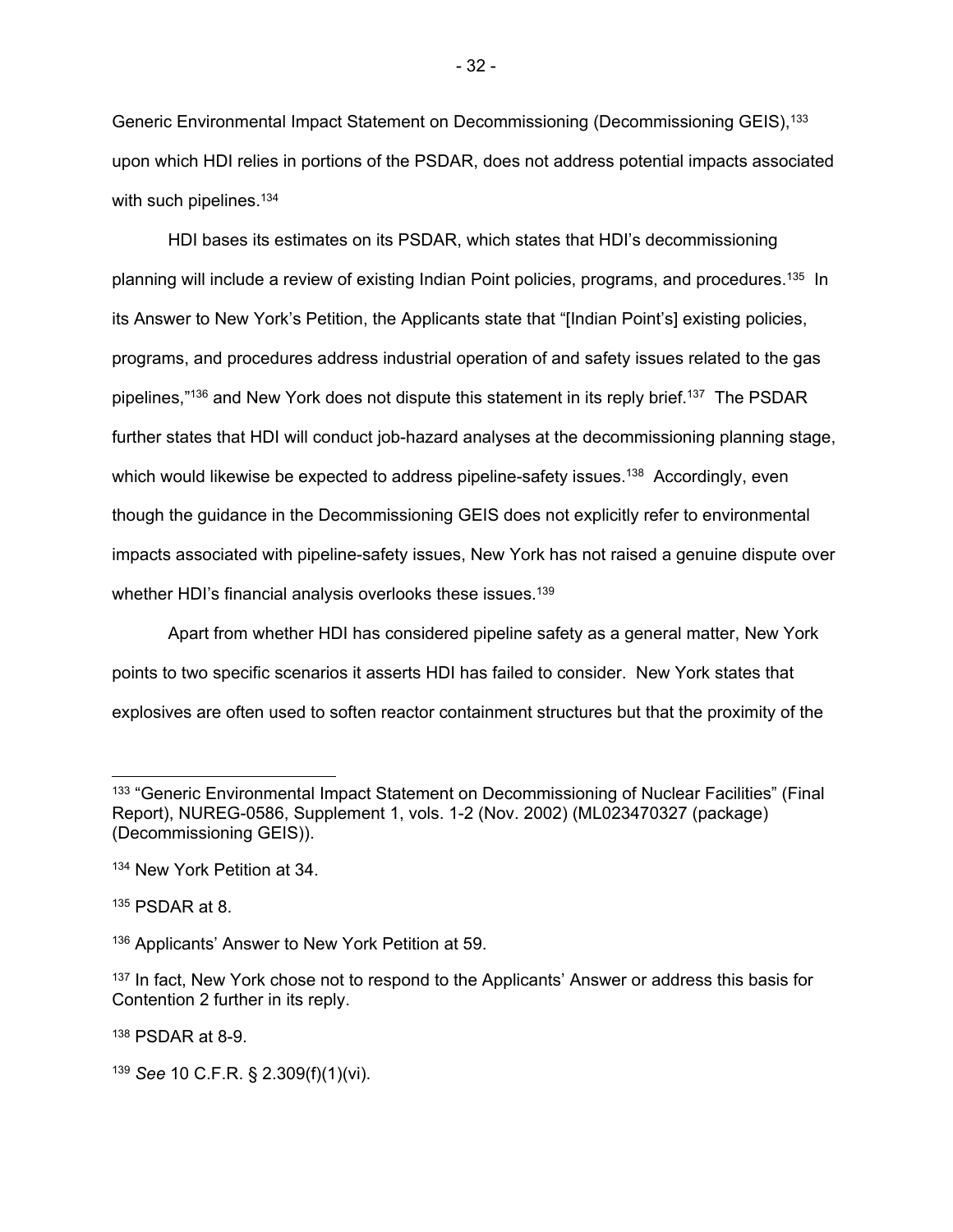aging pipelines may rule out this approach at Unit 3 and raise decommissioning costs.<sup>140</sup> New York also argues that HDI fails to address limitations on moving heavy equipment and debris near the pipelines.141 Related to this second scenario, New York further claims that HDI has not shown it will implement policies designed to protect the pipelines from damage involving the movement of heavy equipment or debris.<sup>142</sup>

Here too, New York has not raised a genuine dispute with the license transfer application. New York does not identify any section of the application or supporting documents stating that HDI intends to use explosives when dismantling the containment structures at Indian Point. New York also does not dispute HDI's statement that the use of explosives is not among the "standard construction-based techniques" it will employ during demolition of the reactor containments.143 With respect to New York's argument that HDI fails to address limitations on moving heavy equipment near the pipelines, the PSDAR states that "[a]ll dismantlement, demolition, and waste staging activities are envisioned to be conducted within the operational area of the site."144 HDI refers to the "operational area" at Indian Point as the Protected Area and Security Owner-Controlled Area.<sup>145</sup> New York does not challenge HDI's statement that demolition-related activities will be limited to this area or explain why (setting aside the use of explosives) activities within this area would be likely to raise pipeline-safety concerns.<sup>146</sup> Thus,

<sup>140</sup> New York Petition at 33; Brewer Declaration ¶ 14.

<sup>141</sup> New York Petition at 33-34; Brewer Declaration ¶ 14.

<sup>142</sup> New York Petition at 33-34.

<sup>143</sup> Applicants' Answer to New York Petition at 55-56 (citing PSDAR at 39).

<sup>144</sup> PSDAR at 24.

<sup>145</sup> Applicants' Answer to New York's Petition at 56.

<sup>&</sup>lt;sup>146</sup> New York does not argue that the pipelines of concern are within Indian Point's "operational area," but rather states that they are within 400 feet of Unit 3. New York Petition at 34.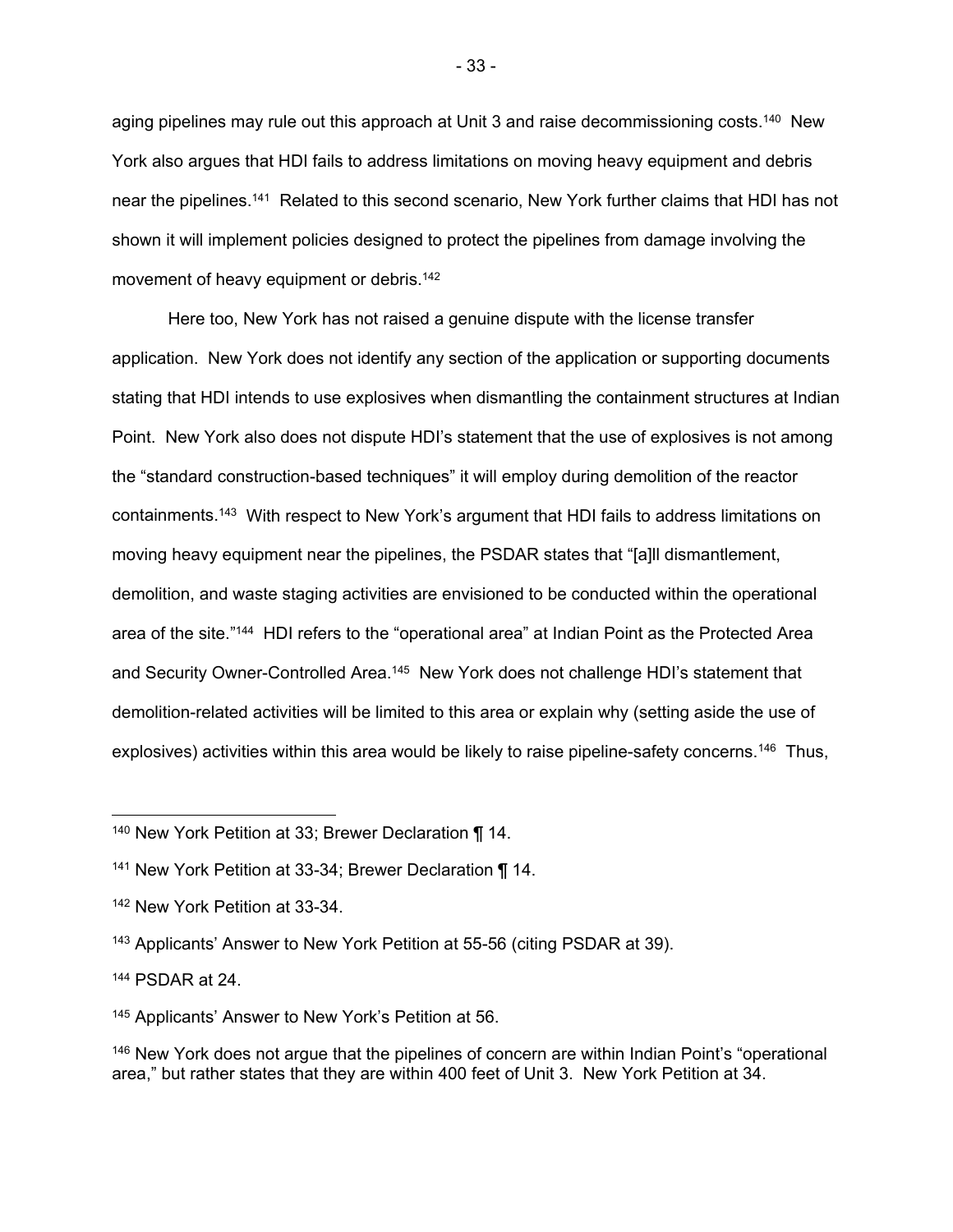New York does not raise a genuine dispute with the license transfer application related to the demolition scenarios it identifies.

New York further argues that, if HDI anticipates using the existing dock at Indian Point to move large components by barge, it must ensure that dredging or river-transportation-related activities do not adversely affect the pipelines where they cross under the Hudson River.<sup>147</sup> This argument does not, however, identify any specific deficiency in the application or supporting documents. New York does not, for example, identify any portion of the PSDAR that arguably should have addressed the possibility of barge traffic related to decommissioning nor assert that the DCE fails to account for this possibility.

Moreover, New York has not supported its underlying claim in Contention 2.D, which is that HDI's cost estimates are inadequate.<sup>148</sup> To be admissible, a contention must be supported by reference to facts or expert opinion, and it must also be material to the findings the NRC must make to support the action that is involved in the proceeding.<sup>149</sup> Here, New York does not provide that support, such as quantifying the increased costs resulting from the pipeline-safety restrictions it argues HDI failed to consider. New York therefore does not raise an issue as to whether HDI's cost estimates are materially inaccurate.

Finally, New York argues that, to the extent HDI has failed to analyze safety, engineering, or logistical issues associated with the pipelines, it has not established that the company or its contractors are technically and financially qualified to decommission Indian Point.<sup>150</sup> While we agree that an inadequate analysis of pipeline-related costs could potentially

- 34 -

<sup>147</sup> *Id.* at 37.

<sup>148</sup> *See id.* at 33.

 $149$  10 C.F.R. § 2.309(f)(1)(iv), (v).

<sup>150</sup> New York Petition at 34.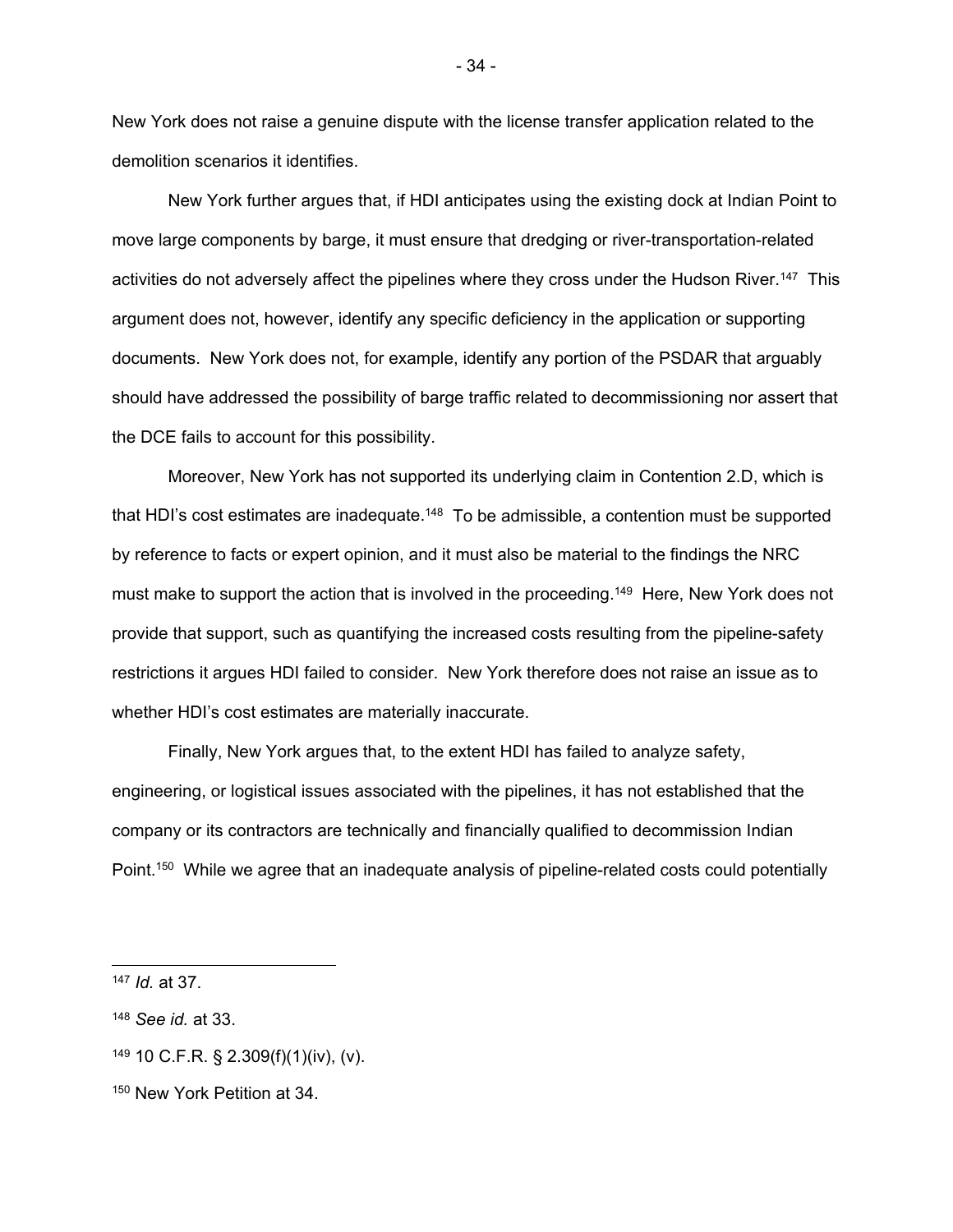be relevant to HDI's qualifications, for the reasons stated above we find that New York has not raised a genuine dispute regarding that analysis.

For these reasons, we find that these arguments do not support admitting Contention 2.D.

# *6***.** *New York's Contention 2.E and Local Petitioners' Contention 1.A*

New York and the Local Petitioners argue that HDI unreasonably assumes DOE will begin transferring spent nuclear fuel from Indian Point by 2030 and complete removing this fuel by 2061.151 They claim HDI's assumption is unreasonable because DOE has not started constructing a spent fuel storage facility, Congress has not funded such construction, and DOE presently has no statutory authority to accept spent fuel for storage.152 New York and the Local Petitioners also refer to a DOE strategy assessment in which DOE projects that a permanent spent-fuel repository will not be available until "at least 2048."<sup>153</sup> In addition, they refer to the Generic Environmental Impact Statement for the Continued Storage Rule (Continued Storage GEIS), which states that the "most likely" timeframe for the permanent disposal of spent fuel involves sixty years of continued onsite storage following reactor shutdown.154 According to New York and the Local Petitioners, HDI's unreasonable assumptions render its cost estimates

<sup>151</sup> New York Petition at 37-40; Town, Village, and District Petition at 12-16.

<sup>152</sup> New York Petition at 38-39; Town, Village, and District Petition at 12-13.

<sup>&</sup>lt;sup>153</sup> New York Petition at 39 n.134 (citing U.S. Department of Energy, "Strategy for the Management and Disposal of Used Nuclear Fuel and High-Level Radioactive Waste" (Jan. 2013), at 2, 7); Town, Village, and District Petition at 12.

<sup>154</sup> New York Petition at 39 n.135 (citing "Generic Environmental Impact for Continued Storage of Spent Nuclear Fuel" (Final Report), NUREG-2157, vol. 1 (Sept. 2014), at p. xxx (ML14196A105) (Continued Storage GEIS)). The Local Petitioners do not cite the Continued Storage GEIS directly, but rather the Federal Register notice for the continued-storage rule, which refers to the Continued Storage GEIS as the regulatory basis for the rule. Town, Village, and District Petition at 13 (citing Continued Storage of Spent Nuclear Fuel; Final Rule, 79 Fed. Reg. 56,238, 56,245 (Sept. 19, 2014)).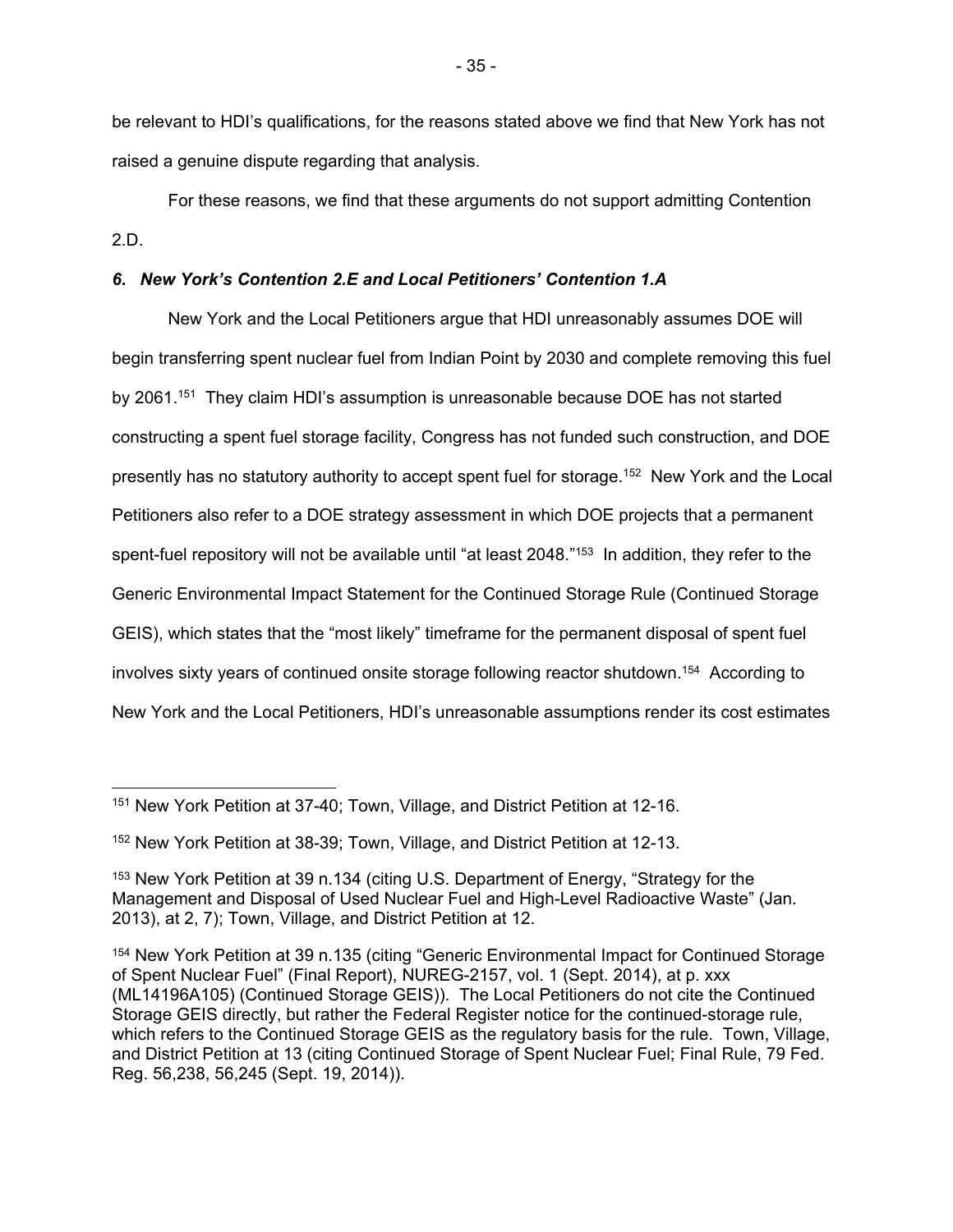inadequate because they fail to address the likelihood HDI will need to maintain spent fuel at Indian Point longer than anticipated.

We first address New York and the Local Petitioners' challenge to HDI's estimate that DOE will begin transferring spent fuel from Indian Point in 2030. HDI bases its estimate on the same DOE strategy assessment that New York and the Local Petitioners cite but instead focuses on DOE's projection that an interim (as opposed to a permanent) storage facility will be available by 2025.<sup>155</sup> HDI then adjusts the start date for transfers to an interim storage facility outward by five years, resulting in a projected start date in 2030.<sup>156</sup>

We find that New York and the Local Petitioners have not raised a genuine issue about whether HDI's projected start date for spent fuel transfer is plausible. The NRC currently has two separate applications for privately owned interim storage facilities before the agency.<sup>157</sup> While these applications are still under review, we find the assumption that by 2030 a storage facility to receive spent fuel from Indian Point will be available is plausible.<sup>158</sup> We have found

155 DCE at 64.

*156 Id.* 

<sup>158</sup> New York states that HDI relies on an assumption that DOE will take "illegal action" by transferring spent fuel without authorization. New York Reply at 16. The alternative, and more plausible, interpretation of HDI's statements is that it expects that DOE will receive authorization to transfer spent fuel.

<sup>157</sup> *See* Letter from John McKirgan, NRC, to Jeffrey D. Isakson, Interim Storage Partners LLC, "Interim Storage Partners LLC's Application for a Specific Independent Spent Fuel Storage Installation License for the Waste Control Specialists Consolidated Interim Storage Facility for Spent Nuclear Fuel – Revised Review Schedule" (July 1, 2019) (ML19182A107); Letter from John McKirgan, NRC, to Kimberly Manzione, Holtec International, "Holtec International's Application for a Specific Independent Spent Fuel Storage Installation License for the Hi-Store Consolidated Interim Storage Facility for Spent Nuclear Fuel – Revised Review Schedule" (July 1, 2019) (ML19182A147).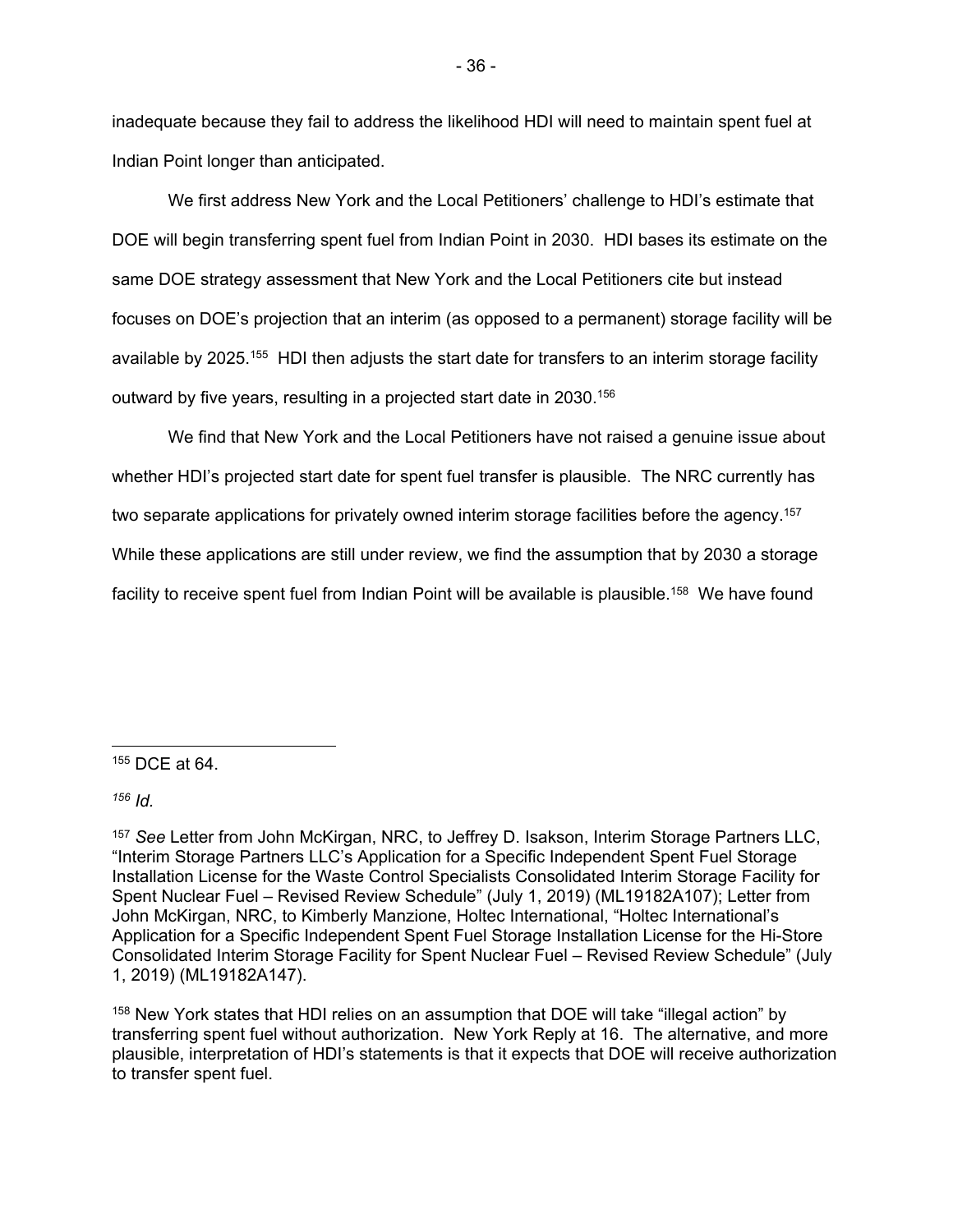financial assurance to be acceptable if it is based on plausible assumptions and forecasts, even if "the possibility is not insignificant that things will turn out less favorably than expected."159

We also find that New York and the Local Petitioners have not raised a genuine issue regarding HDI's estimate that all spent fuel will be removed from Indian Point by 2061. Even if DOE's projection that a permanent spent-fuel repository will not be available until at least 2048 is accurate, spent fuel could be moved to an interim storage facility before then. New York and the Local Petitioners therefore have not shown that removing all fuel by 2061 is implausible.

In any event, the Continued Storage GEIS supports HDI's conclusion that it will be able to remove all spent fuel from Indian Point by 2061. In that GEIS, the Staff found that safe storage of spent fuel in a geologic repository is technically feasible using currently available technology, with no major breakthroughs in science or technology needed. The Staff also found that "25 to 35 years . . . [is] a reasonable period for repository development."<sup>160</sup> The Staff issued the GEIS in 2014, meaning that it estimated a repository would be available between 2039 to 2049. Accordingly, even accounting for some delay in repository development, HDI's estimate that all spent fuel will be removed from Indian Point by 2061 is plausible when measured against the GEIS, and we find that New York and the Local Petitioners have not established a genuine dispute in this area.161

<sup>159</sup> *See Seabrook*, CLI-99-6, 49 NRC at 222.

<sup>160</sup> *See* Continued Storage GEIS app. B, at B-2, B-8 to B-9.

<sup>&</sup>lt;sup>161</sup> New York also cites HDI's statement that its storage period "generally aligns" with the GEIS, which identifies a sixty-year storage period as the "most likely" timeframe for removing spent fuel. New York Reply at 17 (citing Applicants' Answer to New York Petition at 63). But HDI's statement that its storage period "generally aligns" with the GEIS does not mean HDI is proposing a storage period extending through 2081, as New York infers. Rather, HDI's proposed storage period extends only through 2061. *See, e.g.*, Application at Attach. D; DCE at 64, 97.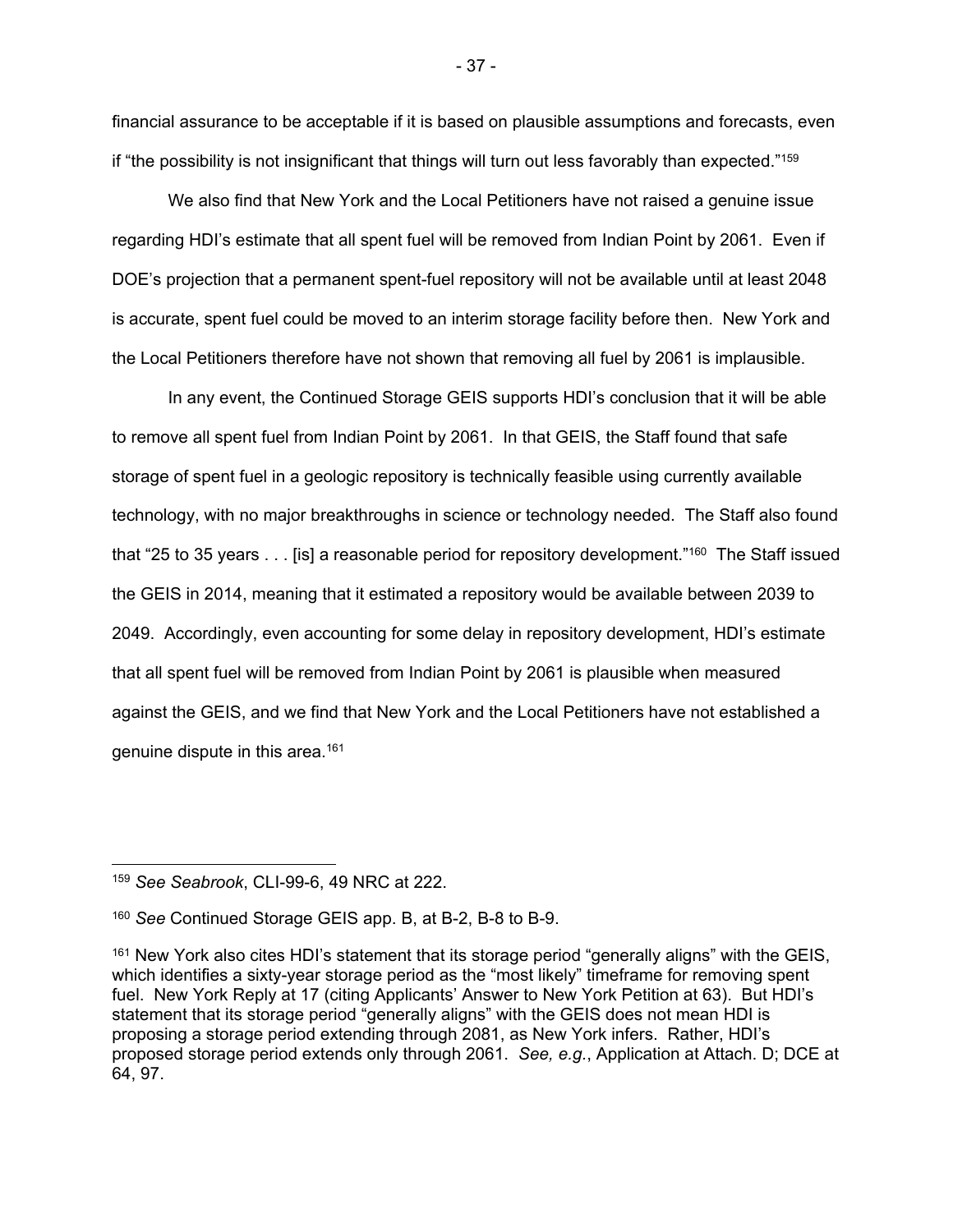New York and the Local Petitioners further argue that, assuming there are delays in either beginning or completing spent-fuel removal from Indian Point, HDI will experience cost overruns that call into question its cost estimates.<sup>162</sup> Because we find that the Petitioners have not raised a genuine dispute over whether HDI's estimates of the start and end dates for spent-fuel removal are plausible, however, we need not reach their arguments regarding cost overruns. In any event, if HDI learns that its timelines for removing spent fuel from Indian Point are no longer plausible, it will need to notify the NRC of the delays through its financial assurance status reports and provide additional financial assurance, if necessary, to cover the estimated costs resulting from the delays.163

# *7***.** *New York's Contention 2.F*

New York argues that HDI's cost estimates are inadequate because the spent fuel at Indian Point is currently stored in casks that DOE has not approved for offsite transportation.<sup>164</sup> New York states that, under the terms of the Standard Contract, HDI will be required to repackage this fuel in DOE-approved casks before it is transported to a storage facility.165 New York first argues that in its cost estimates HDI failed to make any provision for repackaging spent fuel.<sup>166</sup> New York then claims that repackaging costs "could total hundreds of millions of

<sup>162</sup> New York Petition at 40; Brewer Declaration ¶ 32*; see also* Town, Village, and District Petition at 13-15.

 $163$  10 C.F.R. § 50.82(a)(8)(vi).

<sup>164</sup> New York Petition at 40-44.

<sup>165</sup> HDI does not dispute this statement. Applicants' Answer to New York Petition at 67.

<sup>166</sup> *See, e.g.,* New York Petition at 43 (arguing that because HDI's estimates "fail to include costs associated with repackaging spent nuclear fuel, the license transfer application and supporting PSDAR appear to assume that DOE will take possession of the spent nuclear fuel at Indian Point as packaged, in non-DOE casks."). The Local Petitioners also briefly argue that HDI has failed to account for the cost of repackaging spent fuel for delivery to DOE. Town, Village, and District Petition at 14-15. Our discussion of New York's Contention 2.F below also applies to the Local Petitioners' argument on repackaging costs.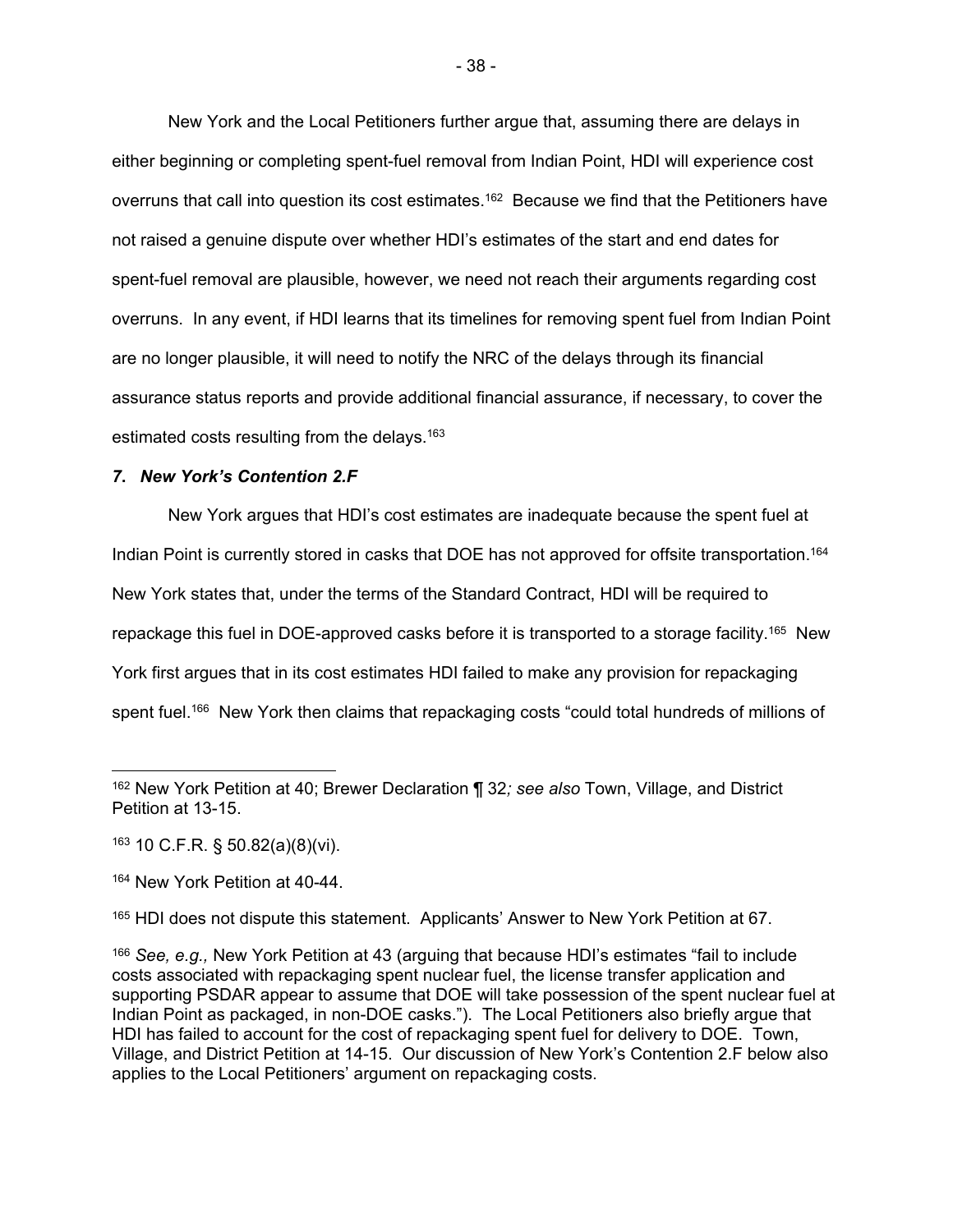dollars" if HDI must transfer spent fuel to other plants for repackaging or construct a dry-transfer station at Indian Point.<sup>167</sup>

New York argues alternatively that, if DOE changes the Standard Contract so that licensees can package spent fuel in non-DOE casks, HDI may need to reimburse DOE for any payments DOE previously made to Indian Point licensees for packaging spent fuel.168 According to New York, these reimbursements could potentially exceed \$130 million.169 New York argues that HDI unreasonably omits any discussion of these potential reimbursements from its DCE.

To the extent New York argues that HDI has not accounted for any repackaging costs, we find the State does not raise a genuine dispute with the license transfer application. The application and supporting information show that HDI has considered the costs of transferring spent fuel into transportation casks. For example, the cost estimates at pages 108, 110, and 112 of the DCE include entries for "WBS Code 01.02.10.02.03.02," which covers "Transfer of fuel and/or nuclear material away from the ISFSI - Spent Fuel Management Costs." These cost estimates total approximately \$80 million. New York does not specifically challenge this information or provide a reason to conclude that the casks into which HDI plans to transfer spent fuel would be ineligible for DOE pickup under the Standard Contract.

Although New York also argues that HDI may need to transport fuel to another plant or construct an onsite dry-transfer station to support repackaging, we find these arguments do not present a genuine dispute with HDI's cost estimates. New York appears to assume that the multi-purpose canisters in which the spent fuel at Indian Point is loaded will be incompatible with

- 39 -

<sup>167</sup> New York Petition at 44; Brewer Declaration ¶ 30.

<sup>&</sup>lt;sup>168</sup> New York Petition at 41-44.

<sup>169</sup> *Id*. at 44; Brewer Declaration ¶ 31.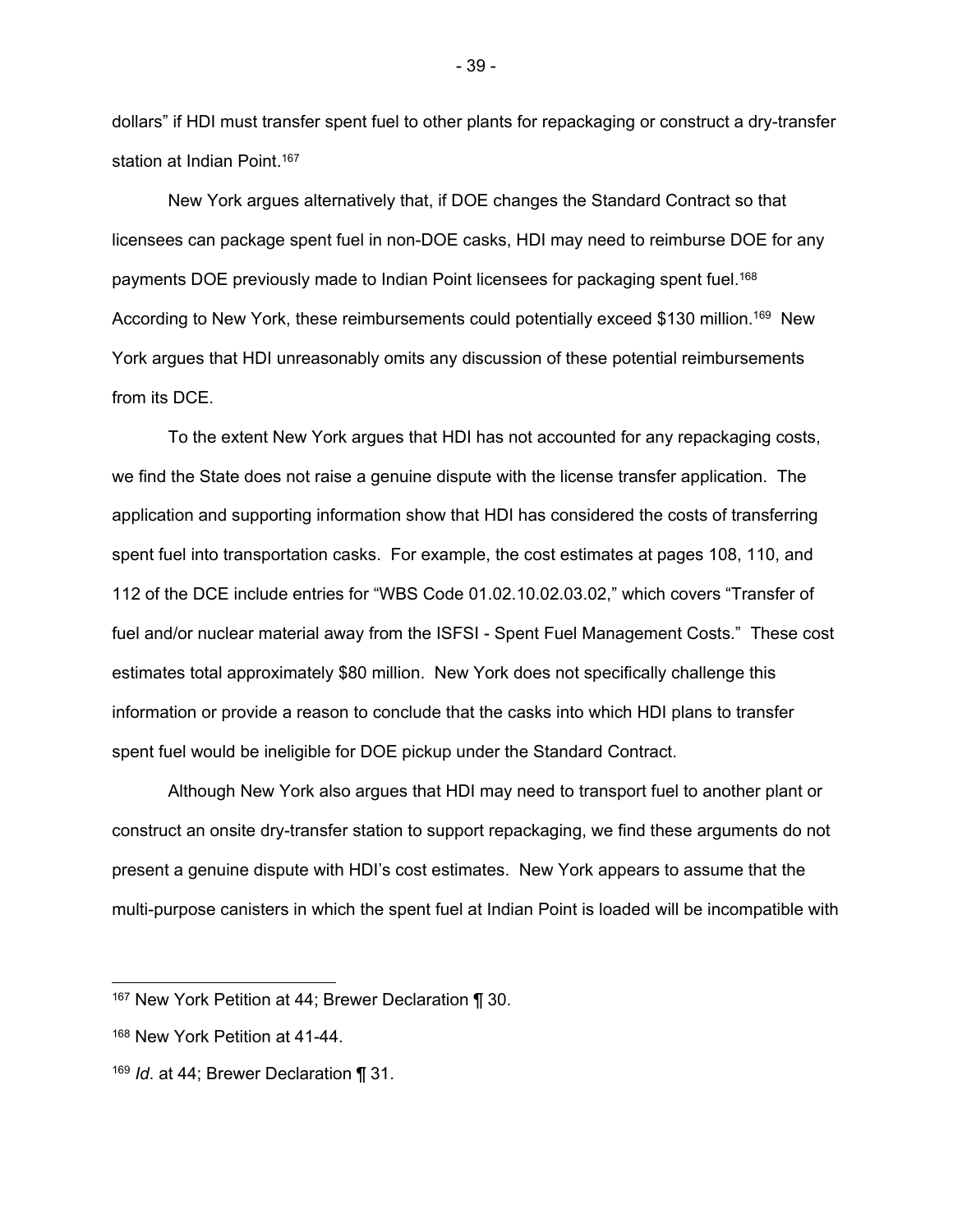the casks DOE approves for offsite transportation.<sup>170</sup> Thus, New York argues, HDI could not transfer its canisters from existing storage casks to DOE-approved transportation casks (an activity that HDI addresses in its DCE) but would need to reload the spent fuel into canisters that are compatible with the DOE casks (an activity that HDI does not address). Because DOE has not yet identified which casks will be approved for transportation of spent fuel, however, it would be premature to conclude that the multi-purpose canisters at Indian Point will be incompatible with these casks. Accordingly, New York's claim that HDI may need to transport spent fuel to another plant or construct a dry-transfer station cannot form a basis for admitting a contention.

New York further argues that, based on recent filings with the NRC, it appears that HDI plans to replace the current fuel-handling crane at Unit 3 with a single-failure-proof crane designed for direct loading of dry-storage casks.171 New York states that a similar crane-construction project at Unit 2 cost approximately \$20 million and there is no reason to believe a similar project at Unit 3 would cost less.<sup>172</sup> New York argues that because neither the PSDAR nor DCE discusses this project, HDI has underestimated the costs associated with spent-fuel management at Indian Point.

 The Applicants state that certain activities related to the crane are already underway and that these activities are being funded by Entergy from sources outside the decommissioning trusts.173 They argue that HDI therefore did not need to factor these activities into its cost estimates. As for post-transfer activities associated with the crane, the Applicants argue that

 $-40-$ 

<sup>170</sup> *See* DCE at 65 (referring to multi-purpose canisters).

<sup>171</sup> New York Petition at 45.

<sup>172</sup> *Id.*; Brewer Declaration ¶ 29.

<sup>173</sup> Applicants' Answer to New York Petition at 69.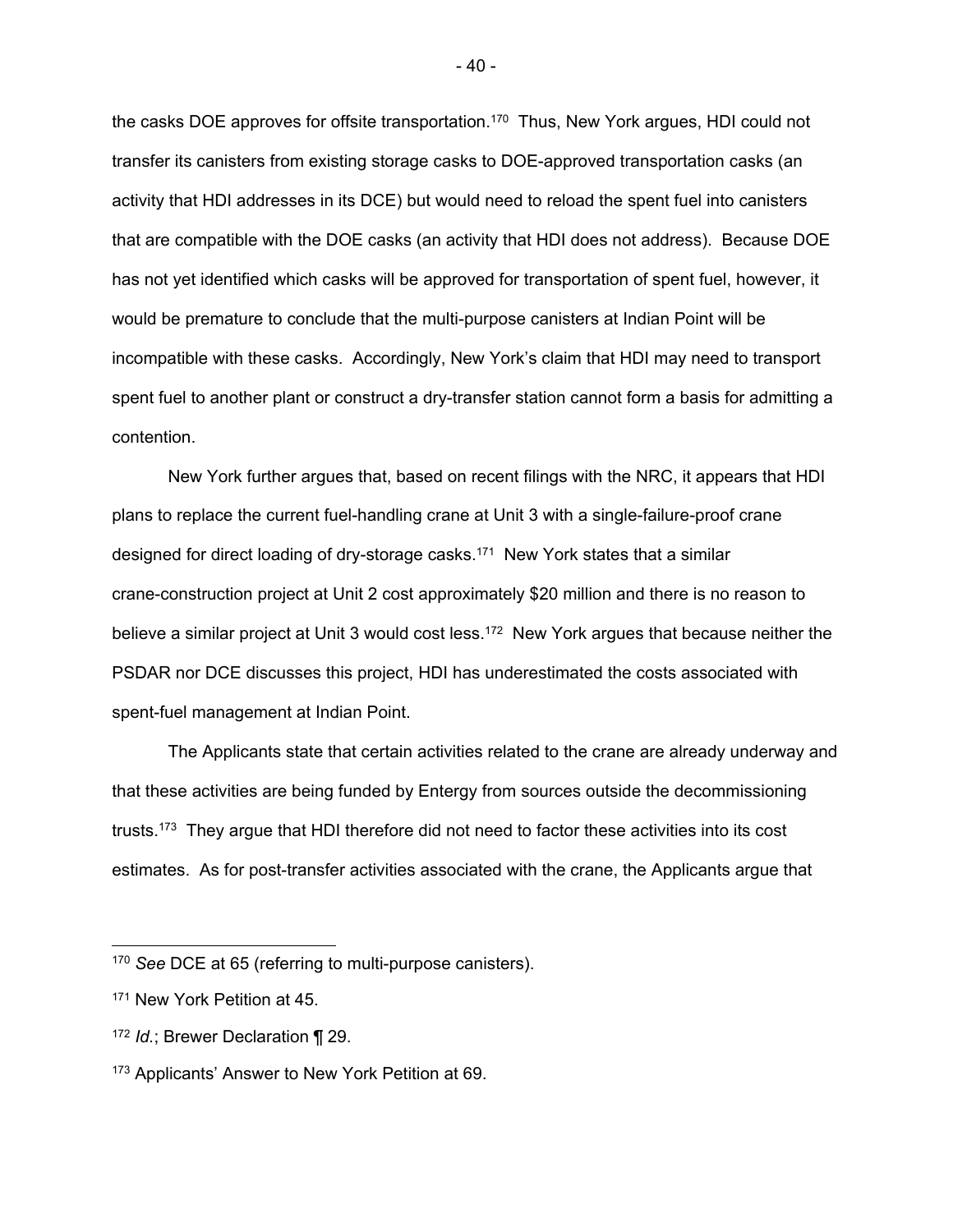HDI considered the related costs and assigned them to the "Management of fuel, fissile and other nuclear materials" category in Table 6-1c of its DCE.174 This category lists approximately \$106 million in estimated costs. Because New York does not dispute that funds in this category would cover any post-transfer activities related to installation of the crane or challenge the adequacy of this specific estimate, these claims do not support admitting New York's Contention 2.F.

Finally, we are not persuaded by New York's argument that if DOE agrees to remove spent fuel from reactor sites without requiring repackaging, DOE will seek to recover past payments to licensees for the original packaging of the fuel. New York provides no basis for presuming that DOE will identify a valid contractual claim, pursue that claim, and succeed in requiring licensees to bear additional packaging-related costs. Nor would these matters be appropriate for resolution in an NRC adjudicatory hearing. If future legal developments call into question HDI's cost estimates for spent-fuel management or waste disposal, HDI will need to notify the NRC, and the NRC will review whether HDI needs to adjust its financial assurance accordingly.175

## *8***.** *New York's Contention 2.G*

New York argues that HDI's cost estimates fail to account for mixed waste currently stored at Unit 1.176 According to New York, this waste consists of approximately 600 cubic feet of material contaminated with polychlorinated biphenyls (PCBs). New York states that, depending on the characteristics of this waste, HDI may need to transfer the waste to a qualified

- 41 -

<sup>174</sup> *Id.* at 69 & n.295 (citing DCE at 111 (WBS Code 01.02.02.01.04)).

<sup>175</sup> *See generally* 10 C.F.R. § 50.82(a)(8).

<sup>176</sup> New York Petition at 45-47.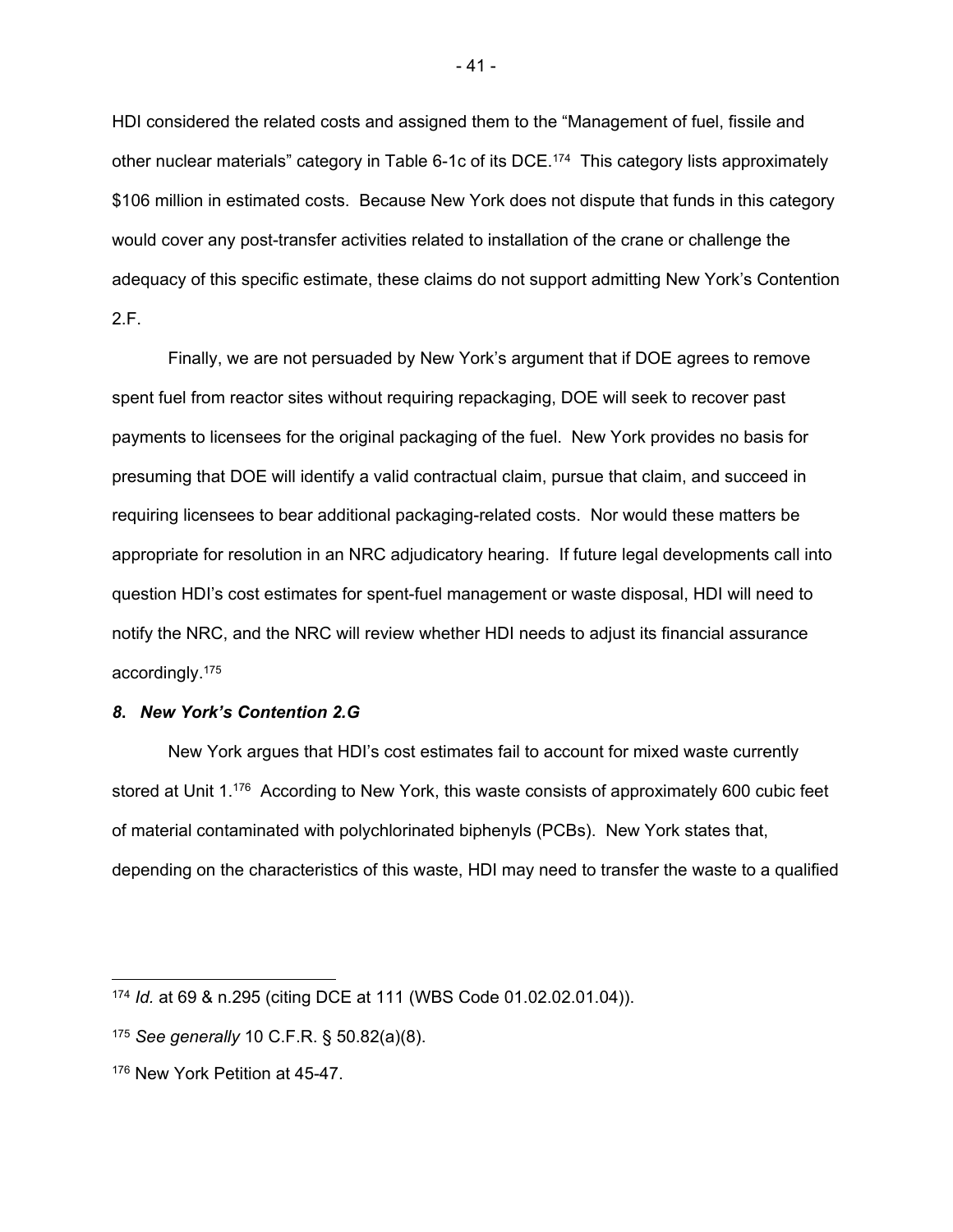facility for stabilization or thermal desorption.<sup>177</sup> Because HDI's cost estimates do not address this waste, New York argues, HDI has failed to show adequate decommissioning funding.<sup>178</sup>

The Applicants argue that, when developing its cost estimates, HDI did not consider the costs associated with this specific type of mixed waste because those costs will be assumed by Entergy, which plans to dispose of the waste before the license transfer.179 The Applicants refer to a declaration New York submitted in support of its petition that discusses Entergy's efforts to dispose of this waste.<sup>180</sup>

In its reply brief, New York does not challenge the Applicants' claim that Entergy, rather than HDI, will pay for disposing of PCB-contaminated material at Indian Point.<sup>181</sup> Because New York's own declaration supports the Applicants' claim that HDI will not be liable for these disposal costs, we find that New York has not raised a material dispute with the application. Contention 2.G is therefore inadmissible.

# *9***.** *New York's Contention 2.H*

New York argues that the PSDAR and DCE are inadequate because HDI allots only one year per unit for reactor-internals and pressure-vessel segmentation.<sup>182</sup> New York states that, by underestimating the time it will spend on these activities, HDI accordingly underestimates decommissioning costs. New York argues that delays at the segmentation stages could increase overall decommissioning costs to an extent that calls into question the adequacy of

- 42 -

<sup>177</sup> *See Declaration of Alyse L. Peterson* (Feb. 10, 2020) ¶¶ 7-11 (Peterson Declaration).

<sup>178</sup> New York Petition at 46.

<sup>179</sup> Applicants' Answer to New York Petition at 71-72.

<sup>180</sup> *Id.* at 72 (citing Peterson Declaration ¶¶ 7, 9, 10).

<sup>181</sup> *See* New York Reply at 18 (moving directly from argument on Contention 2.F to Contention 2.H).

<sup>182</sup> New York Petition at 48-52.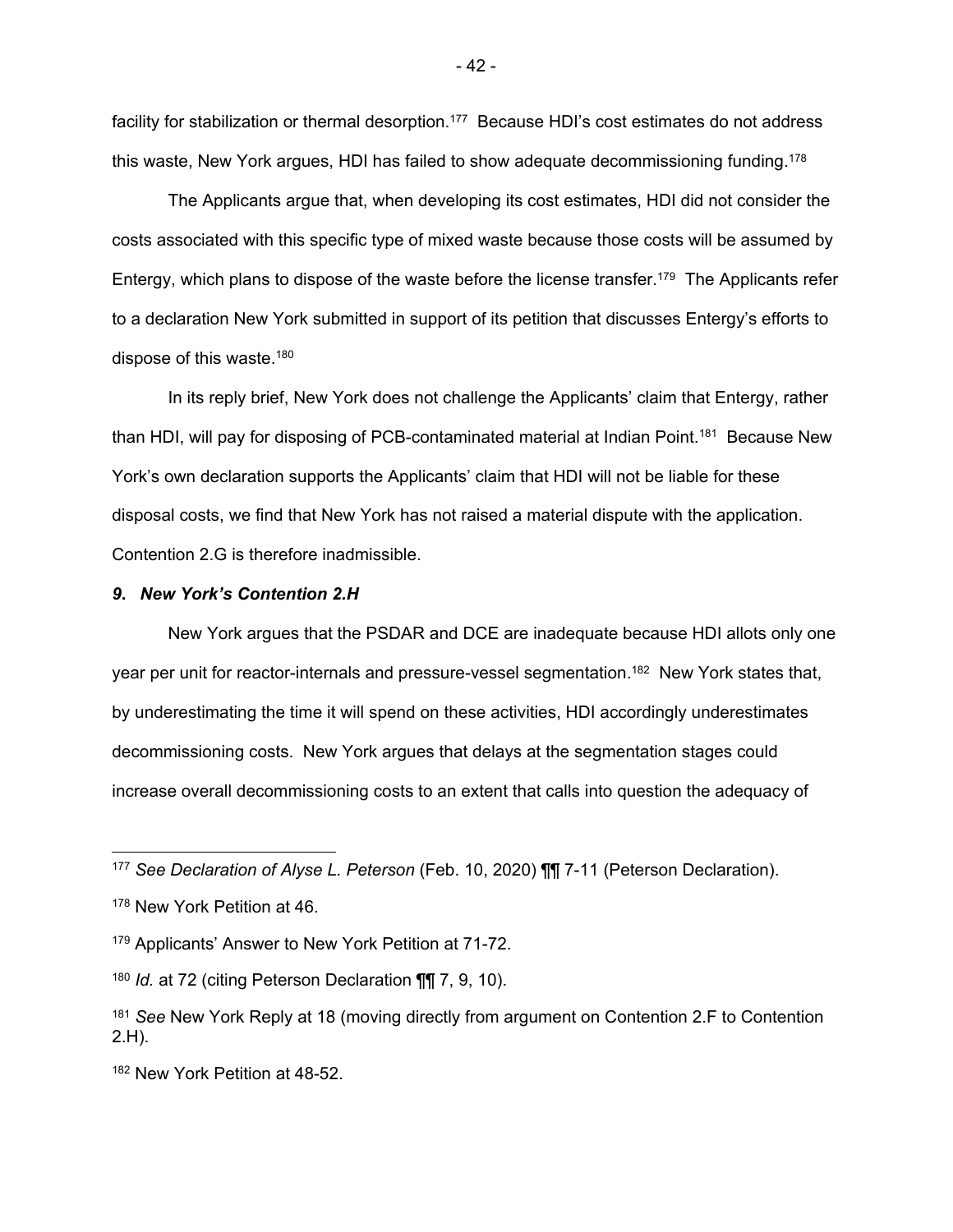HDI's funding. For example, New York argues that such delays could raise program-management costs alone by as much as \$110 million a year and potentially exceed the funding surplus HDI currently projects.<sup>183</sup>

New York argues that segmentation of a pressurized water reactor (PWR) like those at Indian Point is more complex—and should thus take longer—than segmentation of a boiling water reactor (BWR), which itself typically takes longer than a year.<sup>184</sup> New York states that HDI itself has proposed segmentation timelines longer than a year for a BWR. As examples, New York states that HDI originally projected a timeline of slightly less than two years for the Pilgrim BWR and it projected a three-year timeline for the Oyster Creek BWR.<sup>185</sup> New York argues that HDI fails to explain why it is reasonable to rely on a shorter timeline for the more complex segmentation projects at Indian Point.

New York also argues that HDI's recent extension of its timeline for segmentation activities at Pilgrim from approximately two years to three-and-a-quarter years shows that a similar extension is likely at Indian Point.<sup>186</sup> Furthermore, New York asserts that HDI's management of multiple reactor sites in decommissioning increases the potential for delays at Indian Point due to the risk that resources will be diverted to other sites.<sup>187</sup>

 We find that New York has not raised a genuine dispute as to whether HDI will complete segmentation activities for each unit within one year, the period relied upon in the PSDAR and DCE. New York does not offer any expert opinion or facts suggesting it will be infeasible to

<sup>183</sup> *Id.* at 52; Brewer Declaration ¶ 19.

<sup>&</sup>lt;sup>184</sup> New York Petition at 50; Brewer Declaration ¶ 21.

<sup>&</sup>lt;sup>185</sup> New York Petition at 50; Brewer Declaration ¶ 21.

<sup>186</sup> New York Petition at 51.

<sup>187</sup> *Id.*; Brewer Declaration ¶ 10.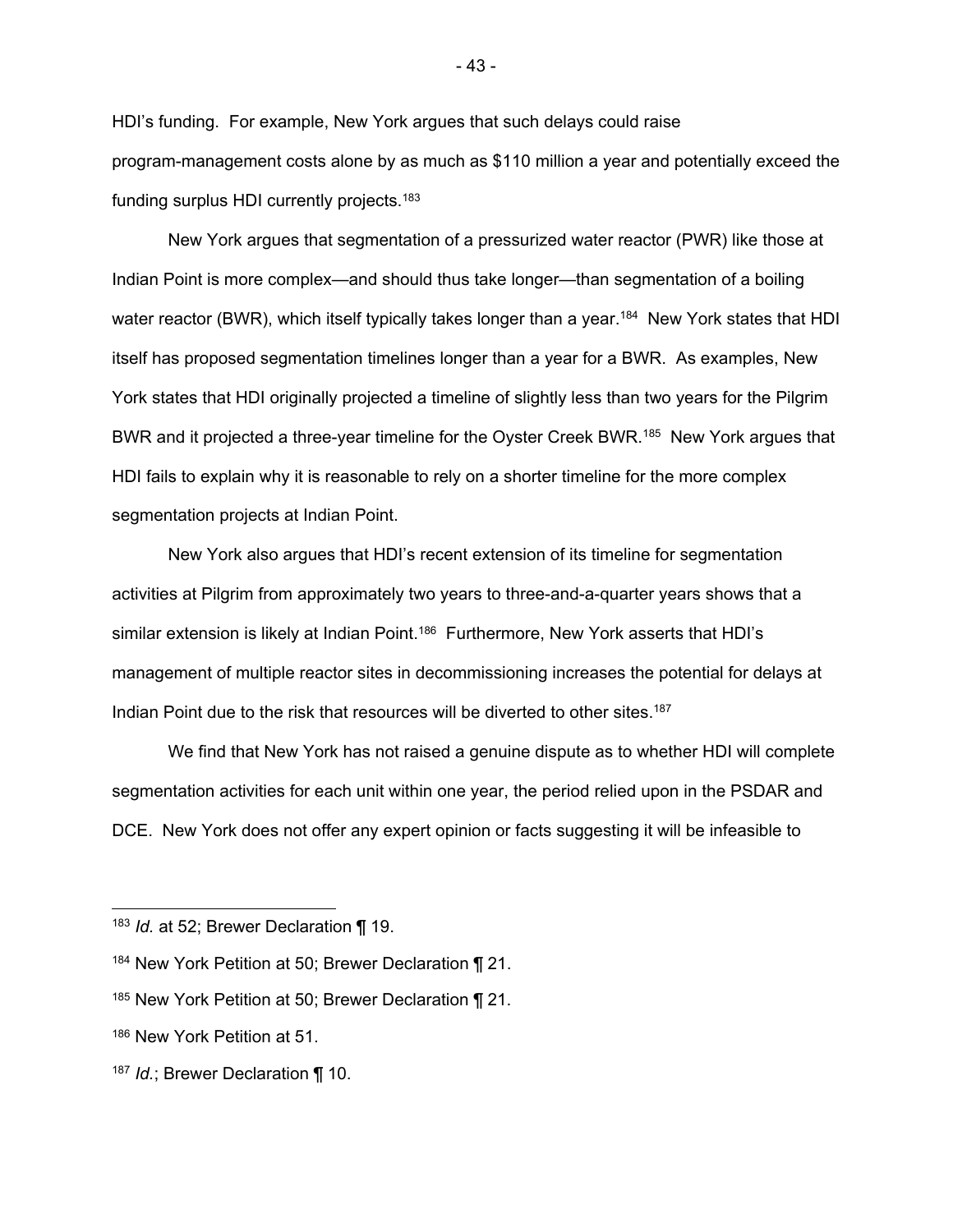segment the reactor vessels at Indian Point within one year. Although one of New York's declarants states that segmenting a PWR is more complex than a BWR, this does not in itself raise a genuine dispute over whether it will be feasible to segment a PWR within one year. The declarant does not identify any technical, safety, or legal restrictions that would potentially call into question HDI's segmentation timelines. For example, the declarant does not cite radiation-exposure limits or occupational safety-and-health standards that might render a one-year timeline infeasible.188

 Nor does New York provide any support from which we might conclude there is a genuine dispute regarding whether other factors render Holtec's timelines infeasible. New York claims there is "a limited supply of qualified sub-contractors" available for decommissioning work, but it does not cite any specific information to support its claim.<sup>189</sup> New York also points to delays in segmentation activities at several other reactor sites, but it does not identify the factors underlying these delays or provide how these factors are likely to delay activities at Indian Point.190 For example, although New York's declarant had an oversight role related to the decommissioning of the two Zion PWR units, which experienced delays in segmentation activities, he does not address the source of these delays or explain how they may be relevant to Indian Point.<sup>191</sup> Without additional information to support New York's arguments, we are

<sup>188</sup> *See, e.g.,* Brewer Declaration ¶ 21 (stating that "[g]enerally, the segmentation of the reactor vessel internals and reactor vessel for a boiling water reactor is less time-consuming than for a pressurized water reactor," but without specifying the technical considerations supporting this conclusion or stating that segmenting a PWR in one year is technically infeasible).

<sup>&</sup>lt;sup>189</sup> New York Petition at 51; Brewer Declaration  $\P$  10. Mr. Brewer states that "[t]here are limited resources in terms of trained and experienced personnel for performing specialty tasks such as segmentation of reactor vessel internals and reactor vessels." He does not, however, define any such limitations or compare them to the resource needs at Indian Point.

<sup>190</sup> New York Petition at 50; Brewer Declaration ¶ 22.

<sup>191</sup> Brewer Declaration ¶ 22; *see also USEC Inc.* (American Centrifuge Plant), CLI-06-10, 63 NRC 451, 472 (2006) (holding that an expert opinion that merely states a conclusion, without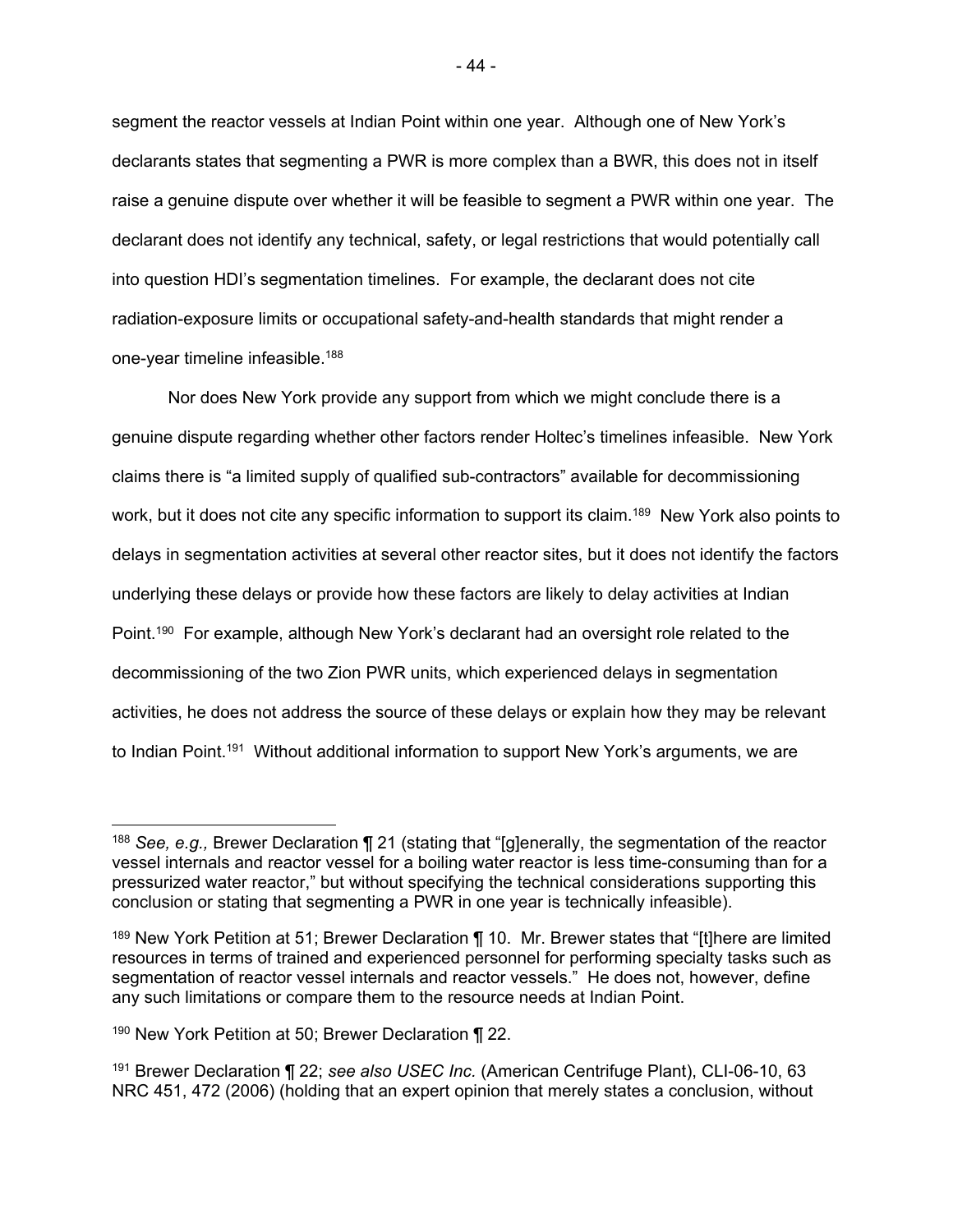unable to find that there is a genuine issue as to whether the delays at other sites render HDI's timelines implausible.192

 For these reasons, we find that Contention 2.H is inadmissible because it does not raise a genuine dispute with the application.

### *10***.** *New York's Contention 2.I*

New York argues that HDI may be planning to use decommissioning trust funds reserved for Unit 3 to pay for activities at other Indian Point units.<sup>193</sup> New York notes that the DCE assigns labor costs to Unit 3 for several years after that unit's scheduled demolition in 2027.194 New York argues that using Unit 3 funds for other purposes would conflict with NRC rules limiting withdrawals from decommissioning trusts.195

In their answer, the Applicants state that although Unit 3 is scheduled to be demolished in 2027, decommissioning activities at Unit 3 will continue beyond that year, along with spent fuel management and site restoration activities.<sup>196</sup> The Applicants state that these activities explain the labor costs New York identifies and that funds allocated to Unit 3 will not be diverted to other units.<sup>197</sup> In its reply brief, New York does not challenge the Applicants' explanation of why HDI has assigned labor costs to Unit 3 for several years after 2027. New York ends its

<sup>197</sup> *Id.* 

providing a reasoned basis or explanation for that conclusion, is not enough to support admitting a contention).

<sup>192</sup> *See, e.g.*, *Seabrook*, CLI-99-6, 49 NRC at 222.

<sup>193</sup> New York Petition at 53-54.

<sup>194</sup> *Id.* at 53 (citing DCE at 84).

<sup>195</sup> *Id.* at 54; Brewer Declaration ¶¶ 6-7.

<sup>196</sup> Applicants' Answer to New York Petition at 82.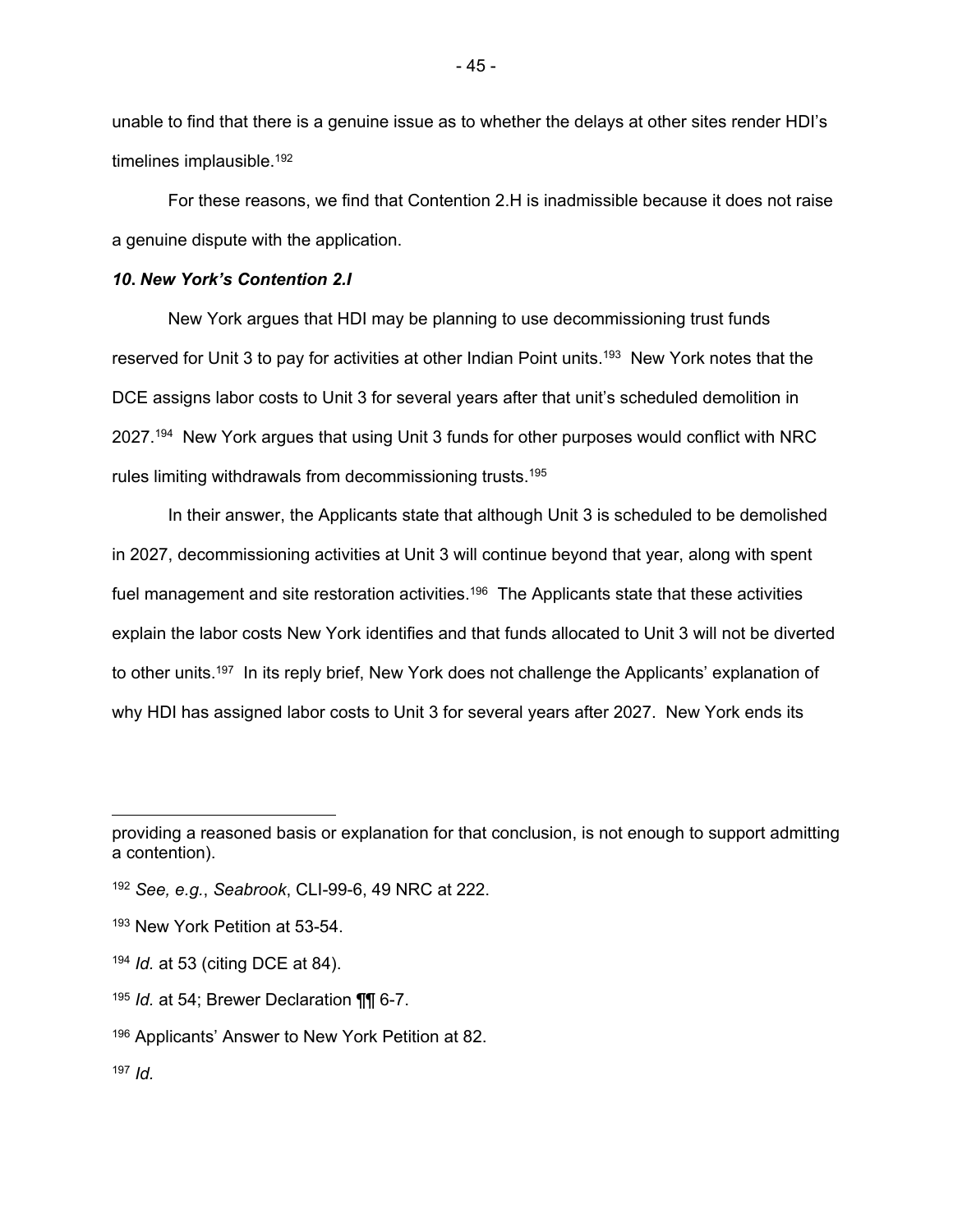arguments regarding Contention 2 with Basis H, and it does not provide further argument regarding Basis I.198

We find that New York has not established a genuine dispute with the application. Based on the PSDAR and DCE, the labor costs listed for Unit 3 after 2027 refer to decommissioning, spent fuel management, and site restoration activities involving that unit.199 In other words, the information regarding labor costs that New York seeks is in the application. Contention 2.I is therefore inadmissible.

### *11***.** *New York's Contention 2.J*

New York moves to amend Contention 2 with an argument that market declines in response to the COVID-19 public health emergency may have significantly reduced the value of the Indian Point decommissioning trusts.<sup>200</sup> Even if the trust funds are invested conservatively, New York argues, they may have declined by over \$210 million since the Applicants submitted the license transfer application.<sup>201</sup> New York argues that these losses call into question whether HDI, Holtec IP2, and Holtec IP3 will have enough funding for decommissioning activities and spent-fuel management at Indian Point.<sup>202</sup>

But New York does not demonstrate that this argument meets the standards for late-filed contentions. For a new contention to be admissible after the deadline for initial intervention petitions has passed, the petitioner must show that the information supporting the contention

- 46 -

<sup>198</sup> New York Reply at 19.

<sup>199</sup> *See* PSDAR at 12-13 (describing post-demolition activities involving Indian Point units, including Unit 3); DCE at 58, tbl.2-1 (listing projected start and end dates for such activities by unit).

<sup>200</sup> New York Motion at 1-4, 7-10.

<sup>201</sup> *Id.* at 5, 9; *Supplemental Declaration of Chiara Trabucchi* (Mar. 23, 2020) ¶¶ 4, 13-16, tbls.1-3.

<sup>202</sup> New York Motion at 3, 11.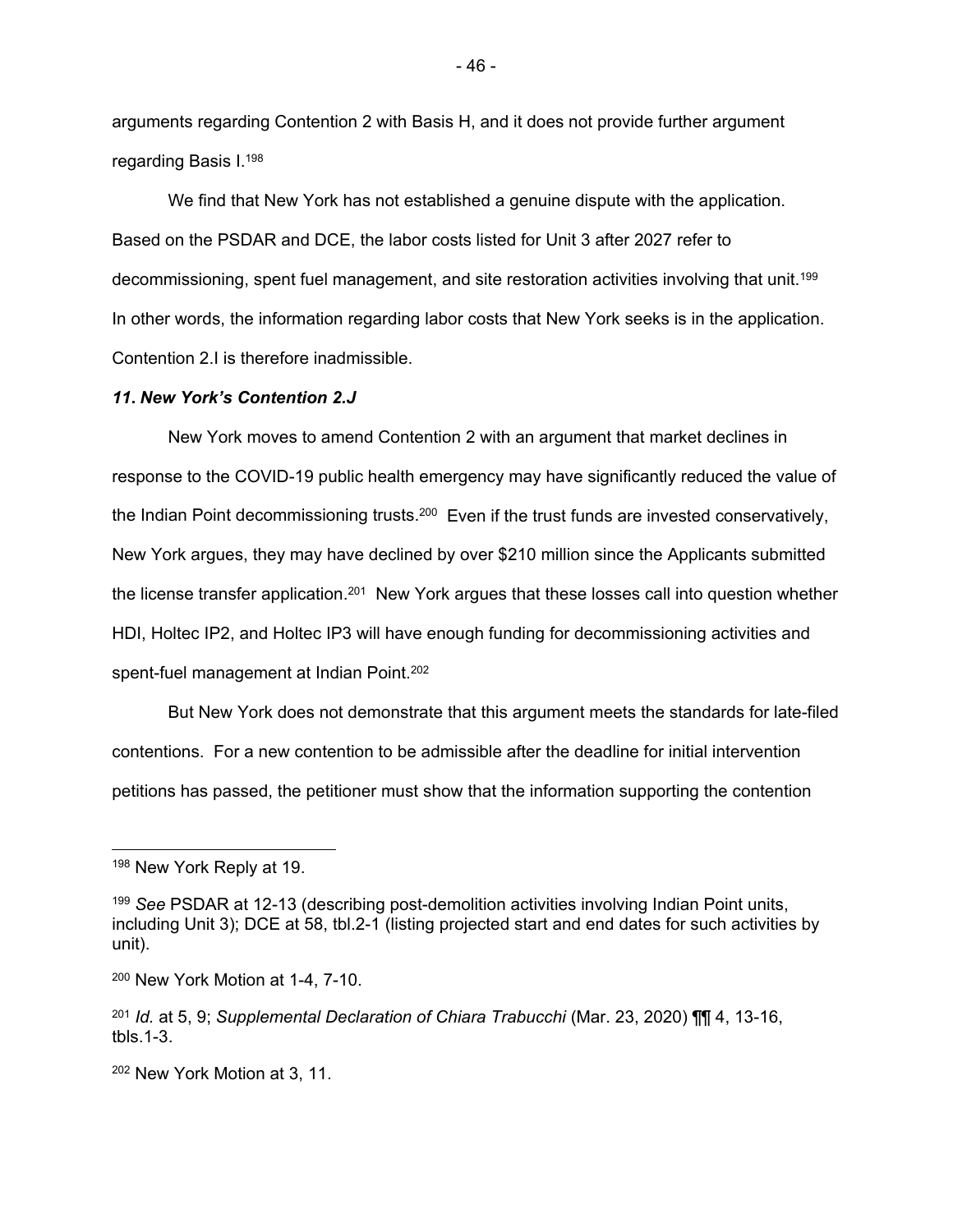differs materially from information that was previously available.<sup>203</sup> The petitioner must also show that the new information raises a genuine dispute with the applicant on a material issue of law or fact.204

Even though the market fluctuations related to the COVID-19 public health emergency constitute "new" information, New York does not explain how this information differs materially from previously available information. As we have stated in the license transfer context, an applicant's financial assurance estimates will be acceptable if they are grounded in assumptions and forecasts that were plausible when the estimates were submitted.205 Here, New York does not argue that recent market conditions show HDI's estimates were implausible in December 2019, when HDI submitted its cost estimates. New York therefore does not show that the new information is material to evaluating those estimates or, from the standpoint of challenging the DCE, materially different from the information available when it filed its petition.

Instead, New York appears to argue that Holtec should be required to update its cost estimates based on recent market conditions.<sup>206</sup> This argument does not, however, raise a material dispute with the application because New York does not identify any requirement that an applicant update its cost estimates in response to market conditions. While under the NRC's rules an applicant must update its cost estimates in certain situations, New York does not argue (and we do not find) that any of these situations are presented here. $207$ 

<sup>203 10</sup> C.F.R. § 2.309(c)(ii).

<sup>204</sup> *Id.* § 2.309(f)(1)(vi).

<sup>205</sup> *Seabrook*, CLI-99-6, 49 NRC at 222.

<sup>206</sup> New York Motion at 3, 11.

 $207$  For example, under the NRC's rules a licensee must provide site-specific decommissioning cost estimates within two years of permanently ceasing operations, and it must provide updated cost estimates in its license termination plan. 10 C.F.R. § 50.82(a)(4)(i), 50.82(a)(8)(iii), 50.82(a)(9)(ii)(F)*; see also* "Assuring the Availability of Funds for Decommissioning Nuclear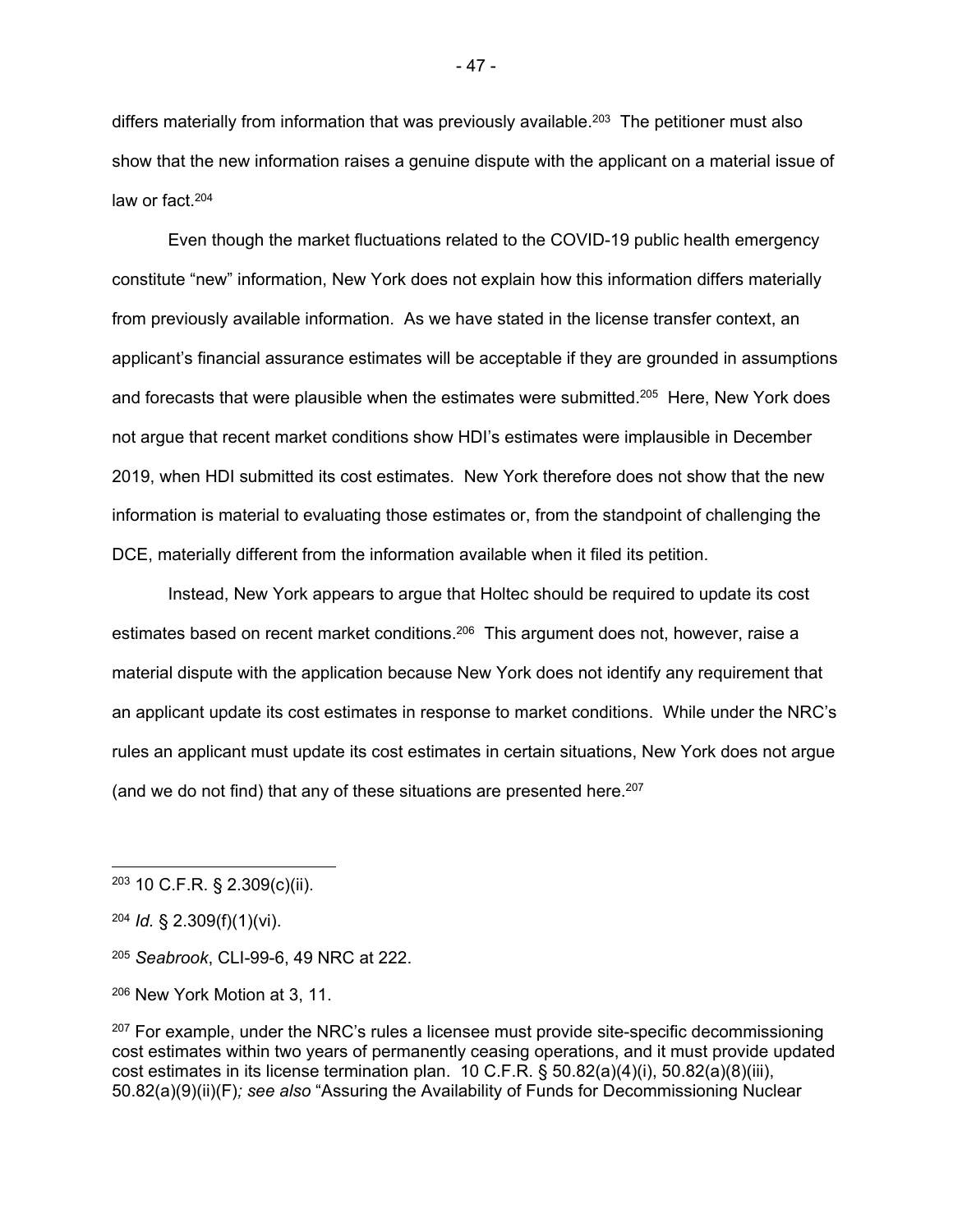New York further argues that, because HDI proposes relying on the Indian Point trusts to fund decommissioning and related activities at Indian Point, and because the trusts may recently have declined significantly in value, they may be insufficient to fund those activities. This argument, however, challenges neither HDI's cost estimates nor its commitment to provide funding sufficient to meet those estimates.<sup>208</sup> Rather, it challenges the financial qualifications of HDI, Holtec IP2, and Holtec IP3—that is, the companies' ability to fund decommissioning and related activities—and it repeats arguments that New York raises under Contention 3. Accordingly, we will address these arguments in the context of that contention, which relates specifically to financial qualifications.<sup>209</sup>

We therefore deny New York's motion to amend Contention 2.

# *12***.** *New York's Contention 3*

New York argues that HDI, Holtec IP2, and Holtec IP3 have not shown they are financially qualified to support decommissioning and other activities at Indian Point.<sup>210</sup> According to New York, the companies' financial qualifications cannot be predicated solely on access to the Indian Point trusts. Rather, New York argues that the companies must show they

Reactors," Regulatory Guide 1.159, rev. 2 (Oct. 2011), at 12 (ML112160012) (discussing updates to cost estimates).

<sup>&</sup>lt;sup>208</sup> A transfer of the Indian Point licenses cannot be completed unless the proposed transferees have provided financial assurance that is adequate to cover decommissioning activities at the site. 10 C.F.R. § 50.75(e)(1).

<sup>&</sup>lt;sup>209</sup> In its reply brief, New York focuses on its claim that the economic downturn calls into question whether HDI, Holtec IP2, and Holtec IP3 are financially qualified to hold the Indian Point licenses (the issue raised in Contention 3), rather than on whether HDI's financial assurance estimate is adequate (the issue raised in Basis J of Contention 2). Reply in Support of New York State's Motion for Leave to Amend Contentions NY-2 and NY-3 at 3-8.

<sup>210</sup> New York Petition at 54-67; *Declaration of Chiara Trabucchi* (Feb. 7, 2020) ¶¶ 28-29 (Trabucchi Declaration).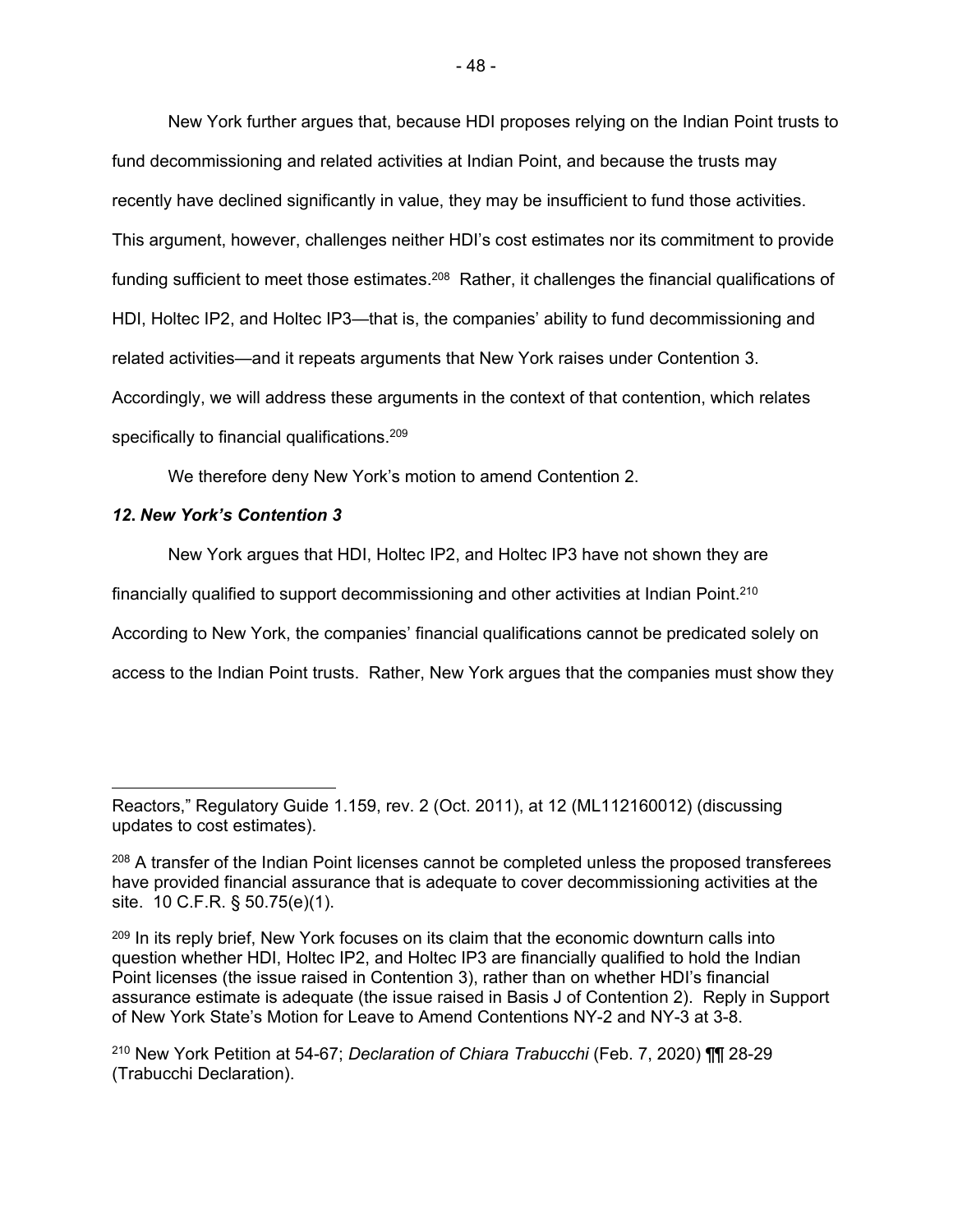are "healthy corporate entities with access to the financial resources necessary to procure additional financial assurance."211

These arguments do not support admitting Contention 3. New York does not identify any NRC requirement that prevents an applicant from relying on a single funding source to establish that it is financially qualified to decommission a site. In any event, while in the license transfer application Holtec proposes relying on the Indian Point trusts—the value of which exceeded HDI's cost estimates—to fund decommissioning and related activities at Indian Point, the financial qualifications of Holtec IP2 and Holtec IP3 are broader, because they include potential DOE recoveries under the Standard Contract.<sup>212</sup> Under the Standard Contract, Holtec IP2 and Holtec IP3 expect to recover from DOE the costs they will incur as a result of the DOE's breach of its obligations to dispose of Indian Point's spent nuclear fuel.<sup>213</sup>

The DCE lists approximately \$560 million in spent fuel management costs for the three Indian Point units between 2021 and 2062.<sup>214</sup> While Holtec IP2 and Holtec IP3 have not relied on the potential recoveries of these costs to provide financial assurance (and while the costs are, at this point, only estimates), these potential recoveries are nonetheless relevant to whether the companies could provide additional financial assurance if the decommissioning trusts prove insufficient.215 New York does not dispute that potential DOE recoveries could be used to

- 49 -

<sup>211</sup> New York Petition at 56.

<sup>212</sup> *See* Application at 3 and Encl. 1 at 2.

<sup>213</sup> *See id.*, Encl. 1 at 20.

<sup>214</sup> DCE at 70, 73, 76.

 $215$  For example, Holtec IP2 and Holtec IP2 could potentially use the recoveries to obtain funds for prepayment or an external sinking fund, or use the recoveries to obtain a surety bond, letter of credit, or insurance—all of which would be permissible forms of financial assurance. 10 C.F.R. § 50.75(e)(1)(i)-(iii).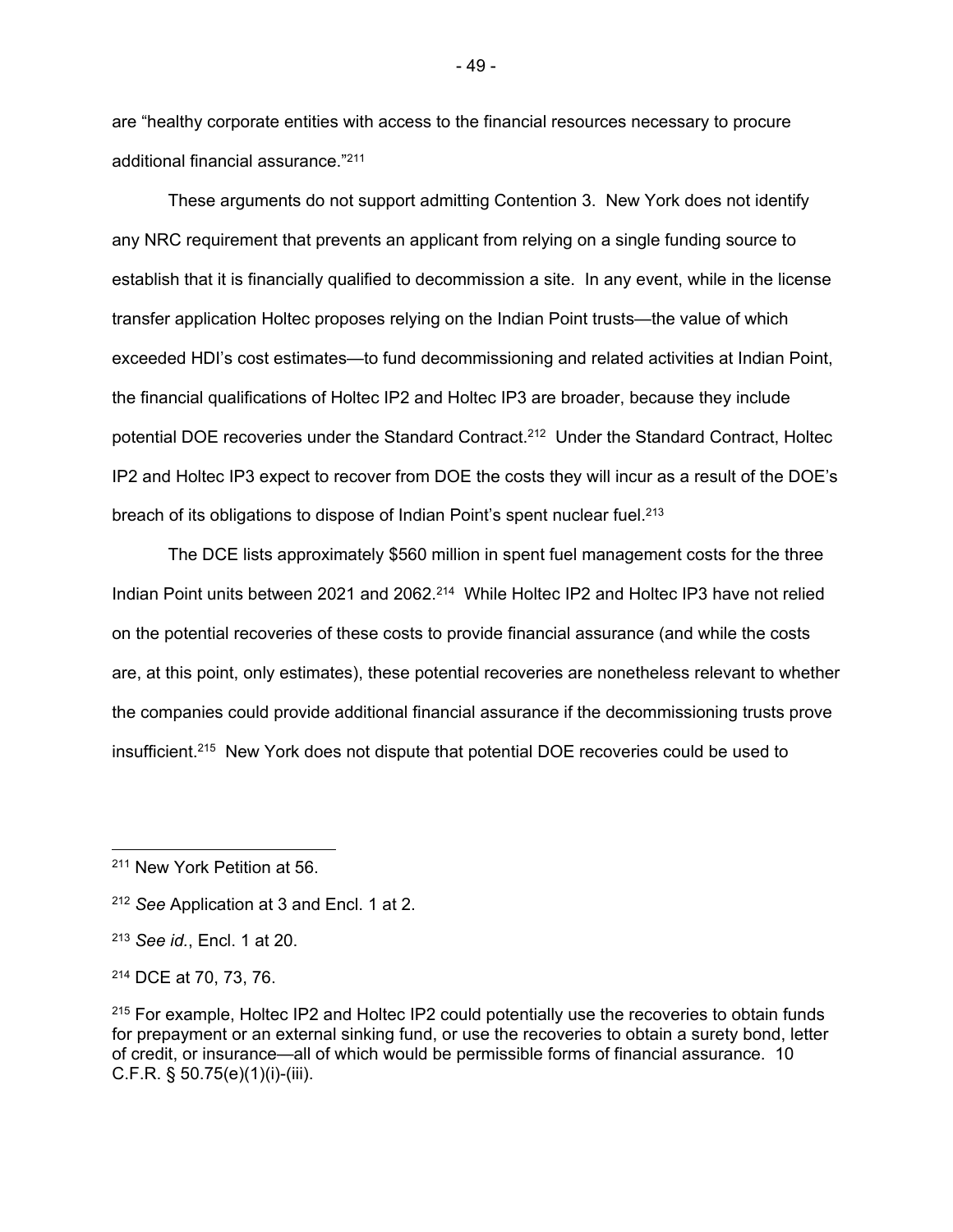provide additional financial assurance.<sup>216</sup> The financial qualifications of Holtec IP2 and Holtec IP3 do not, therefore, rest solely on their access to the decommissioning trusts, as New York asserts.

New York also argues that Holtec IP2 and Holtec IP3 must show they currently have access to the funds necessary to complete required activities and that HDI's funding cannot be contingent on an exemption request.217 New York cites 10 C.F.R. § 50.33(f) to support its argument, but this section states merely that the applicant must provide "information sufficient to demonstrate to the Commission the financial qualification of the applicant to carry out, in accordance with regulations in this chapter, the activities for which the permit or license is sought." This section does not prohibit an applicant from relying on anticipated funding sources as a means of establishing its financial qualifications. Furthermore, the NRC's financial assurance standard at 10 C.F.R. § 50.75(e)(1)(i) defines "prepayment"—the form of financial assurance HDI proposes using—as "the deposit made preceding the start of operation or the transfer of a license under § 50.80 into an account segregated from licensee assets[.]" The NRC's rules therefore do not require a license transfer applicant to prepay for decommissioning costs at the time it submits its application, as New York argues.<sup>218</sup>

 $216$  In Contention 2.A, New York states that "Holtec nowhere commits to return such recoveries to the trust funds or otherwise ensure their availability to [HDI, Holtec IP2, and Holtec IP3] if and when additional license termination, site restoration, or spent fuel management funds are needed." New York Petition at 16. The lack of a current commitment to use DOE recoveries for these purposes is not dispositive, however, because the NRC could effectively require Holtec IP2 and Holtec IP3 to apply a portion of these recoveries to cover estimated decommissioning costs. 10 C.F.R. § 50.82(a)(8)(vi).

<sup>217</sup> New York Petition at 56.

<sup>&</sup>lt;sup>218</sup> The Staff has previously approved license transfer requests involving reactors in decommissioning where the applicant relied on its anticipated access to trust funds to show it was financially qualified to conduct decommissioning activities. *See* "Safety Evaluation by the Office of Nuclear Reactor Regulation and Office of Nuclear Material Safety and Safeguards Related to Request for Direct Transfer of Control of Renewed Facility Operating License No. DPR-16 and the General License for the Independent Spent Fuel Storage Installation" (June 20, 2019) at 7-13 (ML19095A457); "Safety Evaluation by the Office of Nuclear Reactor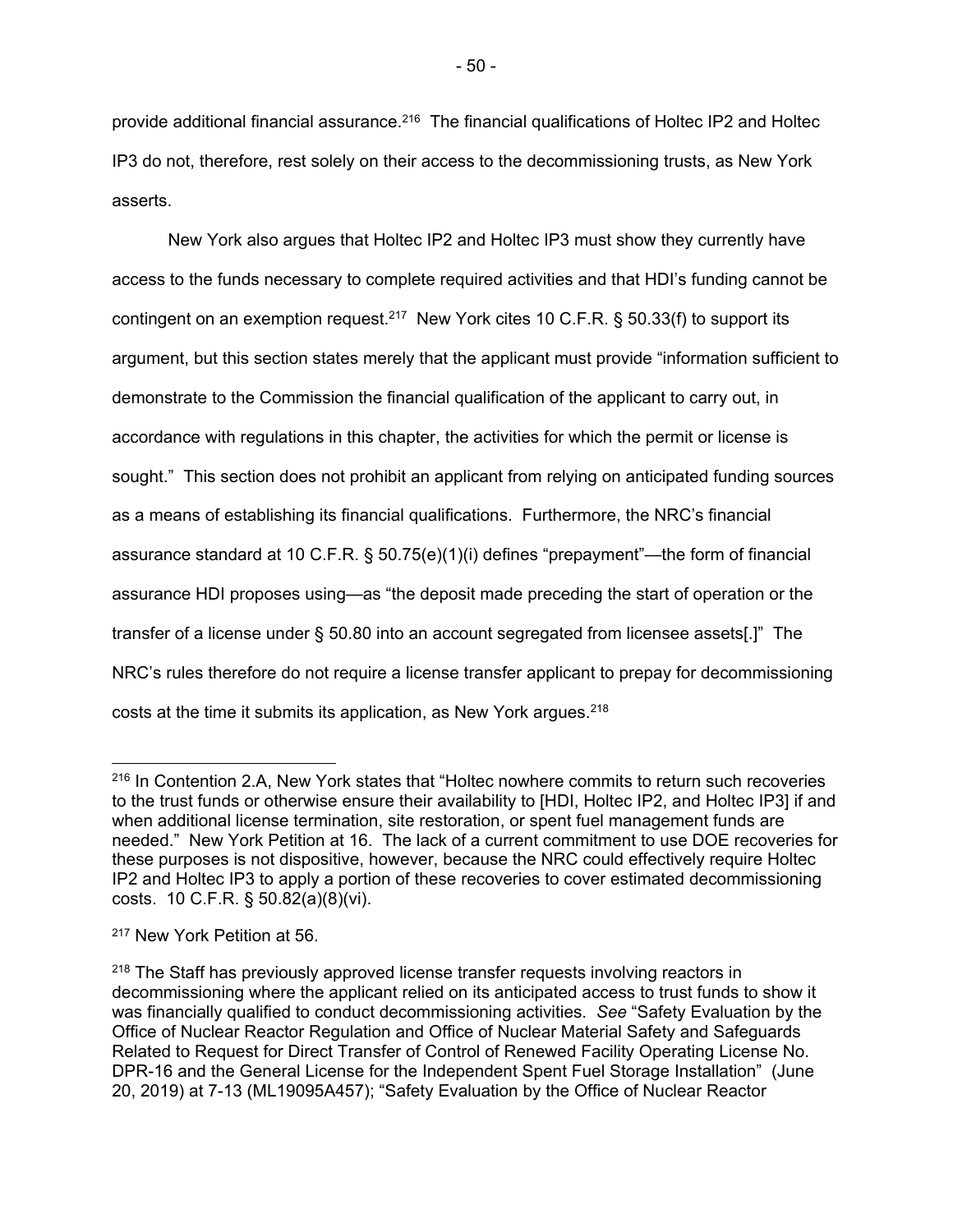New York further argues that decommissioning trusts are not intended as the first line of defense against inadequate decommissioning funding, as HDI is proposing. Rather, according to New York, a financial assurance instrument is intended as "*a second line of defense*[ ]," to be called upon "if the financial operations of the licensee are insufficient . . . to ensure that sufficient funds are available to carry out decommissioning."<sup>219</sup> This language is not relevant here, however, because it relates to licensees with ongoing operations that might provide funding for, or divert funding from, decommissioning activities. The Indian Point units, in contrast, will all have ceased operations before the completion of this proposed license transfer. In any event, 10 C.F.R. § 50.75 specifies the methods by which a licensee can provide financial assurance for decommissioning activities, and neither this rule nor any other NRC rule requires a licensee at the decommissioning stage to supplement its financial assurance method with a showing that its operations will generate additional funding. Nor does 10 C.F.R. § 50.33(f) state that the NRC's review of a licensee's financial qualifications will be limited to factors such as revenue, gross income, or net worth. In brief, the NRC rules upon which New York relies do not provide support for its contention.

New York also argues that, because HDI, Holtec IP2, and Holtec IP3 lack funding independent of the decommissioning trusts, they would be poorly positioned to manage cost overruns that HDI can be expected to experience during the decommissioning of Indian Point.<sup>220</sup> New York points to decommissioning obligations HDI has assumed, or proposes to assume, at

<sup>220</sup> *Id.* at 61-62.

- 51 -

Regulation Related to Request for Direct Transfer of Control of Renewed Facility Operating License No. DPR-35 and the General License for the Independent Spent Fuel Storage Installation" (Aug. 22, 2019) at 7-15 (ML19170A250).

<sup>&</sup>lt;sup>219</sup> New York Petition at 57 (citing Financial Assurance Requirements for Decommissioning Nuclear Power Reactors; Final Rule, 63 Fed. Reg. 50,465, 50,474 (Sept. 22, 1998) (emphasis added by New York)).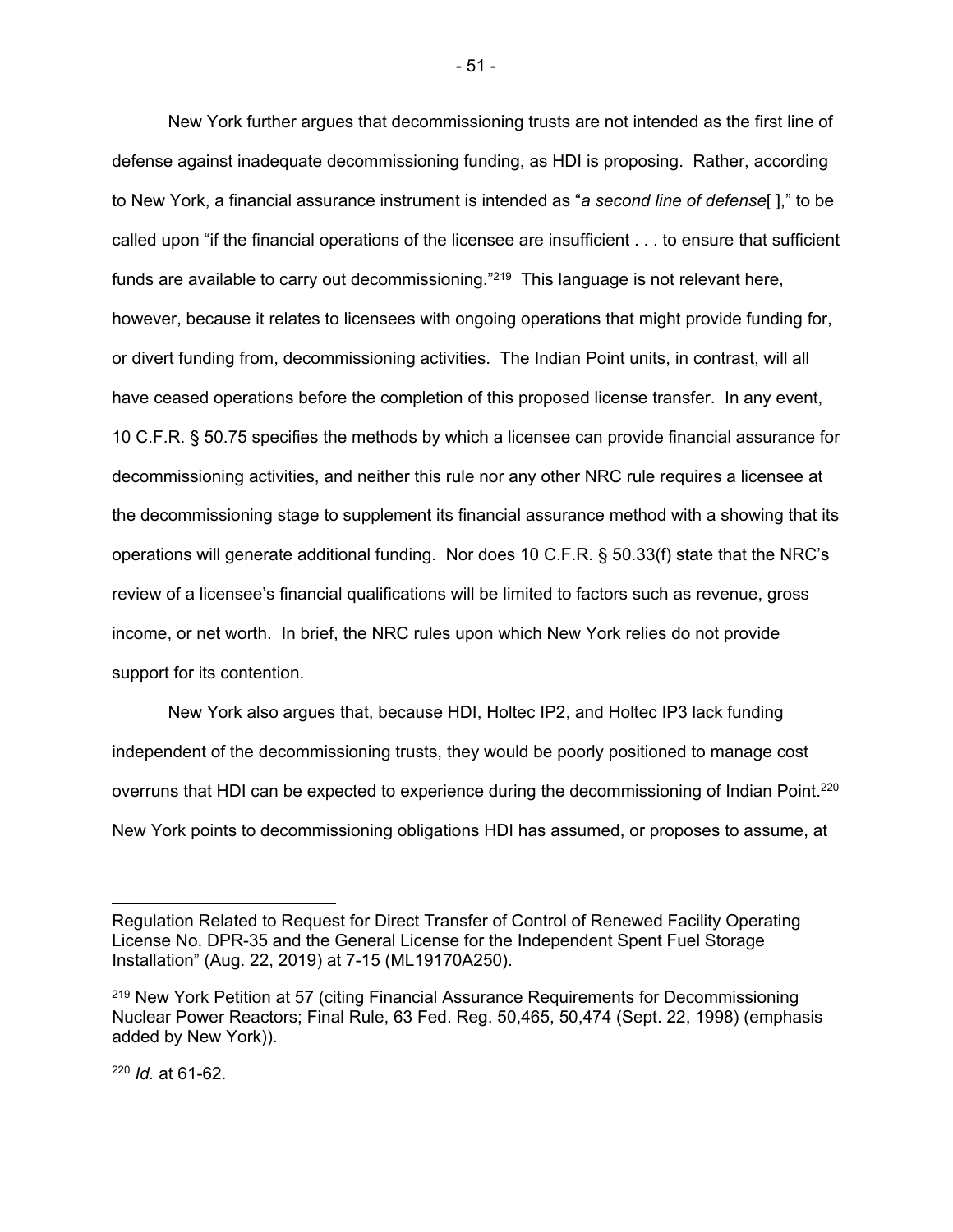the Pilgrim, Oyster Creek, and Palisades sites. In New York's view, if HDI experiences unforeseen delays at any of these sites, it could delay work and increase costs at Indian Point. This "cascading delay," New York states, could "adversely affect HDI's day-to-day finances and compromise its ability to function as a going concern."221

While delays at other sites for which HDI has decommissioning responsibilities could cause delays at Indian Point, they could also have no such effect, or they could potentially allow HDI to expedite work at Indian Point. New York has not supported, through facts or expert opinion, its argument that delays at other sites are reasonably likely to have the effect it suggests and that this effect calls into question whether HDI, Holtec IP2, and Holtec IP3 are financially qualified to decommission Indian Point. New York's declarants, for example, do not explain why delays at other HDI sites are reasonably likely to compromise the companies' financial ability to decommission Indian Point; they only state that this scenario is possible.<sup>222</sup> That is not enough to admit a contention in this proceeding.<sup>223</sup>

In addition, New York makes several arguments that are not directly related to financial qualifications. New York argues that Holtec's plan to decommission multiple sites simultaneously presents a risk that "trust reimbursements for decommissioning work performed at separate units will be commingled into a single revenue stream," reducing funds available for

<sup>221</sup> *Id.* at 60-61; Brewer Declaration ¶ 10.

<sup>222</sup> *See* Brewer Declaration ¶ 10 ("With decommissioning of several plants at multiple sites the *possibility* exists that a delay in a project can result from events at one of the other projects or sites.") (emphasis added).

<sup>223</sup> *See Power Authority of the State of New York* (James A. FitzPatrick Nuclear Power Plant; Indian Point, Unit 3), CLI-00-22, 52 NRC 266, 312 (2000) ("Absent strong support for a claim that difficulties at other plants run by a corporate parent will affect the plant(s) at issue before the Commission, we are unwilling to use our hearing process as a forum for a wide-ranging inquiry into the corporate parent's general activities across the country.").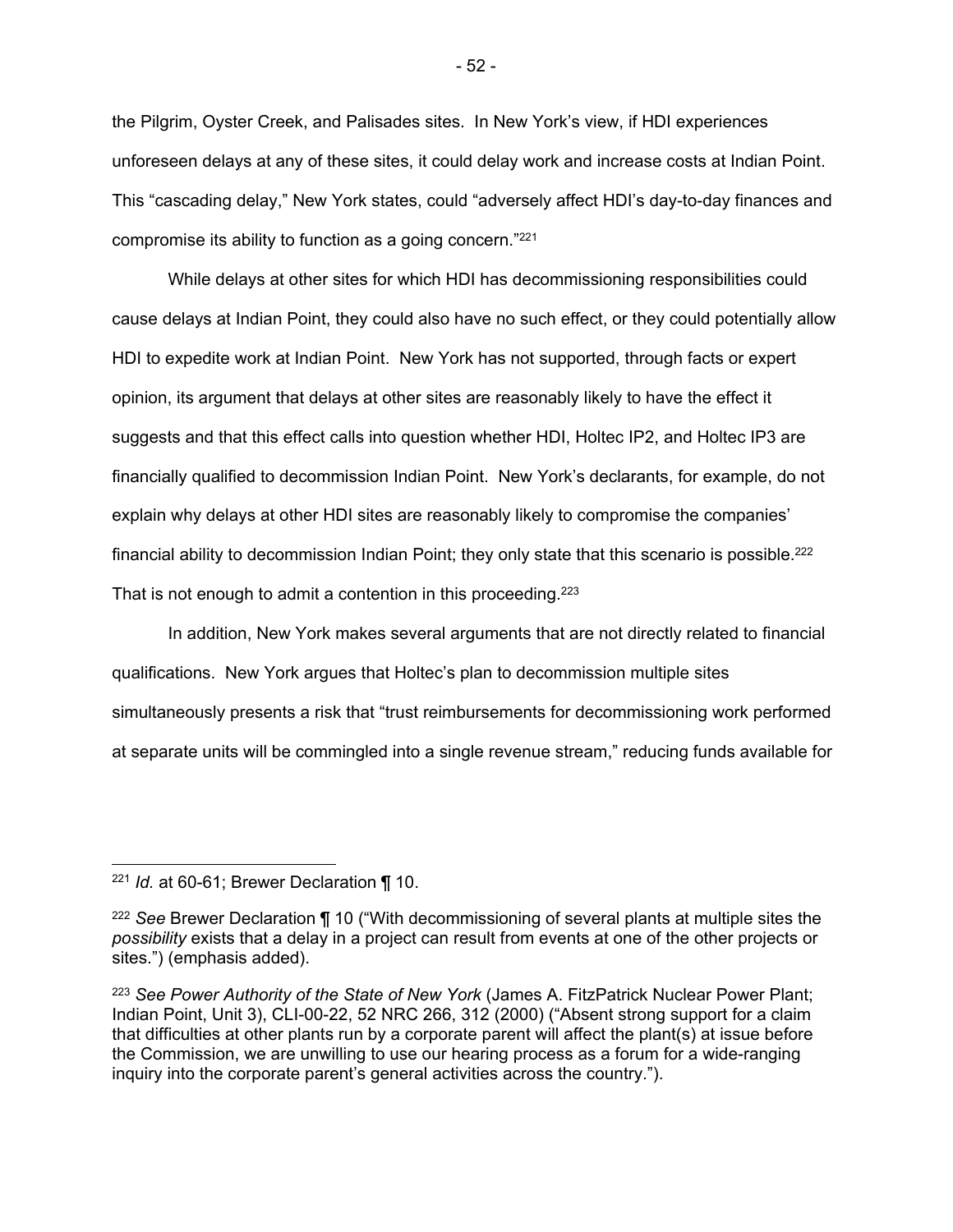work at Indian Point.<sup>224</sup> New York also argues that certain information related to the financial structure of Holtec and its subsidiaries should be made publicly available or at least reviewed by the NRC.<sup>225</sup> New York's other arguments relate to potential bankruptcies, the investment guidelines HDI will set for assets in the decommissioning trusts, and past behavior of Holtec officials.226

These arguments, however, do not support admitting Contention 3, which focuses on the financial qualifications of HDI, Holtec IP2, and Holtec IP3. The NRC's rules prohibit the commingling scenario New York describes,<sup>227</sup> and the bankruptcy scenario New York raises is speculative as it is based on the assumption that Holtec's subsidiaries will lack sufficient funds to conduct day-to-day operations.<sup>228</sup> While New York also claims that certain financial information related to Holtec and its subsidiaries should have been made publicly available, the State could have requested access to this information to support its hearing request and Contention 3, but it did not do so.<sup>229</sup> Regarding Holtec's investment guidelines, New York does not identify any NRC requirement that Holtec submit these guidelines as part of its application. Finally, New York has not shown that its claims regarding past misconduct of Holtec officials are material to the adequacy of Holtec's subsidiaries' financial qualifications or present a genuine

227 10 C.F.R. § 50.82(a)(8)(i).

<sup>224</sup> New York Petition at 61.

<sup>225</sup> *Id.* at 61-63; Trabucchi Declaration ¶¶ 21-23.

<sup>226</sup> New York Petition at 65-68; Trabucchi Declaration ¶¶ 13-15, 26-32, 35, 43. New York also refers to several arguments it made in Contentions 1 and 2, including its claims regarding whether HDI can claim a 2% return rate on decommissioning trust funds, unforeseen project delays, Holtec's plan to decommission multiple sites simultaneously, the potential discovery of additional radiological and non-radiological contamination at Indian Point, and HDI's assumption that DOE will begin accepting spent nuclear fuel in 2030. We have addressed these arguments in the context of our rulings on Contentions 1 and 2, and we will not address them further here.

<sup>&</sup>lt;sup>228</sup> New York Petition at 64; Trabucchi Declaration  $\P$  14.

<sup>229</sup> Hearing Notice, 85 Fed. Reg. at 3950.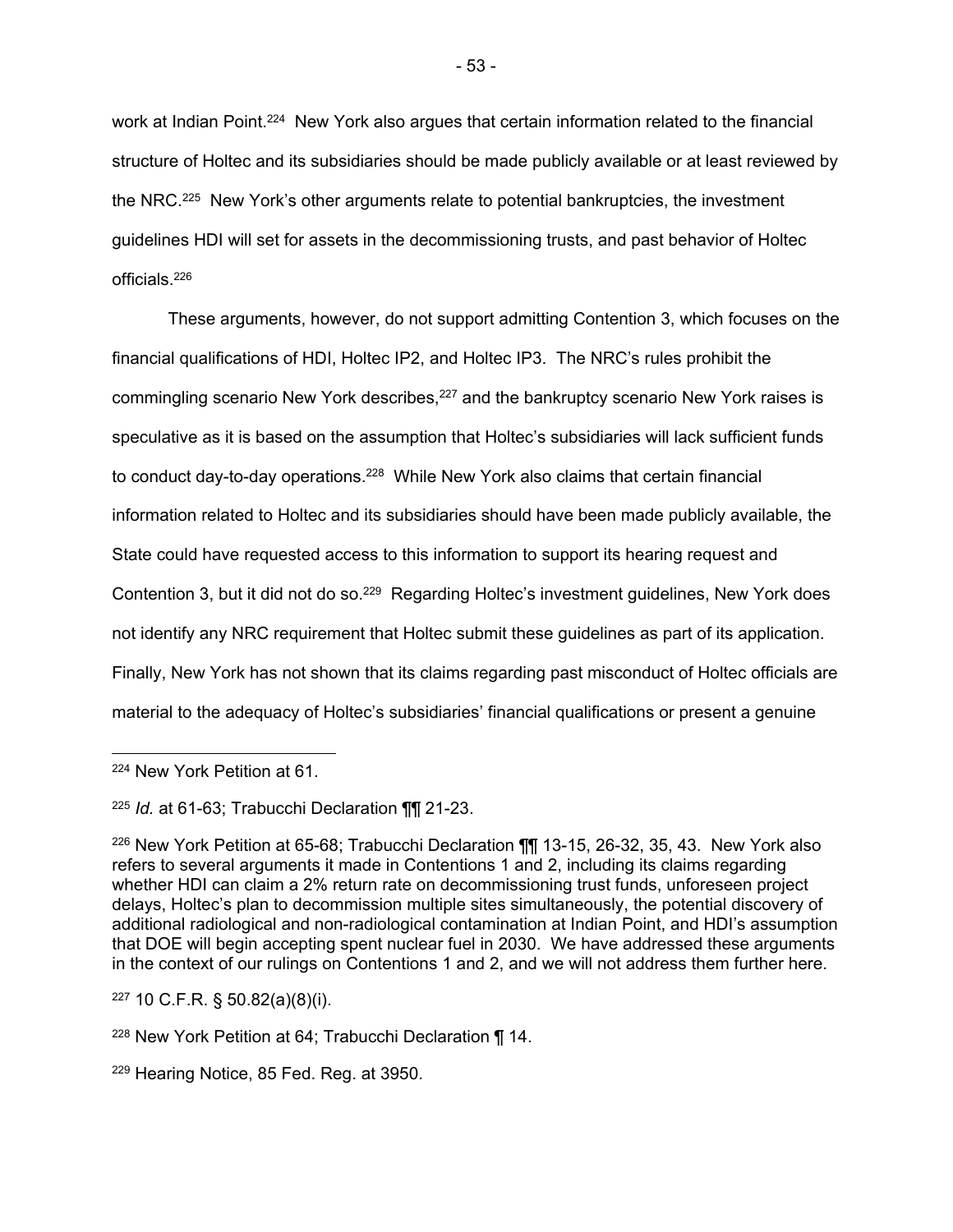dispute with any specific aspect of the license transfer application. To be admitted as a contention, a claim of deficient character must have "some direct and obvious relationship between the character issues and the licensing action in dispute," and New York has not described such a relationship here.<sup>230</sup>

We also consider New York's motion to amend Contention 3. New York argues that the economic downturn related to the COVID-19 public health emergency calls into question whether HDI, Holtec IP2, and Holtec IP3 are financially qualified to carry out the activities for which they seek NRC licenses. New York states that Holtec's subsidiaries base their financial qualifications solely on the decommissioning trust funds available as of October 31, 2019.<sup>231</sup> According to New York, recent economic data since that date show that the trust funds may have declined in value by more than \$210 million, raising an issue as to how the subsidiaries will provide the financial assurance required by the NRC's rules.<sup>232</sup>

Over time, market fluctuations that may temporarily affect the value of decommissioning trusts are to be expected, and some fluctuations could potentially be significant enough to raise a dispute about the adequacy of the decommissioning funding presented in the license transfer application. New York, however, has not supported with facts or expert opinion its claim that the COVID-19-related economic downturn will be of sufficient severity and duration to prevent Holtec's subsidiaries from relying on the trust funds to provide financial assurance through prepayment, the financial assurance method specified in the application. Accordingly, even if HDI, Holtec IP2, and Holtec IP3 based their financial qualifications solely on access to the trust

- 54 -

<sup>230</sup> *Oyster Creek*, CLI-19-6, 89 NRC at 477 (quoting *Dominion Nuclear Connecticut, Inc.*  (Millstone Nuclear Power Station, Units 2 and 3), CLI-01-24, 54 NRC 349, 365 (2001)). Riverkeeper raises similar arguments about the past behavior of Holtec officials. We discuss these below. *See* Section C, *infra*.

<sup>&</sup>lt;sup>231</sup> New York Motion at 9, 11.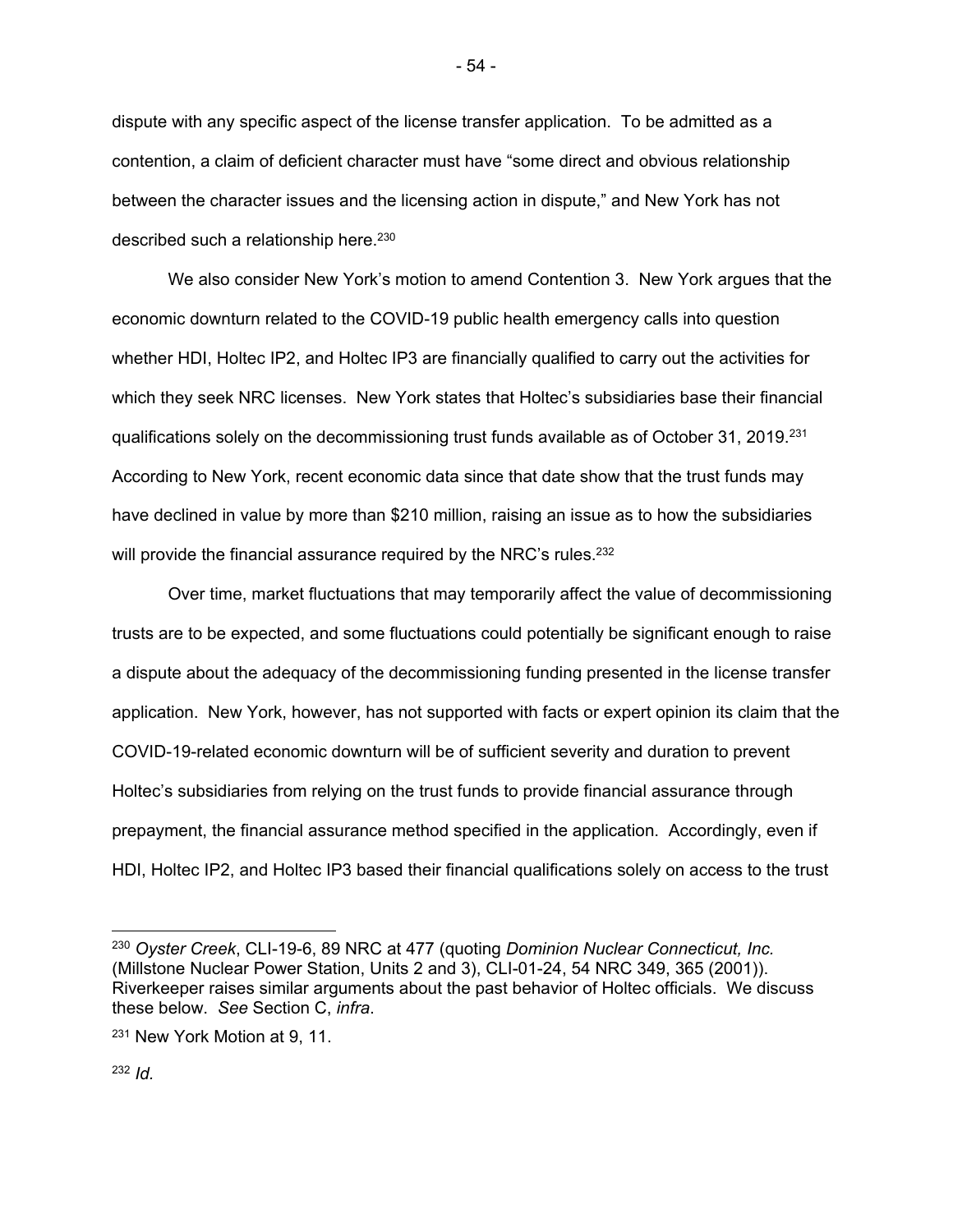funds, New York has not shown there is a genuine dispute over whether those qualifications are sufficient to support the decommissioning of Indian Point.<sup>233</sup>

In any event, if the NRC approves the license transfer application, the financial qualifications of HDI, Holtec IP2, and Holtec IP3 will not be limited to the decommissioning trusts. HDI projects that it will spend approximately \$560 million managing spent fuel at the three Indian Point units between 2021 and 2062. Holtec IP2 and Holtec IP3—which if the application is approved will accede to Entergy's rights under the Standard Contract—could seek to recover spent fuel management costs from DOE, and the prospect of these recoveries could potentially allow HDI to secure funding that would make up for any shortfall in the decommissioning trusts. New York does not argue that such recoveries are unlikely. To the contrary, New York acknowledges that the recoveries could be used to replenish trust funds.<sup>234</sup> New York also does not identify any limitation on Holtec IP2 and Holtec IP3 using the prospect of future DOE recoveries to secure additional financial assurance, should the trust funds be insufficient to meet the NRC's requirements.

 For these reasons, we find that New York has not shown the new information upon which it relies in its motion is "materially different from information previously available" or that it presents a genuine dispute regarding the financial qualifications of HDI, Holtec IP2, or Holtec IP3.235 We therefore deny New York's motion to amend Contention 3.

<sup>&</sup>lt;sup>233</sup> The NRC's decommissioning regulatory regime, moreover, accounts for a certain level of financial uncertainty. If the NRC approves the license transfer application, HDI will need to submit decommissioning-funding status reports annually. 10 C.F.R. § 50.82(a)(8)(v)-(vi). If any annual report shows that the decommissioning trust balances will not cover the estimated costs of decommissioning Indian Point, HDI will need to provide additional financial assurance to cover those costs.

<sup>234</sup> New York Petition at 14.

 $235$  10 C.F.R. §§ 2.309(c)(1)(ii), (f)(1)(vi).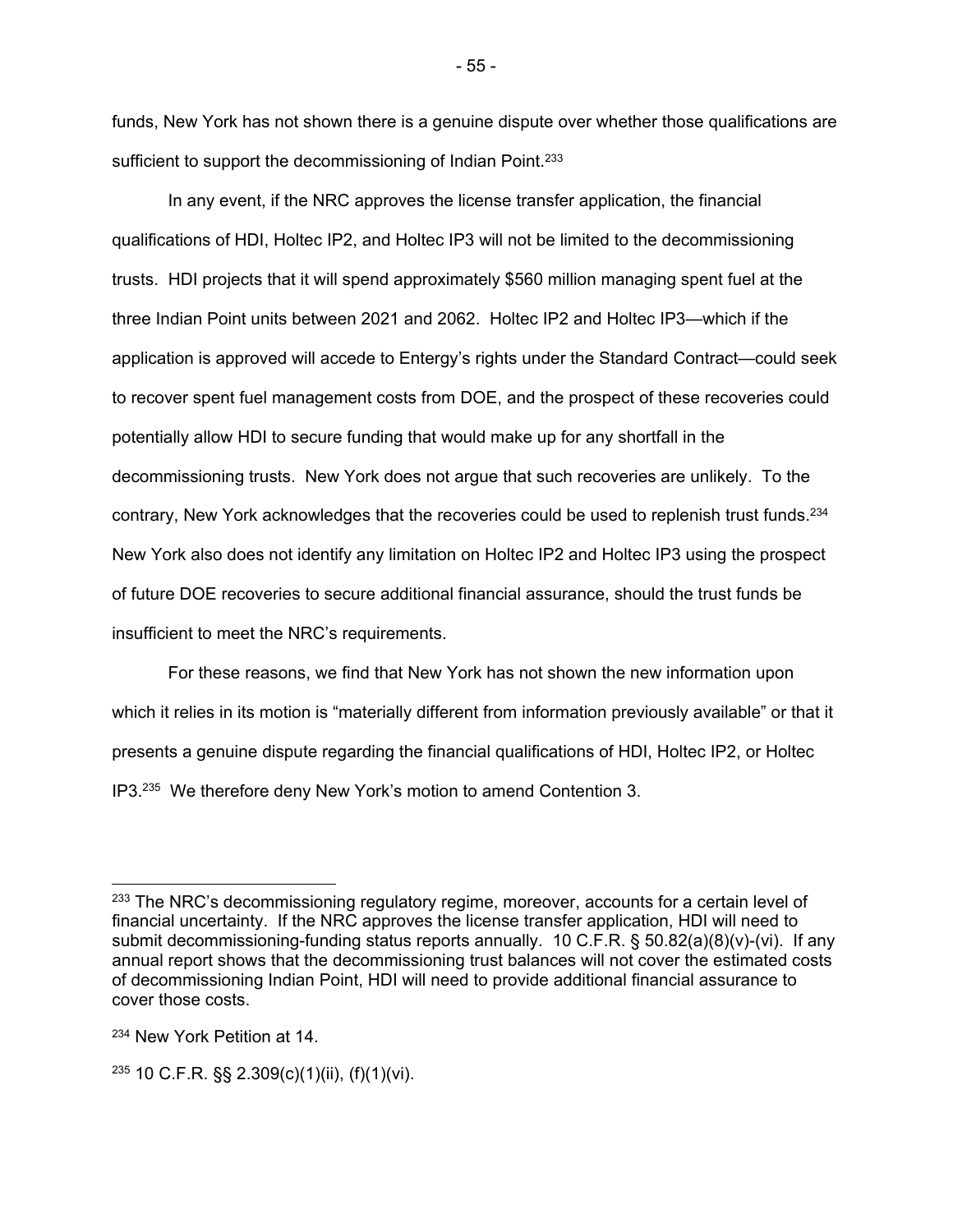# *13***.** *Local Petitioners' Contention 1.B*

The Local Petitioners argue that Holtec's corporate structure, HDI's lack of assets or revenue streams, and HDI's lack of decommissioning experience show that the companies do not possess the qualifications necessary to safely decommission Indian Point.<sup>236</sup> They first argue that the "web of corporate ownership" that will be affiliated with decommissioning Indian Point "raises several red flags."<sup>237</sup> The Local Petitioners claim that Holtec's use of limited-liability corporations (LLCs) raises the concern that "these entities could simply declare bankruptcy and walk away, having squandered the only resource set aside to decommission" Indian Point.238 They further claim that Holtec's "layers of ownership and operational authority creates an opportunity to siphon millions of dollars from the trust fund."239

These concerns do not form a basis for an admissible contention. The Local Petitioners do not identify any specific facts or support their arguments with expert opinion to indicate that the scenarios they describe are plausible. They also do not explain why a licensee's corporate structure as an LLC renders it more likely to experience financial stresses that might result in bankruptcy. Moreover, the NRC's rules contain provisions designed to avoid the depletion scenarios raised by the Local Petitioners. As discussed above, if estimated decommissioning costs exceed remaining decommissioning funds, the licensee must, in its annual financial assurance status report, "include additional financial assurance to cover the estimated cost of completion."240 The licensee must also specify how much it has spent on decommissioning activities, both cumulatively and during the previous year, and it must identify the difference

240 10 C.F.R. § 50.82(a)(8)(vi).

- 56 -

<sup>236</sup> Town, Village, and District Petition at 22-28.

<sup>237</sup> *Id.* at 24.

<sup>238</sup> *Id.*

<sup>239</sup> *Id.* at 24-25.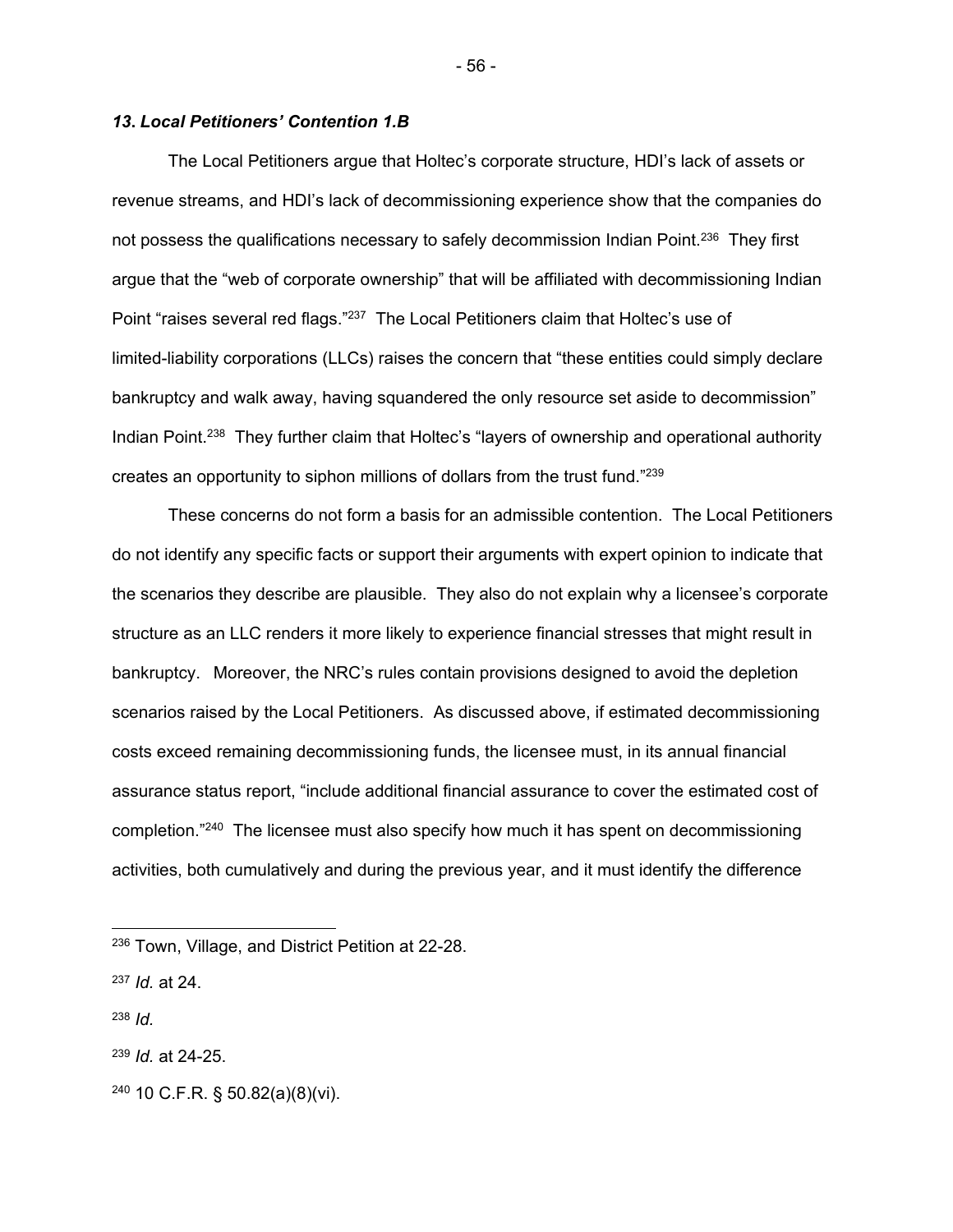between the estimated cost and the actual cost of work performed during the previous year. The NRC therefore can track whether a licensee's actual costs exceeded those that were predicted. The Local Petitioners do not address these provisions or explain why they would be insufficient to avoid the scenarios they raise.

The Local Petitioners also argue that there is no guarantee that HDI, Holtec IP2, or Holtec IP3 could obtain funding to cover cost overruns that might occur during the decommissioning of Indian Point.<sup>241</sup> The Local Petitioners initially raise the possibility of cost overruns in their Contention 1.A, however, for the reasons stated above, we find they have not raised a genuine issue regarding whether any of the cost-overrun scenarios they describe will occur. As the Indian Point licensee, HDI will be required to update the NRC annually on its decommissioning costs and provide additional financial assurance, if necessary, to cover the estimated cost of completing decommissioning. Based on these annual reports, the NRC could impose conditions on the licenses of HDI, Holtec IP2, or Holtec IP3; these conditions could potentially require that specific funding—for example, recoveries from DOE under the Standard Contract—be pledged as financial assurance.

The Local Petitioners further argue, as New York did in its Contention 3, that HDI has not shown it is independently qualified to become the Indian Point licensee because it "rests its financial qualification exclusively on the trust fund."<sup>242</sup> Like New York, however, they do not cite any NRC requirement that prevents an applicant from relying on a single funding source to establish that it is financially qualified to decommission a site. And while HDI has proposed relying on the trusts to fund decommissioning and related activities at Indian Point, the financial

<sup>241</sup> Town, Village, and District Petition at 24, 26. <sup>242</sup> *Id.* at 26.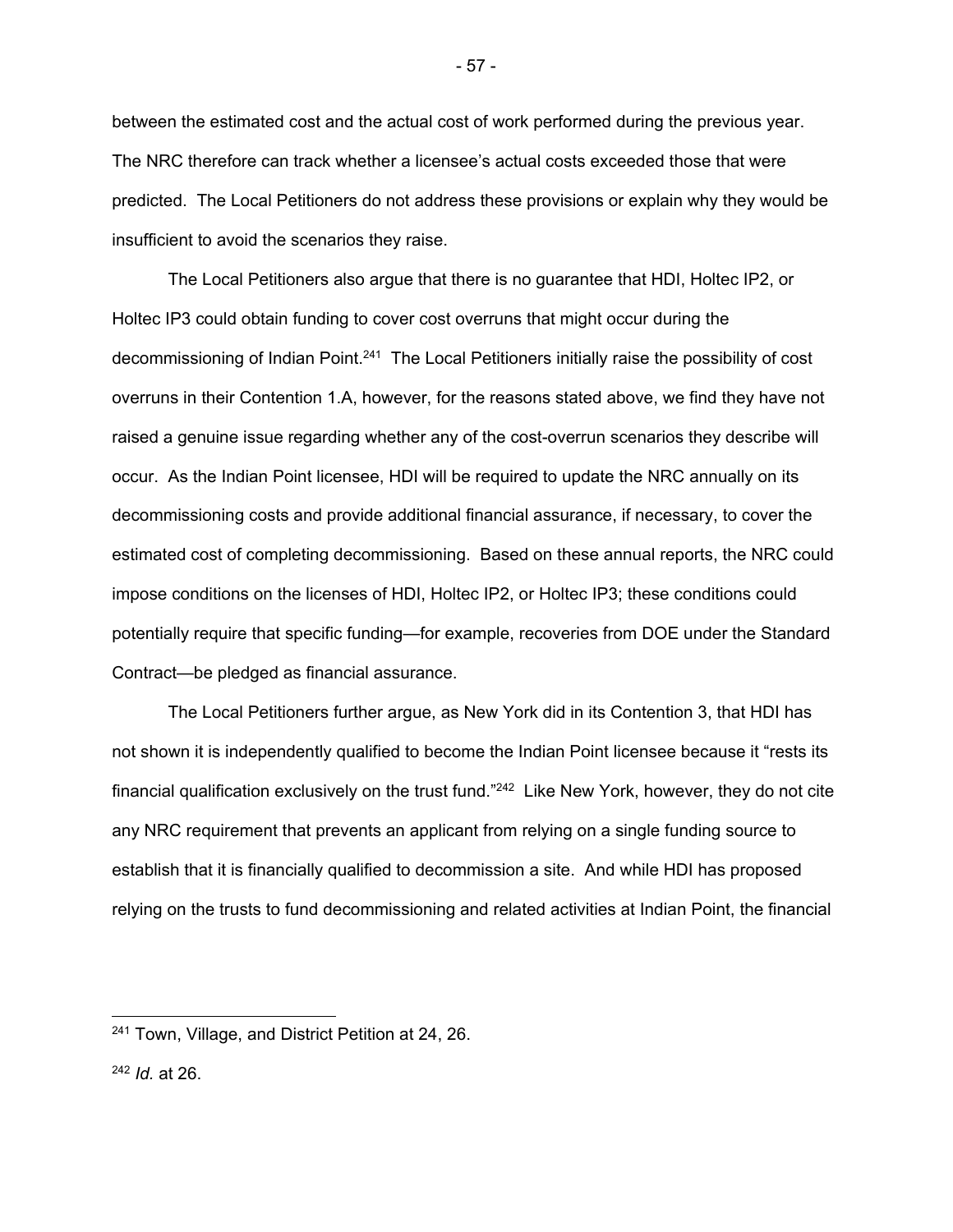qualifications of HDI, Holtec IP2, and Holtec IP3 are broader because they include potential recoveries from DOE under the Standard Contract.

Finally, the Local Petitioners argue that HDI's lack of experience decommissioning nuclear reactor sites results in overly optimistic cost projections.<sup>243</sup> But it is not enough for the Local Petitioners to describe HDI's projections as "overly optimistic." They must identify specific deficiencies in those projections and show that they raise a genuine dispute with the license transfer application. While the Local Petitioners also argue that HDI's inexperience is relevant to the NRC's evaluation of its technical qualifications, the Local Petitioners do not cite any specific facts or opinions to support their argument, and as a result this argument does not meet the NRC's standards for contention admissibility.244

# *14***.** *Local Petitioners' Contention 1.C*

The Local Petitioners argue that HDI's request for an exemption to use trust funds for non-decommissioning purposes creates an incentive to cut corners so that it obtains the largest possible payout when Indian Point is fully retired.<sup>245</sup> They also argue that, if the NRC approves the license transfer application, the agency should impose conditions requiring additional funds to restore Indian Point that would guarantee that Holtec will meet its tax obligations to the local community and would require that Holtec return to the local community any trust funds remaining after Indian Point's decommissioning is completed.246 The Local Petitioners cite *Vermont Yankee* as an example of a license transfer proceeding where the NRC approved a

<sup>246</sup> *Id.* at 30.

<sup>243</sup> *Id.* at 27.

<sup>244</sup> Town, Village, and District Petition at 26-27.

<sup>245</sup> *Id.* at 29. The Local Petitioners also state, however, that "[o]ut of an abundance of caution" they are not actually alleging that HDI will cut corners; rather, their view is "that the prudent exercise of discretion suggests that" allowing HDI to use trust funds for activities other than decommissioning "is not in the public interest." *Id.*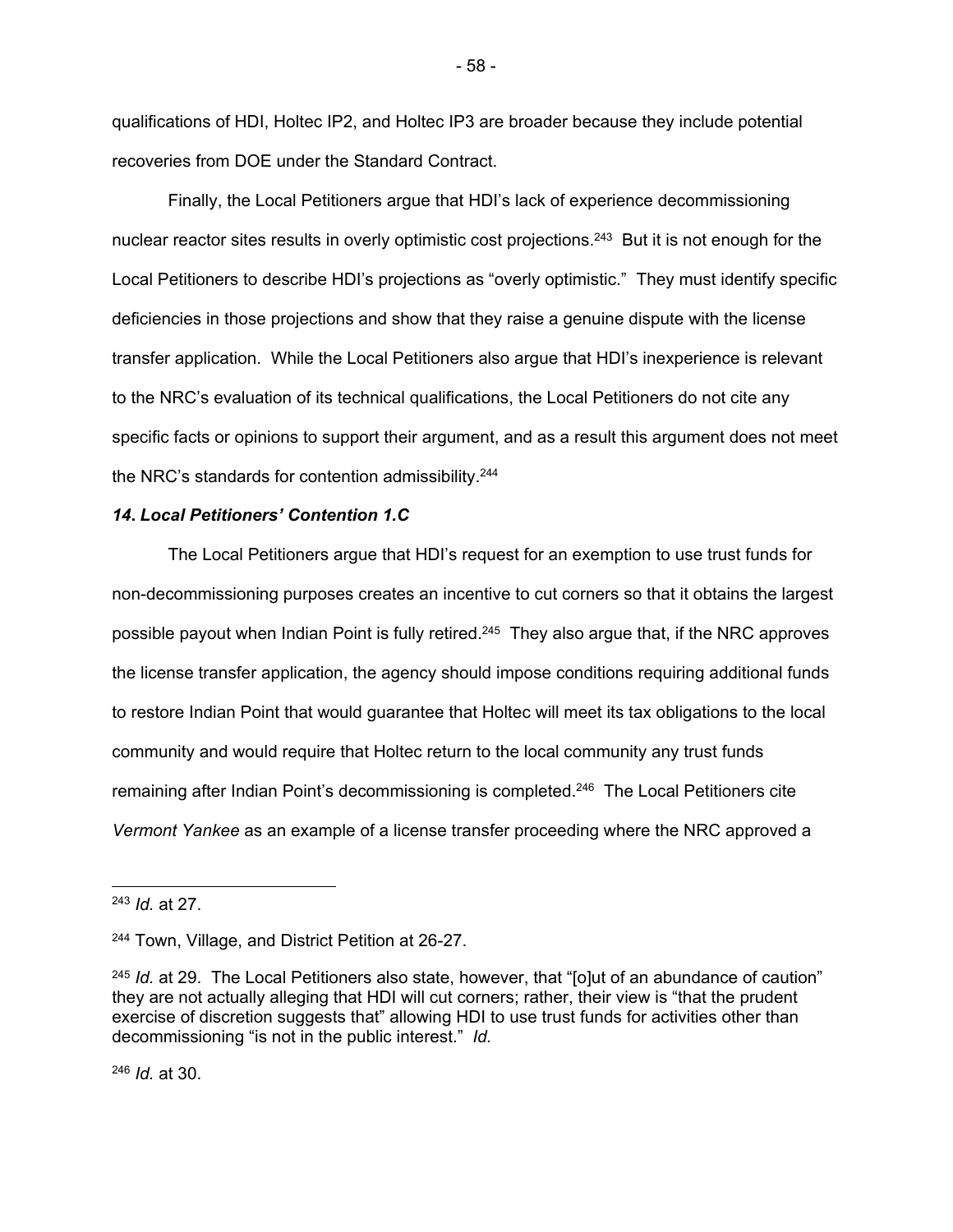trust agreement under which remaining trust funds would be returned to the community.<sup>247</sup> In addition, the Local Petitioners argue that the NRC should require Holtec to provide additional financial assurance—parental guarantees, letters of credit, performance bonds, or other instruments—based on the "reasonably foreseeable cost overruns" they identify in their petition.248

 Although the Local Petitioners argue that HDI's exemption request creates an incentive to minimize withdrawals from the decommissioning trusts, they do not explain why the exemption, if granted, would create any additional incentive beyond a licensee's ordinary interest in conserving financial resources. Nor do the Local Petitioners argue that such an incentive would be a basis for denying either the license transfer application or HDI's exemption request.249 The Local Petitioners' remaining arguments involve claims that the NRC should impose various conditions if the agency approves the license transfer application. Their argument that the NRC should impose license conditions based on cost overruns HDI may experience is unpersuasive because they have not shown those asserted overruns are reasonably likely to occur. The Local Petitioners' other arguments are viewed more properly as opinions regarding actions the NRC should take, as opposed to claims that raise a genuine issue regarding whether the license transfer application is adequate. Although the Local Petitioners state that other NRC licenses have included the conditions they propose, they do not cite any rule suggesting that the Entergy-Holtec license transfer application is deficient because

<sup>247</sup> *Id.* (citing *Entergy Nuclear Vermont Yankee, LLC & Entergy Nuclear Operations, Inc.* (Vermont Yankee Nuclear Power Station), LBP-15-24, 82 NRC 68, 73 (2015)).

<sup>248</sup> *Id.* at 31.

<sup>&</sup>lt;sup>249</sup> HDI submitted its exemption request on the same day the Local Petitioners filed their petition. To the extent the Local Petitioners identified any deficiency in the exemption request, they could have moved to amend their petition to challenge the request specifically. 10 C.F.R. § 2.309(c).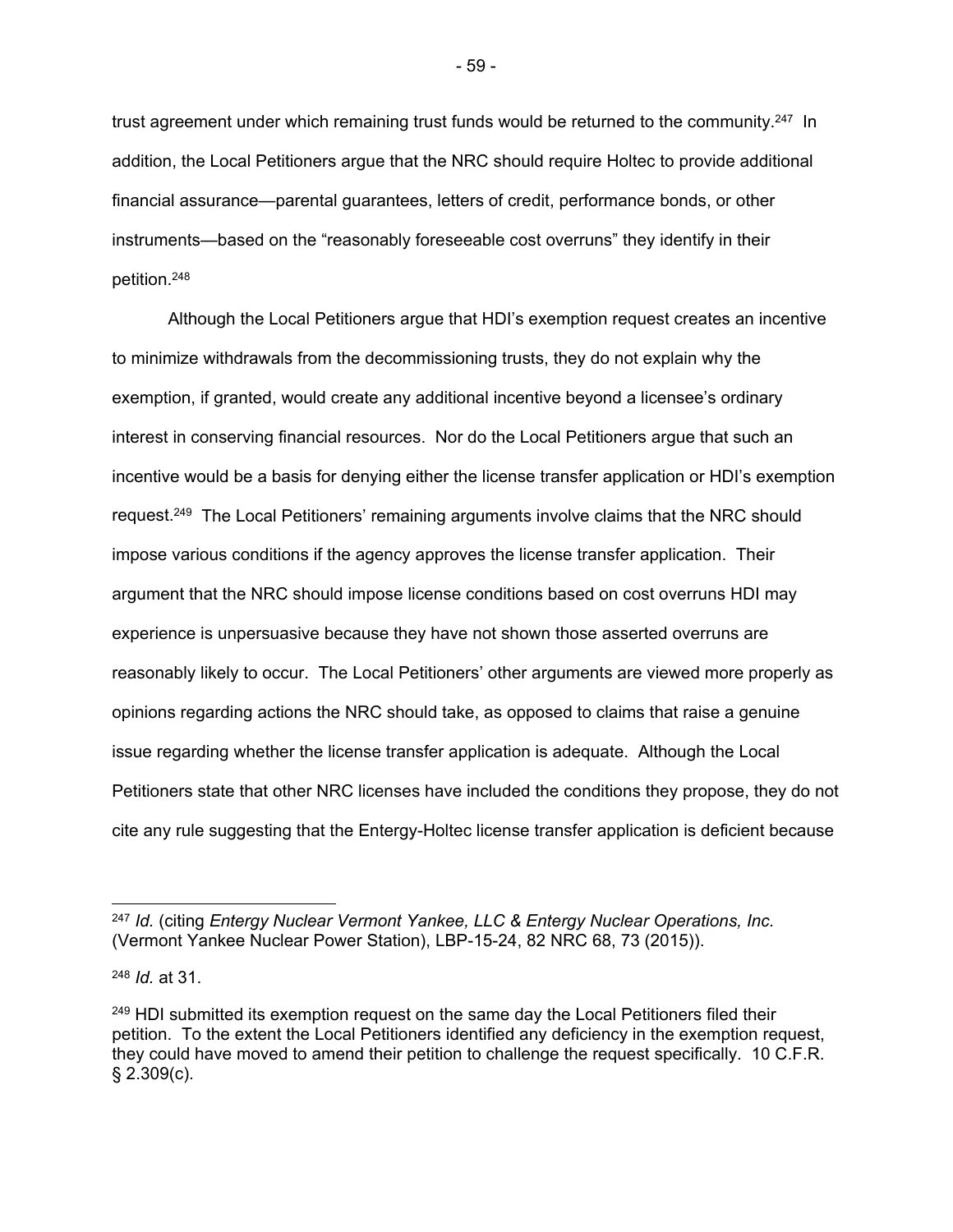it lacks analogous commitments. Accordingly, the Local Petitioners' arguments do not present an admissible contention.250

## *15***.** *Local Petitioners' Contention 2*

The Local Petitioners argue that the license transfer application does not include enough information to support an assessment of environmental impacts as required by NEPA.<sup>251</sup> While the Local Petitioners acknowledge that our NEPA regulations categorically exclude license transfer applications from an environmental review, they assert that special circumstances exist in this case that should render the categorical exclusion inapplicable.<sup>252</sup> The Local Petitioners also assert that the "environmental issues posed by the decommissioning operation," which are referenced in the PSDAR, are not bounded by prior generic or site-specific environmental impact statements pertinent to site decommissioning "so these issues require further consideration by the Commission."<sup>253</sup> We find that neither of these assertions raises a genuine dispute of material fact within the scope of this proceeding and therefore find Contention 2 inadmissible.

 Our NEPA regulations categorically exclude certain license transfer approvals from the usual licensing requirement for an environmental assessment. This categorical exclusion exists because the NRC found in numerous environmental assessments that there are no significant environmental effects linked to license transfers.<sup>254</sup> No significant environmental effects exist

<sup>250</sup> *See* 10 C.F.R. § 2.309(f)(1)(vi) (stating that a petitioner must "show that a genuine dispute exists with the applicant/licensee on a material issue of law or fact"); *Oconee*, CLI-99-11, 49 NRC at 334 (noting that "a petitioner may not demand an adjudicatory hearing . . . to express generalized grievances about NRC policies").

<sup>251</sup> Town, Village, and District Petition at 32.

<sup>252</sup> *See id*. at 32, 36-37; 10 C.F.R. § 51.22(c).

<sup>253</sup> Town, Village, and District Petition at 32.

<sup>254</sup> *See* Streamlined Hearing Process for NRC Approval of License Transfers, Final Rule, 63 Fed. Reg. 66,721, 66,728 (Dec. 3, 1998) (License Transfer Rule).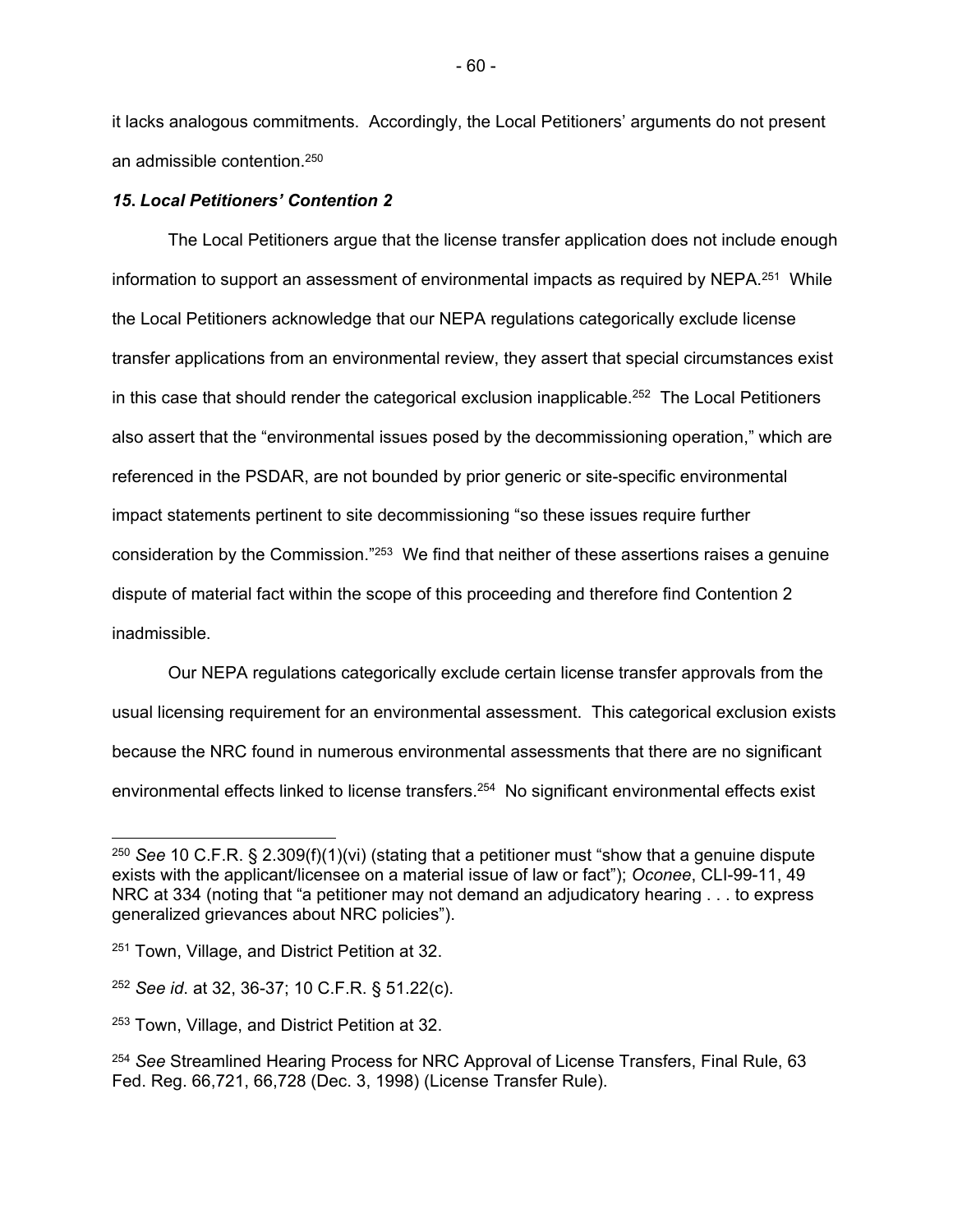because a license transfer does not permit the transferee to operate the facility in a different manner than previously permitted. The NRC has therefore determined that, absent special circumstances, a license transfer will not present environmental impacts different from those already considered in relevant generic or site-specific NEPA analyses, and there is no need for further environmental analysis.255

 The Local Petitioners assert that special circumstances exist in this case because the license transfer application references a separately filed exemption request to allow the use of the decommissioning trust fund for purposes other than radiological decommissioning. <sup>256</sup> The Local Petitioners contend that we cannot, consistent with NEPA, rely on the categorical exclusion in 10 C.F.R. § 51.22(c)(21) to omit analysis of the potential environmental effects of granting the exemption request. They further assert that the exemption request is integral to the license transfer application, yet "neither Holtec nor the Commission has conducted *any analysis*  of the environmental impacts of granting an exemption from the restriction of the use of decommissioning trust funds, nor has Holtec or the Commission analyzed the foreseeable environmental consequences of a shortfall in the trust fund."257

 Local Petitioners have not shown special circumstances exist warranting departure from the categorical exclusion in 10 C.F.R. § 51.22(c)(21) for license transfers.<sup>258</sup> The Local Petitioners do not point to anything in the license transfer application or exemption request that suggests approval would authorize a substantive change in any licensed activities that have been previously subjected to NEPA review or show additional NEPA review is warranted due to

<sup>255</sup> *See id.*

<sup>256</sup> Town, Village, and District Petition at 36-37, 39-40.

<sup>257</sup> *Id.* at 36 (emphasis in original).

<sup>258</sup> The Local Petitioners have not requested a waiver of 10 C.F.R. § 51.22(c)(1). *See* 10 C.F.R. § 2.335(a), (b); *Curators of the University of Missouri* (TRUMP-S Project) CLI-95-1, 41 NRC 71, 125 n.70 (1995).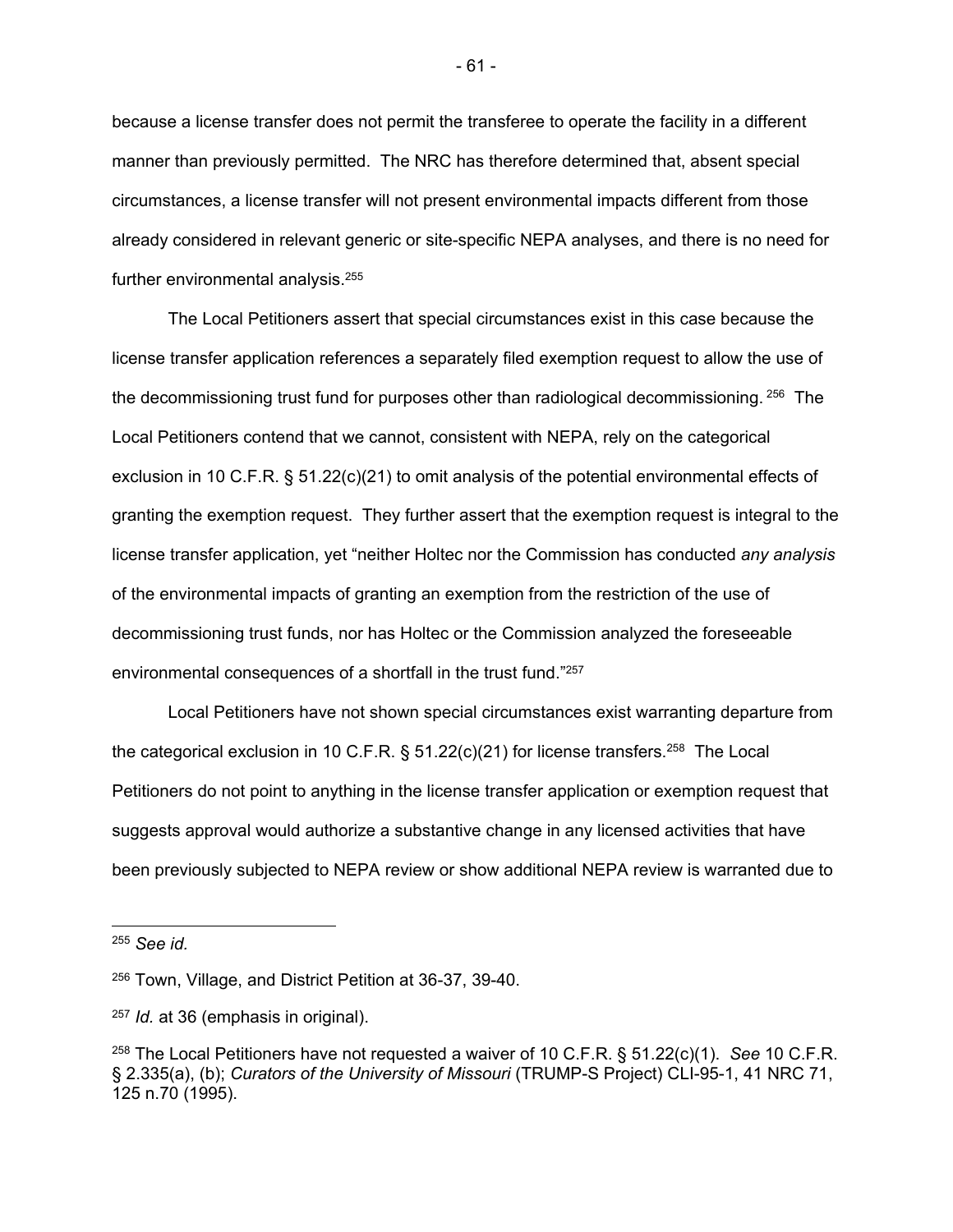a significant and material change in environmental conditions previously considered for Indian Point. Although the Local Petitioners claim that there has been a previously unevaluated "increase in the frequency and intensity of extreme weather events as a result of climate change," they provide no supporting data or analysis for that claim, nor do they explain how the asserted increase in extreme weather might change previously determined environmental impacts.<sup>259</sup> In short, we see no basis in these arguments to depart from application of the categorical exclusion for certain license transfers in 10 C.F.R. § 51.22(c)(21).

 Even though the categorical exclusion for certain license transfers in 10 C.F.R. § 51.22(c)(21) applies, an environmental review of HDI's exemption request is nevertheless required because our NEPA rules include no categorical exclusion that would allow for approval of the request without an environmental assessment.260 Consistent with our rules, HDI included an environmental analysis in its exemption request, which it filed on the same day the Local Petitioners requested a hearing.<sup>261</sup> The environmental analysis concludes there would be no significant environmental impacts from granting the exemption.<sup>262</sup>

<sup>259</sup> *See* Town, Village, and District Petition at 22. The NRC most recently evaluated the effects of climate change and sea level rise at Indian Point and the surrounding environment in 2018. *See* "Generic Environmental Impact Statement for License Renewal of Nuclear Plants, Supplement 38, Regarding Indian Point Nuclear Generating Unit Nos. 2 and 3" (Final Report), NUREG-1437, Supplement 38, vol. 5 (Apr. 2018), at 5-53 to 5-63 (ML18107A759) (Indian Point SEIS). The Local Petitioners have not disputed that evaluation, which the PSDAR incorporates by reference. *See* PSDAR at 19.

<sup>&</sup>lt;sup>260</sup> See Entergy Nuclear Vermont Yankee, LLC, and Entergy Nuclear Operations, Inc (Vermont Yankee Nuclear Power Station), CLI-16-17, 84 NRC 99, 128-30 (2016). As we have explained in the context of New York's Contention 2.A, HDI's exemption request is within the scope of this proceeding because it is integrally related to the license transfer application. *See* Section 2, *supra*.

<sup>261</sup> *See* Exemption Request at 11-13.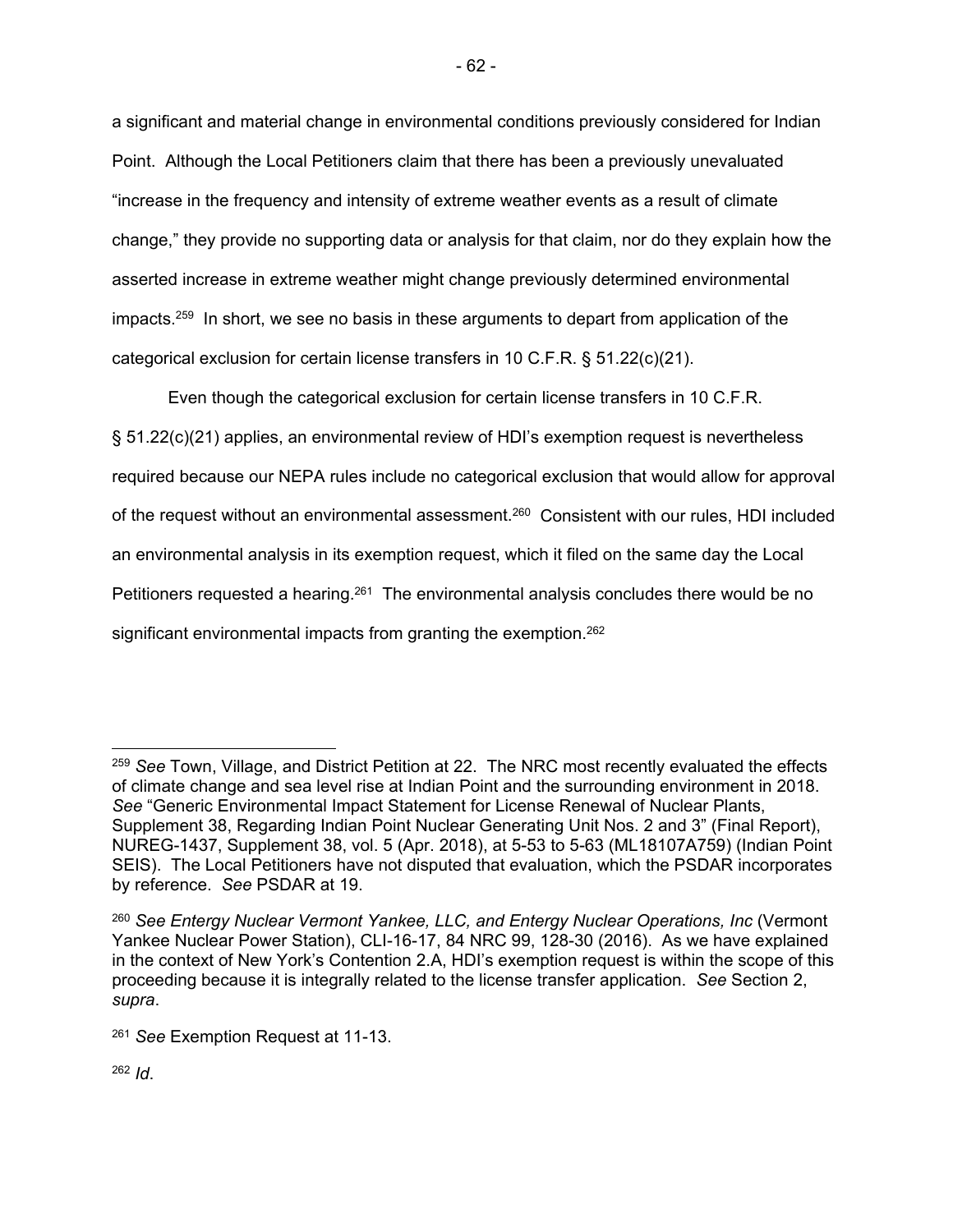HDI's environmental analysis addresses the Local Petitioners' concern that there could be a shortfall in the funds available for decommissioning if the exemption is granted. HDI's analysis states that if the exemption is granted, no environmental impacts are expected due to a projected funding shortfall because NRC regulations require adequate and additional decommissioning funds to be provided in such an event.<sup>263</sup> The Local Petitioners did not seek to amend their initial hearing request to dispute HDI's analysis.<sup>264</sup> As a result, the contention before us—that no environmental analysis of the proposed exemption request has been performed—gives rise to no dispute of law or material fact within the scope of this proceeding and thus does not meet our contention admissibility standards.<sup>265</sup>

We also find inadmissible the Local Petitioners' claim that the PSDAR does not comply with 10 C.F.R. § 50.82(a)(4)(i) "because it does not address the reasonably foreseeable

<sup>264</sup> *See Florida Power & Light Co*. (Turkey Point Nuclear Generating Plant, Units 3 and 4), CLI-01-17, 54 NRC 3, 24-25 (2001) (explaining that petitioners have an "ironclad obligation" to search the public record for information supporting their contentions).

<sup>263</sup> *Id.*, Encl. 1 at 8-9. We consider HDI's approach, which credits the effectiveness of NRC's regulatory framework in mitigating, or avoiding altogether, certain environmental impacts, to be reasonable under NEPA. In this case, the NRC's regulatory framework requires a decommissioning licensee to file annual status reports, which NRC can use to monitor withdrawals from the trust fund. *See* 10 C.F.R. § 50.82(a)(8)(v). If the fund were to decrease at a much faster rate than projected, the NRC could take action to protect the fund, including revoking the exemption in full or in part. These and other provisions in our regulations thereby provide reasonable assurance that a facility will not be abandoned but either be fully decommissioned or maintained in a safe condition with no additional environmental impacts beyond those described in existing environmental impact statements. *See, e.g.*, 10 C.F.R. § 50.82(a)(8)(vi) (requiring the provision of additional financial assurance in the event annual reports show insufficient funds to cover the estimated cost of completing decommissioning); Decommissioning GEIS at 5-1 (noting that if decommissioning is not completed, then the license will not be terminated and the licensee will be required to comply with NRC requirements governing safe operations, the environmental impacts of which have been previously considered).

<sup>&</sup>lt;sup>265</sup> Our regulations require the Local Petitioners to initially base their NEPA contentions on the applicant's environmental analysis. S*ee* 10 C.F.R. § 2.309(f)(2). The Staff completed its review of HDI's environmental analysis and published its environmental assessment on November 10, 2020. Nuclear Regulatory Commission, Environmental Assessment and Finding of No Significant Impact; Issuance, 85 Fed. Reg. 71,664 (Nov. 10, 2020).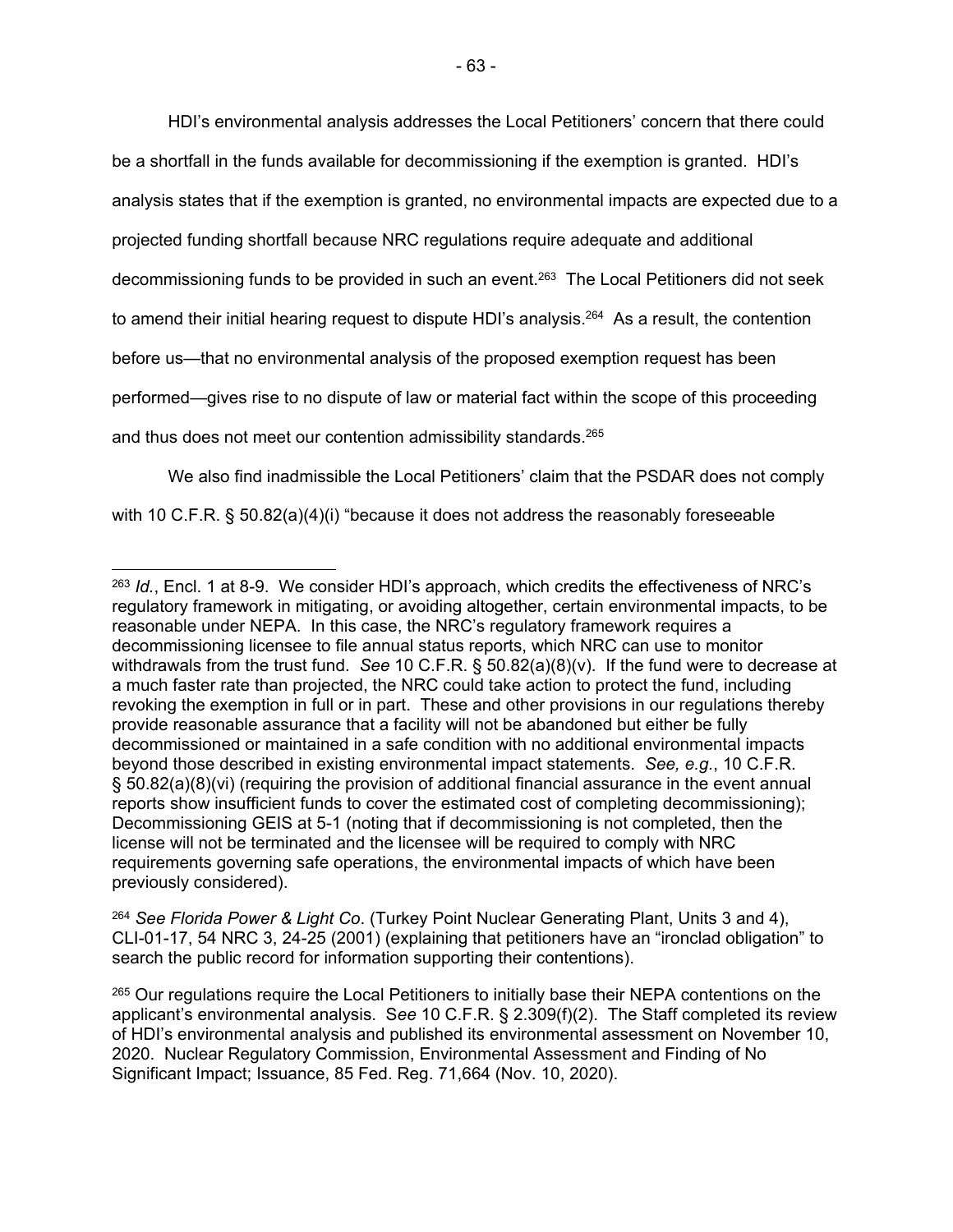potential impacts of climate change on spent fuel management."266 This claim misapprehends the scope of this proceeding as well as the regulatory significance of the PSDAR, which does not amend the NRC license and is not a major federal action subject to NEPA review.267

The PSDAR's purpose is to provide a "general overview for the public and the NRC of the licensee's proposed decommissioning activities."<sup>268</sup> By rule, the PSDAR does not and cannot authorize any decommissioning activities that would result in environmental impacts that exceed those previously determined.<sup>269</sup> In a PSDAR, a licensee must provide its reasons for concluding that the environmental impacts associated with planned decommissioning activities are bounded by previously issued, relevant site-specific or generic environmental impact statements.<sup>270</sup> If a licensee contemplates performing a decommissioning activity with impacts not enveloped by previous environmental impact analyses, the licensee must submit a licenseamendment request with a supplemental environmental report evaluating the additional impacts. $271$  Any violation of this restriction is subject to NRC enforcement action. $272$ 

In this case, the PSDAR states that the environmental impacts of decommissioning Indian Point are bounded by those described in the Decommissioning GEIS and other

<sup>&</sup>lt;sup>266</sup> Town, Village, and District Petition at 41.

<sup>267</sup> *See Vermont Yankee*, CLI-16-17, 84 NRC at 124-26.

<sup>268</sup> *See* Decommissioning of Nuclear Power Reactors; Final Rule, 61 Fed. Reg. 39,278, 39,281 (July 29, 1996) (Decommissioning Rule).

<sup>269</sup> *See* 10 C.F.R. § 50.82(a)(6)(ii).

 $270$  10 C.F.R. § 50.82(a)(4)(i). Section 5 of the PSDAR sets forth the reasons for HDI's conclusion that the environmental impacts of decommissioning Indian Point are bound by prior environmental impact statements. PSDAR at 19-41.

<sup>271</sup> *See Vermont Yankee*, CLI-16-17, 84 NRC at 123-24; Decommissioning GEIS at 1-11, 2-3; Decommissioning Rule, 61 Fed. Reg. at 38,283, 39,286.

<sup>272</sup> *Exelon Generation Company, LLC* (Oyster Creek Nuclear Generating Station), CLI-19-6, 89 NRC 465, 480 (2019).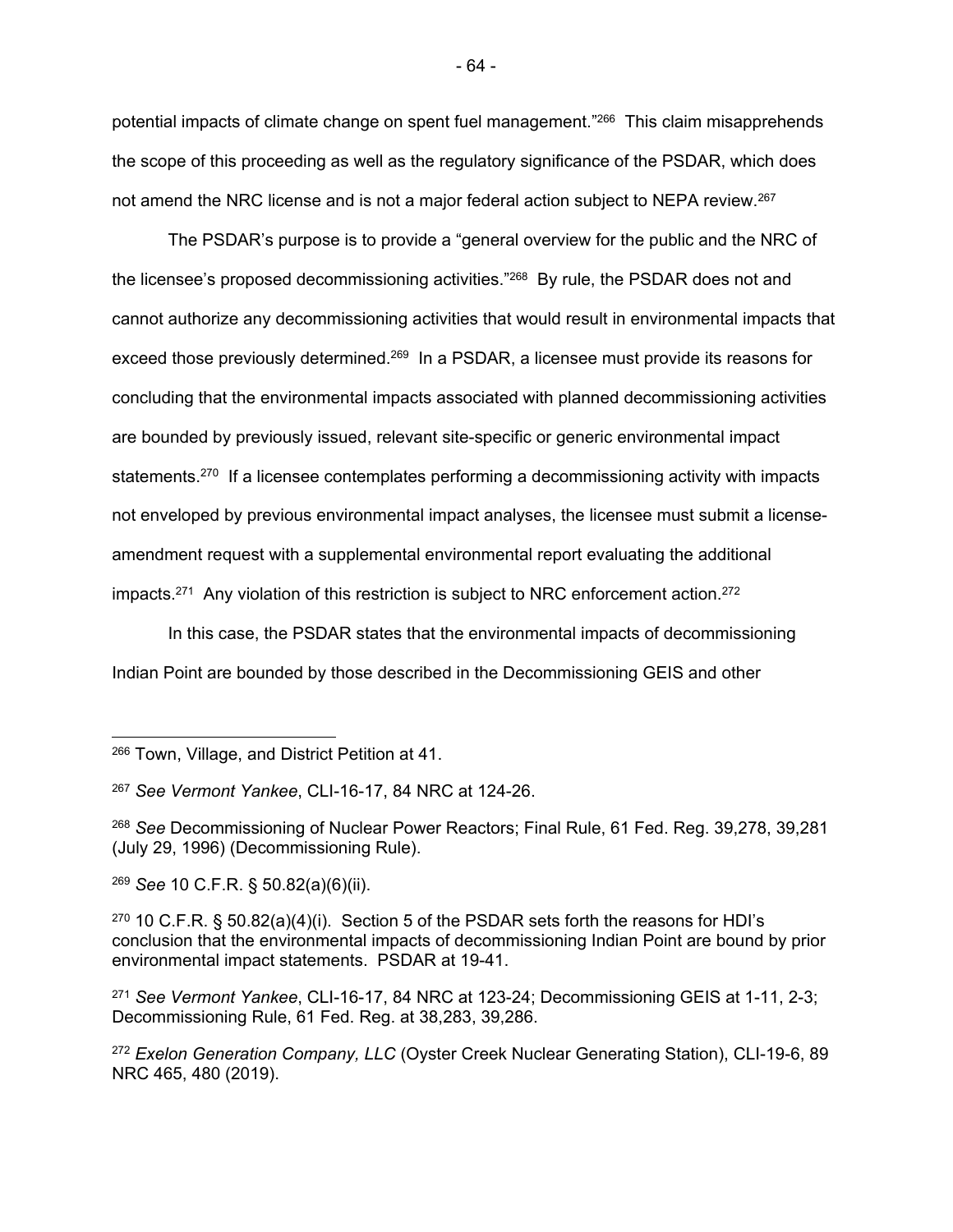previously issued environmental impact statements.<sup>273</sup> If the Local Petitioners have grounds to assert that the impacts of planned decommissioning, site restoration, and spent fuel management activities at Indian Point exceed those referenced in the PSDAR, their recourse would be a petition for enforcement action to address a potential violation of our rules associated with representations made in the PSDAR.274

In addition, we are unpersuaded by the Local Petitioners' argument that this case involves an impermissible segmentation of a larger federal licensing action into smaller component parts—the license transfer application, the exemption request, and the PSDAR—to avoid NEPA review.275 As explained above, the license transfer application and exemption request were considered together, and the environmental effects of each proposed action were fully considered. Our regulations require an analysis of the environmental effects of the exemption request, which HDI prepared and the Staff independently reviewed. And although their consideration lies outside the scope of this proceeding, the impacts of decommissioning activities have been previously subjected to review in several environmental impact statements referenced in the PSDAR.<sup>276</sup> The Local Petitioners have not explained why these analyses are insufficient under NEPA or how further environmental review would shed additional light on the license transfer decision in this case. We therefore find this aspect of the Local Petitioners' second contention inadmissible.

<sup>273</sup> PSDAR at 19.

<sup>274</sup> *See* 10 C.F.R. § 2.206.

<sup>275</sup> *See* Town, Village, and District Petition at 37.

<sup>276</sup> *See* PSDAR at 19 (citing Decommissioning GEIS; "Generic Environmental Impact Statement in Support of Rulemaking on Radiological Criteria for License Termination of NRC-Licensed Facilities" (Final Report), NUREG-1496, vols. 1-3 (July 1997) (ML042310492, ML042320379, ML042330385); "Generic Environmental Impact Statement for License Renewal of Nuclear Plants, Supplement 38, Regarding Indian Point Nuclear Generating Unit Nos. 2 and 3" (Final Report), NUREG-1437, Supplement 38, vol. 1 (Dec. 2010) (ML103350405); Indian Point SEIS; 2013 License Renewal GEIS).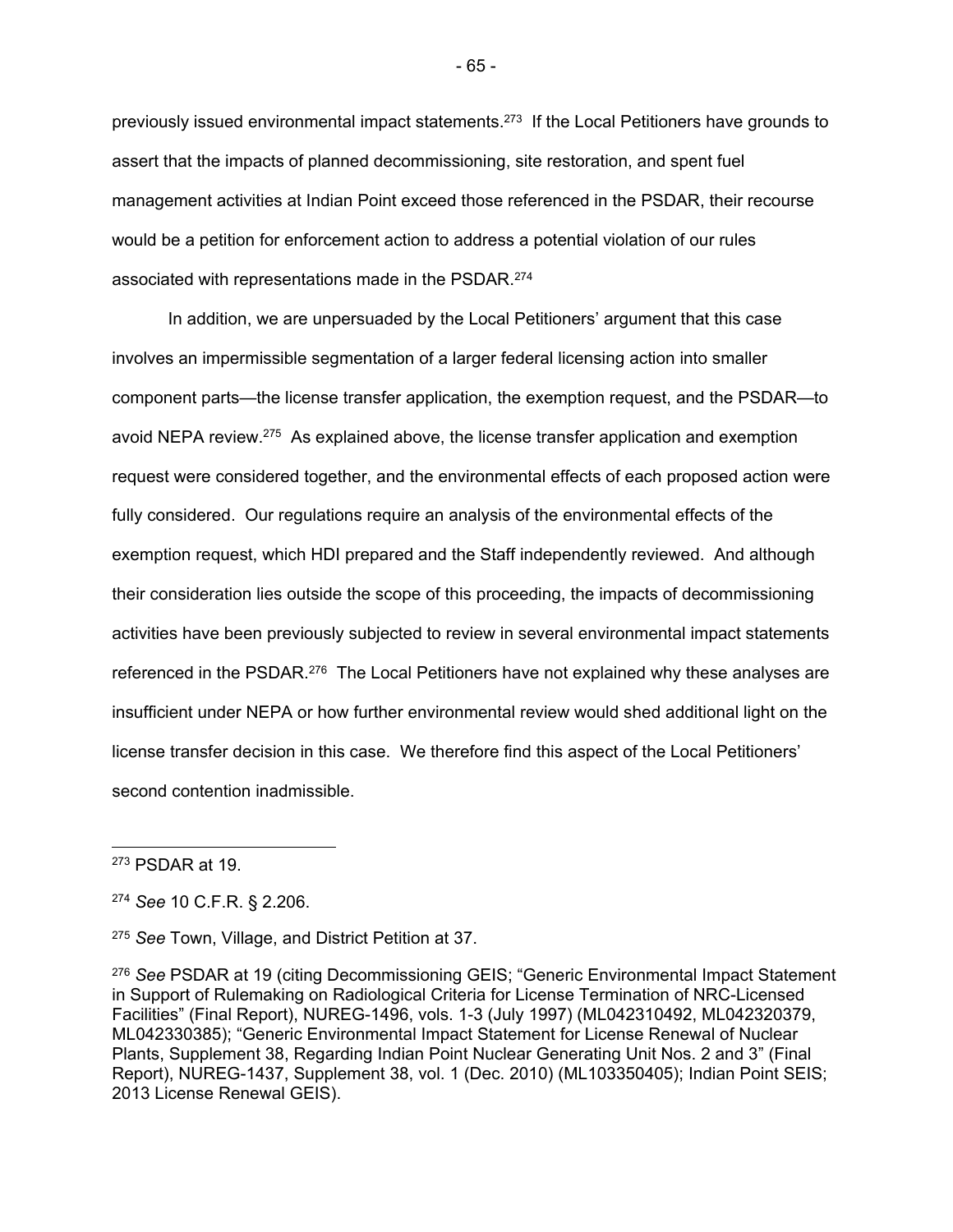In sum, the Local Petitioners have not shown special circumstances justifying departure from the categorical exclusion in 10 C.F.R. § 51.22(c)(21) as it applies to the license transfer application. While the Local Petitioners are correct that the exemption request referenced in the application and later submitted to the NRC is subject to an environmental review, they did not challenge any specific part of the environmental analysis HDI provided in support of the exemption request. Finally, the Local Petitioners' challenges to the environmental information referenced in the PSDAR are outside the scope of this proceeding. We therefore conclude that the Local Petitioners have not submitted an admissible contention.

#### **C. Riverkeeper's Petition**

 Riverkeeper's contention is that the application fails to demonstrate that the proposed transferees—HDI, Holtec IP2, and Holtec IP3—would be qualified to hold the licenses for Indian Point and therefore the application does not meet the requirements in 10 C.F.R. § 50.80(c).<sup>277</sup> Riverkeeper asserts the proposed transferees have not shown the requisite "character, competence, and integrity, as well as the necessary candor, truthfulness, and willingness to abide by NRC regulatory requirements."<sup>278</sup> As explained below, we find this contention inadmissible.279

 A contention challenging the character or integrity of a licensee's managers may be admissible in specific circumstances; however, we have imposed strict limits on such contentions to ensure our hearing process does not become a forum to litigate historical events that have no direct bearing on the challenged licensing action.<sup>280</sup> We have, for example, been

<sup>280</sup> *See Millstone*, CLI-01-24, 54 NRC at 366.

<sup>277</sup> *See* Riverkeeper Petition at 9.

<sup>278</sup> *Id*.

<sup>&</sup>lt;sup>279</sup> Because Riverkeeper's contention is inadmissible, we need not address Riverkeeper's standing.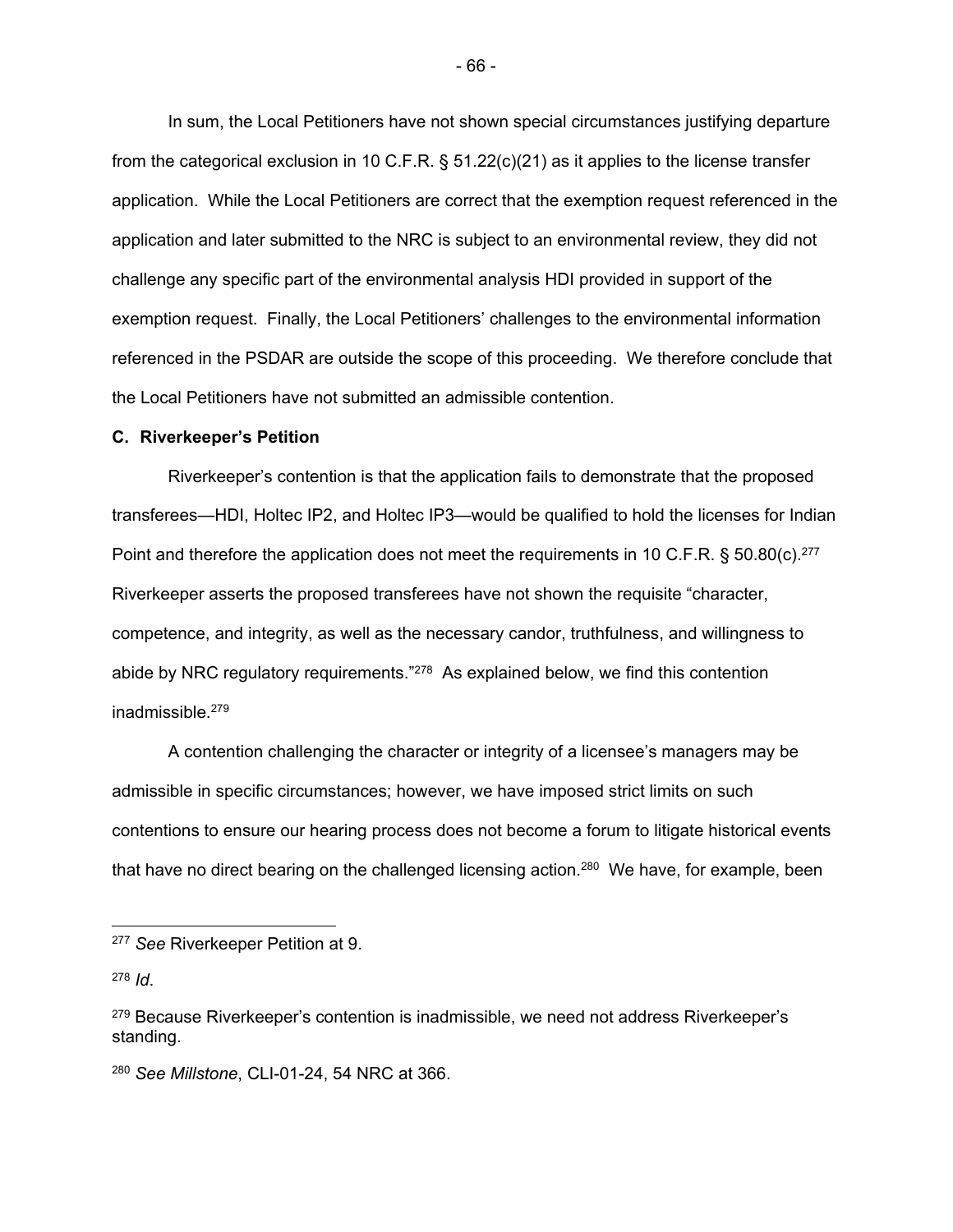generally unwilling to admit contentions based solely on the past activities of a parent corporation because those activities do not bear directly on the conduct of those who will be responsible to conduct licensed activities in compliance with NRC requirements.281 Admissible contentions challenging management character or integrity have generally been based upon the activities of high-ranking officers or directors of the licensed organization who would have some direct authority over the activities authorized by the license.<sup>282</sup>

 Riverkeeper asserts no wrongdoing by the officers or directors of HDI, Holtec IP2, or Holtec IP3, who would be directly responsible for ensuring compliance with NRC requirements if the license transfer is granted. Riverkeeper instead bases its contention on prior activities by the proposed transferees' ultimate parent corporation, Holtec, and its Chief Executive Officer (CEO).283 Riverkeeper asserts that those activities are pertinent to this case because the license transfer application attaches the resume of Holtec's CEO and states that Holtec has "developed a mature nuclear safety culture and policies that will be integrated with existing [Indian Point] site polices."<sup>284</sup> Riverkeeper does not explain what specific Holtec policies it considers to be problematic if the license transfer is granted; rather, it describes past examples of conduct by Holtec and its CEO that it considers evidence of Holtec's "lack of candor to regulatory agencies."285 However, the examples Riverkeeper provides are not directly related to

<sup>285</sup> *Id.* at 14.

- 67 -

<sup>281</sup> *See FitzPatrick*, CLI-00-22, 52 NRC at 312.

<sup>282</sup> *See, e.g.*, *Georgia Power Co.* (Vogtle Electric Generating Plant, Units 1 and 2), CLI-93-16, 38 NRC 25 (1993); *Georgia Institute of Technology* (Georgia Tech Research Reactor, Atlanta, Georgia), CLI-95-12, 42 NRC 111 (1995).

<sup>283</sup> *See* Riverkeeper Petition at 13-19.

<sup>284</sup> *Id.* at 12 (quoting Application, Encl. 1 at 6).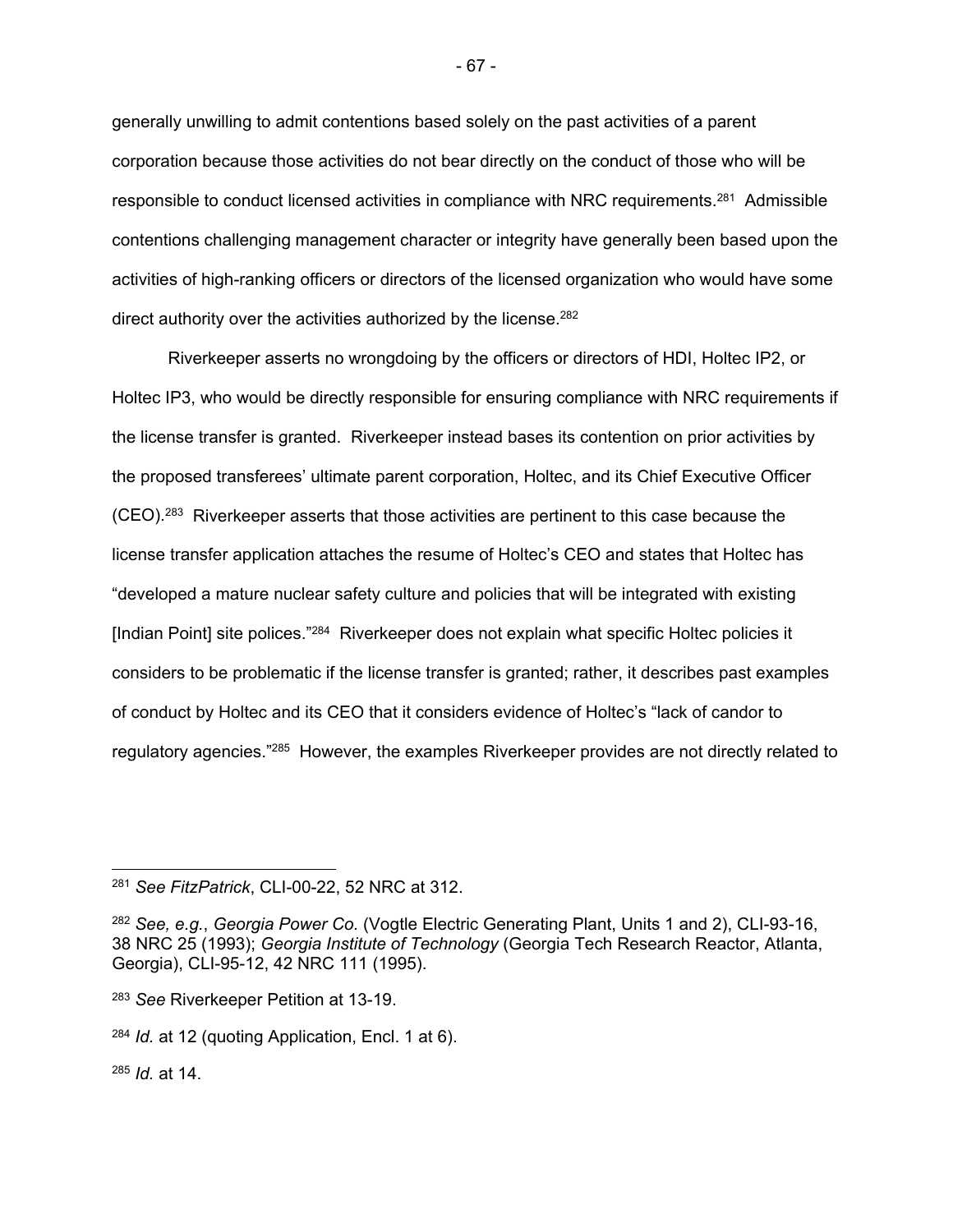this license transfer proceeding and do not provide sufficient factual support for its contention that the proposed transferees are not qualified.

 First, Riverkeeper cites two prior NRC enforcement cases to support its contention that did not involve the proposed transferees, their officers, or directors. In the first case, Holtec performed a screening evaluation to determine whether it could change the design of one of its spent fuel canisters under 10 C.F.R. § 72.48(c) without first obtaining NRC approval and mistakenly concluded that no NRC approval was required.<sup>286</sup> The Staff identified the mistake during a routine NRC inspection in 2018 and notified Holtec. Holtec promptly corrected the issue.<sup>287</sup> The Staff found no aggravating circumstances and gave credit to Holtec for "the absence of recent escalated enforcement action" against it, as well as for "Holtec's prompt and comprehensive correction of the violation."288 In the second case, Southern California Edison Company (SCE) failed to report a spent-fuel canister-loading problem at the San Onofre Nuclear Generating Station to the NRC Operations Center within 24 hours of its occurrence.<sup>289</sup> Riverkeeper implies Holtec should have reported the incident apparently because it had contracted with SCE to implement the spent-fuel-loading project. However, our regulations required SCE—the licensee responsible for ensuring the safe loading and movement of the spent-fuel canister in its facility—to make the required report.<sup>290</sup> We see nothing in the record of

<sup>288</sup> *Id*.

<sup>290</sup> *See* 10 C.F.R. § 72.75(d)(1).

- 68 -

<sup>286</sup> *See* Letter from Michael C. Layton, NRC, to K.P. Singh, Holtec International (Nov. 29, 2018), Encl. 2 at 13-14, 17-18 (ML18306A853).

<sup>287</sup> *See* Letter from George Wilson, NRC, to K.P. Singh, Holtec International (Apr. 24, 2019), at 2-3 (ML19072A128).

<sup>289</sup> *See* Letter from Troy W. Pruett, NRC, to Doug Bauder, SCE (Dec. 19, 2018), Encl. 2 at 16-17 (ML18341A172).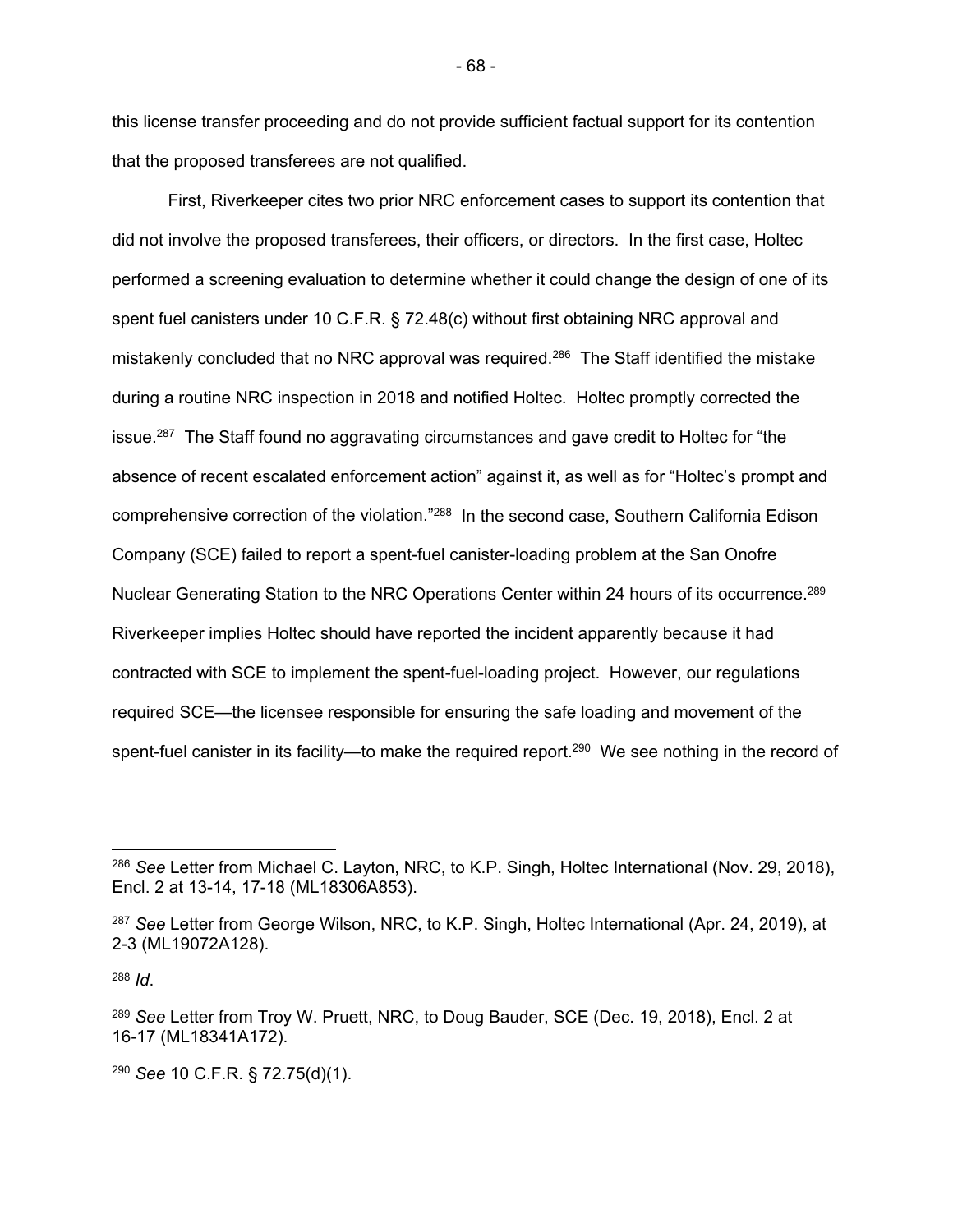either enforcement case to suggest that Holtec—much less the proposed license transferees in this proceeding—lacked candor or willingness to comply with NRC requirements.

 Riverkeeper next cites a March 23, 2010, report by the Office of the Inspector General (OIG) for the Tennessee Vallee Authority (TVA) to support its contention. The report found that a TVA employee, while negotiating with Holtec on behalf of TVA for spent fuel storage services in 2001, was at the same time negotiating with Holtec for employment and received more than \$50,000 "for his assistance in obtaining the TVA contract for [Holtec]."<sup>291</sup> The report also found that TVA paid Holtec unreasonably high prices for certain equipment and that Holtec "may have misled" TVA regarding equipment pricing.<sup>292</sup> Based on the report, Riverkeeper asserts that Holtec's CEO is untrustworthy and Holtec may overcharge HDI for spent fuel storage services at Indian Point, which could in turn reduce funds available for facility decommissioning.<sup>293</sup>

 Riverkeeper has shown no direct link between the matters described in the TVA OIG Report and the qualifications of the proposed transferees to safely decommission Indian Point. Riverkeeper does not contend that any officers or directors of the proposed transferees were involved in the matters that gave rise to the TVA OIG Report, for example, and acknowledges that Holtec took corrective actions in response to the TVA OIG Report nearly a decade ago.<sup>294</sup> These previously addressed problems concerning Holtec's dealings with TVA are not probative

<sup>&</sup>lt;sup>291</sup> Memorandum from John E. Brennan, TVA OIG, to William R. McCollum, Jr., and Ralph E. Rodgers, TVA (Mar. 23, 2010), at 2, https://publicwatchdogs.org/wpcontent/uploads/2019/07/2010.23.03\_Redacted\_Holtec-TVA-OIG-Report.pdf.

<sup>292</sup> *Id*. at 7.

<sup>293</sup> Riverkeeper Petition at 17.

<sup>294</sup> *See id*. at 16. As corrective actions, Holtec appointed a corporate governance officer and independent monitor, implemented a new code of conduct and training for company personnel, added three new independent board members, and agreed to monitoring of its operations for a year. *See* Tennessee Valley Authority, Office of the Inspector General, "Semiannual Report" (Oct. 1, 2010 – Mar. 31, 2011), at 8, 35, https://oig.tva.gov/reports/semi50.pdf.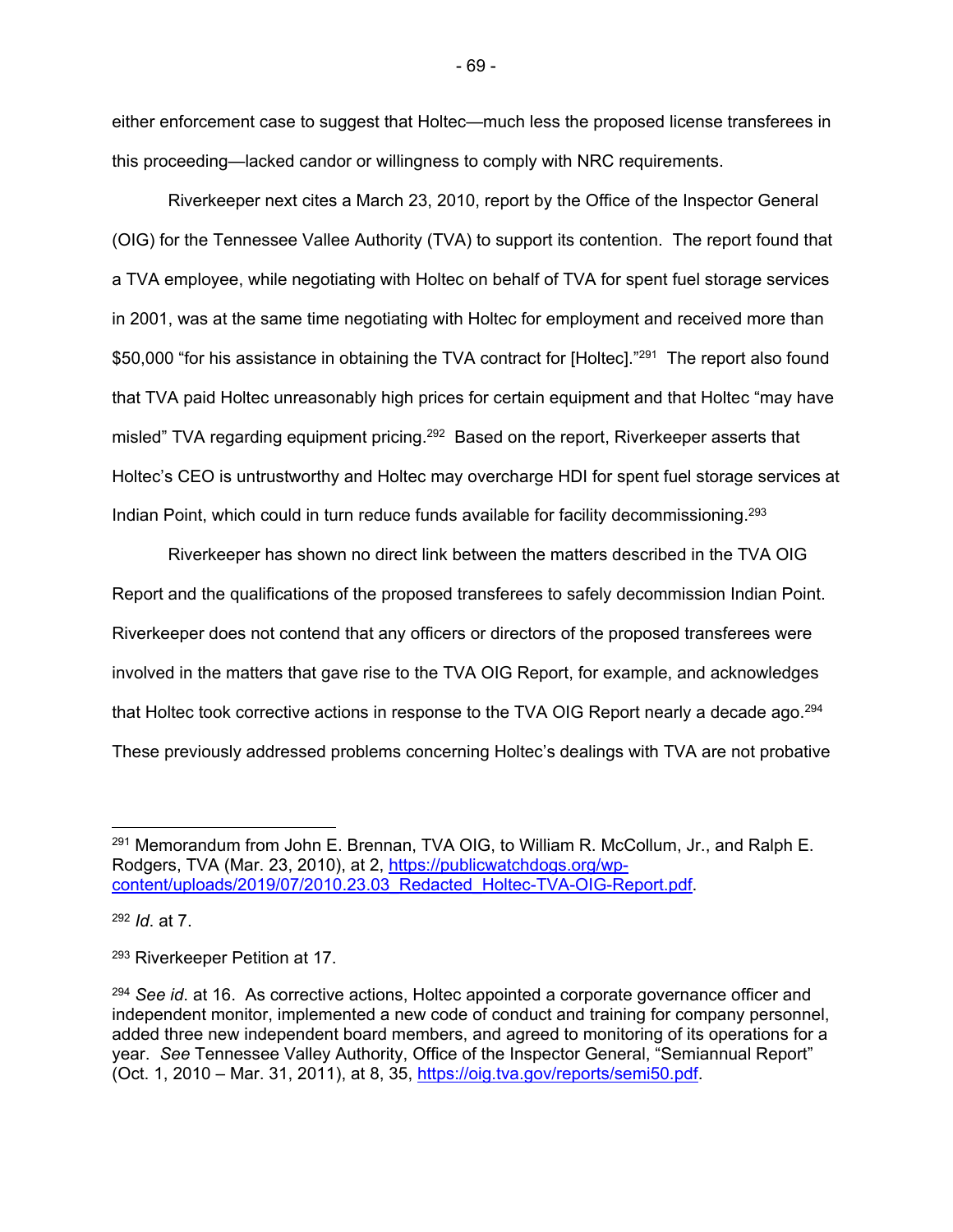of the integrity or technical competence of the proposed transferees to comply with our requirements; they are therefore outside the scope of this proceeding.<sup>295</sup> Accordingly, we find Riverkeeper's assertion that the proposed transferees cannot be trusted based on the contents of the TVA OIG Report inadmissible.

 Riverkeeper next cites a 2014 tax-credit application by Holtec to the State of New Jersey to support its contention that the proposed transferees lack integrity. Riverkeeper notes that, according to media reports, Holtec did not initially disclose on its 2014 application to New Jersey that it had been temporarily prohibited from contracting with TVA in 2010.<sup>296</sup> Holtec explained the omission was inadvertent and asked the State to correct the record, but Riverkeeper disputes that explanation and claims it is "scarcely credible" that Holtec's CEO, who signed the application and who was involved in the TVA contracting case in 2010, made a mistake in not disclosing the debarment.297 But whether Holtec's CEO made a mistake on the tax-credit application and whether it was material to the State of New Jersey's decision are outside the scope of this proceeding, which is to determine whether HDI, Holtec IP2, and Holtec IP3 are qualified to hold NRC licenses.<sup>298</sup> Riverkeeper has not shown a direct and obvious link between Holtec's tax-credit application and the qualifications of the proposed transferees.

<sup>295</sup> *See, e.g.*, *Metropolitan Edison Co.* (Three Mile Island Nuclear Station, Unit No. 1), CLI-85-9, 21 NRC 1118, 1137 (1985) (finding that the previously corrected inadequacies of prior management, who no longer would be responsible for licensed activities, were not probative of the integrity of current company management).

<sup>296</sup> Riverkeeper Petition at 17.

<sup>297</sup> *Id.* at 17-18.

<sup>298</sup> A New Jersey task force is looking into the matter. *See* Nancy Solomon and Jeff Pillets, *A False Answer, a Big Political Connection and \$260 Million in Tax Breaks, (May 23, 2019),* available at https://www.propublica.org/article/holtec-international-george-norcross-tax-breaks (last visited July 2, 2020)*.* If the task force yields findings that bear on Holtec's applications pending before the NRC or on its licensed activities, we will consider the findings and respond as appropriate.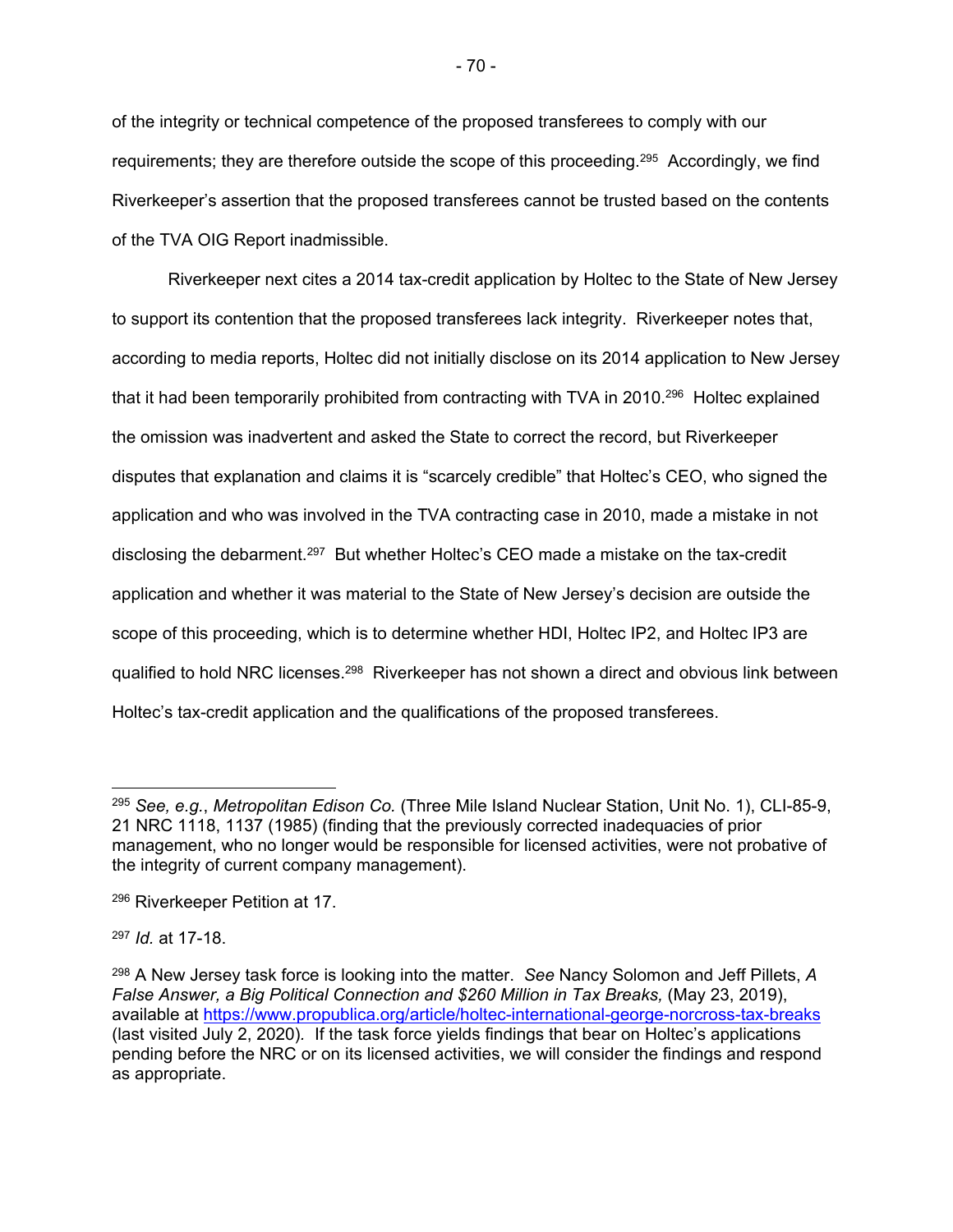Finally, Riverkeeper asserts that Holtec made misrepresentations to the NRC in a separate, currently pending license application to construct and operate a consolidated interim-storage facility (CISF) in New Mexico.<sup>299</sup> Riverkeeper relies on a June 19, 2019, letter from the New Mexico Commissioner of Public Lands to Holtec in support of its contention; the letter asserts that Holtec's CISF application does not accurately describe the mineral estate beneath the proposed CISF site.<sup>300</sup> We have referred a similar, character contention in the Holtec CISF proceeding—which Holtec disputes—to the Licensing Board for a determination of its admissibility because it may relate directly to siting issues pertinent to that application.<sup>301</sup> In this proceeding, however, Riverkeeper has shown no direct link between the description of the mineral rights underlying Holtec's proposed CISF site in New Mexico and the decommissioning of Indian Point or the qualifications of HDI, Holtec IP2, or Holtec IP3.

 After filing its hearing request, Riverkeeper filed a motion on October 20, 2020, to supplement the basis for its contention, claiming a media report and court filings from late June 2020 indicate Holtec is under criminal investigation by New Jersey for statements Holtec made in its tax credit application.<sup>302</sup> However, this does not appear to be new or materially different information from that contained in Riverkeeper's hearing request, which also asserted Holtec

<sup>302</sup> Riverkeeper Motion to Supplement at 1.

- 71 -

<sup>299</sup> Riverkeeper Petition at 18-19.

<sup>300</sup> The New Mexico Commissioner of Public Lands addressed her June 19, 2019, letter to Holtec and copied the NRC Chairman. The Secretary of the Commission then added the letter to the adjudicatory docket for the Holtec CISF licensing proceeding. *See* Letter from Denise L. McGovern, NRC, to Stephanie Garcia Richard, State of New Mexico (July 2, 2019) (ML19183A429).

<sup>301</sup> *See Holtec International* (HI-STORE Consolidated Interim Storage Facility), CLI-20-4, 91 NRC \_\_ (2020) (slip op. at 55).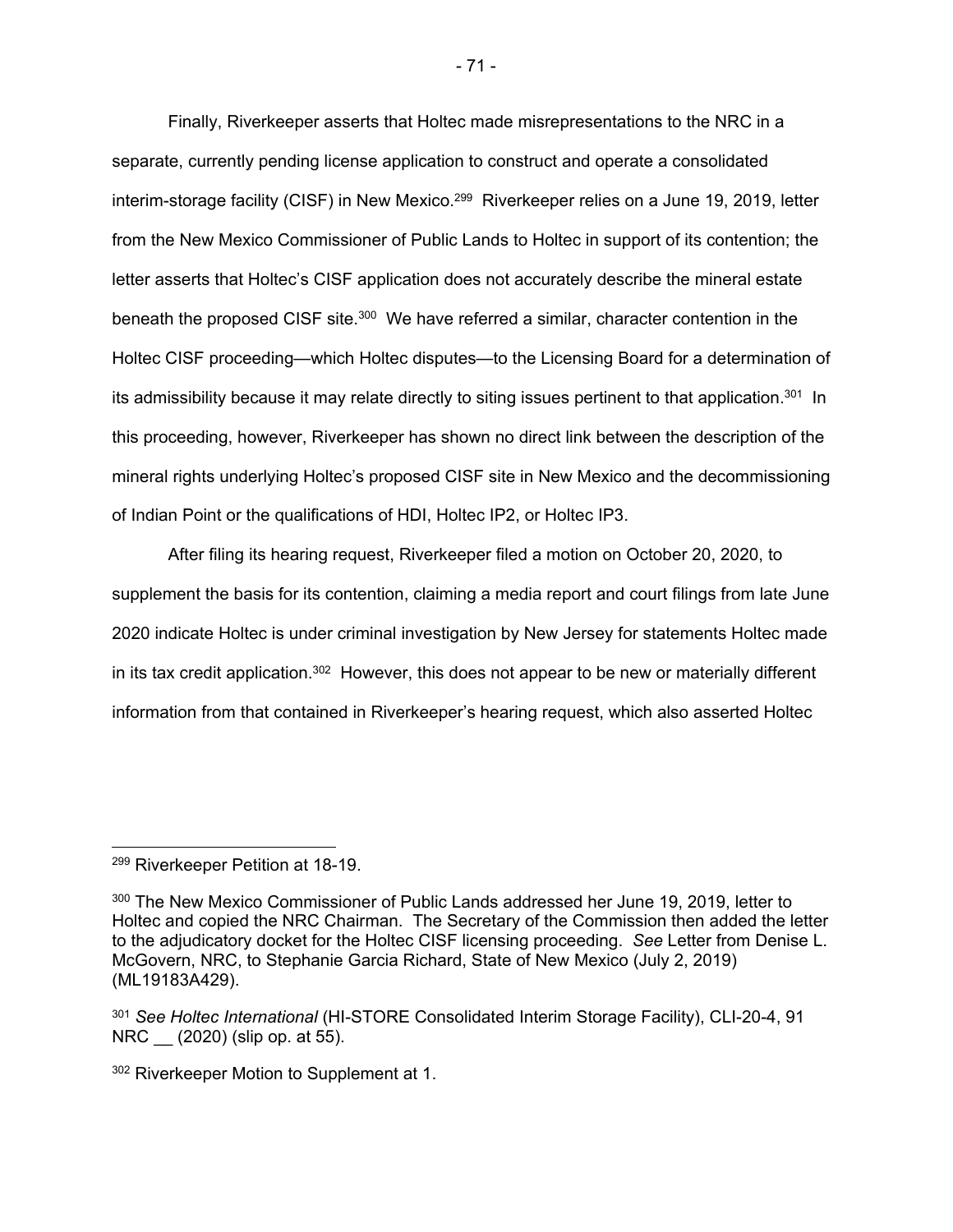was under investigation by New Jersey for statements made in its tax credit application.<sup>303</sup> Moreover, as discussed above, New Jersey's investigation of Holtec is not directly linked to the qualifications of the proposed transferees, and Riverkeeper's motion presents no new information that changes our analysis.<sup>304</sup> We therefore deny this aspect of Riverkeeper's motion.305

 Riverkeeper also claimed in its motion that new information shows wrongdoing by one of the proposed transferees, HDI. According to Riverkeeper, HDI intentionally violated local permitting requirements in the decommissioning of Oyster Creek.<sup>306</sup> Riverkeeper based this assertion on a complaint by Lacey Township to the New Jersey Superior Court in May 2020, together with subsequent State and Federal court filings. However, when read together, these do not show a judicial finding that HDI intentionally violated local permitting requirements. Rather, they show that HDI and Lacey Township had a legal dispute over whether local permits were required for certain construction activities at Oyster Creek and whether the Atomic Energy Act preempts local permitting decisions. Riverkeeper has not shown how these legal disputes regarding Lacey Township's permitting authority relate to its original contention or raise a

 $303$  Riverkeeper cited a May 23, 2019, media report in its hearing request, which stated New Jersey had undertaken an investigation of Holtec's tax credit application and that the investigation could lead to criminal penalties. *See* n.298, *supra*.

<sup>304</sup> *See* Section II.C, *supra*.

<sup>&</sup>lt;sup>305</sup> Riverkeeper's motion also briefly asserts that Holtec may be experiencing financial impacts from the loss of tax credits initially awarded but later withdrawn by New Jersey. *See*  Riverkeeper Motion to Supplement at 1, 4-5. To the extent Riverkeeper seeks to raise this as a new contention regarding the financial qualifications of the proposed transferees, it has not adequately explained why this issue could not have been raised earlier or how it relates to the financial qualifications of the proposed transferees. Therefore, it does not meet our contention admissibility standards. *See* 10 C.F.R. §§ 2.309(c), (f)(iii)-(v).

<sup>306</sup> *See* Riverkeeper Motion to Supplement at 3-5.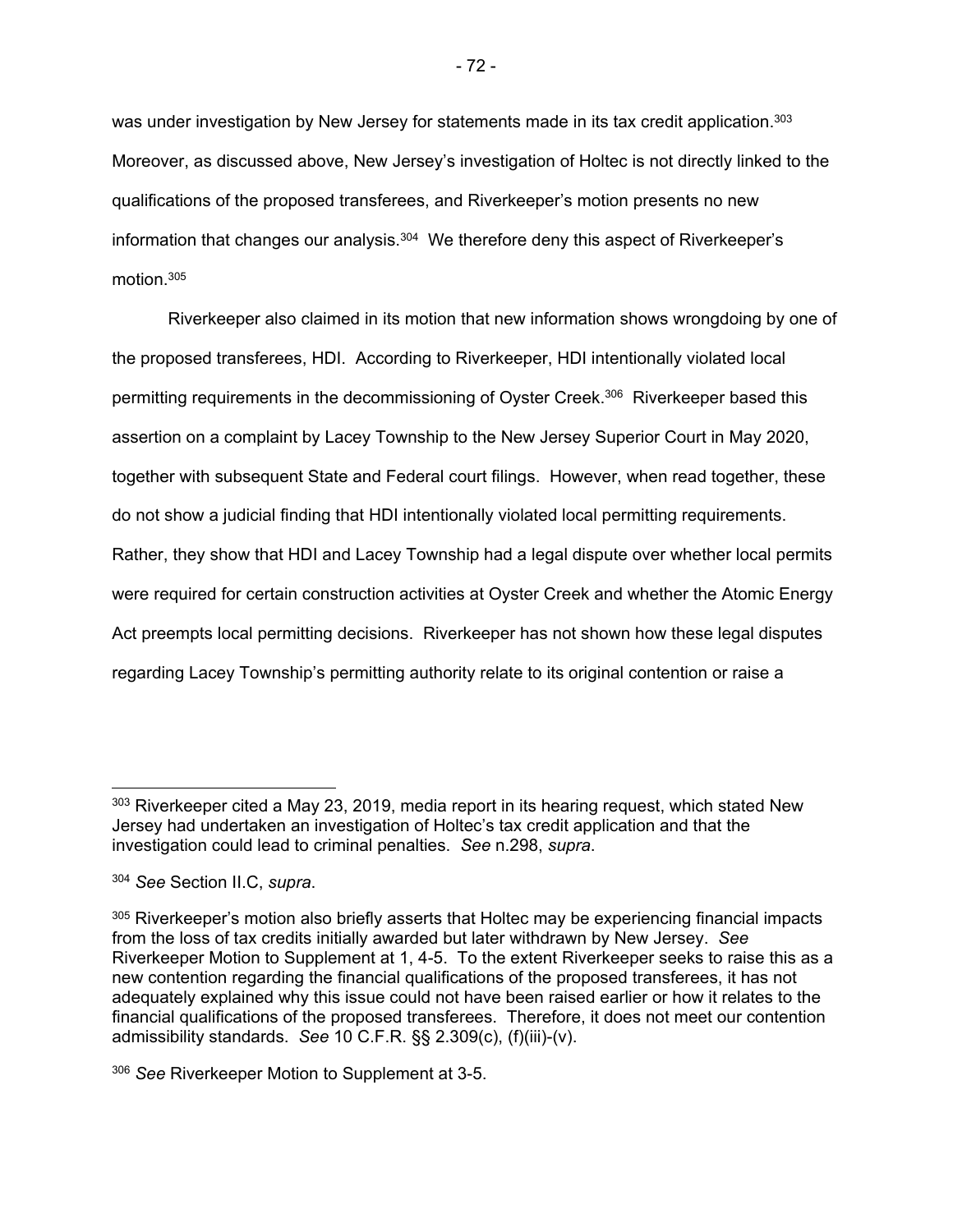material issue within the scope of this license transfer proceeding.<sup>307</sup> We therefore deny this aspect of Riverkeeper's motion.

 Riverkeeper also filed a motion on November 6, 2020, which requested that we waive our regulations that allow the Staff to make a decision on a license transfer application prior to a decision on pending adjudications and that we fully resolve Riverkeeper's hearing request and contention before the Staff's decision on the license transfer application.308 The Staff approved the license transfer on November 23, 2020, in accordance with 10 C.F.R. § 2.1316, which directs the Staff to issue its approval or denial of a license transfer application notwithstanding the pendency of a hearing. Were we to have resolved Riverkeeper's motion prior to the Staff's approval of the license transfer, we would have denied it because the motion did not meet our standards for granting a waiver of 10 C.F.R. § 2.1316. The standards for waiver of a regulation are set forth in 10 C.F.R. § 2.335(b) and require a showing of special circumstances such that application of the rule at issue would not serve the purposes for which it is intended. The purpose of 10 C.F.R. § 2.1316(a), along with the other requirements of 10 C.F.R. Subpart M, is to ensure timely decisionmaking in all license transfer cases, even those cases where a hearing may be pending, because license transfer transactions are typically time sensitive and do not involve technical changes to facility operations or license requirements governing safety.<sup>309</sup>

Riverkeeper urged that we grant their motion because this case involves a reactor that

- 73 -

<sup>307</sup> *See* 10 C.F.R. § 2.309(f)(1)(iv).

<sup>308</sup> *See* Riverkeeper Motion for Waiver at 1-6.

<sup>309</sup> *See* License Transfer Rule, 63 Fed. Reg. at 66,721-22. While 10 C.F.R. § 2.1316 may result in Staff approval of a transfer prior to the resolution of all pending hearing requests, the Commission retains authority to take appropriate action in the event a hearing is granted and ultimately reveals a need to modify or rescind the Staff's decision. *See Pilgrim*, CLI-19-11, 90 NRC at 262-63.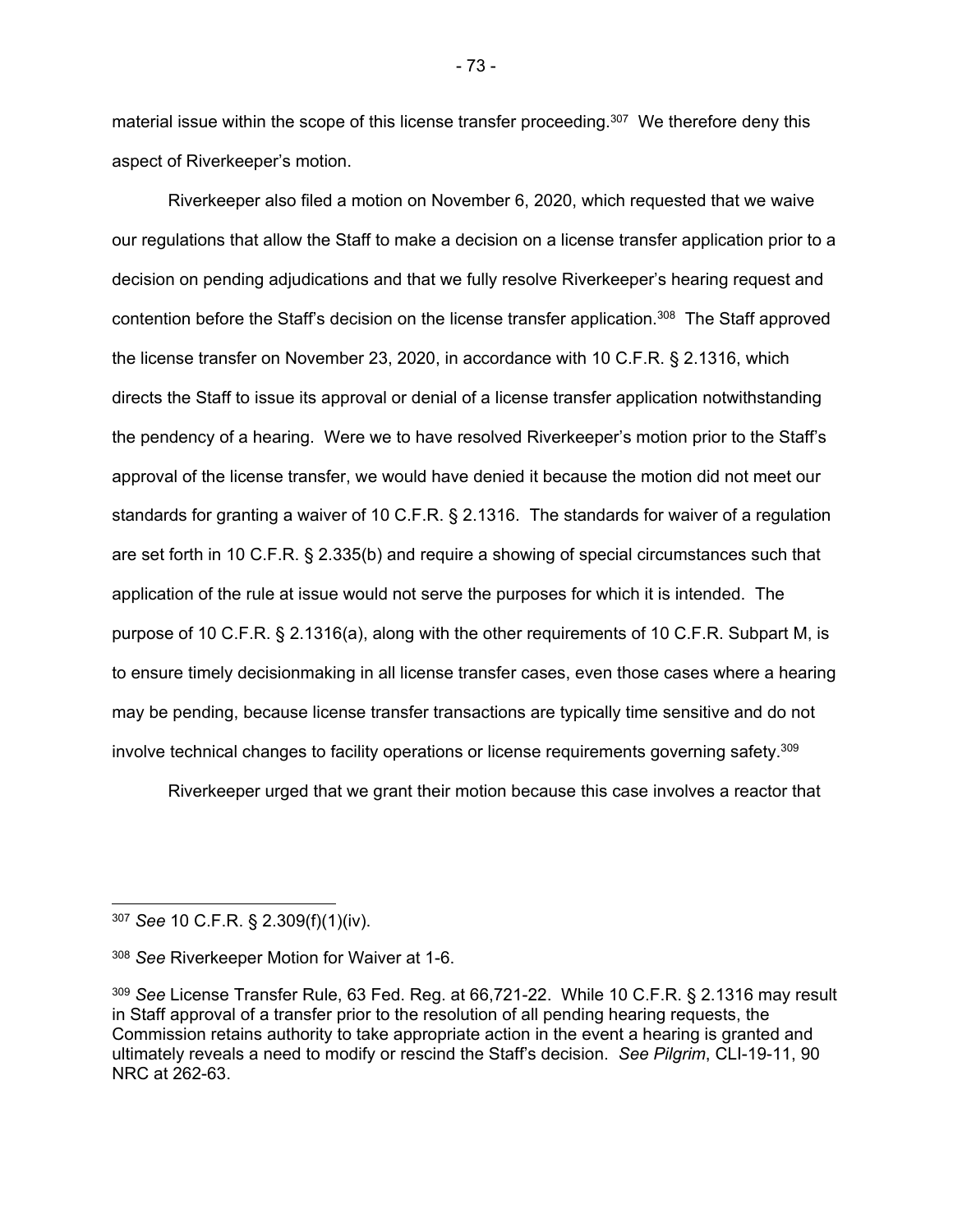will undergo decommissioning.<sup>310</sup> However, Riverkeeper's motion did not show that the transfer involves any changes to technical requirements governing facility operations during decommissioning. Riverkeeper's motion thus does not satisfy the standards for a waiver and we decline to treat this case differently from other license transfer cases involving power reactors.311 Regardless, because the license transfer has been approved by the Staff and we find that Riverkeeper has not submitted an admissible contention, the motion is moot.<sup>312</sup>

 In summary, Riverkeeper's contention that the proposed transferees lack the requisite character to hold an NRC license largely cites examples of conduct by their ultimate parent corporation and its CEO in matters outside the scope of this proceeding. For each example, there is either no indication of wrongdoing, corrective actions were taken several years ago, or the disputed facts are under review in an appropriate venue. Riverkeeper has provided no

<sup>310</sup> *See* Riverkeeper Motion for Waiver at 5. Riverkeeper's motion also argued that resolution of its contention after the transfer is approved could lead to inefficiency and uncertainty. *Id.* at 4-5. However, the fact that a hearing on a contention might occur is not a basis to waive the rule that authorizes the Staff to issue its approval or denial under those very circumstances.

<sup>311</sup> *See, e.g., Power Authority of the State of New York* (James A. FitzPatrick Nuclear Power Plant; Indian Point, Unit 3), CLI-00-22, 52 NRC 266, 286 & n.1 (2000) (granting hearing requests although the Staff had issued orders approving both license transfers and the companies had closed on the sale of the two nuclear reactor plants); *Power Authority of the State of New York* (James A. FitzPatrick Nuclear Power Plant; Indian Point, Unit 3), CLI-01-14, 53 NRC 488 (2001) (declining, following a hearing on the merits, to disturb the Staff's approval of the license transfers); *Vermont Yankee*, CLI-00-17, 52 NRC at 83 (intervention petitions were pending before the Commission although the Staff had issued order approving the transfer); *Entergy Nuclear Operations, Inc. and Entergy Nuclear Palisades, LLC* (Palisades Nuclear Plant), CLI-08-19, 68 NRC 251, 257 n.8 (2008) (decision on intervention petitions issued after Staff had issued order approving transfer).

<sup>&</sup>lt;sup>312</sup> Riverkeeper's motion for a waiver of 10 C.F.R. § 2.1316(a) is, in effect, a request for a preemptive stay of the Staff's licensing decision, something our license transfer regulations do not contemplate. Rather, our regulations allow requests for a stay of the Staff's licensing decision after it is issued. *See* 10 C.F.R. § 2.1327. Riverkeeper did not address the standards for obtaining a stay in its motion, nor did it request a stay of the Staff's licensing decision after it was issued.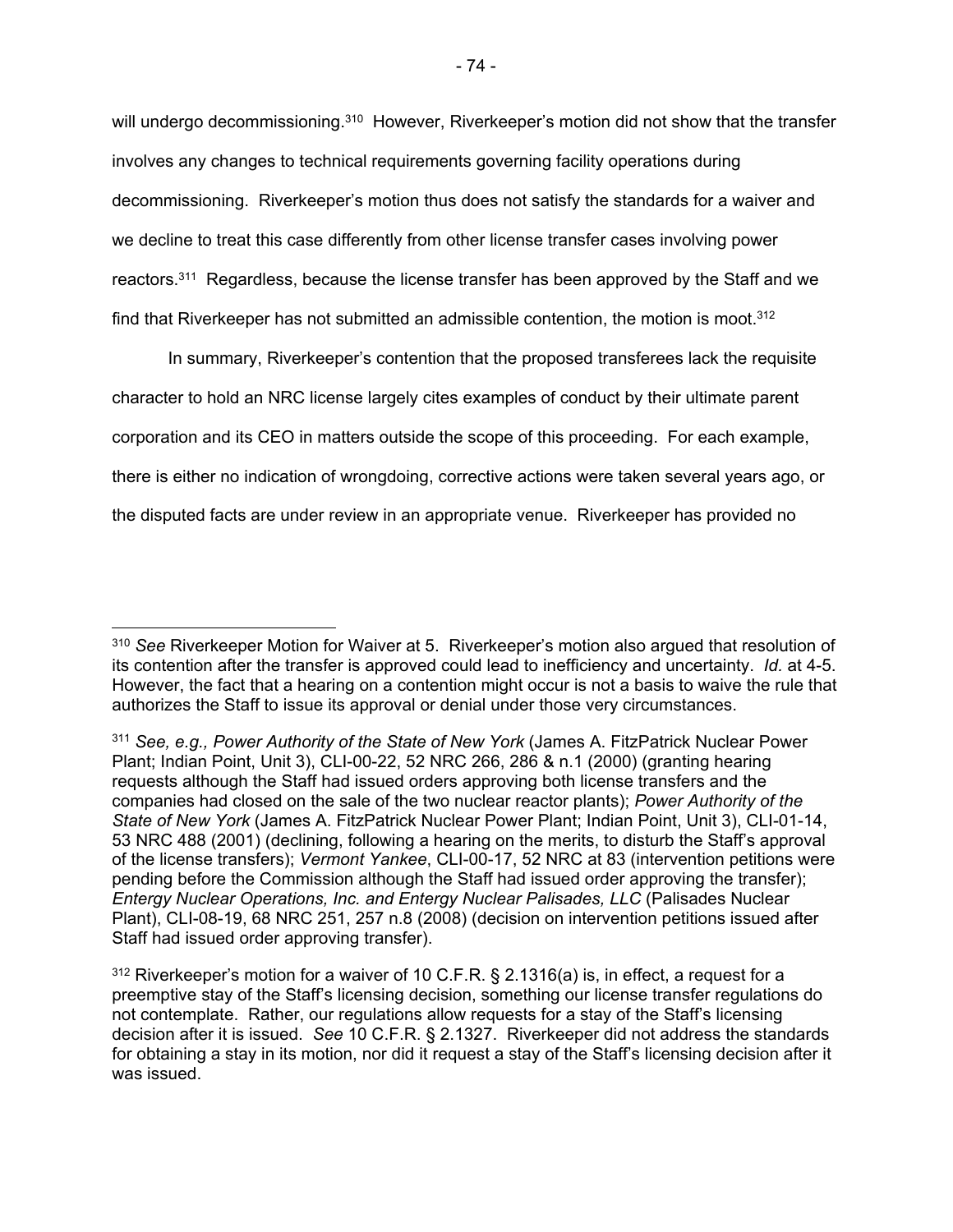examples of conduct by the proposed transferees, their officers, or directors in support of its contention. Accordingly, we find Riverkeeper's contention inadmissible.

#### **D. Safe Energy Rights Group's Letter**

In a one-page letter submitted in February 2020, SEnRG requests a hearing on behalf of "the 20 million people living and working within the 50 mile radius" of Indian Point so that they can express "grave concerns" about the proposed transferees' ability to safely decommission the facility.<sup>313</sup> But SEnRG does not address the requisite factors for establishing standing to intervene in an NRC adjudicatory hearing. The letter includes no supporting affidavits from any of SEnRG's members and does not address SEnRG's organizational interests. Therefore, SEnRG has not demonstrated standing to intervene on behalf of any of its members or on behalf of itself as an organization.

 SEnRG also has not submitted an admissible contention. SEnRG asserts the application should be denied because the proposed transferees are shell companies with no "seed capital." SEnRG asserts that the proposed transferees would rely on an exemption from our decommissioning funding rules to pay for waste handling and then "request reimbursement from the Treasury for those expenses," which "amounts to double payment for activities that are not even among the allowed 'decommissioning activities."<sup>314</sup> But SEnRG does not address how its concerns meet our contention admissibility standards and does not specifically dispute information in the application regarding HDI's financial qualifications. SEnRG also asserts that the PSDAR omits mention of the Algonquin Pipeline and fails to include a plan for remediating contaminated water beneath the site.<sup>315</sup> SEnRG does not explain why that information should be considered within the scope of this proceeding, which does not involve approving the

 $314$  *Id.* 

<sup>315</sup> *Id.*

<sup>313</sup> SEnRG Letter at 1.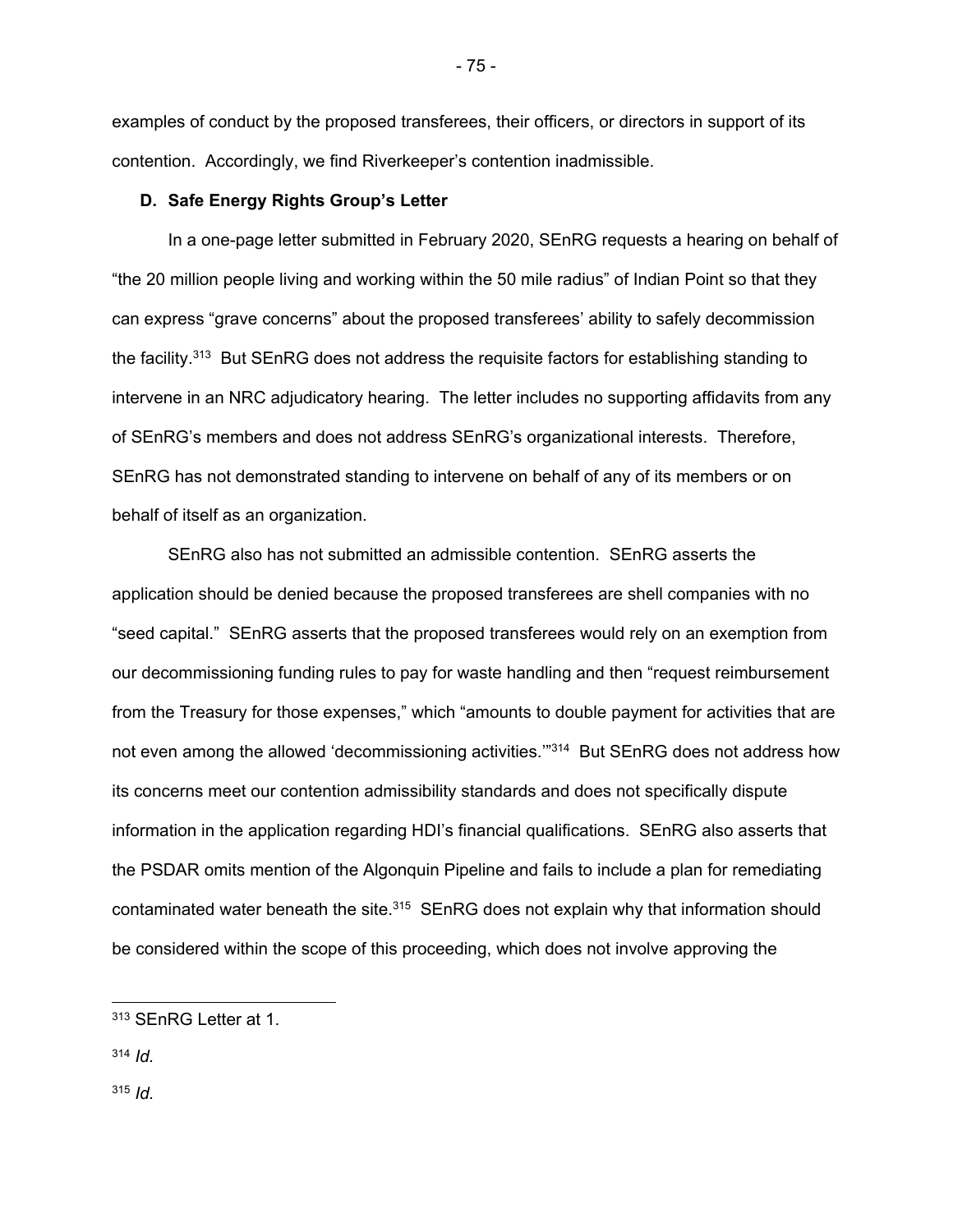PSDAR or any decommissioning plans, but instead is to determine whether the proposed transferees are financially and technically qualified to hold the Indian Point licenses. Accordingly, we find SEnRG has not raised a genuine, material dispute within the scope of this proceeding.

# **III. CONCLUSION**

For the reasons outlined in this decision, we *deny* the requests for hearing and petitions to intervene, as well as subsequent motions filed by New York and Riverkeeper, and *terminate* this proceeding.

IT IS SO ORDERED.



 $*_{*_{*_{*_{*_{*}}}}}$ Annette L. Vietti-Cook Date: 2021.01.15 Digitally signed by Annette L. Vietti-Cook 10:32:02 -05'00'

 Annette L. Vietti-Cook Secretary of the Commission

Dated at Rockville, Maryland, this 15th day of January 2021.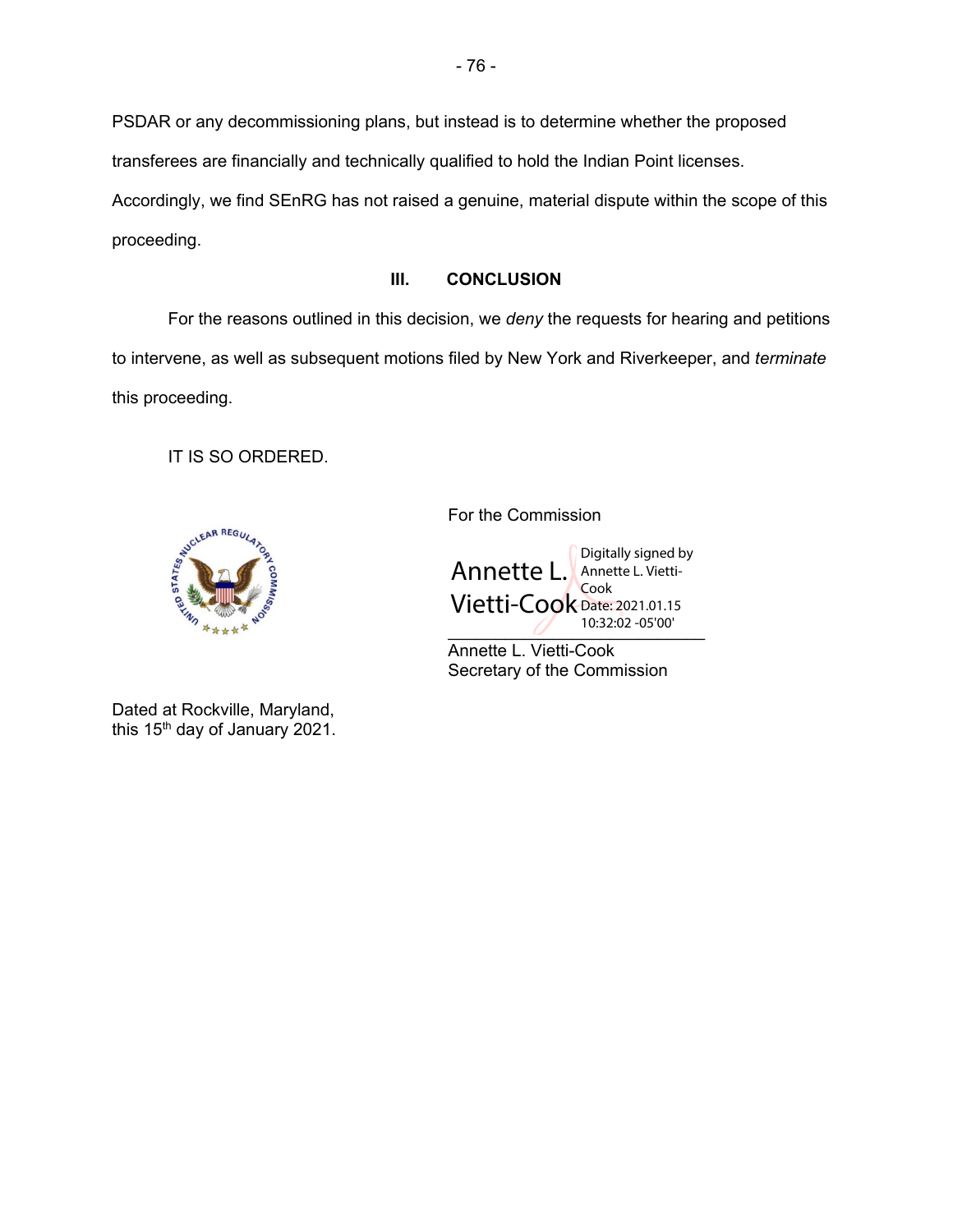#### **Commissioner Baran, Dissenting in Part**

In this license transfer proceeding for the Indian Point Energy Center, the State of New York submitted three contentions challenging Holtec's financial qualifications. The Town of Cortlandt, Village of Buchanan, and Hendrick Hudson School District (together, Local Petitioners) submitted two contentions – one challenging Holtec's financial qualifications and another arguing that NRC did not meet its obligations under the National Environmental Policy Act. The majority decision finds all five contentions inadmissible and denies the requests for a hearing. In my view, the majority decision takes an overly strict approach to contention admissibility and inappropriately delves into and decides the merits of aspects of the contentions. It also downplays the importance of the financial qualifications review at the time of license transfer. Therefore, I respectfully dissent in part. I would admit aspects of New York's Contention 2 and Local Petitioners' Contention 1 and grant their requests to pursue those contentions at a hearing.

# **I. BACKGROUND**

NRC regulations require a license transfer applicant like Holtec to demonstrate its financial and technical qualifications.<sup>1</sup> As the Indian Point reactors are permanently shut down, Holtec must demonstrate that it has the financial qualifications both to complete radiological decommissioning and to manage spent fuel until it is removed from the site. Because the exemption issued by the NRC Staff allows Holtec to withdraw funds from the decommissioning trust funds for non-radiological site restoration, those site restoration costs are also relevant to our review.

Holtec's wholly owned subsidiary Holtec Decommissioning International, LLC (HDI) relies solely on the funding in the Indian Point decommissioning trust funds to demonstrate its financial qualifications. As of October 31, 2019, the trust funds totaled approximately

<sup>1</sup> *See* 10 CFR § 50.82(a)(8)(i)(B) and (C); 10 CFR § 50.80(b)(1)(i).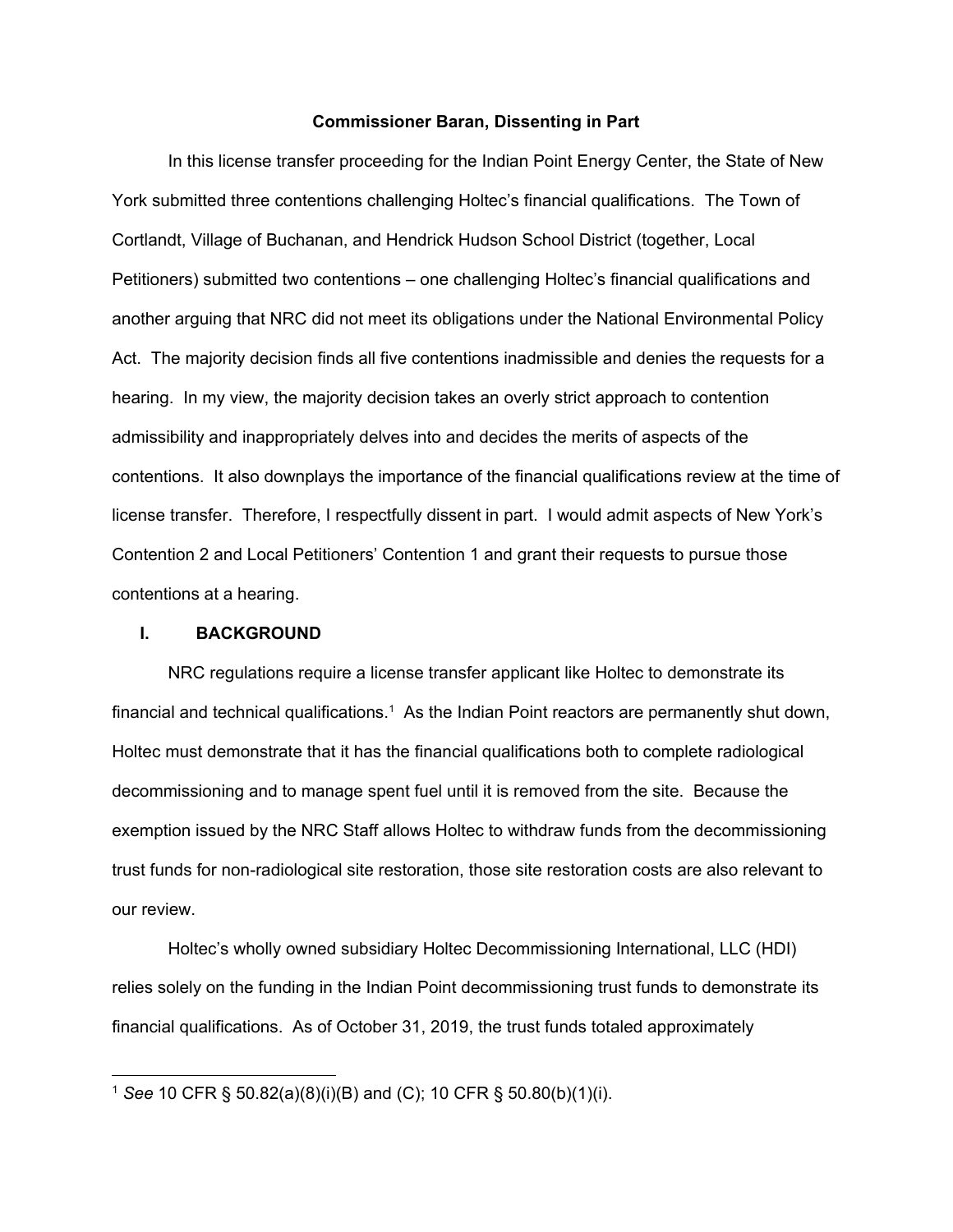\$2.1 billion. In its license transfer application, HDI estimates that it will spend approximately \$598 million for decommissioning, spent fuel management, and site restoration activities at Indian Point Unit 1, \$702 million at Unit 2, and \$1.002 billion at Unit 3. These estimates include an 18% contingency allowance for decommissioning and site restoration activities. Based on its projected 15-year work schedule and an assumption that assets in the decommissioning trust funds will grow at a 2% annual real rate of return, HDI estimates that approximately \$263 million will remain in the decommissioning trust funds after it has completed work at Indian Point.

## **II. NEW YORK'S CONTENTION 2.B AND LOCAL PETITIONERS' CONTENTION 1.A**

New York and the Local Petitioners argue that HDI has not demonstrated adequate financial assurance because it has underestimated decommissioning, spent fuel management, and site restoration costs. They contend that HDI's cost estimate "unreasonably fails to account for the substantial likelihood that [HDI] will discover additional contamination once work has begun."2 New York and the Local Petitioners also argue that the contingency allowance included in HDI's cost estimate to cover unforeseen events is insufficient to cover likely additional contamination.

### **A. Additional Contamination**

New York and the Local Petitioners identify several types of radiological and nonradiological contamination they contend are likely to be present at Indian Point but that HDI did not address in its cost estimates. They argue that the costs of cleaning up the undiscovered contamination could be substantial and "are likely to cause a shortfall in the decommissioning, site restoration, and/or spent fuel management funding," which "could imperil the Holtec LLCs' ability to complete the project."3

<sup>2</sup> New York Petition at 17; *see also* Town, Village, and District Petition at 16 (contending that "Holtec has failed to account for several significant, unanalyzed cost overrun scenarios").

<sup>3</sup> New York Petition at 12, 26.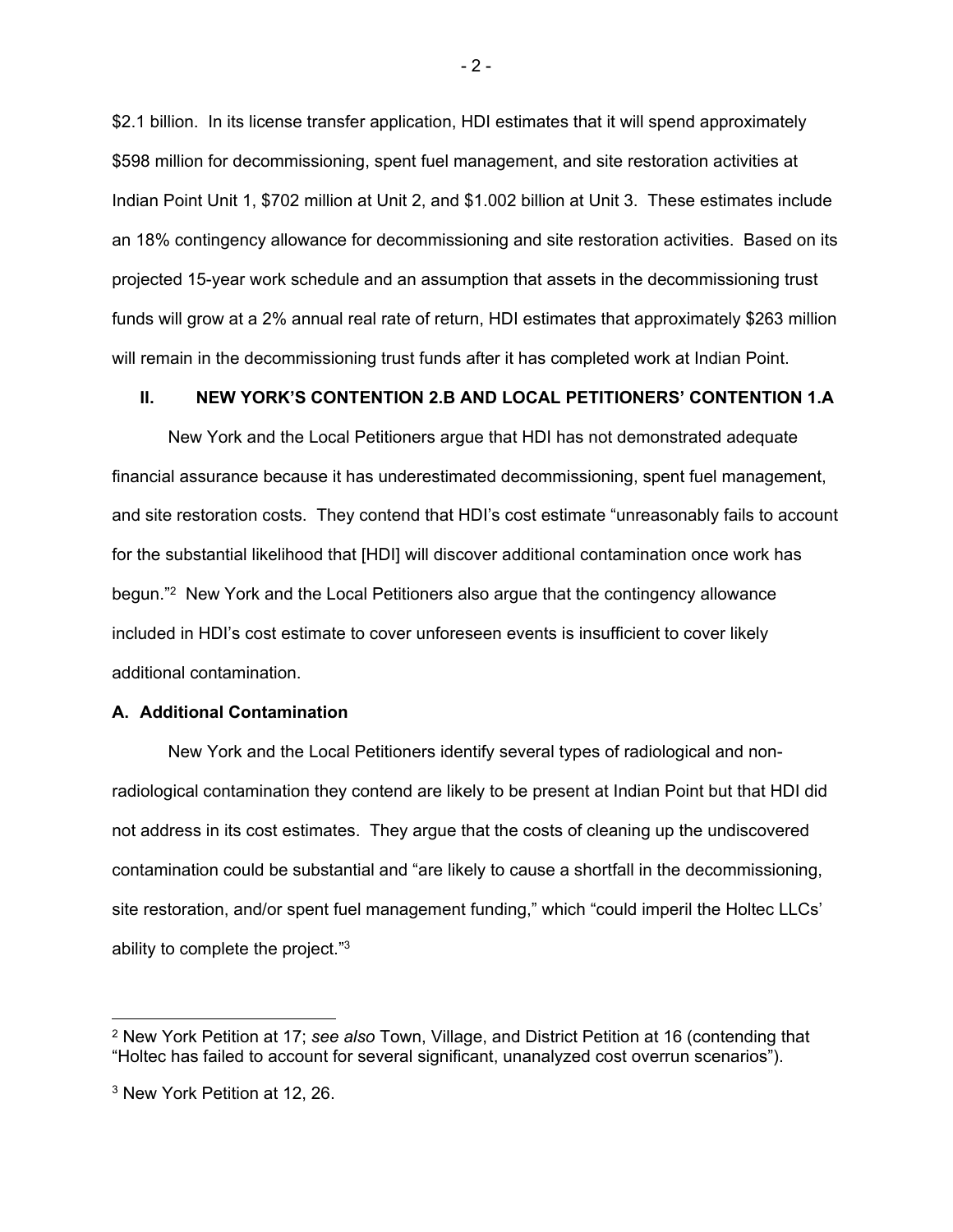New York supports these arguments with detailed expert declarations. One declarant, Daniel Evans, is a Professional Engineer and Director of the Bureau of Hazardous Waste and Radiation Management within the New York State Department of Environmental Conservation (DEC). He has more than 23 years of experience in the investigation and cleanup of contaminated sites.<sup>4</sup> Based on his extensive experience, his professional judgment is that it is "likely that contamination exists in locations [at Indian Point] that will not become accessible until the physical plant is removed" and that the potential contamination was "notably absent" from HDI's decommissioning cost estimate.<sup>5</sup> For example, he opines that "it is likely that previously undetected PCB contamination will be found during the course of site investigation at Indian Point and that the contamination will need remediation."6 Mr. Evans contends that "[t]he presence of PCBs and other hazardous constituents such as lead and halogenated solvents will be a significant and costly environmental cleanup obligation."7

Another declarant, George Heitzman, is a Professional Engineer with more than 36 years of experience in environmental remediation, primarily in hazardous waste cleanup.<sup>8</sup> In his work for the New York DEC, he has toured Indian Point and "observed portions of the operational area of the Indian Point site where petroleum and PCBs have been released into the environment during facility operations and emergency events such as transformer fires."9 He discusses the "at least 258 spills of petroleum, transformer dielectric fluid and unknown material [that] have occurred at Indian Point," including 65 spills that DEC "was unable to completely

- 3 -

<sup>4</sup> Evans Declaration ¶¶ 1, 3, 4.

<sup>5</sup> *Id.* at ¶ 24.

<sup>6</sup> *Id.* at ¶ 25.

 $7$  *Id.* 

<sup>8</sup> Heitzman Declaration ¶¶ 1, 2.

<sup>9</sup> *Id.* at ¶ 1.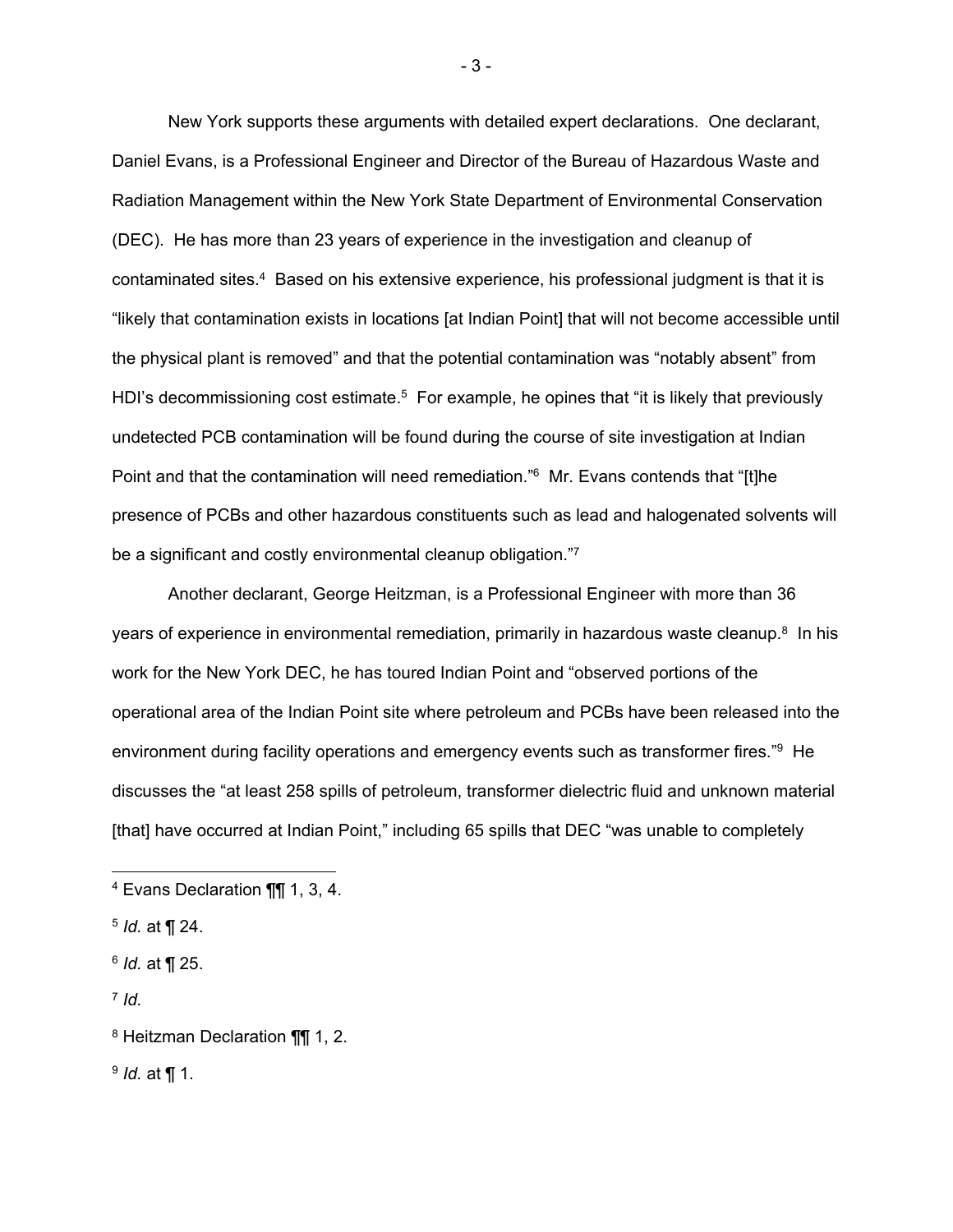investigate and/or remediate."<sup>10</sup> In his expert opinion, the numerous petroleum spills "that have yet to be fully remediated demonstrates the significant uncertainty regarding the full extent of contamination at Indian Point."11 He also discussed a specific transformer fire that resulted in the release of dielectric fluid, firefighting foam, and contaminated water, which "may have escaped into fractures in the shallow bedrock beneath the plant."12 Mr. Heitzman states that, in DEC's experience, "the presence of transformer oil and firefighting foam contaminants in fractured bedrock and groundwater has a high potential to be difficult and expensive to remediate."13 According to Mr. Heitzman, HDI's cost estimate assumes that demolition will require excavation of three feet below grade to remediate non-radiological contamination, but many non-radiological contaminants "are known to migrate in the environment to significantly greater depths than three feet."<sup>14</sup> He concludes that HDI's three-foot excavation assumption "is inadequate and faulty from an engineering and remedial perspective."15

A third declarant, Timothy Rice, has been a DEC health physicist for more than 25 years and has done radiological environmental characterization and remediation work at four nuclear power plant sites in New York, including Indian Point.<sup>16</sup> His experience at the former Cintichem reactor and High-Flux Beam Reactor at Brookhaven National Laboratory inform his professional judgment that "the discovery of previously unanticipated radiological environmental contamination" at a decommissioning nuclear reactor can result in multi-year schedule delays

- <sup>11</sup> *Id.*
- <sup>12</sup> *Id.* at ¶ 12.
- $13$  *Id.*

- <sup>15</sup> *Id.* at ¶ 15.
- 16 Rice Declaration at ¶ 1, 2.

- 4 -

<sup>10</sup> *Id.* at ¶ 10.

<sup>14</sup> *Id.* at ¶ 14.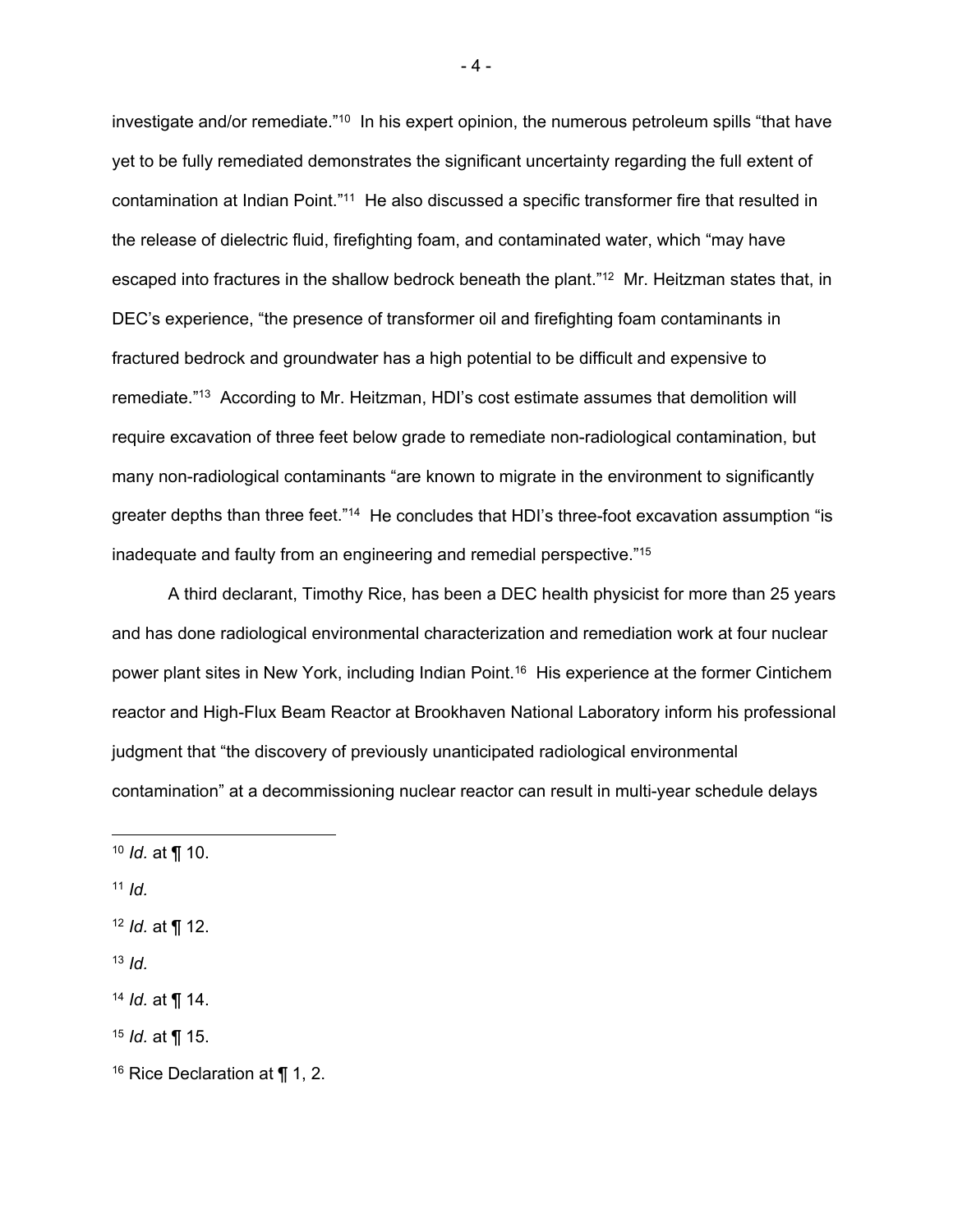and significant cost overruns.<sup>17</sup> Mr. Rice states that "based on more than twenty years of investigating numerous radiological incidents at Indian Point that have contaminated structures and spread radiological contamination through drainage systems and groundwater at the site," it is his "professional opinion that Holtec will likely uncover significant additional radiological contamination that will increase the scope, remedial needs and cost of the decommissioning process at Indian Point."18

These declarations support the conclusion that New York and the Local Petitioners have presented a disputed material question of fact for a hearing. NRC's current regulations do not require HDI to perform a full site characterization at this stage of the decommissioning process. But that does not bar New York and the Local Petitioners from taking issue with the level of detail in HDI's cost estimates.

### **B. Contingency Allowance**

New York also challenges the adequacy of HDI's 18% contingency allowance. According to New York, the contingency allowance "appears to assign virtually no value to costs associated with out-of-scope risks, including the likely discovery of additional radiological and non-radiological contamination."<sup>19</sup> Arguing that the 18% contingency allowance is unreasonably low, New York points to the Indian Point contingency allowances in Entergy's Post-Shutdown Decommissioning Activities Report (PSDAR) from 2010. Entergy's contingency allowances excluded out-of-scope work and still averaged 16.9%, which is only slightly lower than HDI's 18% contingency allowance.<sup>20</sup> In addition, New York contends that "HDI never describes which

- 5 -

<sup>17</sup> *Id.* at ¶¶ 26, 27.

<sup>18</sup> *Id*. at ¶ 4.

<sup>19</sup> New York Petition at 19.

<sup>20</sup> *Id.* at 20; Brewer Declaration ¶ 16.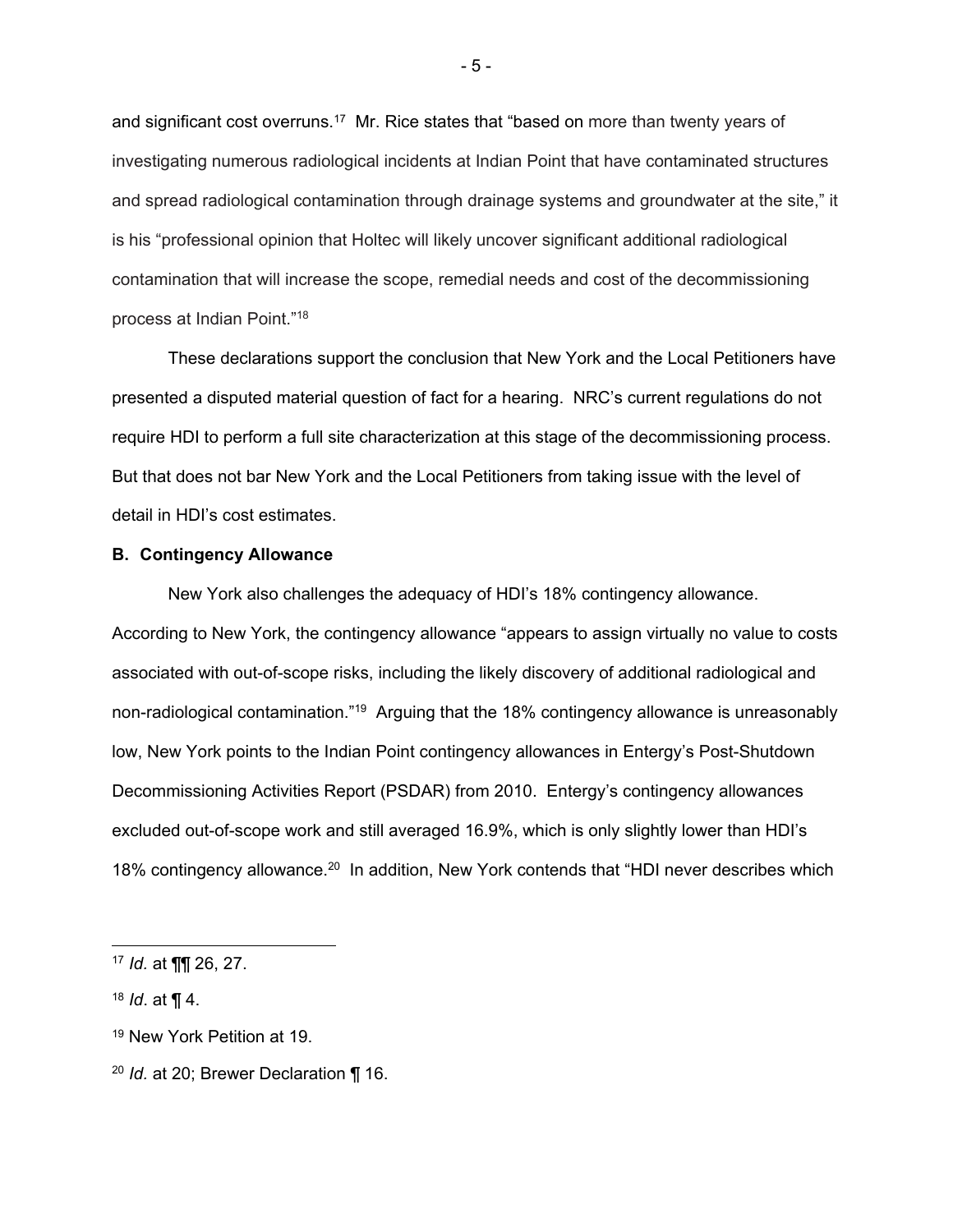risks or uncertainties, if any, are accounted for in the uncertainty allowance or risk allowance categories" of the contingency allowance.<sup>21</sup>

To help support its claim, New York offers the declaration of Warren Brewer, who has a master's degree in nuclear engineering from the Massachusetts Institute of Technology, over 40 years of experience in the nuclear industry, and over 30 years of experience in decommissioning cost estimating and planning.<sup>22</sup> He contends that "[t]here is no explanation in the LTA [license transfer application], PSDAR, or DCE [decommissioning cost estimate] that would explain why an additional one percent contingency is sufficient to account for these other risks" of "discrete events or uncertainties in scope or regulations."23

The Local Petitioners similarly challenge HDI's contingency allowance.<sup>24</sup> According to the Local Petitioners, the PSDAR does not disclose the risk-simulation analysis HDI used to develop its contingency allowance or the "discrete risk events" underlying that analysis. They contend that, as a result, there is insufficient information to show how HDI determined that a contingency allowance of 18% would be adequate.25

The core argument of New York and the Local Petitioners is that HDI did not explain the underlying assumptions behind the 18% contingency factor it used in its decommissioning cost estimate. This challenge is well supported. The Standard Review Plan for decommissioning cost estimates indicates that the NRC reviewer should check for a "description of how the contingency costs are calculated."26 In this case, HDI summarized its methodology in the DCE,

- 6 -

<sup>21</sup> New York Petition at 19.

<sup>&</sup>lt;sup>22</sup> Brewer Declaration  $\P\P$  1, 2.

<sup>23</sup> *Id.* at ¶ 16.

<sup>24</sup> Town, Village, and District Petition at 21-22.

<sup>25</sup> *Id.* at 21.

<sup>26</sup> *See* "Standard Review Plan for Decommissioning Cost Estimates for Nuclear Power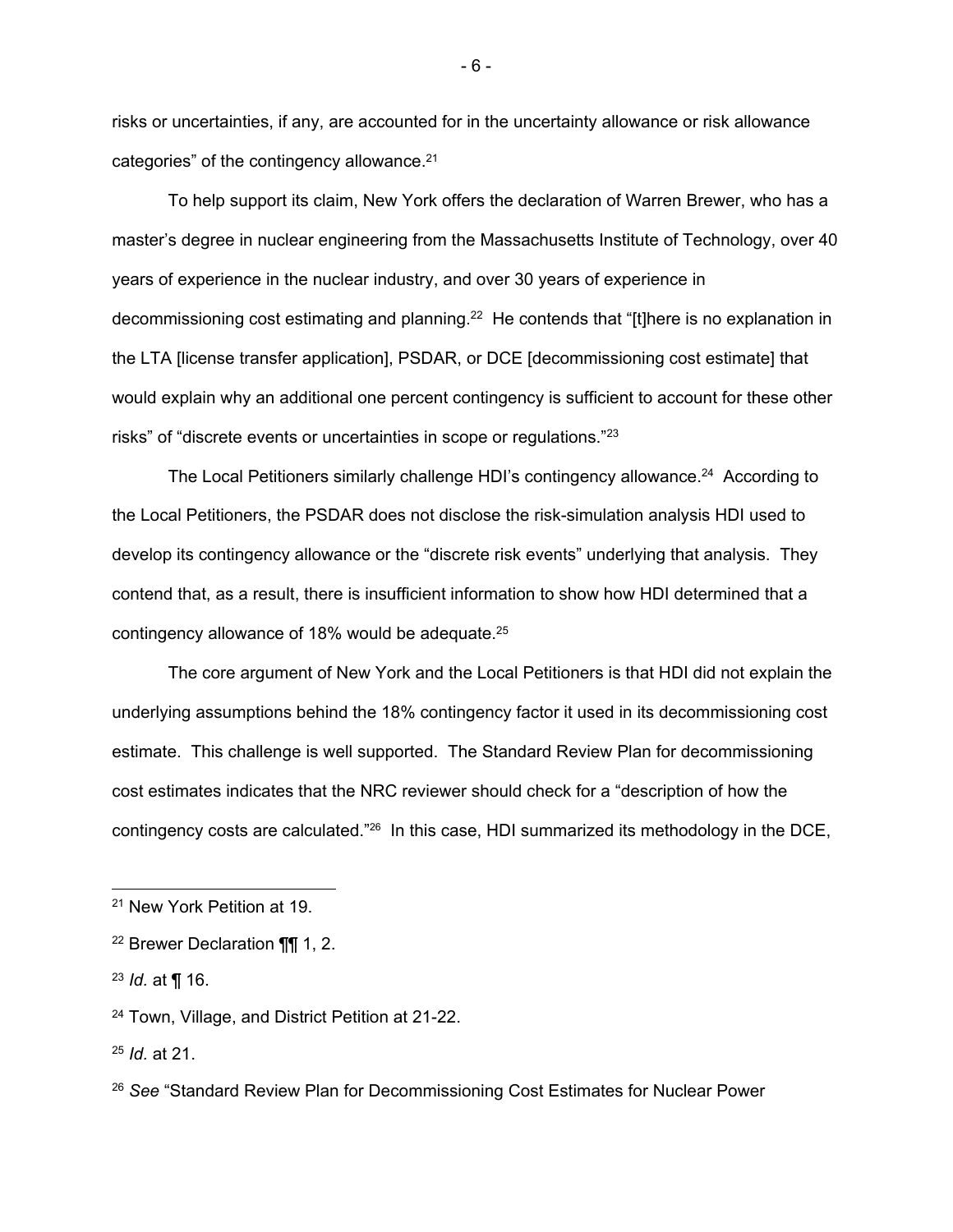but it did not identify any of the underlying assumptions or factors that went into its risksimulation analysis. It also did not outline the discrete risk events underlying its analysis. As a result, it is not possible to meaningfully assess HDI's contingency analysis.

Thus, there is a factual dispute about whether the 18% contingency factor is reasonable and sufficient. HDI asserts that it is. On the other hand, New York points out that, while HDI's contingency allowance apparently covers a broader scope of contingencies than Entergy's cost estimate, the HDI contingency factor is only 1.1% higher and "less in total dollars than the 16.9 percent contingency in Entergy's 2010 estimates."27 Moreover, NRC's generic minimum formula for deriving a decommissioning cost estimates includes a 25% contingency allowance.<sup>28</sup> A hearing is required to resolve this factual question.

For these reasons, the issues raised in New York's Contention 2.B and Local Petitioners' Contention 1.A are admissible.

## **III. NEW YORK'S CONTENTION 2.C**

New York also argues that HDI's cost estimates do not account for more stringent state law standards and requirements, which will increase decommissioning and site restoration costs. According to New York, HDI did not account for obligations flowing from: (1) the 2000 Con Edison-to-Entergy asset purchase and sale agreement for Units 1 and 2 and the Public Service Commission orders approving that transaction; (2) applicable DEC remediation standards; and (3) a contractual obligation owed to the New York State Energy Research and

- 7 -

Reactors" (Final Report), NUREG-1713 (Dec. 2004) at 27 (ML043510113) (Decommissioning Cost Estimate SRP).

<sup>27</sup> Brewer Declaration at ¶ 16.

<sup>28</sup> *See* Decommissioning Cost Estimate SRP at 18-19. Likewise, NRC expects licensees to use a specific contingency factor of 25% for ISFSI decommissioning (which HDI did). *See*  "Consolidated Decommissioning Guidance, Financial Assurance, Recordkeeping, and Timeliness" (Final Report), NUREG-1757, vol. 3, rev. 1 (Feb. 2012), at 4-11 (ML12048A683).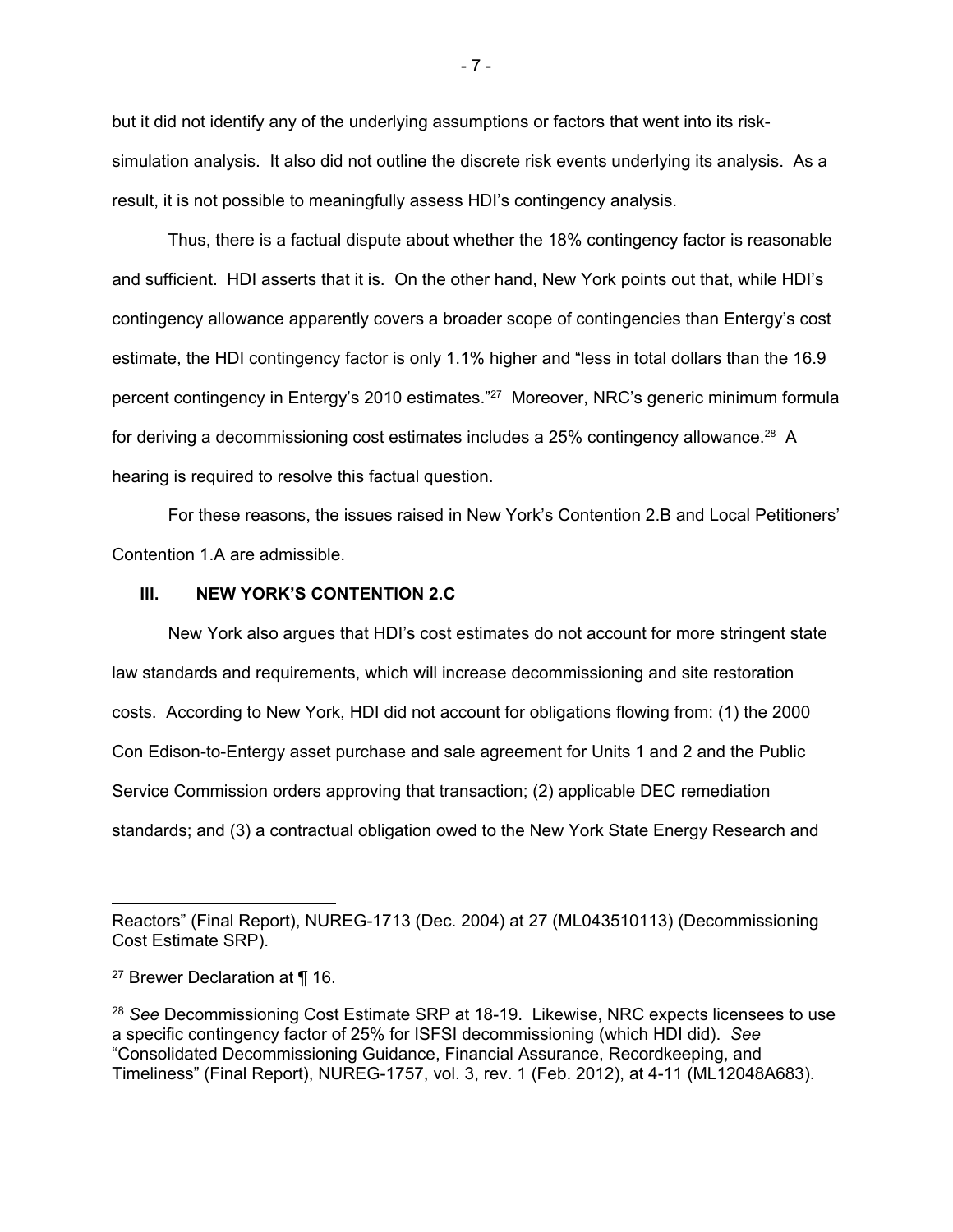Development Authority to remediate the leased Indian Point outfall structure.<sup>29</sup> For example, New York contends that, under DEC guidelines, radioactively contaminated soils must be remediated to a 10 millirem annual dose limit from all reasonable pathways to qualify for unrestricted release, not the 25 millirem assumed in HDI's cost estimate. New York argues that this discrepancy materially undermines the reasonableness of HDI's cost estimates.<sup>30</sup> In his declaration, Warren Brewer opines that these "State requirements beyond those assumed by Holtec … could require greater expenditures for site restoration work, thus decreasing the amount of funds available for the completion of license termination work."<sup>31</sup> Similarly, George Heitzman contends that the cost estimates do not reflect the scope of work necessary "for site restoration to greenfield conditions," which is the standard required by a condition of the 2001 license transfer to Entergy.32

In response, Holtec argues that there is no basis for the State to impose stricter site cleanup requirements than those established by NRC. Holtec also contends that New York is raising issues outside the scope of this proceeding and that its argument is effectively a collateral attack on NRC regulations.

Holtec's arguments are not persuasive. States have authority to set site restoration standards, not NRC. Furthermore, because HDI received an exemption allowing it to use decommissioning trust fund assets to pay for site restoration, higher site restoration costs could impact the overall adequacy of the trust fund to cover decommissioning and spent fuel management activities. By pointing to specific state law standards and obligations HDI would be required to meet, New York raises a genuine dispute with the application as to whether HDI

- 8 -

<sup>29</sup> New York Petition at 28-31.

<sup>30</sup> *Id.* at 27 (citing 10 C.F.R. §§ 50.33(f), 50.75(b), 50.75(e)(1)(i)).

<sup>&</sup>lt;sup>31</sup> Brewer Declaration at ¶ 15.

<sup>32</sup> Heitzman Declaration at ¶¶ 19, 20.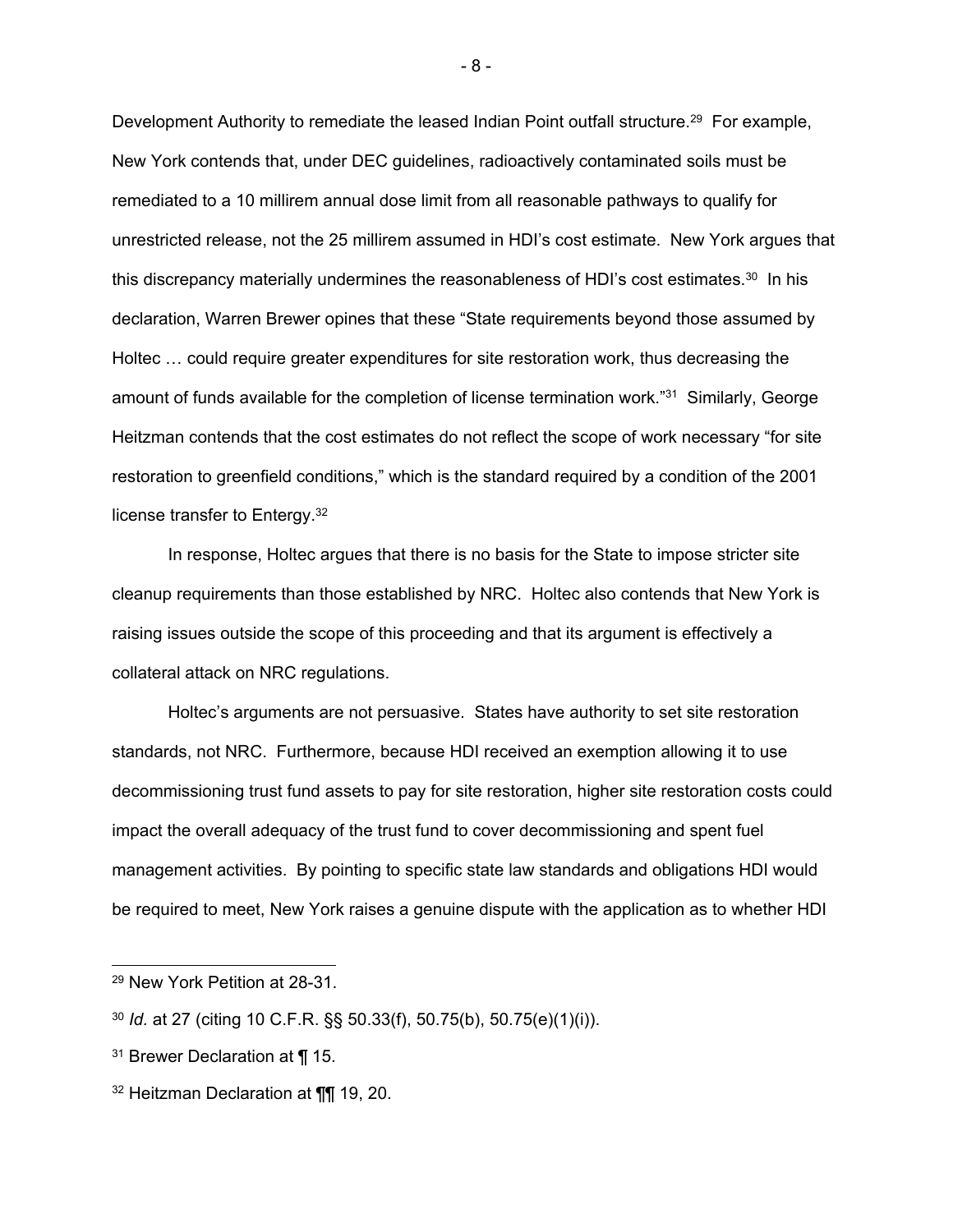will be required to do substantially more site restoration work than is assumed in its cost estimates. The issues raised in New York's Contention 2.C are therefore admissible.

#### **IV. NEW YORK'S CONTENTION 2.H**

New York further argues that HDI's decommissioning cost estimate is inadequate because it assumes that it will take only one year per unit for reactor-internals and pressurevessel segmentation.<sup>33</sup> According to New York, this schedule is "unreasonably short" and creates the potential for project delays that "could increase project costs by tens or even hundreds of millions of dollars, leading to a funding shortfall."<sup>34</sup>

Supported by the declaration of Warren Brewer, New York contends that segmentation of a pressurized water reactor (PWR) like those at Indian Point is more complex and should be expected to take longer than segmentation of a boiling water reactor (BWR).<sup>35</sup> New York provides examples of BWR segmentation timelines proposed by HDI that exceed one year, including almost two years for the Pilgrim reactor and three years for the Oyster Creek reactor.36 New York contends that HDI has not explained why it is reasonable to assume a shorter timeline for the more complex segmentation projects at Indian Point. New York states that a recent HDI extension of the Pilgrim segmentation schedule from two years to 3.25 years "further undermines its aggressive schedule" at Indian Point.<sup>37</sup>

 In my view, New York has raised a genuine dispute as to whether HDI will complete segmentation activities for each unit within one year, as the decommissioning cost estimate assumes. Although New York has not conclusively demonstrated that it will take longer than

- 9 -

<sup>33</sup> New York Petition at 48-52.

<sup>34</sup> *Id.* at 48-49.

<sup>35</sup> New York Petition at 50; Brewer Declaration ¶ 21.

<sup>36</sup> New York Petition at 50; Brewer Declaration ¶ 21.

<sup>37</sup> New York Petition at 51.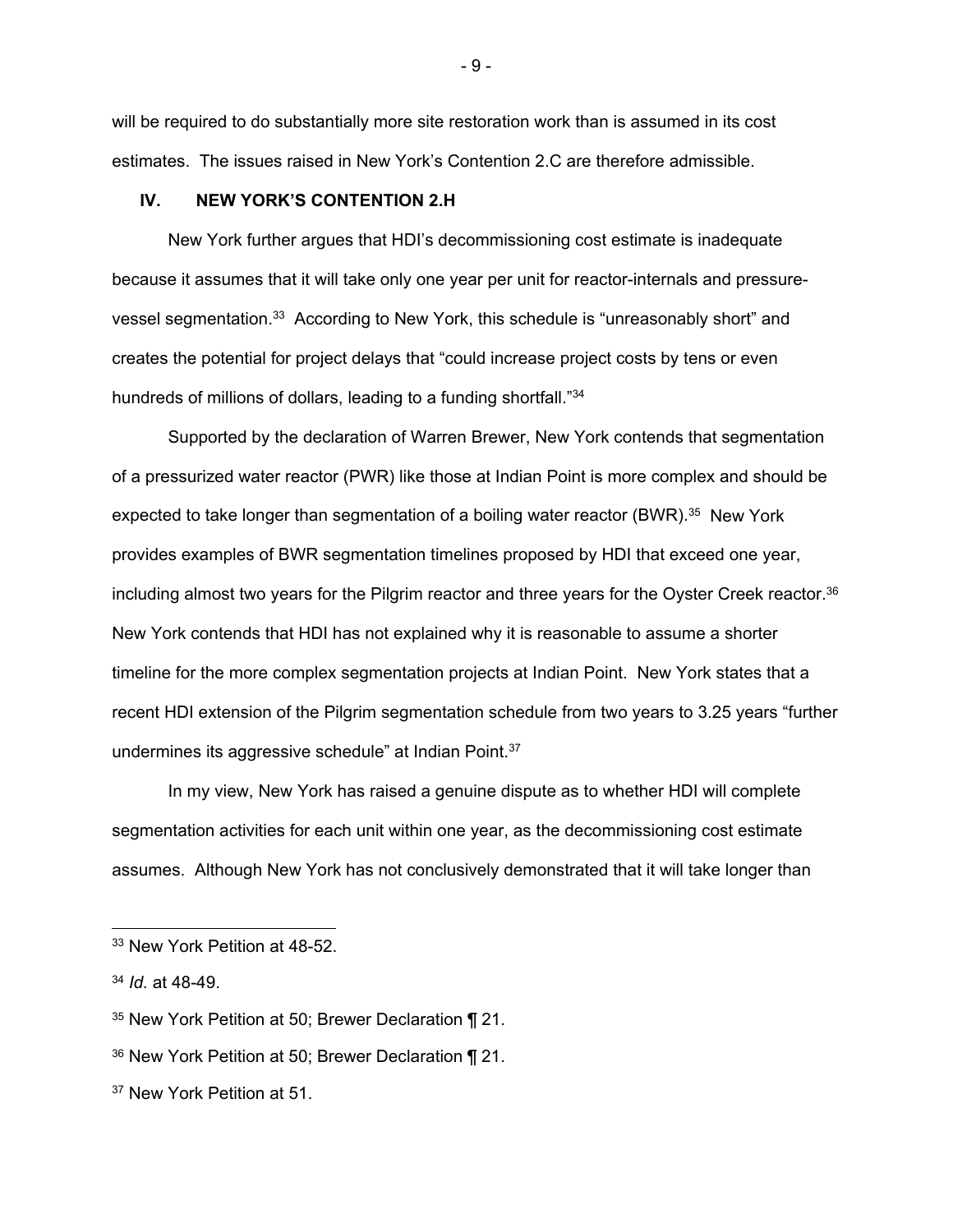one year to complete this work, it is not required to do so at this stage of the proceeding. New York has presented a credible case that HDI's segmentation timeline and cost estimate are overly optimistic. This open factual question will need to be resolved at a hearing. The issues raised in New York's Contention 2.H are therefore admissible.

#### **V. CONCLUSION**

For these reasons, I would *grant in part* the State of New York's request for a hearing and admit the specified portions of New York's Contention 2; and *grant in part* the Local Petitioners' request for a hearing and admit the specified portions of the Local Petitioners' Contention 1. With respect to Riverkeeper's November 6, 2020, motion, I agree with the majority that the motion is moot but do not join the discussion of whether Riverkeeper meets the standards for granting a waiver of 10 C.F.R. § 2.1316.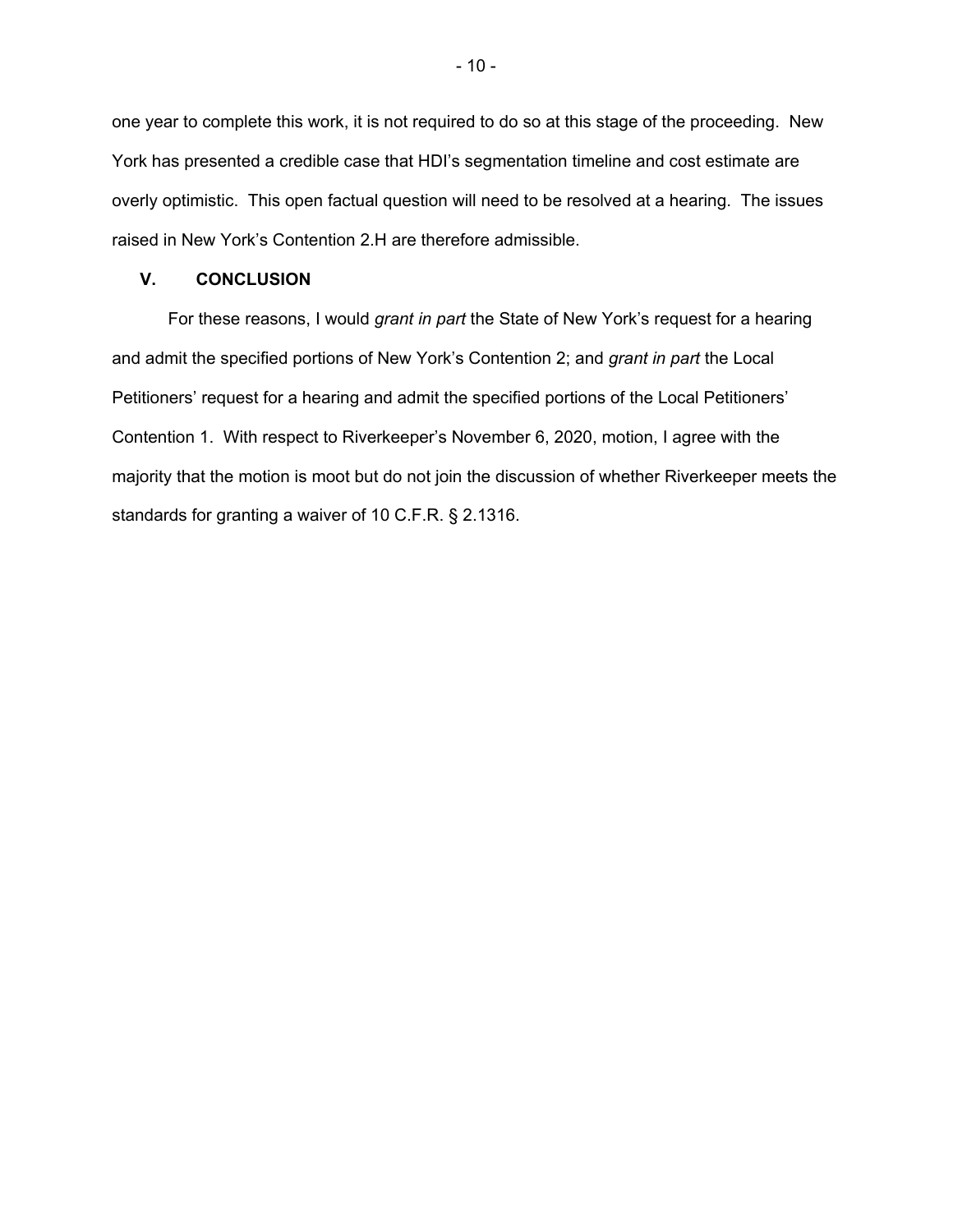#### **Commissioner Hanson, dissenting in part**

I join in part and respectfully dissent in part from the majority's decision in this proceeding. I am troubled by the inordinately high standards we continue to impose on petitioners in license transfer proceedings. Here, as in other recent proceedings, the majority relies on the prospective licensee's presumed compliance with future regulatory obligations—for example, the requirement that a licensee supplement its financial assurance in certain circumstances—as a basis for finding that New York and the Local Petitioners do not raise a genuine dispute with the license transfer application. As a result, the majority imposes standards that far exceed those provided in our regulations for contention admissibility and ultimately frustrate the opportunity for interested parties to request a hearing at this stage in the proceeding. While I appreciate that our regulations provide a holistic framework to assure that licensees have, and maintain, sufficient funding for decommissioning activities, the agency's reliance on future obligations to dismiss well-supported concerns at the license transfer stage undercuts the purpose of our regulatory structure and fails to provide accountability to the public.

I agree with the majority that the hearing requests of Riverkeeper and SEnRG should be denied, along with the motions of New York and Riverkeeper. However, I would grant the hearing requests of New York and Local Petitioners, in part. New York has met the standards for admission of Contention 2, based on concerns regarding additional contamination, the adequacy of the contingency allowance, and the reactor vessel segmentation timeline.<sup>1</sup> Local Petitioners, based on claims of additional contamination and adequacy of the contingency

<sup>&</sup>lt;sup>1</sup> See Petition of the State of New York for Leave to Intervene and for a Hearing (Feb. 12, 2020) (ML20043E118) (New York Petition).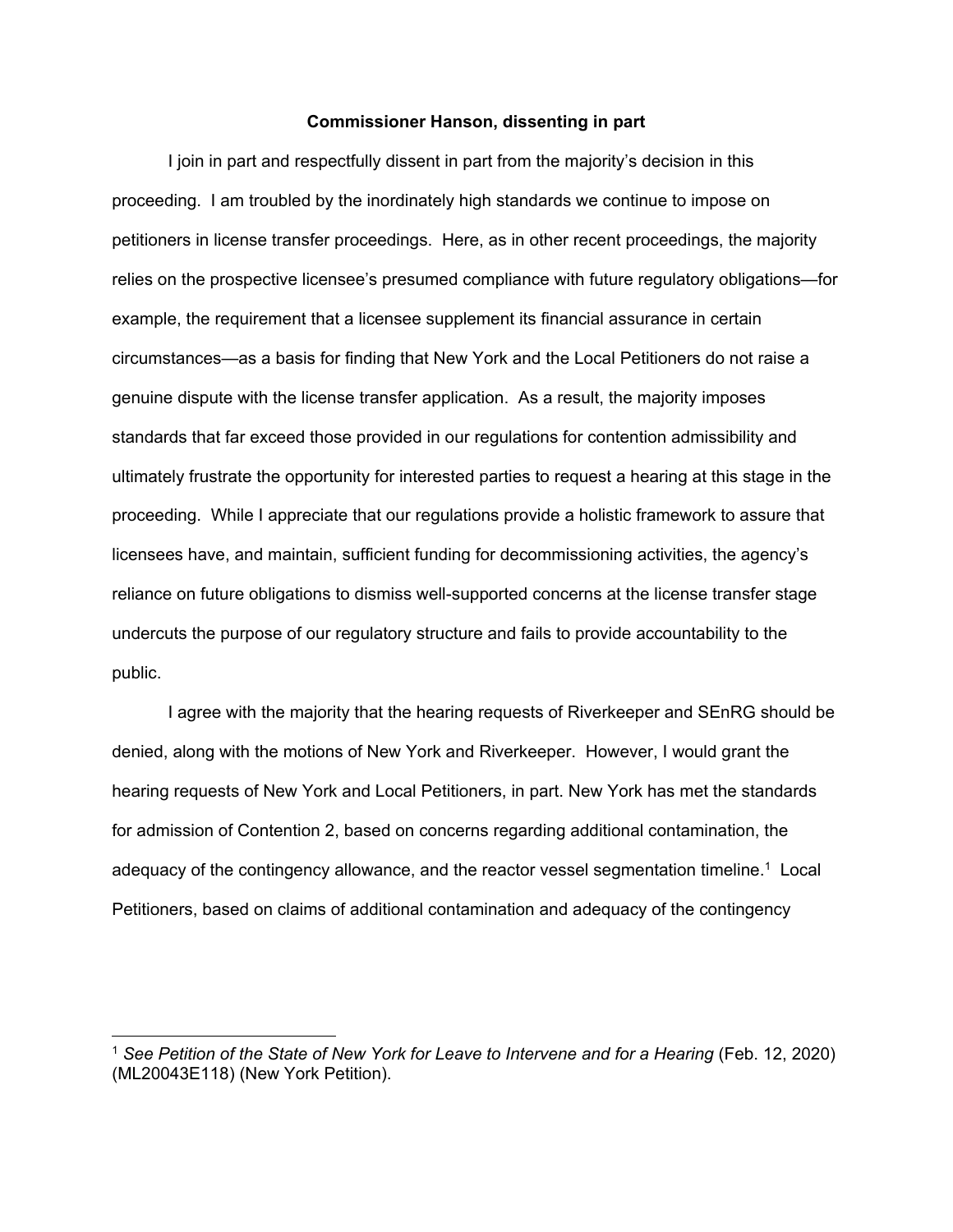allowance in Contention 1, have also met these standards.<sup>2</sup> I would therefore admit the specified portions of New York's Contention 2 and Local Petitioners' Contention 1 for the reasons described below.

As a basis for disputing the cost estimates provided by the Applicants for license termination, site restoration, and spent fuel management activities, New York provides a substantial discussion of potential sources of contamination at Indian Point supported by expert opinion.3 New York and its experts discuss the extent of this contamination and the probability that there may be sources of contamination yet to be identified at the site. $4$  Local Petitioners also dispute the adequacy of the application to account for certain potential sources of existing contamination at the Indian Point site and offer examples of increased cost and delay caused by unanticipated contamination at other decommissioning sites.<sup>5</sup>

The majority dismisses these well supported claims of potential and existing contamination as insufficient to demonstrate a genuine dispute with the application. In the majority's view, even if additional contamination exists, or the extent is larger than anticipated, the adequacy of the license transfer application is not called into question because the NRC's regulatory structure will assure that sufficient funds are available for decommissioning.

While I recognize that a full site characterization is not required at this stage in the proceeding, and I do not suggest that the Applicants need to perform one at this time, I find that New York and Local Petitioners raise a factual dispute sufficient to support a hearing on the

 $-2 -$ 

<sup>2</sup> *See Town of Cortlandt, Village of Buchanan, and Hendrick Hudson School District's Petition for Leave to Intervene and Hearing Request* (Feb. 12, 2020) (ML20043F054) (Town, Village, and District Petition).

<sup>3</sup> *See* New York Petition at 21-25; *Declaration of Timothy B. Rice* (Feb. 7, 2020) ¶¶ 4, 13-22, 25, 28; *Declaration of George W. Heitzman* (Feb. 5, 2020) ¶¶ 9-15, and Exhibit D at 2, 8; *Declaration of Warren K. Brewer* (Feb. 11, 2020) ¶¶ 24-26.

<sup>4</sup> *See* New York Petition at 25-26.

<sup>5</sup> *See* Town, Village, and District Petition at 17-20.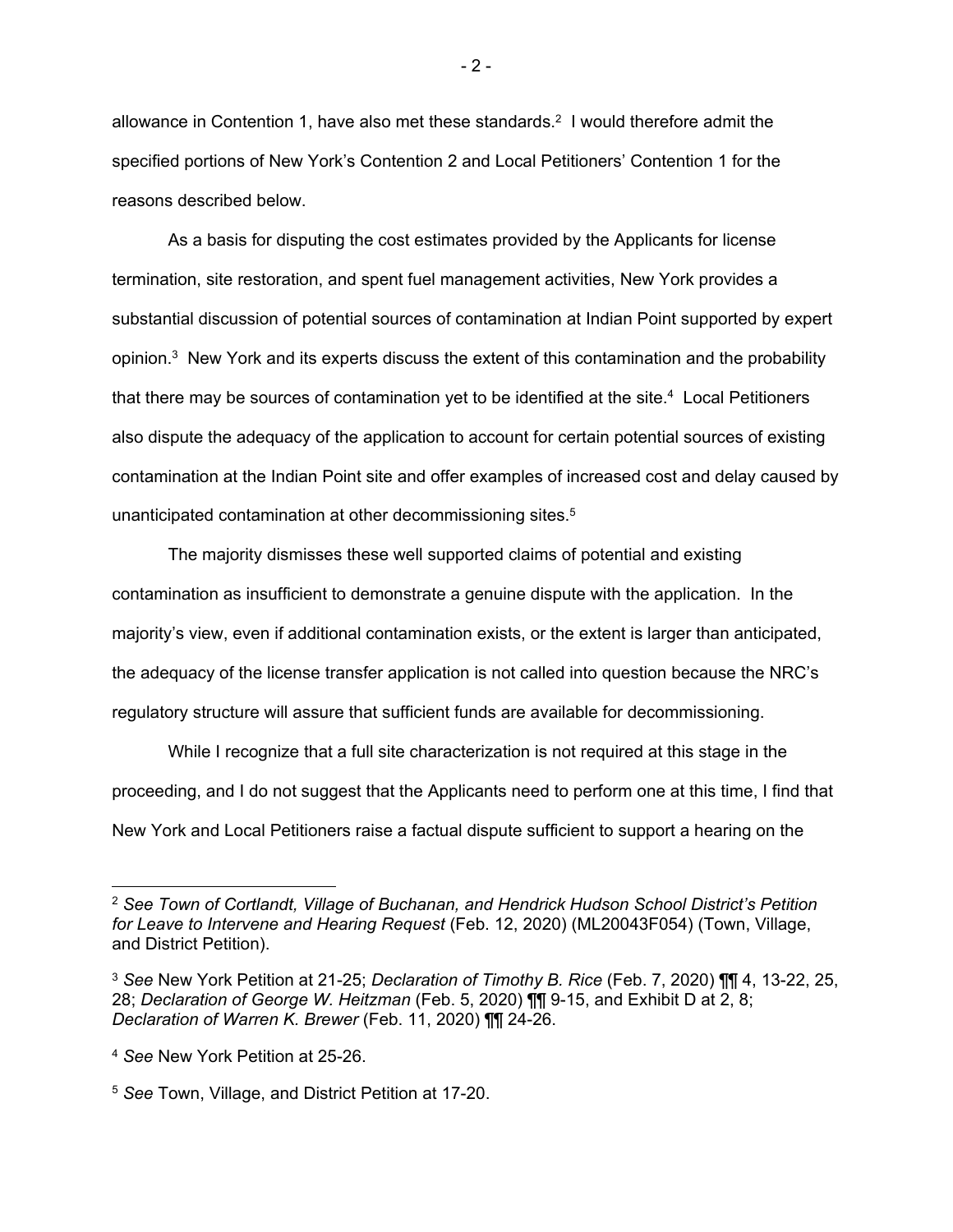issue of existing contamination. Even though cost estimates are uncertain by nature, we are obligated to acknowledge claims from interested persons that call these estimates into question. Our contention admissibility requirements are not intended to reach the merits of the dispute, but merely to assure that a genuine dispute on a material fact within the scope of the proceeding exists. Therefore, I would admit New York's Contention 2 and Local Petitioners' Contention 1 on this basis.

Further, New York and Local Petitioners make similar claims regarding the sufficiency of the contingency allowance provided in the application. $6$  The application describes the methodology used to calculate the contingency allowance, but New York and the Local Petitioners take issue with the lack of detail, particularly the inputs used.<sup>7</sup> Although the majority notes that there is no requirement for this level of detail to be provided as part of the application, I agree with New York and Local Petitioners that it is difficult to meaningfully ascertain the contingency allowance value without it. Even though 18% is similar to the contingency allowances provided in other license transfers, I remain unconvinced that this is an adequate basis to reject a concern raised by an interested party that meets our contention admissibility standards. Therefore, I would admit New York's Contention 2 and Local Petitioners' Contention 1 on this additional basis, finding that they have raised a genuine dispute on a material issue within the scope of the proceeding.

New York also disputes the timeframe for reactor vessel internals and reactor pressure vessel segmentation provided in the application.<sup>8</sup> In support of its proposed contention, New York provides expert testimony and numerous examples of segmentation activities at other sites

- 3 -

<sup>6</sup> *See* New York Petition at 17-20; Brewer Declaration ¶¶ 16-17; *see also* Town, Village, and District Petition at 21-22.

<sup>7</sup> *See id.*

<sup>8</sup> *See* New York Petition at 48-52.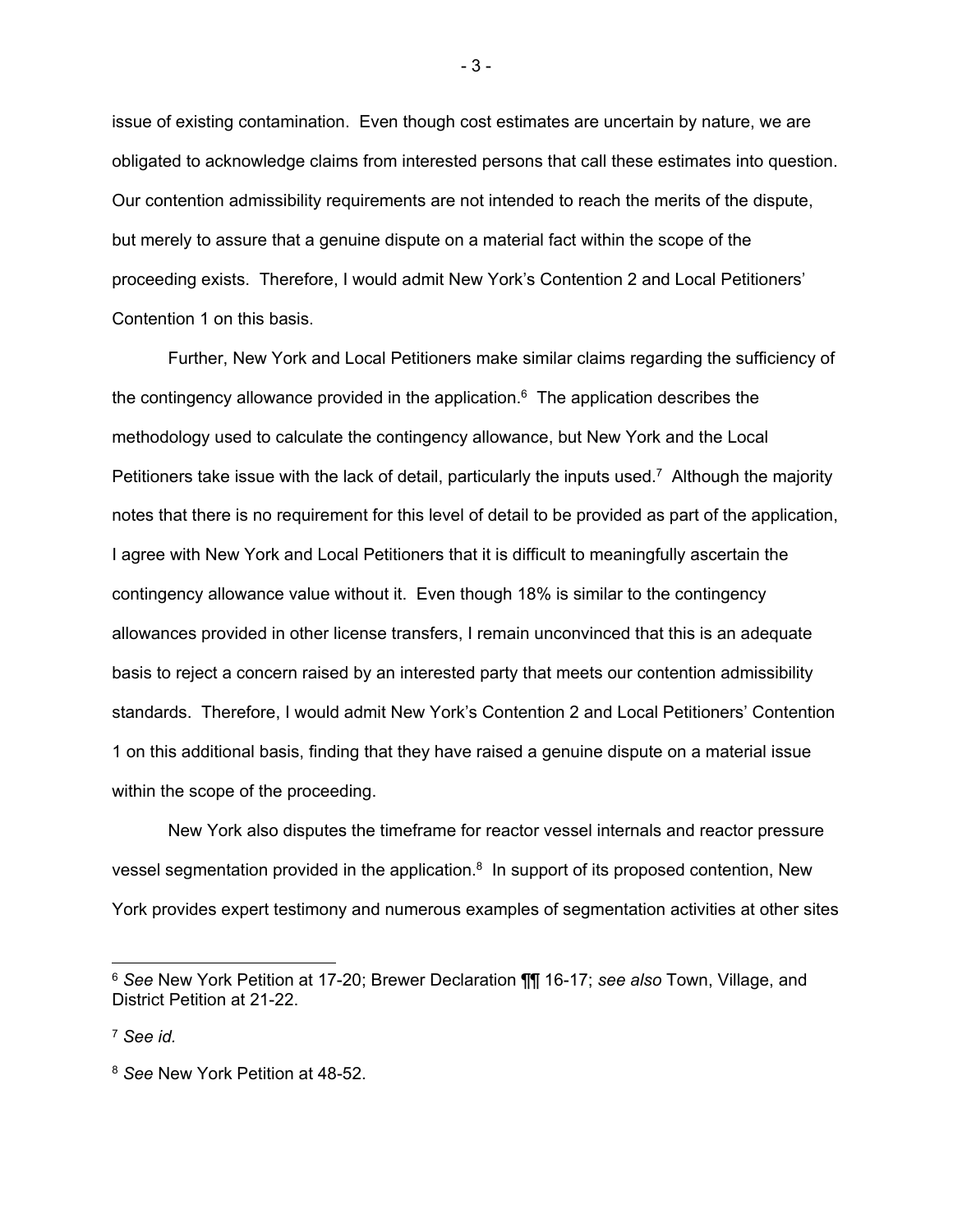that took longer than the year allocated by the Applicants.<sup>9</sup> New York further discusses the potential for schedule delays caused by the timeline and related cost overruns.<sup>10</sup> The majority finds that New York has not shown the Applicants' timeline for segmentation is infeasible. However, New York has supported its claims with facts and expert opinion that call into question the estimated timeline for segmentation activities at Indian Point and explain how these delays could impact the cost estimates provided in the application. New York is only required to raise a genuine dispute on a material fact within the scope of the proceeding at this contention admissibility stage, and I find that it has done so here. Therefore, I would admit New York's Contention 2 on this additional basis.

 I agree with the majority and would not admit Contention 2 on the other bases provided in New York's petition and subsequent motion, but I would like to clarify my perspectives on site restoration costs related to state law standards and costs associated with gas pipelines at Indian Point. New York argues as a basis for Contention 2 that the Applicants have failed to consider additional costs that might ensue from the application of state law standards and requirements for site restoration.<sup>11</sup> The Applicants argue that this is inadmissible as outside the scope of the proceeding and not within the NRC's jurisdiction.<sup>12</sup> On this latter point, I disagree. While the NRC would ordinarily not address such matters within a license transfer proceeding, here the Applicants have requested an exemption to use the Decommissioning Trust Fund for site restoration activities. This brings such concerns within the scope of the proceeding.

- 4 -

<sup>9</sup> *See id*. at 50; Brewer Declaration ¶ 21.

<sup>10</sup> *See id*. at 52; Brewer Declaration ¶ 19.

<sup>11</sup> *See* New York Petition at 27-32.

<sup>12</sup> *See Applicants' Answer Opposing Petition for Leave to Intervene and Hearing Request Filed by the State of New York* (Mar. 9, 2020) at 44-45 (ML20069K756) (Applicants' Answer to New York Petition).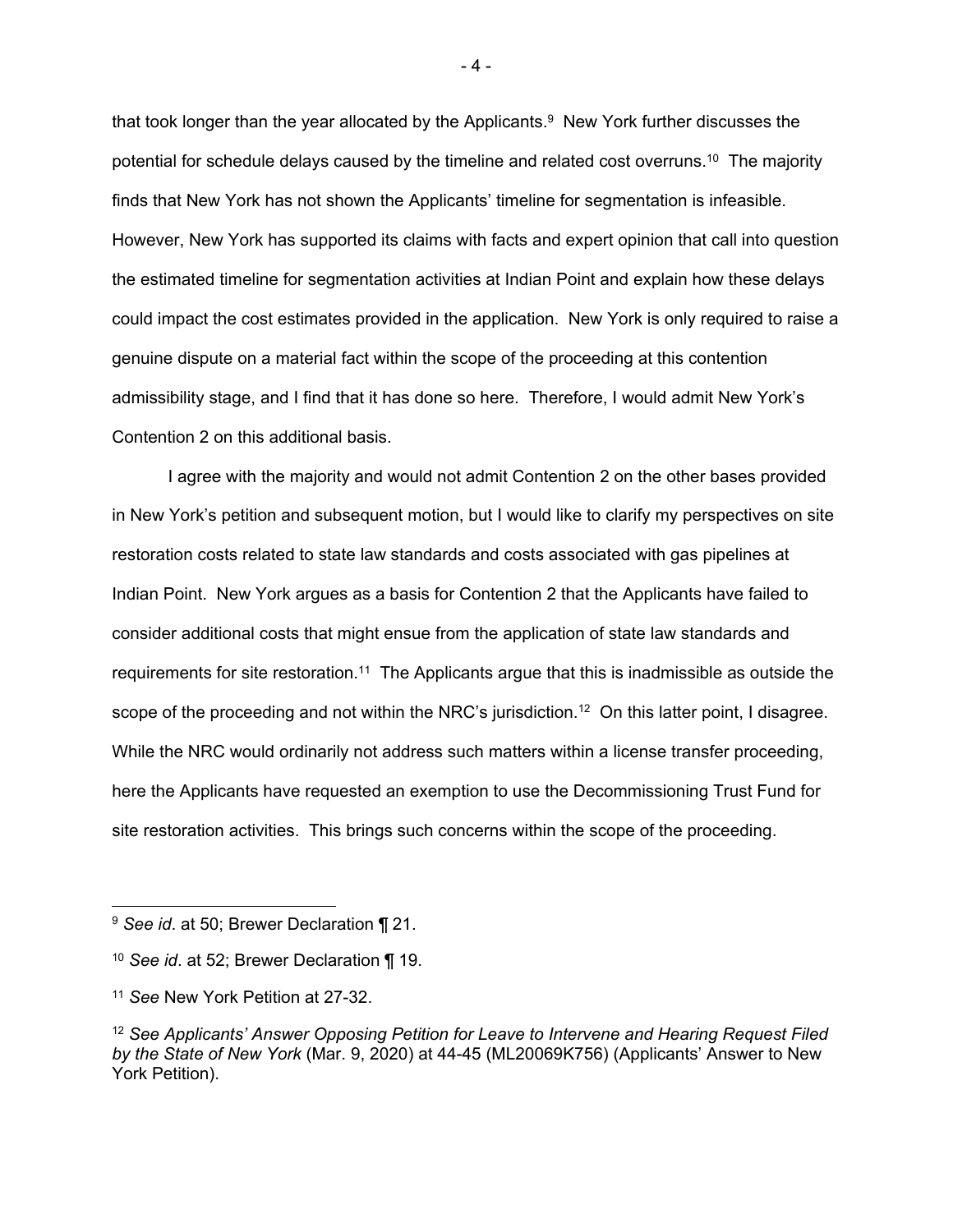However, as described in the order, the state law standards cited by New York are preliminary, meaning that they are still the subject of various contractual, administrative, or judicial proceedings. It is on this basis that I find New York's argument does not support admitting Contention 2. Had the standards and obligations been settled, I may have supported a different outcome.

Finally, one of the bases provided by New York for Contention 2 addresses potential hidden decommissioning costs caused by gas pipelines on the Indian Point site.<sup>13</sup> New York presents a few scenarios associated with the pipelines that could cause delay or increase the cost associated with decommissioning, and states that the application fails to address this sitespecific aspect of Indian Point.<sup>14</sup> However, the Applicants' answer disputes the potential scenarios put forth by New York and points to various places in the application and the PSDAR that address the gas pipelines at the site.<sup>15</sup> New York does not dispute these claims and is in fact altogether silent on this basis in its reply brief.<sup>16</sup> While site-specific features such as pipelines can be important in the consideration of decommissioning cost estimates, New York's silence on the matter ultimately fails to raise a genuine dispute, and this basis is inadmissible for that reason.

<sup>13</sup> *See* New York Petition at 33-37.

<sup>14</sup> *See id.* at 33-34; Brewer Declaration ¶ 14.

<sup>15</sup> *See* Applicants' Answer to New York Petition at 55-56.

<sup>16</sup> *See Reply in Support of the State of New York's Petition for Leave to Intervene and for a Hearing* (Mar. 23, 2020).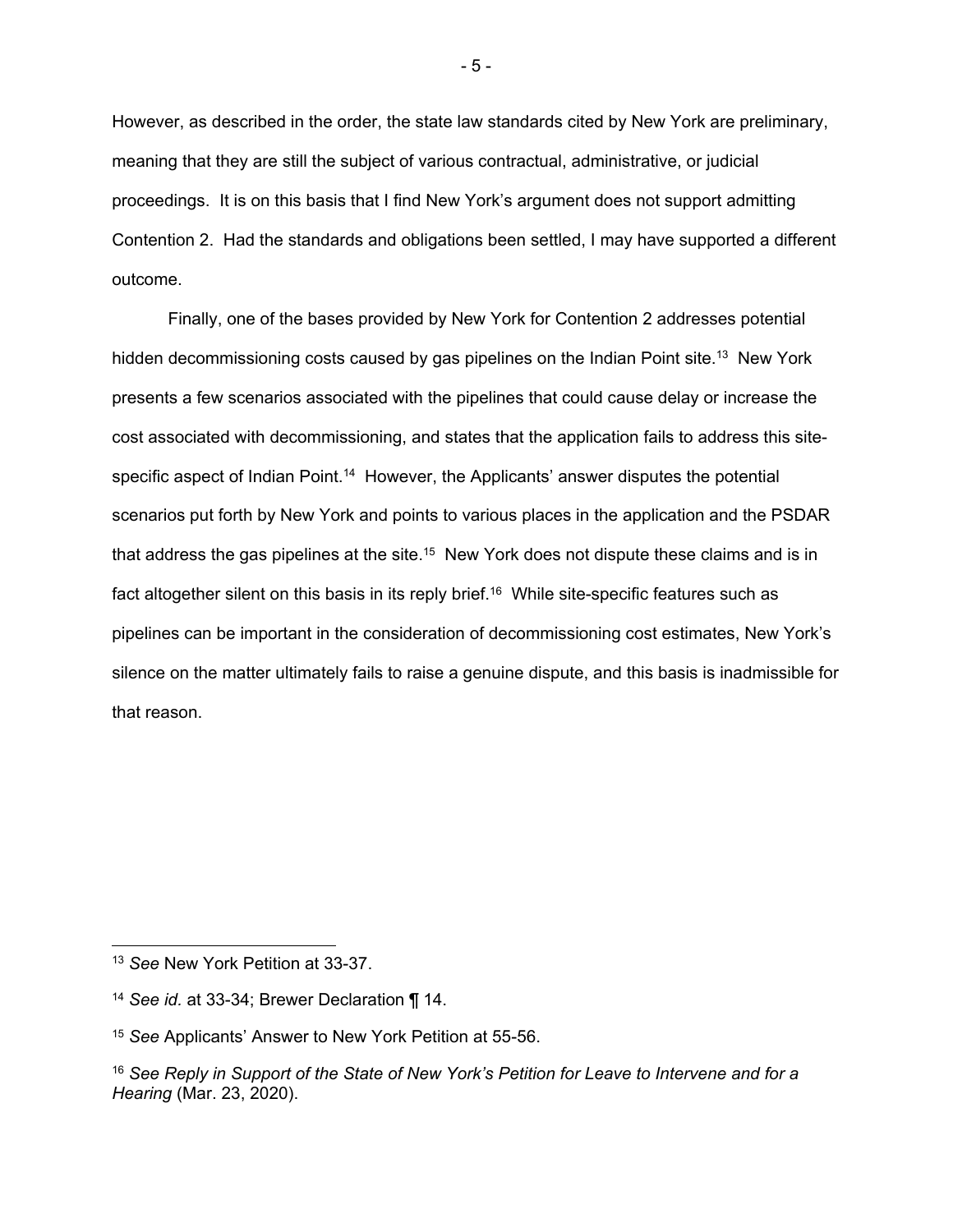# UNITED STATES OF AMERICA NUCLEAR REGULATORY COMMISSION

In the Matter of

ENTERGY NUCLEAR OPERATIONS, INC. ) Docket Nos. 50-003-LT-3

 $)$ 

(Indian Point Nuclear Generating Station, ) 72-51-LT-2 Units 1, 2 and 3 and ISFSI)

 ) 50-247-LT-3 ) 50-286-LT-3

# CERTIFICATE OF SERVICE

I hereby certify that copies of the foregoing **Commission Memorandum and Order (CLI-21-01)** have been served upon the following persons by Electronic Information Exchange.

U.S. Nuclear Regulatory Commission Office of Commission Appellate Adjudication Mail Stop: O-16B33 Washington, DC 20555-0001 ocaamail.resource@nrc.gov

U.S. Nuclear Regulatory Commission Office of the General Counsel Mail Stop O-14A44 Washington, DC 20555-0001 Tison Campbell, Esq. Anita Ghosh Naber, Esq. David Roth, Esq. Jeremy Wachutka, Esq. Mary Woods, Esq. Brian Newell, Paralegal tison.campbell@nrc.gov anita.ghoshnaber@nrc.gov david.roth@nrc.gov jeremy.wachutka@nrc.gov mary.woods@nrc.gov brian.newell@nrc.gov

U.S. Nuclear Regulatory Commission Office of the Secretary of the Commission Mail Stop: O-16B33 Washington, DC 20555-0001 hearingdocket@nrc.gov

Susan H. Raimo, Esq. Entergy Services, LLC 101 Constitution Ave., NW Suite 200 East Washington, DC 20001 sraimo@entergy.com

William B. Glew, Jr., Esq. Entergy Services, LLC 639 Loyola Avenue, 22nd Floor New Orleans, LA 70113 wglew@entergy.com

Counsel for Entergy Services, LLC Paul M. Bessette, Esq. Scott D. Clausen, Esq. Ryan K. Lighty, Esq. Morgan, Lewis & Bockius LLP 1111 Pennsylvania Avenue, NW Washington, DC 20004 paul.bessette@morganlewis.com scott.clausen@morganlewis.com ryan.lighty@morganlewis.com